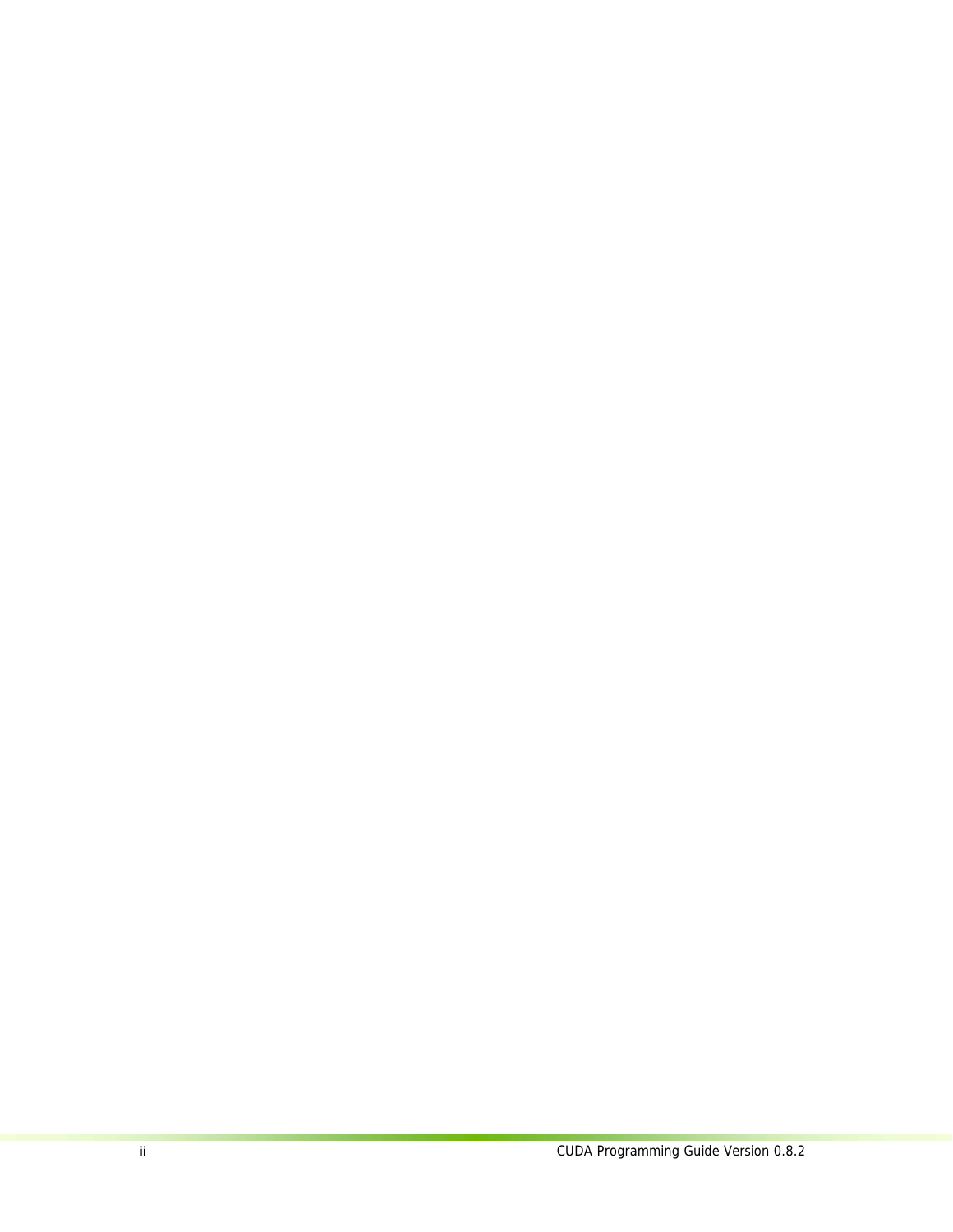## **Table of Contents**

| 1.1   | The Graphics Processor Unit as a Data-Parallel Computing Device 1 |
|-------|-------------------------------------------------------------------|
| 1.2   |                                                                   |
| 1.3   |                                                                   |
|       |                                                                   |
| 2.1   |                                                                   |
| 2.2   |                                                                   |
| 2.2.1 |                                                                   |
| 2.2.2 |                                                                   |
| 2.3   |                                                                   |
|       |                                                                   |
| 3.1   |                                                                   |
| 3.2   |                                                                   |
|       |                                                                   |
| 4.1   |                                                                   |
| 4.2   |                                                                   |
| 4.2.1 |                                                                   |
| 4.2.2 |                                                                   |
| 4.2.3 |                                                                   |
| 4.2.4 |                                                                   |
| 4.2.5 |                                                                   |
| 4.3   |                                                                   |
| 4.3.1 |                                                                   |
|       |                                                                   |
| 4.3.3 |                                                                   |
| 4.3.4 |                                                                   |
| 4.4   |                                                                   |
| 4.4.1 |                                                                   |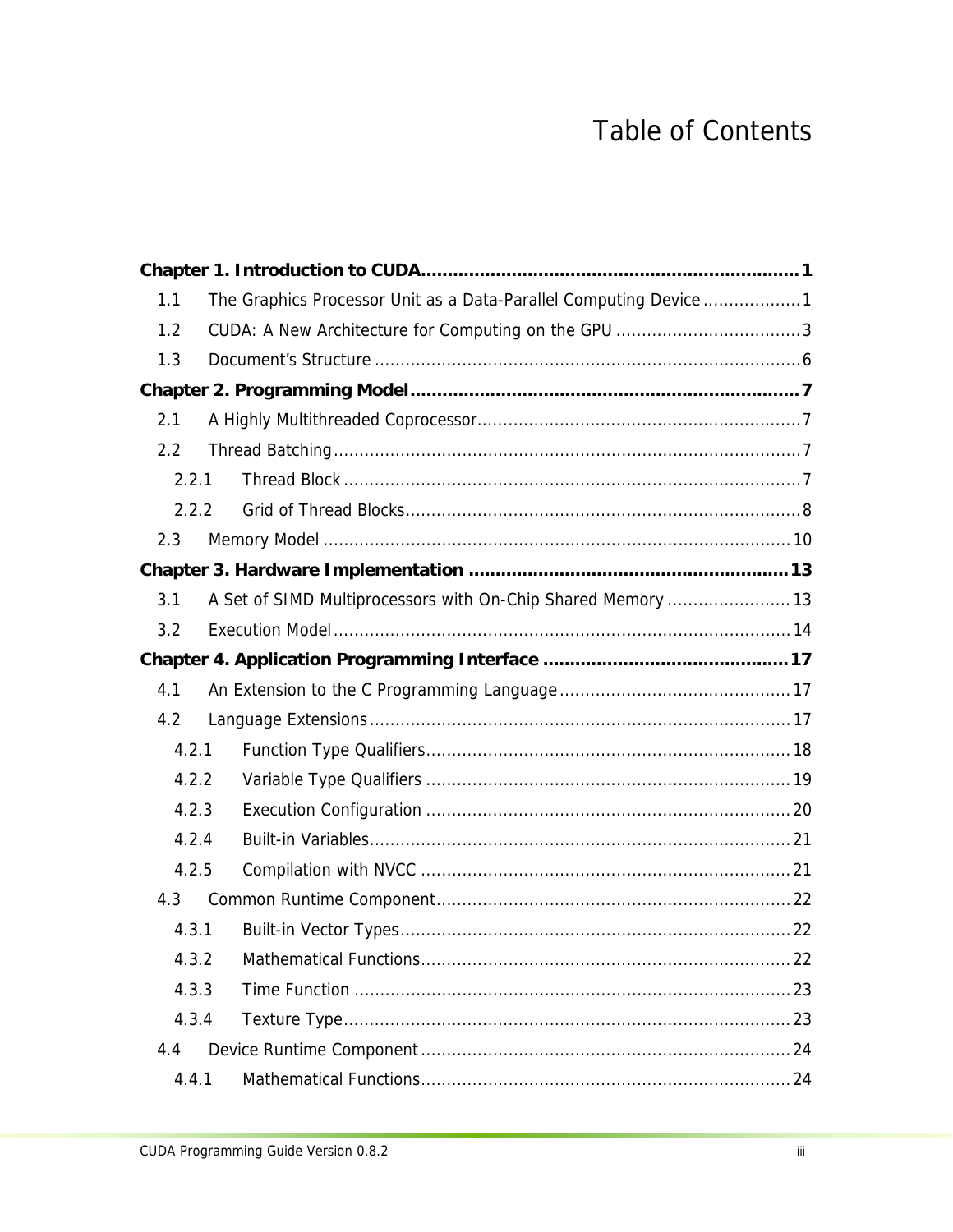| 4.4.2        |                                                        |  |
|--------------|--------------------------------------------------------|--|
| 4.4.3        |                                                        |  |
| 4.4.4        |                                                        |  |
| 4.5          |                                                        |  |
| 4.5.1        |                                                        |  |
| 4.5.2        |                                                        |  |
| 4.5.3        |                                                        |  |
|              | Chapter 5. GeForce 8800 Series and Quadro FX 5600/4600 |  |
| 5.1          |                                                        |  |
| 5.2          |                                                        |  |
|              |                                                        |  |
| 6.1          |                                                        |  |
| 6.1.1        |                                                        |  |
| 6.1.2        |                                                        |  |
| 6.2          |                                                        |  |
| 6.3          |                                                        |  |
|              |                                                        |  |
|              |                                                        |  |
| 7.1          |                                                        |  |
| 7.2          |                                                        |  |
| 7.3          |                                                        |  |
| 7.3.1        |                                                        |  |
| 7.3.2        |                                                        |  |
|              |                                                        |  |
|              |                                                        |  |
| B.1          |                                                        |  |
| B.1.1        |                                                        |  |
| B.1.2        |                                                        |  |
| <b>B.1.3</b> |                                                        |  |
| <b>B.1.4</b> |                                                        |  |
| <b>B.1.5</b> |                                                        |  |
| B.2          |                                                        |  |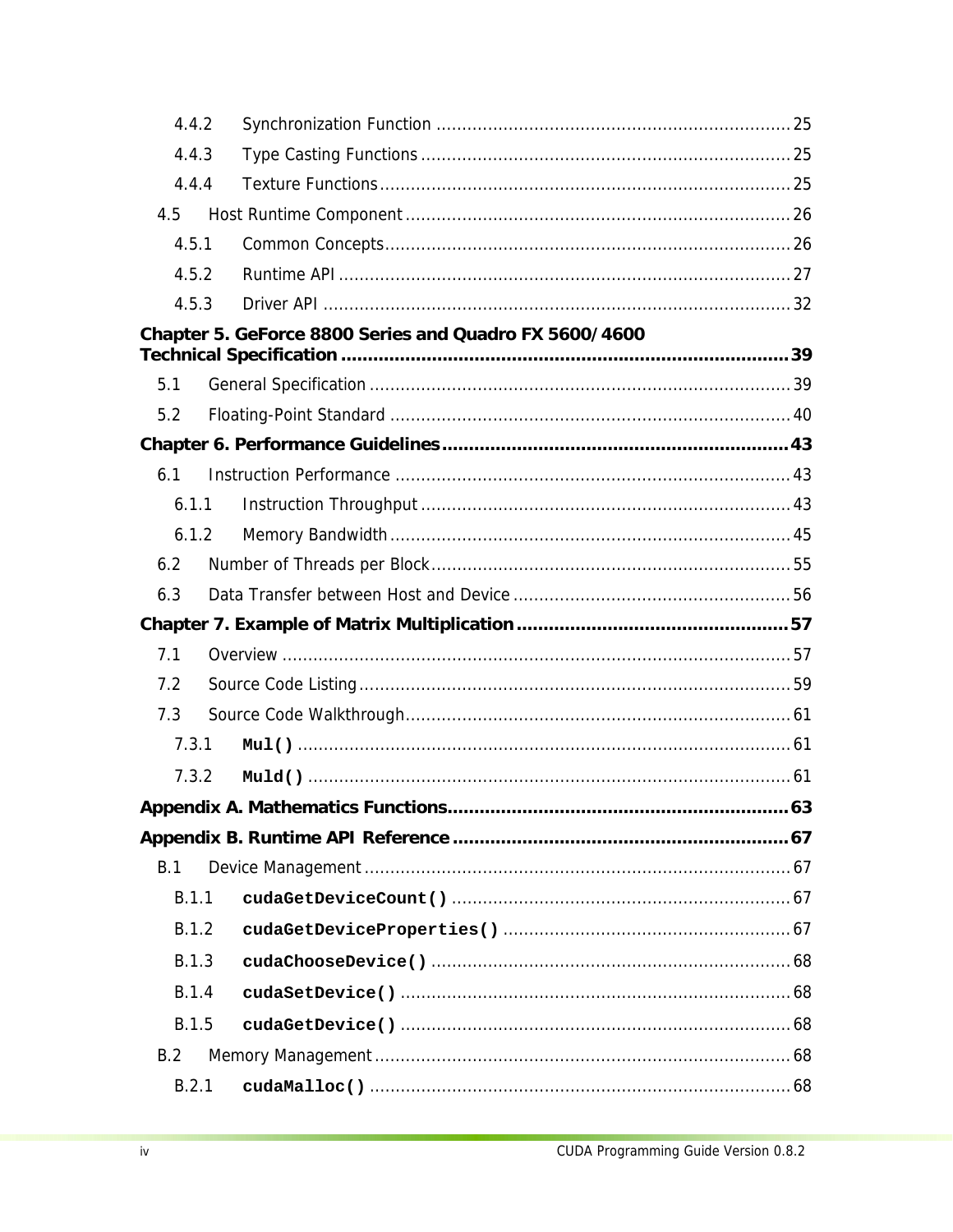| B.2.2        |  |
|--------------|--|
| B.2.3        |  |
| B.2.4        |  |
| B.2.5        |  |
| B.2.6        |  |
| B.2.7        |  |
| <b>B.2.8</b> |  |
| B.2.9        |  |
| B.2.10       |  |
| B.2.11       |  |
| B.2.12       |  |
| B.2.13       |  |
| B.2.14       |  |
| B.2.15       |  |
| B.2.16       |  |
| B.2.17       |  |
| B.2.18       |  |
| B.2.19       |  |
| <b>B.3</b>   |  |
| B.3.1        |  |
| B.3.1.1      |  |
| B.3.1.2      |  |
| B.3.1.3      |  |
| B.3.1.4      |  |
| B.3.1.5      |  |
| B.3.2        |  |
| B.3.2.1      |  |
| B 3 2 2      |  |
| B.4          |  |
| B.4.1        |  |
| B.4.2        |  |
| <b>B.4.3</b> |  |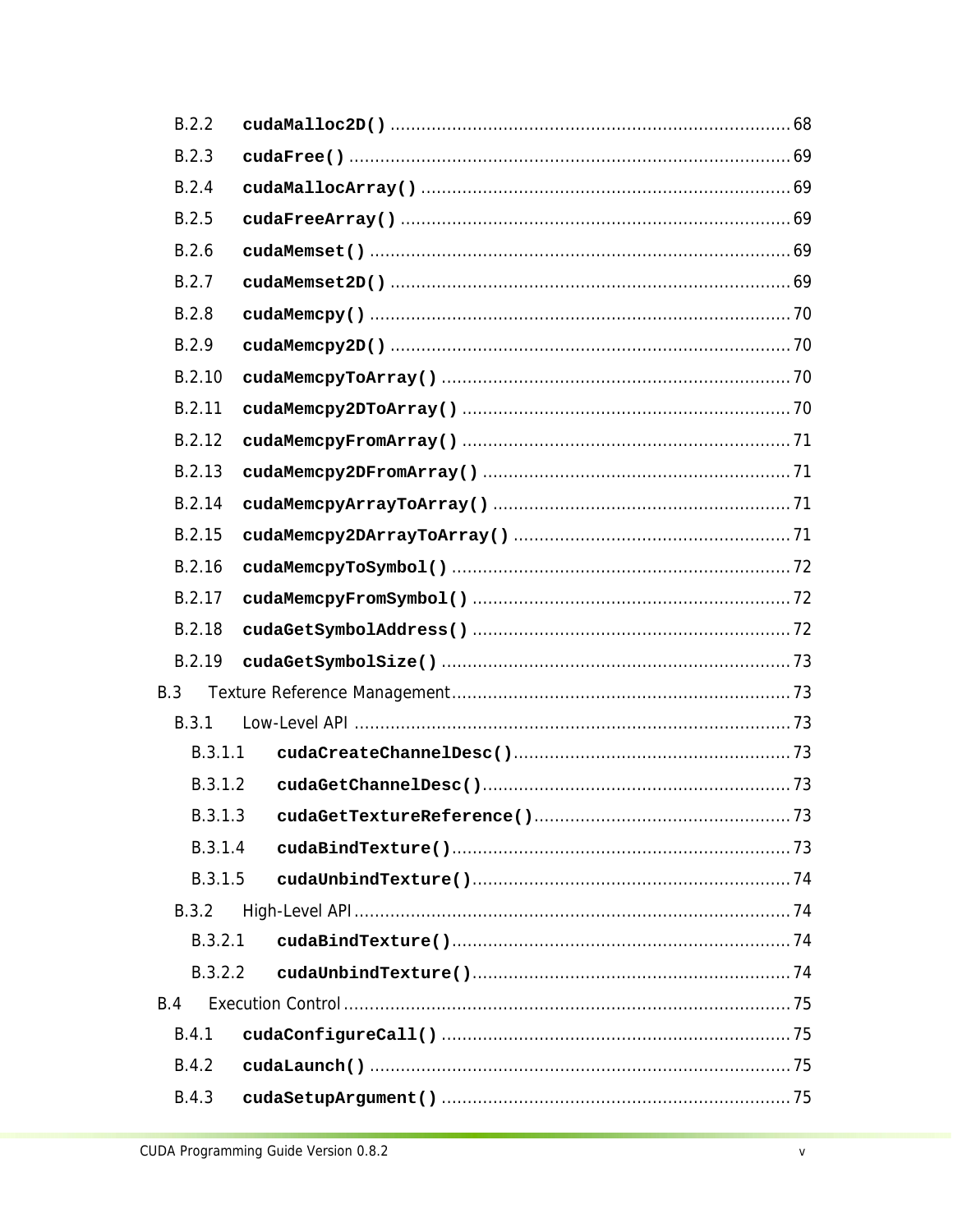| B.5          |  |
|--------------|--|
| B.5.1        |  |
| B.5.2        |  |
| <b>B.5.3</b> |  |
| <b>B.5.4</b> |  |
| <b>B.6</b>   |  |
| B.6.1        |  |
| B.6.2        |  |
| B.6.3        |  |
| B.6.4        |  |
| B.6.5        |  |
| B.7          |  |
| B.7.1        |  |
| B.7.2        |  |
|              |  |
| C.1          |  |
| C.1.1        |  |
| C.2          |  |
| C.2.1        |  |
| C.2.2        |  |
| C.2.3        |  |
| C.2.4        |  |
|              |  |
| C.3          |  |
| C.3.1        |  |
| C.3.2        |  |
| C.3.3        |  |
| C.4          |  |
| C.4.1        |  |
| C.4.2        |  |
| C.4.3        |  |
| C.4.4        |  |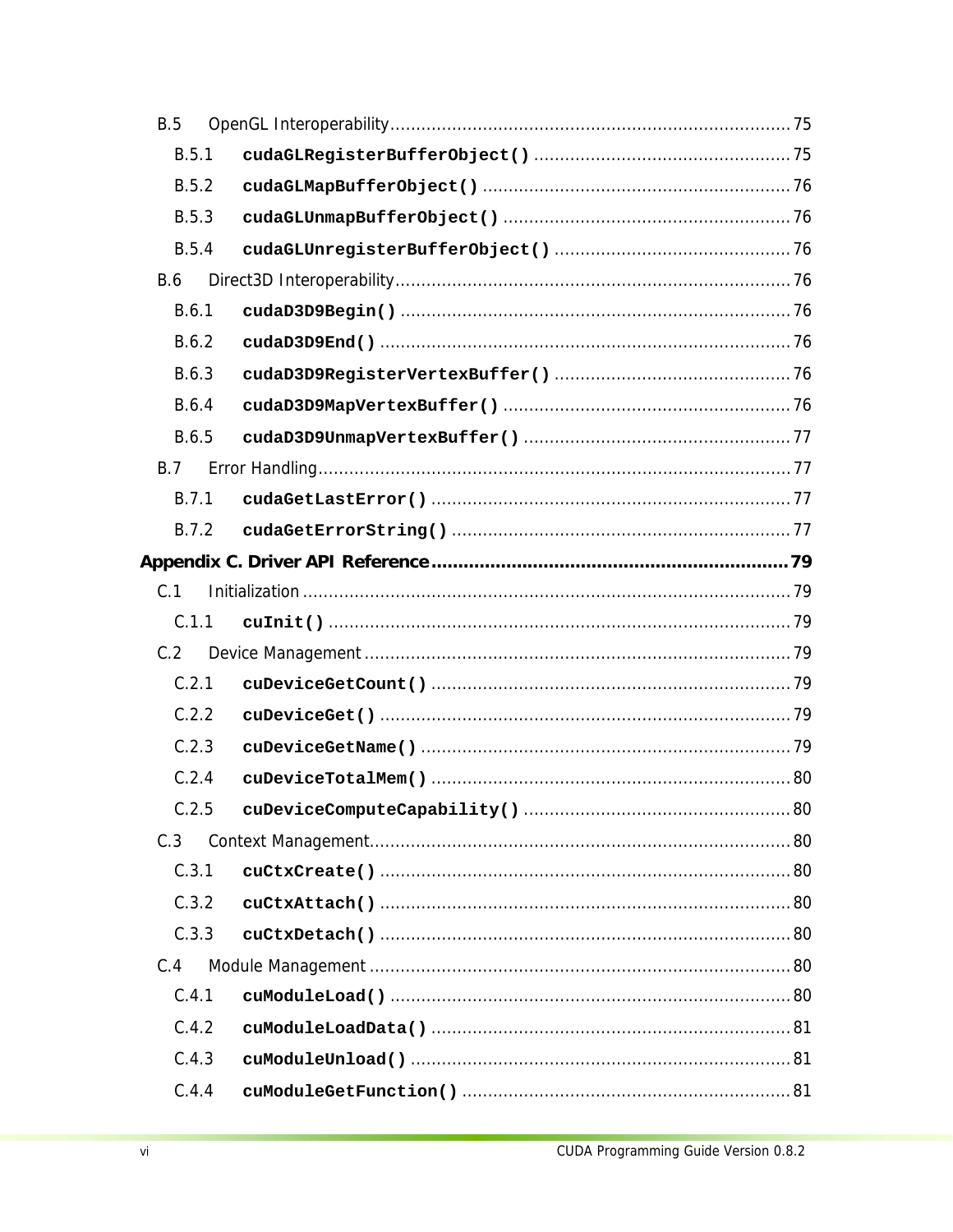|     | C.4.5  |  |
|-----|--------|--|
|     | C.4.6  |  |
| C.5 |        |  |
|     | C.5.1  |  |
|     | C.5.2  |  |
|     | C.5.3  |  |
|     | C.5.4  |  |
|     | C.5.5  |  |
|     | C.5.6  |  |
|     | C.5.7  |  |
|     | C.5.8  |  |
|     | C.5.9  |  |
| C.6 |        |  |
|     | C.6.1  |  |
|     | C.6.2  |  |
|     | C.6.3  |  |
|     | C.6.4  |  |
|     | C.6.5  |  |
|     | C.6.6  |  |
|     | C.6.7  |  |
|     | C.6.8  |  |
|     | C.6.9  |  |
|     | C.6.10 |  |
|     | C.6.11 |  |
|     | C.6.12 |  |
|     | C.6.13 |  |
|     | C.6.14 |  |
|     | C.6.15 |  |
|     | C.6.16 |  |
|     | C.6.17 |  |
|     | C.6.18 |  |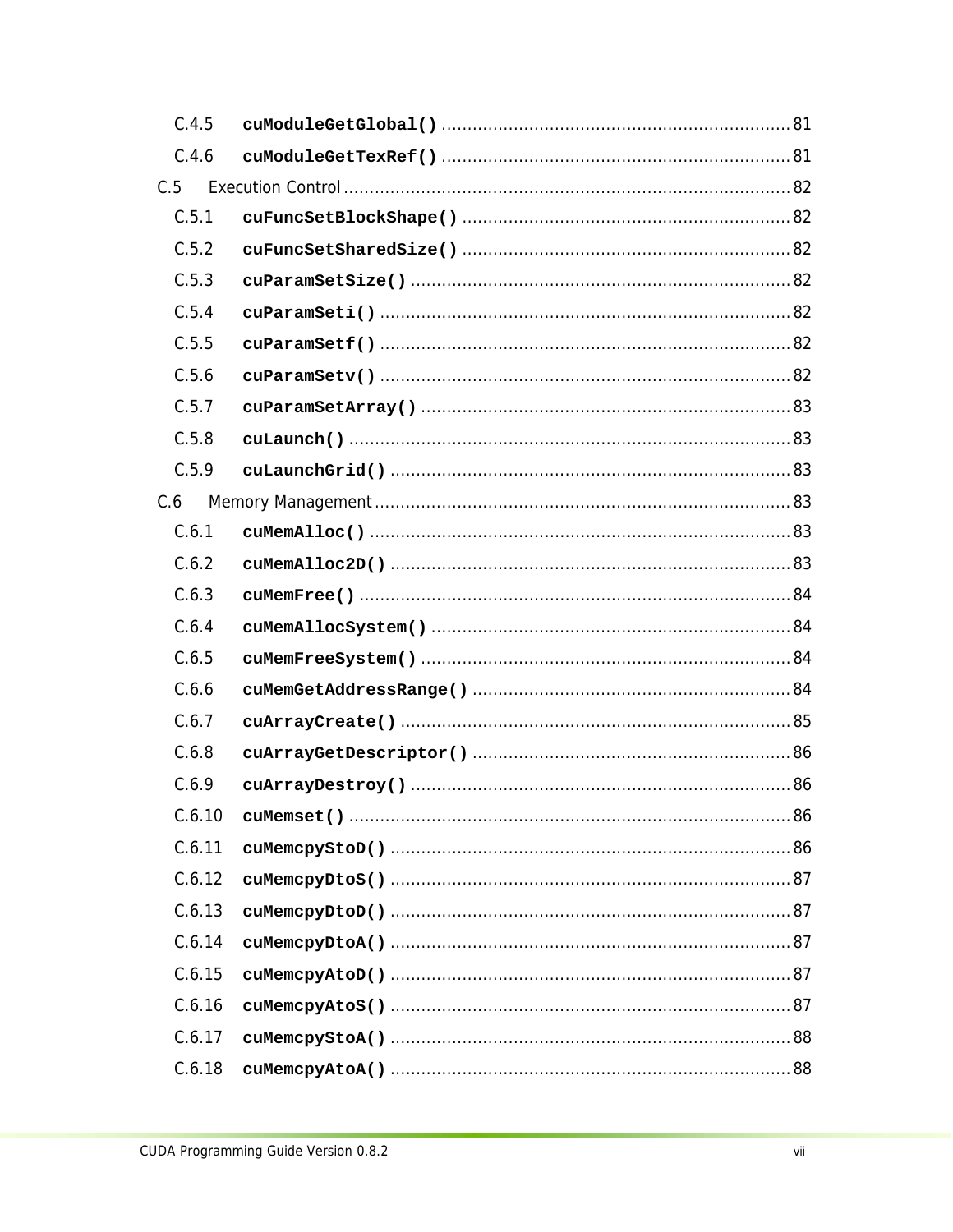|     | C.6.19 |  |
|-----|--------|--|
| C.7 |        |  |
|     | C.7.1  |  |
|     | C.7.2  |  |
|     | C.7.3  |  |
|     | C.7.4  |  |
|     | C.7.5  |  |
|     | C.7.6  |  |
|     | C.7.7  |  |
|     | C.7.8  |  |
|     | C.7.9  |  |
|     | C.7.10 |  |
|     | C.7.11 |  |
|     | C.7.12 |  |
|     | C.7.13 |  |
|     | C.7.14 |  |
|     | C.7.15 |  |
| C.8 |        |  |
|     | C.8.1  |  |
|     | C.8.2  |  |
|     | C.8.3  |  |
|     | C.8.4  |  |
|     | C.8.5  |  |
| C.9 |        |  |
|     | C.9.1  |  |
|     | C.9.2  |  |
|     | C.9.3  |  |
|     | C.9.4  |  |
|     | C.9.5  |  |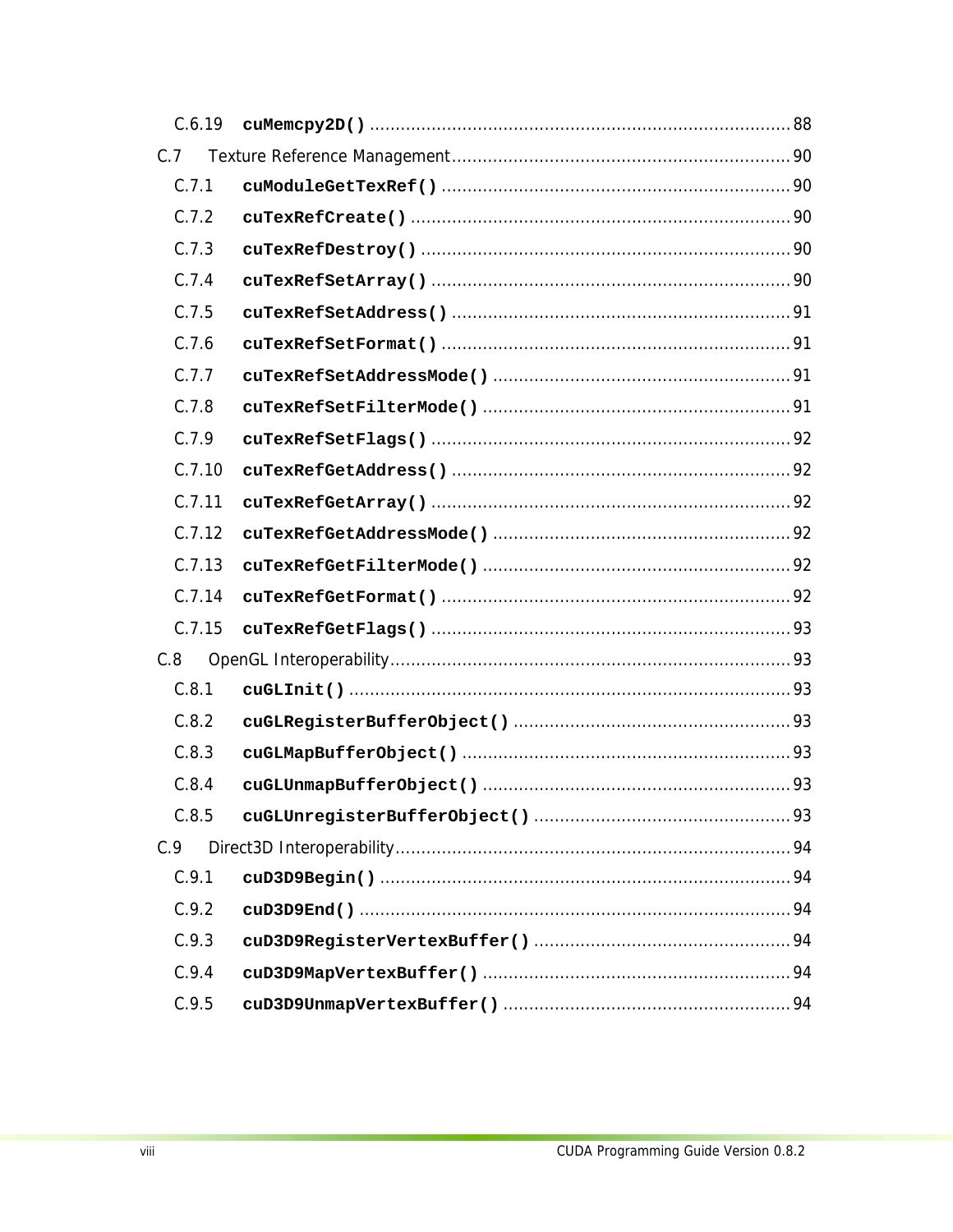## List of Figures

|             | Figure 1-1. Floating-Point Operations per Second for the CPU and GPU1              |
|-------------|------------------------------------------------------------------------------------|
|             |                                                                                    |
| Figure 1-3. | Compute Unified Device Architecture Block Diagram 3                                |
|             |                                                                                    |
|             |                                                                                    |
|             |                                                                                    |
|             |                                                                                    |
|             |                                                                                    |
|             | Figure 6-1. Examples of Shared Memory Access Patterns Without any Bank Conflict 51 |
|             | Figure 6-2. Examples of Shared Memory Access Patterns Without any Bank Conflict 52 |
|             | Figure 6-3. Examples of Shared Memory Access Patterns With Bank Conflicts53        |
|             |                                                                                    |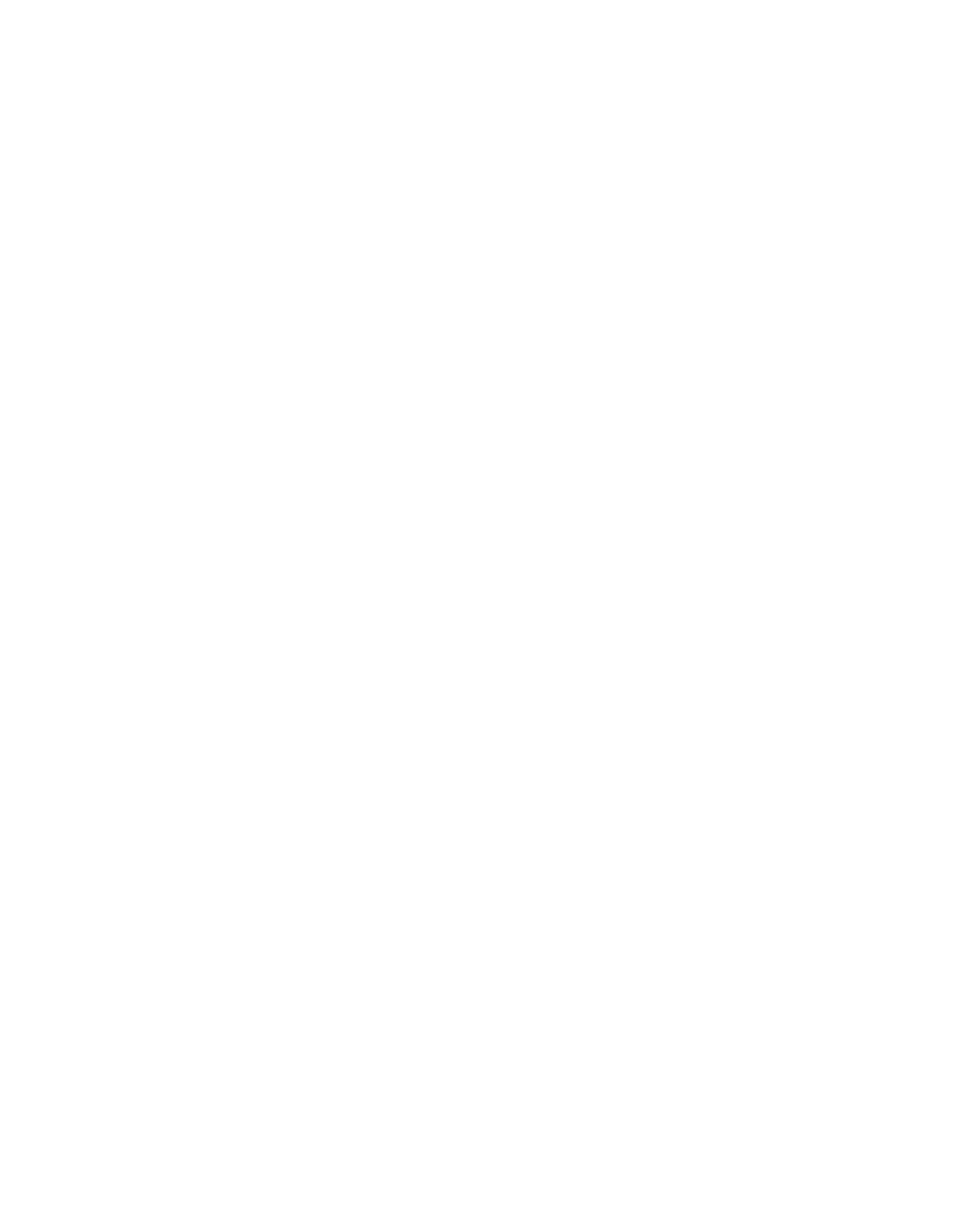## Chapter 1. Introduction to CUDA

## <span id="page-10-2"></span><span id="page-10-0"></span>1.1 The Graphics Processor Unit as a Data-Parallel Computing Device

In a matter of just a few years, the programmable graphics processor unit has evolved into an absolute computing workhorse, as illustrated by [Figure 1-1.](#page-10-1) With multiple cores driven by very high memory bandwidth, today's GPUs offer incredible resources for both graphics and non-graphics processing.



### <span id="page-10-1"></span>Figure 1-1. Floating-Point Operations per Second for the CPU and GPU

The main reason behind such an evolution is that the GPU is specialized for compute-intensive, highly parallel computation – exactly what graphics rendering is about – and therefore is designed such that more transistors are devoted to data processing rather than data caching and flow control, as schematically illustrated by [Figure 1-2.](#page-11-1)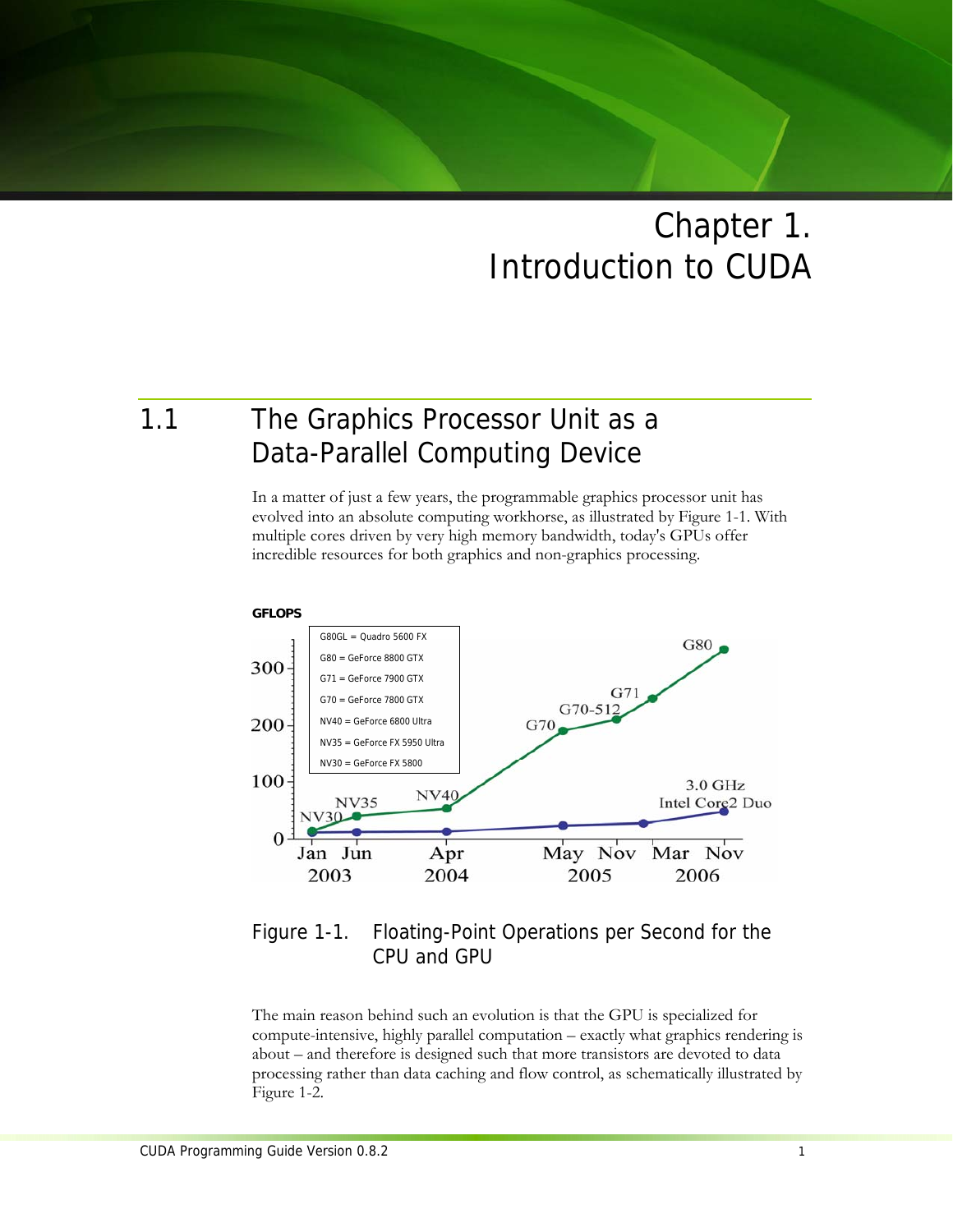<span id="page-11-0"></span>

<span id="page-11-1"></span>Figure 1-2. The GPU Devotes More Transistors to Data Processing

More specifically, the GPU is especially well-suited to address problems that can be expressed as data-parallel computations – the same program is executed on many data elements in parallel – with high arithmetic intensity – the ratio of arithmetic operations to memory operations. Because the same program is executed for each data element, there is a lower requirement for sophisticated flow control; and because it is executed on many data elements and has high arithmetic intensity, the memory access latency can be hidden with calculations instead of big data caches.

Data-parallel processing maps data elements to parallel processing threads. Many applications that process large data sets such as arrays can use a data-parallel programming model to speed up the computations. In 3D rendering large sets of pixels and vertices are mapped to parallel threads. Similarly, image and media processing applications such as post-processing of rendered images, video encoding and decoding, image scaling, stereo vision, and pattern recognition can map image blocks and pixels to parallel processing threads. In fact, many algorithms outside the field of image rendering and processing are accelerated by data-parallel processing, from general signal processing or physics simulation to computational finance or computational biology.

Up until now, however, accessing all that computational power packed into the GPU and efficiently leveraging it for non-graphics applications remained tricky:

- $\Box$  The GPU could only be programmed through a graphics API, imposing a high learning curve to the novice and the overhead of an inadequate API to the nongraphics application.
- The GPU DRAM could be read in a general way GPU programs can *gather* data elements from any part of DRAM – but could not be written in a general way – GPU programs cannot *scatter* information to any part of DRAM –, removing a lot of the programming flexibility readily available on the CPU.
- $\Box$  Some applications were bottlenecked by the DRAM memory bandwidth, underutilizing the GPU's computational power.

This document describes a novel hardware and programming model that is a direct answer to these problems and exposes the GPU as a truly generic data-parallel computing device.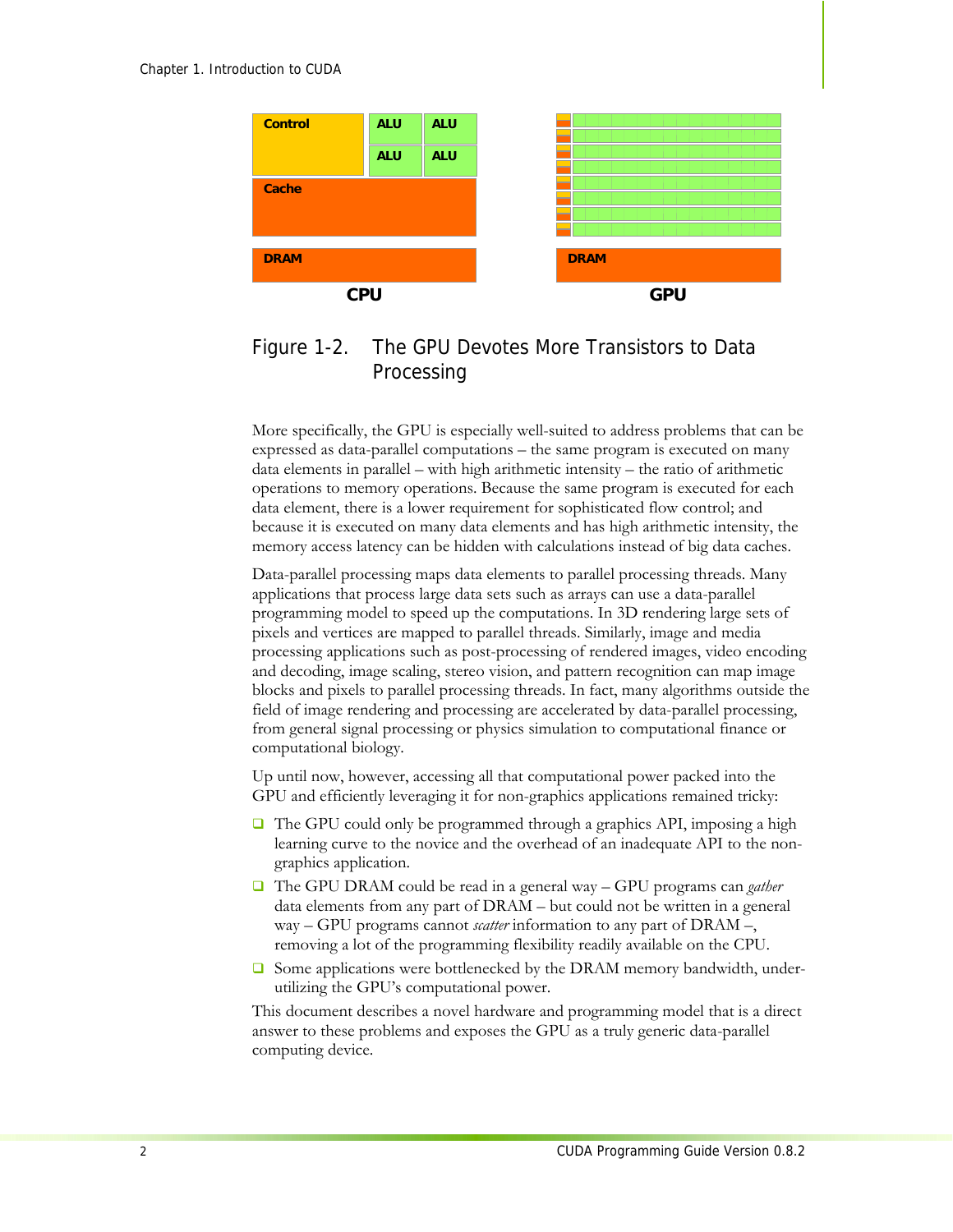## <span id="page-12-0"></span>1.2 CUDA: A New Architecture for Computing on the GPU

CUDA stands for **Compute Unified Device Architecture** and is a new hardware and software architecture for issuing and managing computations on the GPU as a data-parallel computing device without the need of mapping them to a graphics API. It is available for the GeForce 8800 Series, Quadro FX 5600/4600, and beyond. The operating system's multitasking mechanism is responsible for managing the access to the GPU by several CUDA and graphics applications running concurrently.

The CUDA software stack is composed of several layers as illustrated in [Figure 1-3:](#page-12-1) a hardware driver, an application programming interface (API) and its runtime, and two higher-level mathematical libraries of common usage, CUFFT and CUBLAS that are both described in separate documents. The hardware has been designed to support lightweight driver and runtime layers, resulting in high performance.



### <span id="page-12-1"></span>Figure 1-3. Compute Unified Device Architecture Software **Stack**

The CUDA API comprises an extension to the C programming language for a minimum learning curve (see [Chapter 4](#page-26-1)).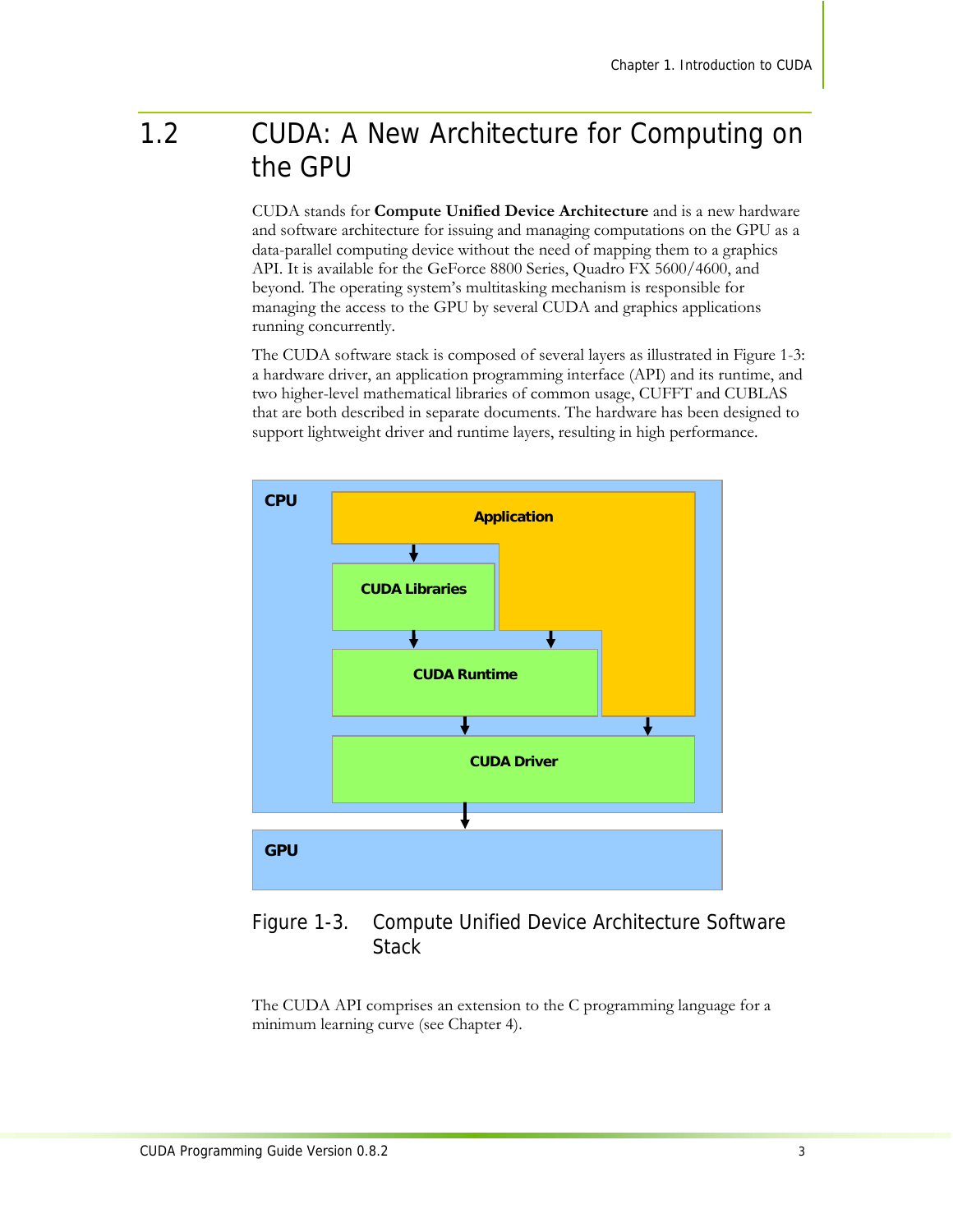<span id="page-13-0"></span>CUDA provides general DRAM memory addressing as illustrated in [Figure 1-4](#page-13-1) for more programming flexibility: both scatter and gather memory operations. From a programming perspective, this translates into the ability to read and write data at any location in DRAM, just like on a CPU.



<span id="page-13-1"></span>Figure 1-4. The *Gather* and *Scatter* Memory Operations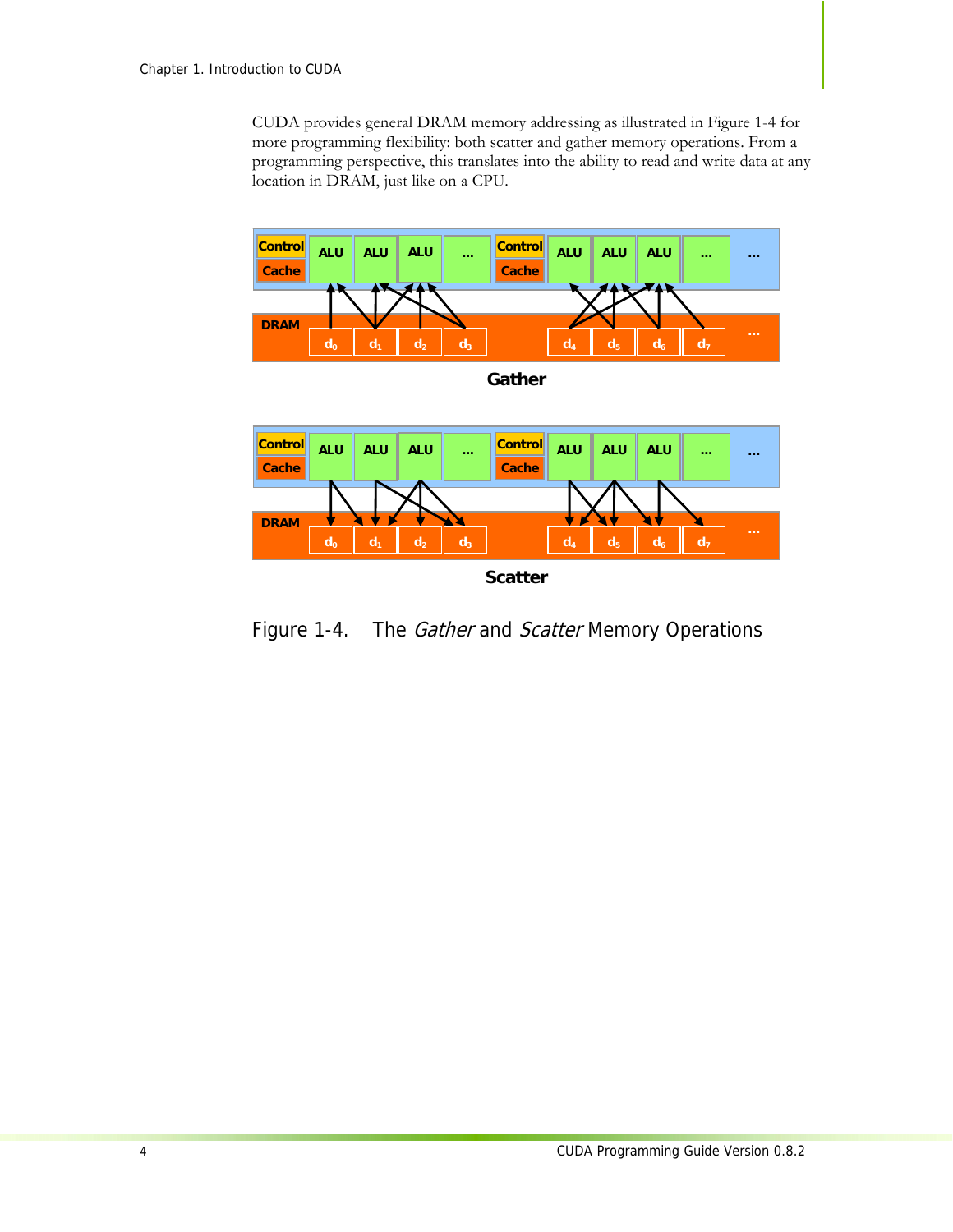<span id="page-14-0"></span>CUDA features a parallel data cache or on-chip shared memory with very fast general read and write access, that threads use to share data with each other (see [Chapter 3](#page-22-1)). As illustrated in [Figure 1-5,](#page-14-1) applications can take advantage of it by minimizing overfetch and round-trips to DRAM and therefore becoming less dependent on DRAM memory bandwidth.



**Without shared memory** 



**With shared memory** 

<span id="page-14-1"></span>Figure 1-5. Shared Memory Brings Data Closer to the ALUs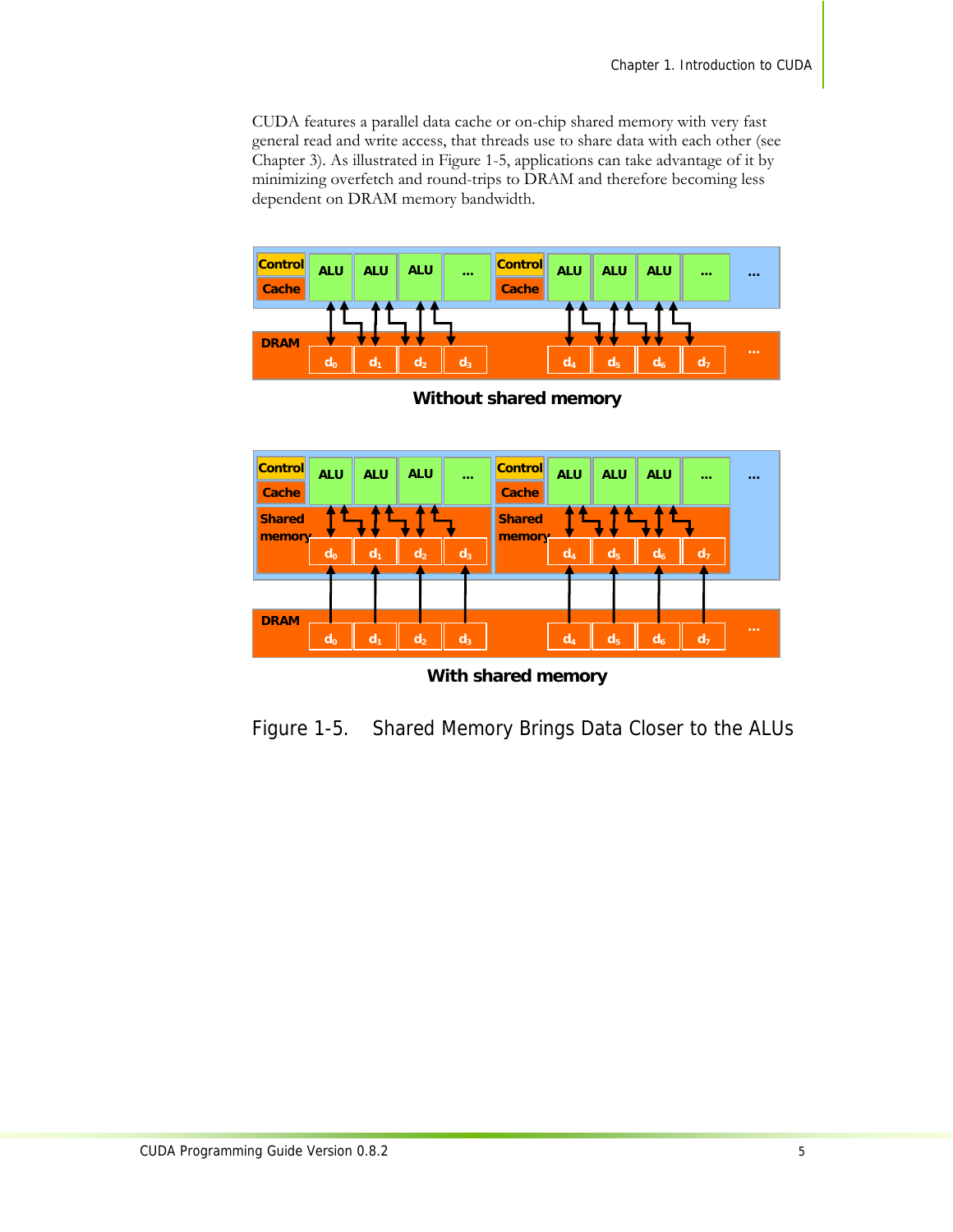## <span id="page-15-0"></span>1.3 Document's Structure

This document is organized into the following chapters:

- □ [Chapter 1](#page-10-2) contains a general introduction to CUDA.
- **□** [Chapter 2](#page-16-1) outlines the programming model.
- □ [Chapter 3](#page-22-1) describes its hardware implementation.
- □ [Chapter 4](#page-26-1) describes the CUDA API and runtime.
- □ [Chapter 5](#page-48-1) gives the technical specifications of the GeForce 8800 Series and Quadro FX 5600/4600.
- □ [Chapter 6](#page-52-1) gives some guidance on how to achieve maximum performance.
- $\Box$  [Chapter 7](#page-66-1) illustrates the previous chapters by walking through the code of some simple example.
- **Q** [Appendix A](#page-72-1) lists the mathematics functions supported in CUDA.
- [Appendix B](#page-76-1) is the CUDA runtime API reference.
- [Appendix C](#page-88-1) is the CUDA driver API reference.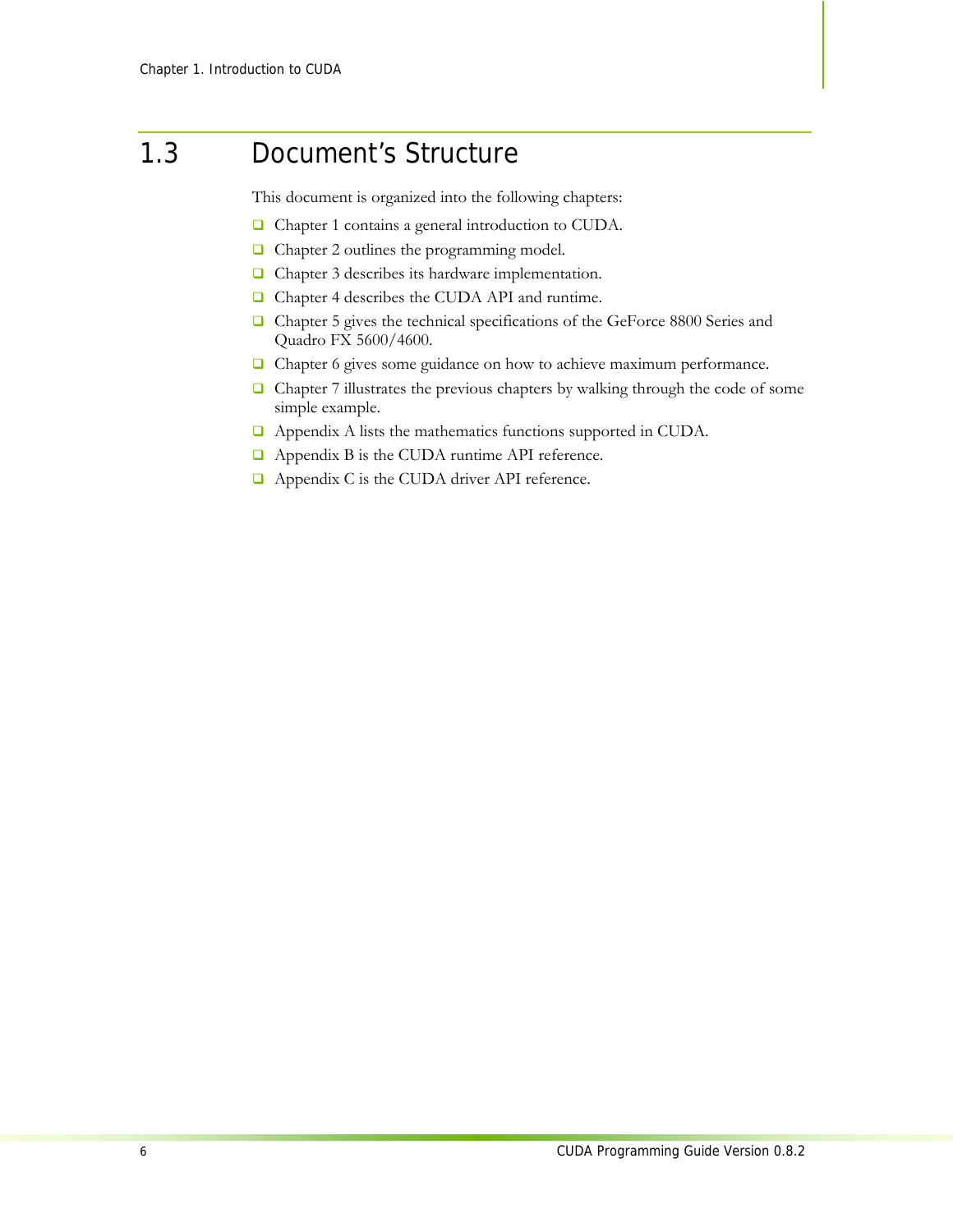## Chapter 2. Programming Model

## <span id="page-16-1"></span><span id="page-16-0"></span>2.1 A Highly Multithreaded Coprocessor

When programmed through CUDA, the GPU is viewed as a *compute device* capable of executing a very high number of threads in parallel. It operates as a coprocessor to the main CPU, or *host*: In other words, data-parallel, compute-intensive portions of applications running on the host are off-loaded onto the device.

More precisely, a portion of an application that is executed many times, but independently on different data, can be isolated into a function that is executed on the device as many different threads. To that effect, such a function is compiled to the instruction set of the device and the resulting program, called a *kernel*, is downloaded to the device.

Both the host and the device maintain their own DRAM, referred to as *host memory* and *device memory*, respectively. One can copy data from one DRAM to the other through optimized API calls that utilize the device's high-performance Direct Memory Access (DMA) engines.

## 2.2 Thread Batching

The batch of threads that executes a kernel is organized as a grid of thread blocks as described in Sections [2.2.1](#page-16-2) and [2.2.2](#page-17-1) and illustrated in [Figure 2-1.](#page-18-1)

### <span id="page-16-2"></span>2.2.1 Thread Block

A thread block is a batch of threads that can cooperate together by efficiently sharing data through some fast shared memory and synchronizing their execution to coordinate memory accesses. More precisely, one can specify synchronization points in the kernel, where threads in a block are suspended until they all reach the synchronization point.

Each thread is identified by its *thread ID*, which is the thread number within the block. To help with complex addressing based on the thread ID, an application can also specify a block as a two- or three-dimensional array of arbitrary size and identify each thread using a 2- or 3-component index instead. For a two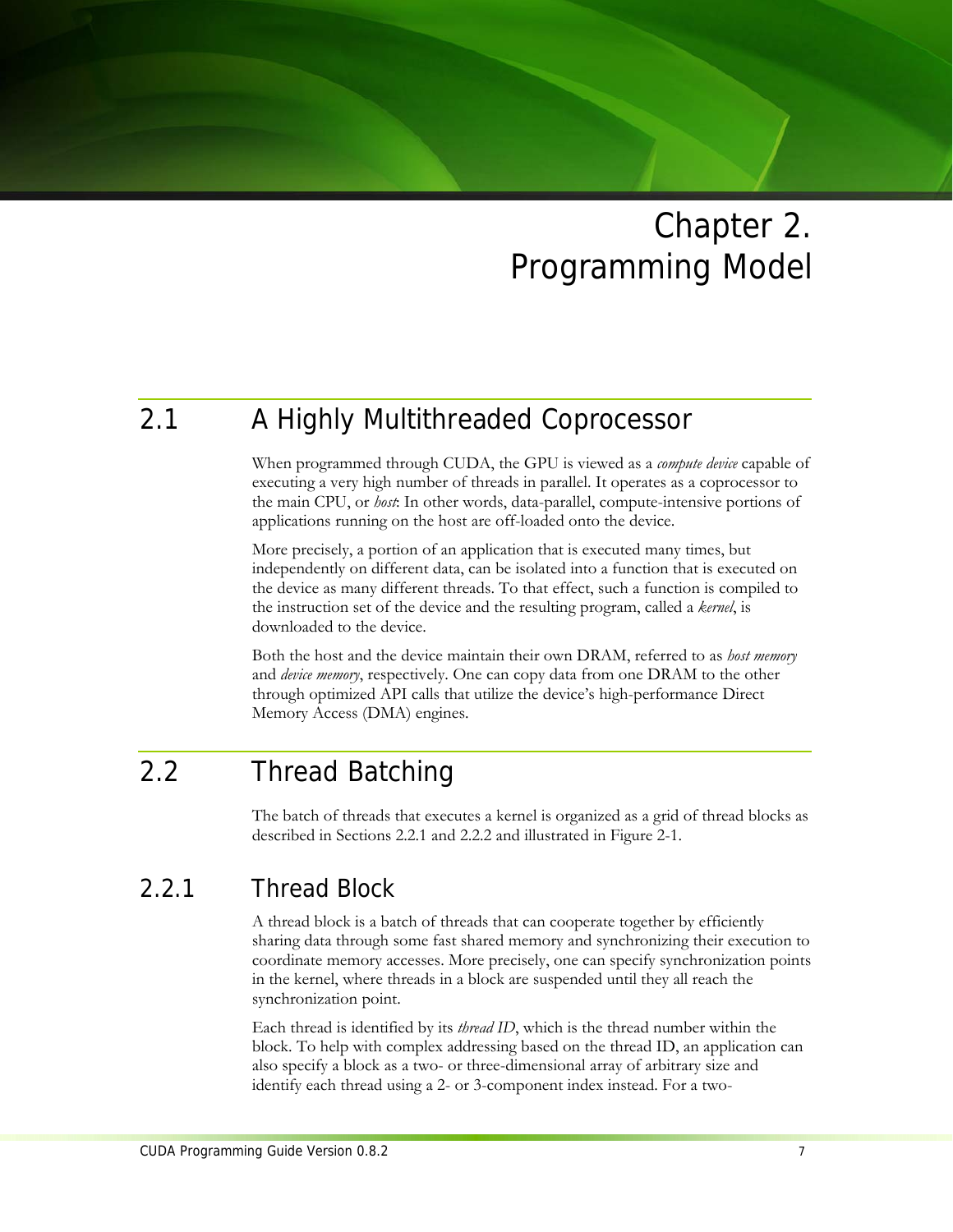dimensional block of size  $(D_x, D_y)$ , the thread ID of a thread of index  $(x, y)$  is  $(x + y D<sub>x</sub>)$  and for a three-dimensional block of size  $(D<sub>x</sub>, D<sub>y</sub>, D<sub>z</sub>)$ , the thread ID of a thread of index  $(x, y, z)$  is  $(x + y D_x + z D_x D_y)$ .

### <span id="page-17-1"></span><span id="page-17-0"></span>2.2.2 Grid of Thread Blocks

There is a limited maximum number of threads that a block can contain. However, blocks of same dimensionality and size that execute the same kernel can be batched together into a grid of blocks, so that the total number of threads that can be launched in a single kernel invocation is much larger. This comes at the expense of reduced thread cooperation, because threads in different thread blocks from the same grid cannot communicate and synchronize with each other. This model allows kernels to efficiently run without recompilation on various devices with different parallel capabilities: A device may run all the blocks of a grid sequentially if it has very few parallel capabilities, or in parallel if it has a lot of parallel capabilities, or usually a combination of both.

Each block is identified by its *block ID*, which is the block number within the grid. To help with complex addressing based on the block ID, an application can also specify a grid as a two-dimensional array of arbitrary size and identify each block using a 2-component index instead. For a two-dimensional block of size  $(D_x, D_y)$ , the block ID of a block of index  $(x, y)$  is  $(x + y D_x)$ .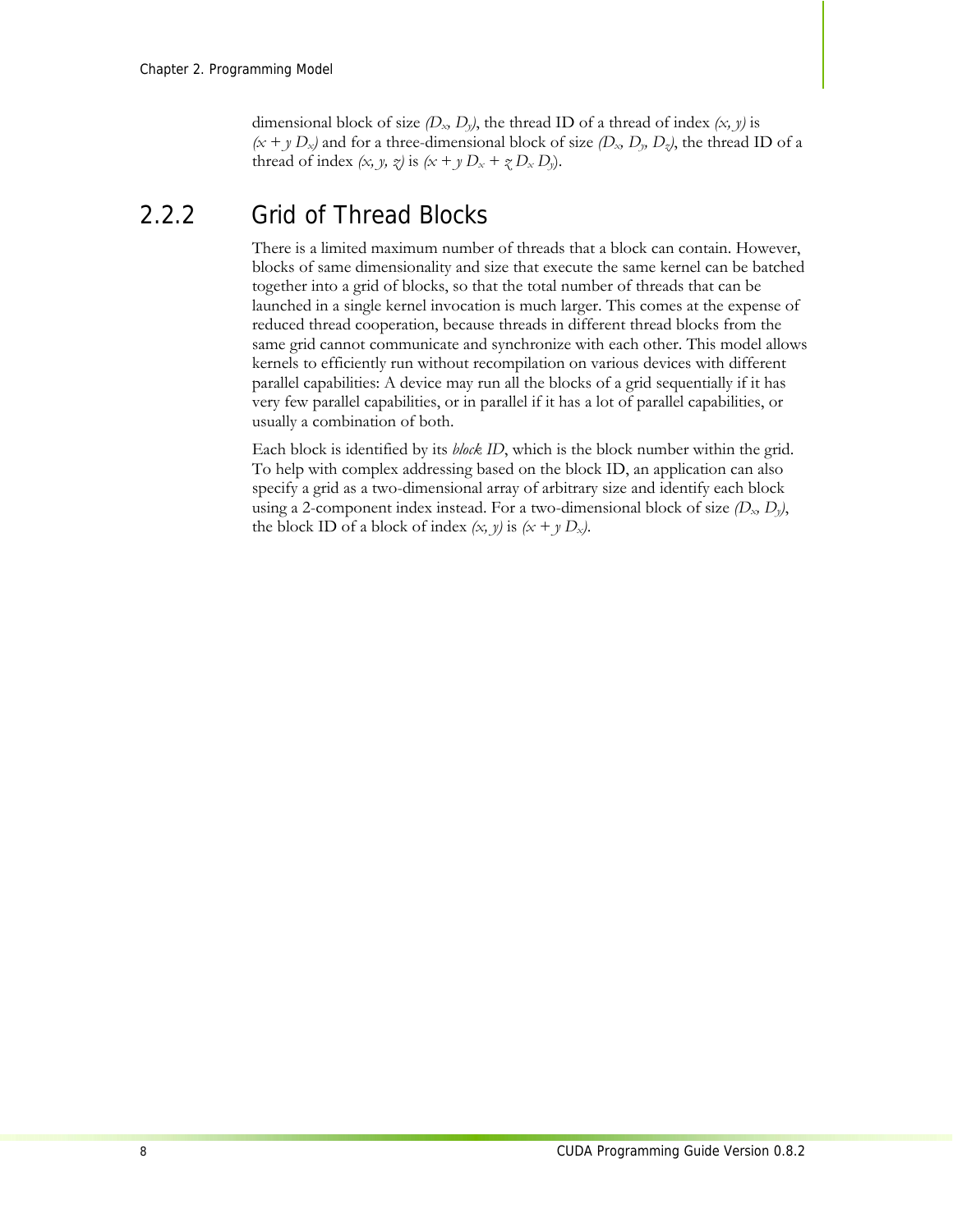<span id="page-18-0"></span>

The host issues a succession of kernel invocations to the device. Each kernel is executed as a batch of threads organized as a grid of thread blocks

<span id="page-18-1"></span>Figure 2-1. Thread Batching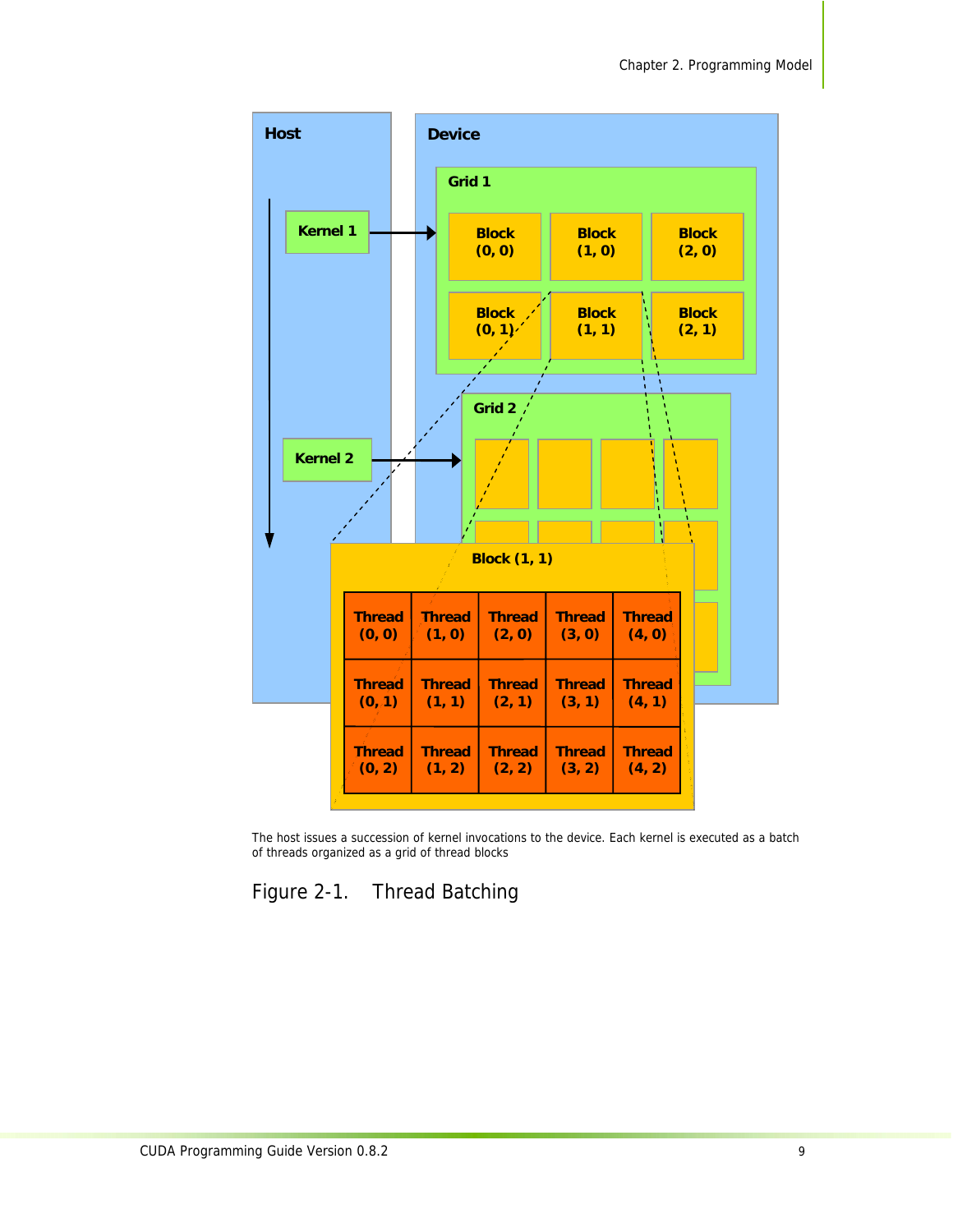## <span id="page-19-1"></span><span id="page-19-0"></span>2.3 Memory Model

A thread that executes on the device has only access to the device's DRAM and on-chip memory through the following memory spaces, as illustrated in [Figure 2-2:](#page-20-1)

- Read-write per-thread *registers*,
- Read-write per-thread *local memory*,
- Read-write per-block *shared memory*,
- Read-write per-grid *global memory*,
- Read-only per-grid *constant memory*,
- Read-only per-grid *texture memory*.

The global, constant, and texture memory spaces can be read from or written to by the host and are persistent across kernel calls by the same application.

The global, constant, and texture memory spaces are optimized for different memory usages (see Sections [6.1.2.1](#page-55-0), [6.1.2.2](#page-56-0), and [6.1.2.3\)](#page-56-1). Texture memory also offers different addressing modes, as well as data filtering, for some specific data formats (see Section [4.3.4](#page-32-1)).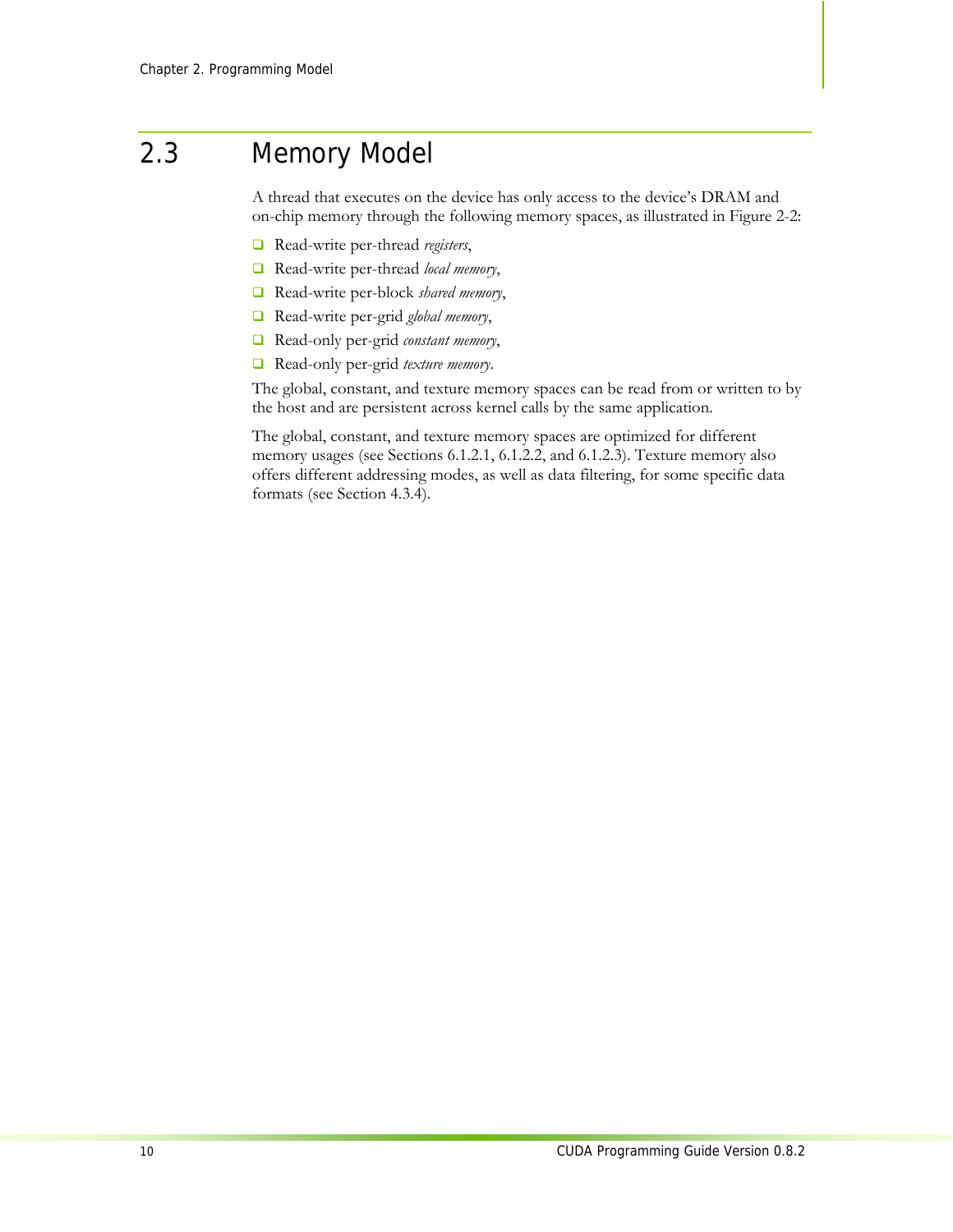<span id="page-20-0"></span>

A thread has access to the device's DRAM and on-chip memory through a set of memory spaces of various scopes.

### <span id="page-20-1"></span>Figure 2-2. Memory Model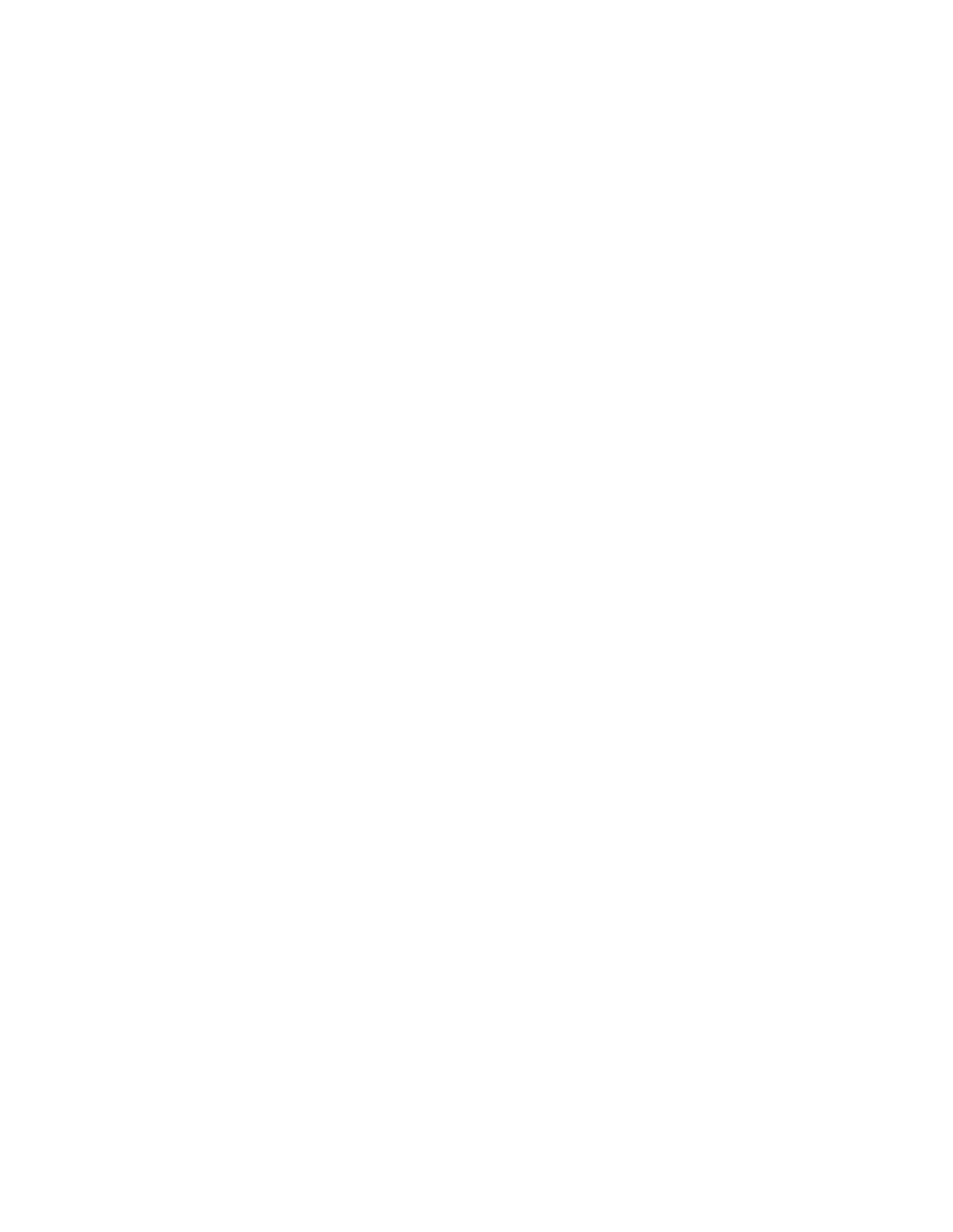## Chapter 3. Hardware Implementation

## <span id="page-22-1"></span><span id="page-22-0"></span>3.1 A Set of SIMD Multiprocessors with On-Chip Shared Memory

The device is implemented as a set of *multiprocessors* as illustrated in [Figure 3-1.](#page-23-1) Each multiprocessor has a Single Instruction, Multiple Data architecture (SIMD): At any given clock cycle, each processor of the multiprocessor executes the same instruction, but operates on different data.

Each multiprocessor has on-chip memory of the four following types:

- One set of local 32-bit *registers* per processor,
- A parallel data cache or *shared memory* that is shared by all the processors and implements the shared memory space,
- A read-only *constant cache* that is shared by all the processors and speeds up reads from the constant memory space, which is implemented as a read-only region of device memory,
- A read-only *texture cache* that is shared by all the processors and speeds up reads from the texture memory space, which is implemented as a read-only region of device memory.

The local and global memory spaces are implemented as read-write regions of device memory and are not cached.

Each multiprocessor accesses the texture cache via a *texture unit* that implements the various addressing modes and data filtering mentioned in Section [2.3.](#page-19-1)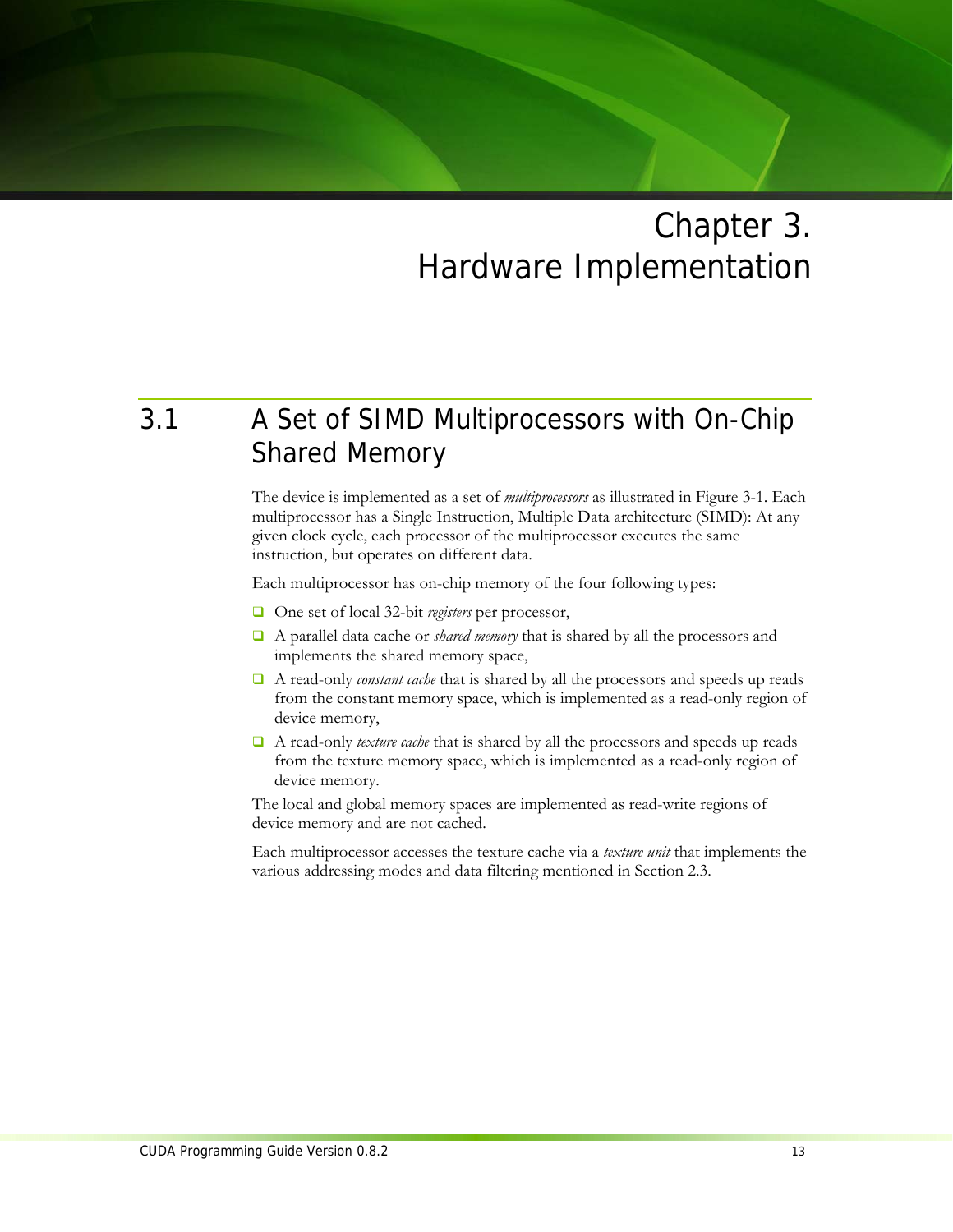<span id="page-23-0"></span>

A set of SIMD multiprocessors with on-chip shared memory.

Figure 3-1. Hardware Model

## <span id="page-23-1"></span>3.2 Execution Model

A grid of thread blocks is executed on the device by executing one or more blocks on each multiprocessor using time slicing: Each block is split into SIMD groups of threads called *warps*; each of these warps contains the same number of threads, called the *warp size*, and is executed by the multiprocessor in a SIMD fashion; a *thread scheduler* periodically switches from one warp to another to maximize the use of the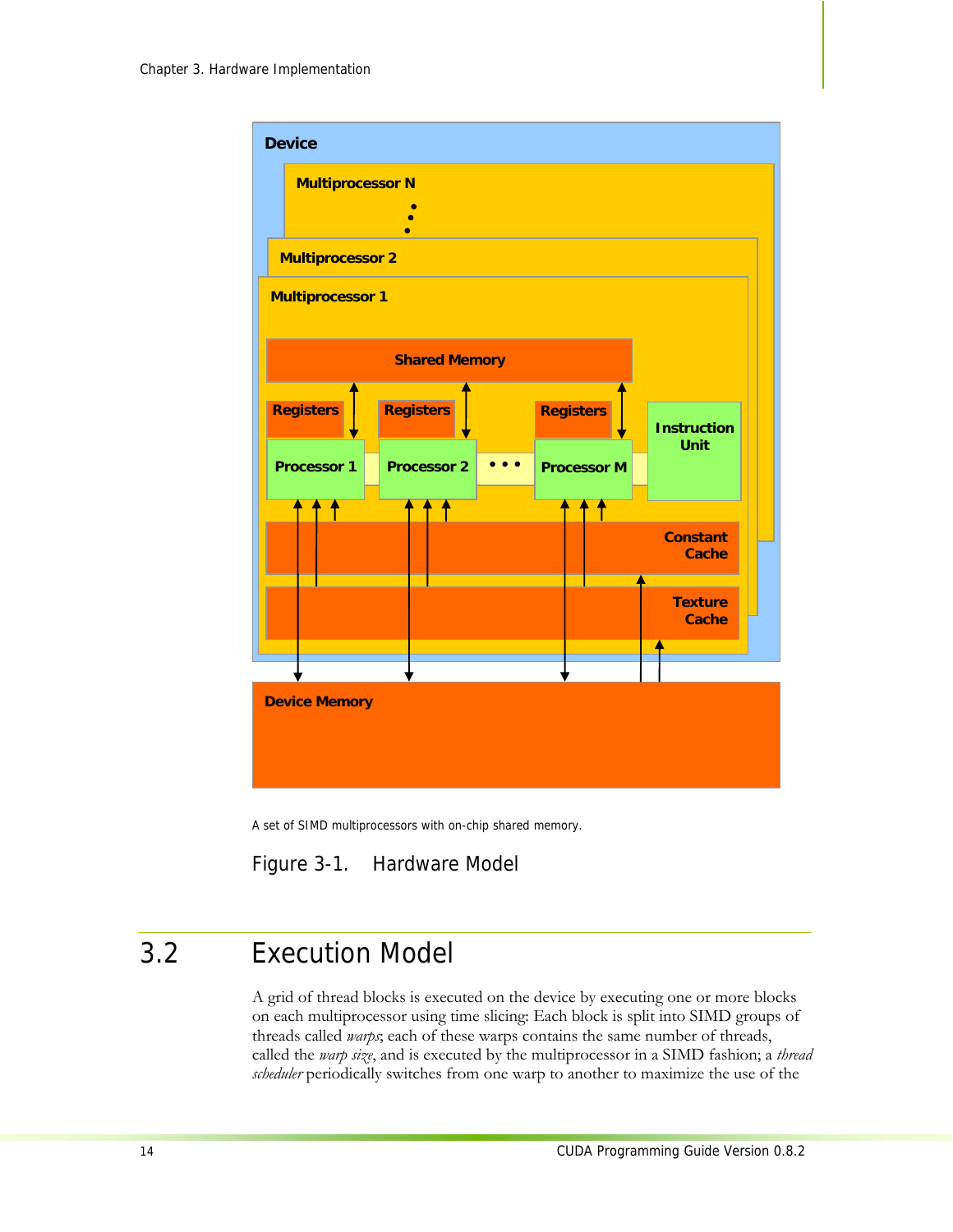multiprocessor's computational resources. A *half-warp* is either the first or second half of a warp.

The way a block is split into warps is always the same; each warp contains threads of consecutive, increasing thread IDs with the first warp containing thread 0. Section [2.2.1](#page-16-2) describes how thread IDs relate to thread indices in the block.

A block is processed by only one multiprocessor, so that the shared memory space resides in the on-chip shared memory leading to very fast memory accesses. The multiprocessor's registers are allocated among the threads of the block. If the number of registers used per thread multiplied by the number of threads in the block is greater than the total number of registers per multiprocessor, the block cannot be executed and the corresponding kernel will fail to launch.

Several blocks can be processed by the same multiprocessor concurrently by allocating the multiprocessor's registers and shared memory among the blocks.

The issue order of the warps within a block is undefined, but their execution can be synchronized, as mentioned in Section [2.2.1,](#page-16-2) to coordinate global or shared memory accesses. If the instruction executed by a warp writes to the same location in global or shared memory for more than one of the threads of the warp, how many writes occur to that location and the order in which they occur is undefined, but one of the writes is guaranteed to succeed.

The issue order of the blocks within a grid of thread blocks is undefined and there is no synchronization mechanism between blocks, so threads from two different blocks of the same grid cannot safely communicate with each other through global memory during the execution of the grid.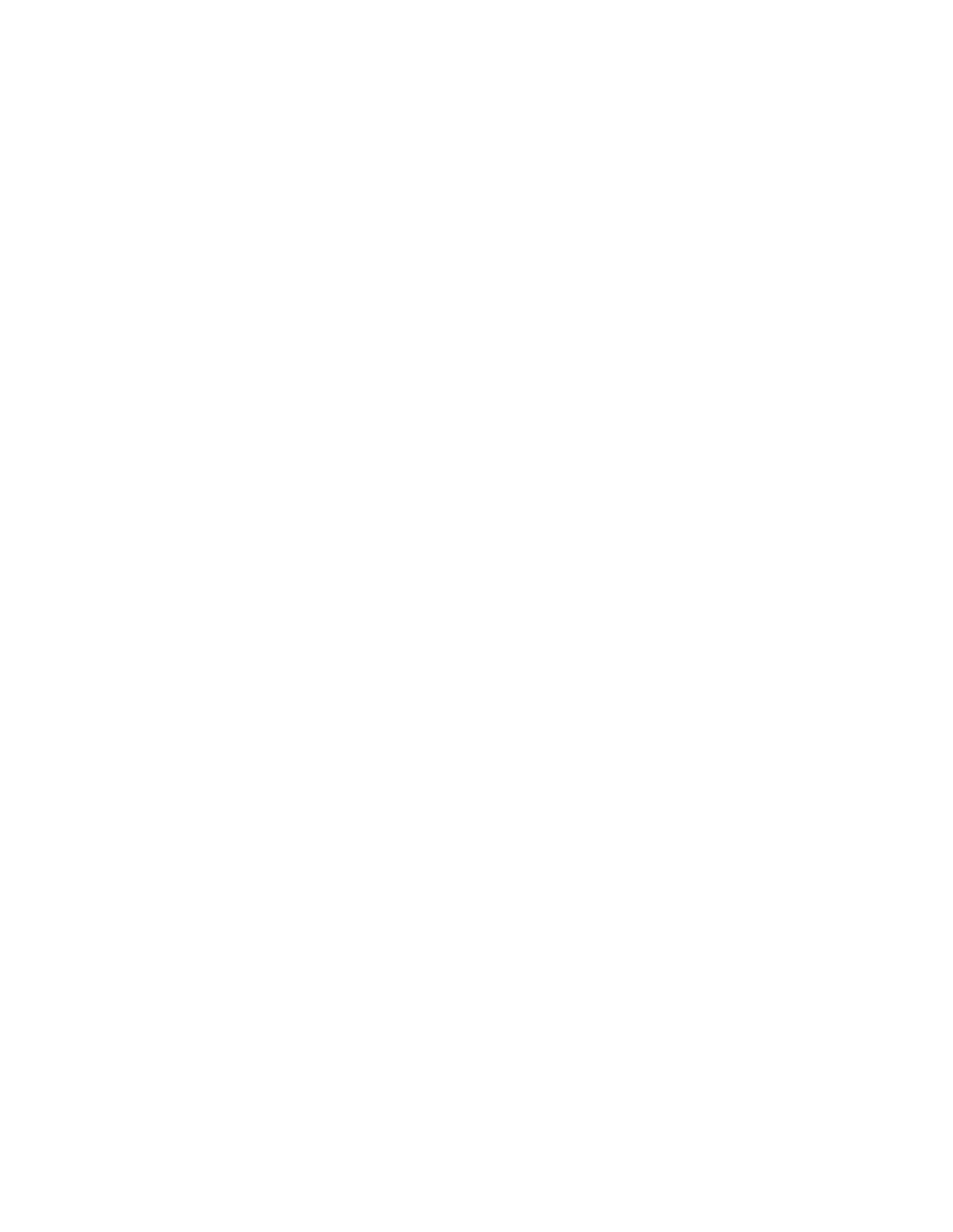## <span id="page-26-0"></span>Chapter 4. Application Programming Interface

## <span id="page-26-1"></span>4.1 An Extension to the C Programming Language

The goal of the CUDA programming interface is to provide a relatively simple path for users familiar with the C programming language to easily write programs for execution by the device.

#### It consists of:

- A minimal set of extensions to the C language, described in Section [4.2,](#page-26-2) that allow the programmer to target portions of the source code for execution on the device;
- $\Box$  A runtime library split into:
	- ¾ A host component, described in Section [4.5,](#page-35-1) that runs on the host and provides functions to control and access one or more compute devices from the host;
	- ¾ A device component, described in Section [4.4](#page-33-1), that runs on the device and provides device-specific functions;
	- $\triangleright$  A common component, described in Section [4.3](#page-31-1), that provides built-in vector types and a subset of the C standard library that are supported in both host and device code.

It should be emphasized that the only functions from the C standard library that are supported to run on the device are the functions provided by the common runtime component.

## <span id="page-26-2"></span>4.2 Language Extensions

The extensions to the C programming language are four-fold:

- $\Box$  Function type qualifiers to specify whether a function executes on the host or on the device and whether it is callable from the host or from the device (Section [4.2.1](#page-27-1));
- $\Box$  Variable type qualifiers to specify the memory location on the device of a variable (Section 4.2.2);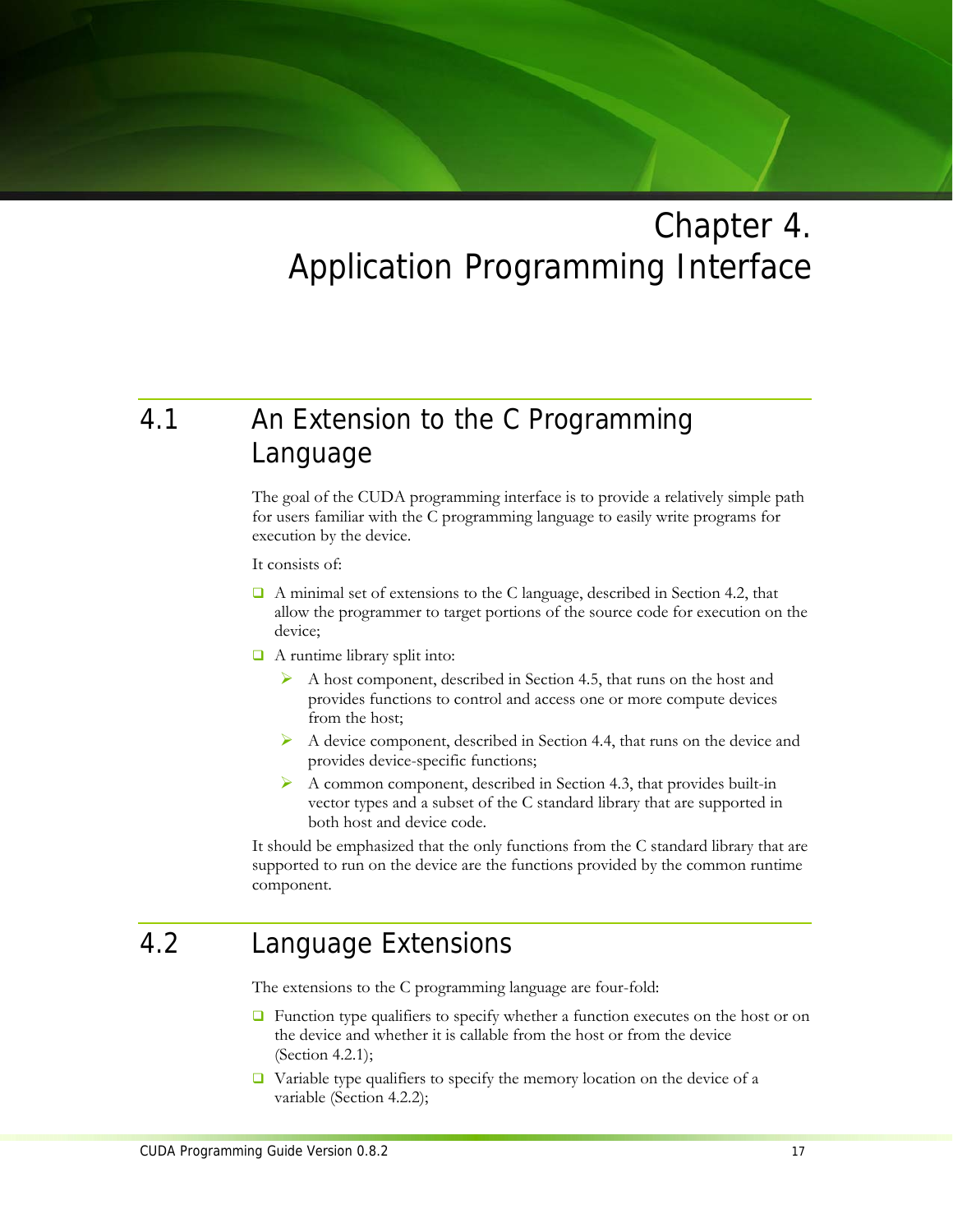- <span id="page-27-0"></span> $\Box$  A new directive to specify how a kernel is executed on the device from the host (Section [4.2.3](#page-28-1));
- and thread indices (Section 4.2.4).  $\Box$  Four built-in variables that specify the grid and block dimensions and the block

below. **nvcc** will give an error or a warning on some violations of these restrictions, These extensions come with some restrictions described in each of the sections but some of them cannot be detected.

CUDA compiler **nvcc**, as briefly described in Section 4.2.5. A detailed description Each source file containing CUDA language extensions must be compiled with the of **nvcc** can be found in a separate document.

#### <span id="page-27-1"></span>4.2.1 Function Type Qualifiers

### 4.2.1.1 **\_\_device\_\_**

The **\_\_device** qualifier declares a function that is:

- $\Box$  Executed on the device
- $\Box$  Callable from the device only.

#### 4.2.1.2 **\_\_global\_\_**

The **\_global** qualifier declares a function as being a kernel. Such a function is:

- $\Box$  Executed on the device,
- $\Box$  Callable from the host only.

#### 4.2.1.3 **\_\_host\_\_**

The **\_\_host\_\_** qualifier declares a function that is:

- $\Box$  Executed on the host,
- $\Box$  Callable from the host only.

It is equivalent to declare a function with only the **\_\_host** \_\_qualifier or to declare it without any of the **\_\_host\_\_\_, \_\_device\_\_\_**, or **\_\_global\_\_** qualifier; in either case the function is compiled for the host only.

**\_device** qualifier, in which case the function is compiled for both the host and However, the **\_\_host\_\_** qualifier can also be used in combination with the the device.

#### 4.2.1.4 Restrictions

 $\_\_\_\_\_\_\_\_\_\_\_\_\_\_\_\_\_\_\_\_\_\_\_\_\_\_\_\_\_\_\_\_\_\_\_.\_$ 

**\_\_global\_\_** functions do not support recursion. **\_\_device\_\_** and

annot declare static variables inside **\_\_device\_\_** and **\_\_global\_\_** functions **c** their body.

**\_\_device\_\_** and **\_\_global\_\_** functions cannot have a variable number of arguments.

**\_\_global\_** functions, on the other hand, are supported. **\_\_device\_\_** functions cannot have their address taken; function pointers to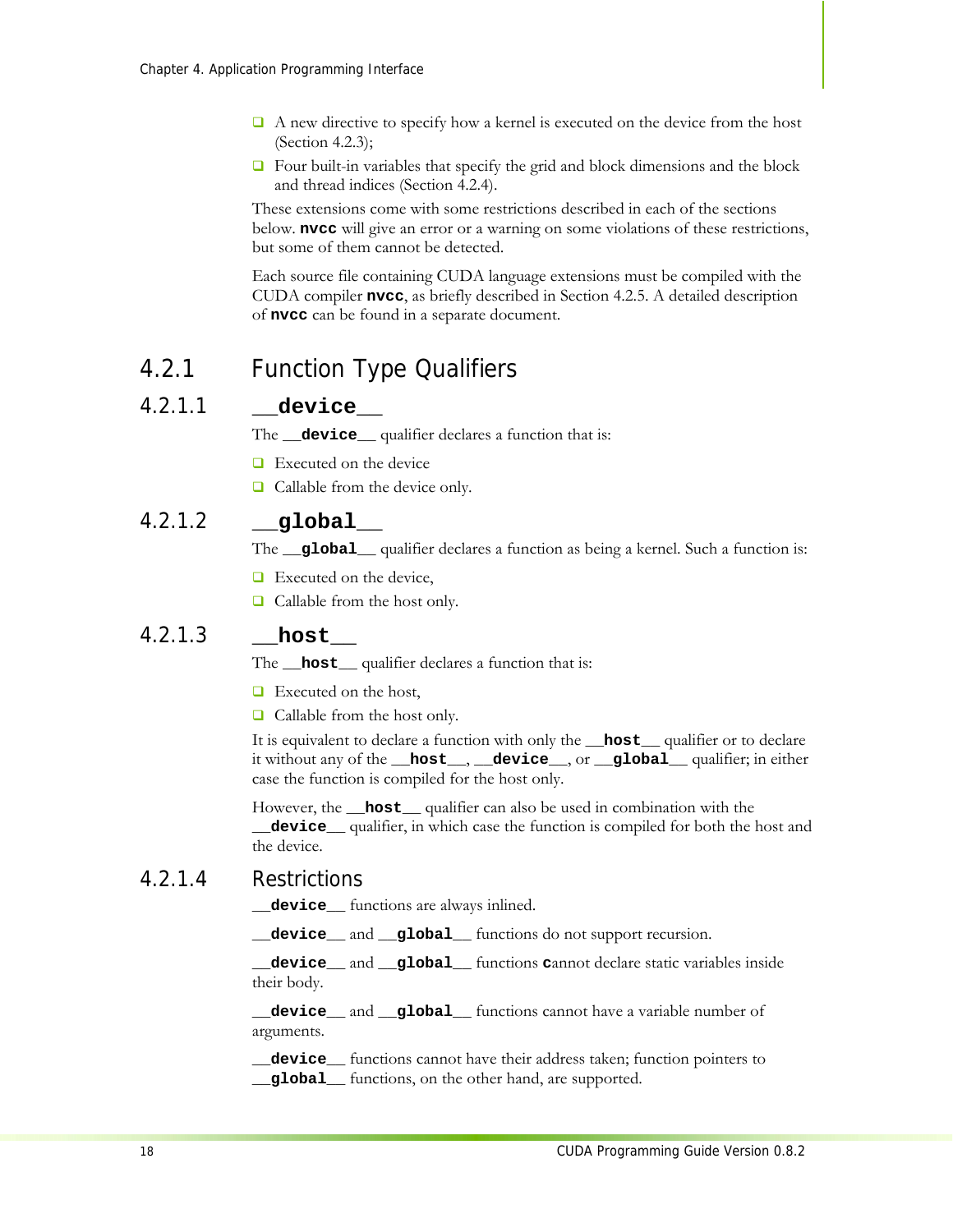<span id="page-28-0"></span>The **\_\_global\_\_** and **\_\_host\_\_** qualifiers cannot be used together.

**\_\_global\_\_** functions must have void return type.

Any call to a **\_global** function must specify its execution configuration as described in Section 4.2.3.

A call to a **\_\_global\_\_** function is synchronous, meaning it blocks until completion.

**\_\_global** function parameters are currently passed via shared memory to the device and limited to 256 bytes.

### <span id="page-28-1"></span>4.2.2 Variable Type Qualifiers

### 4.2.2.1 **\_\_device\_\_**

The **\_\_device** qualifier declares a variable that resides on the device.

At most one of the other type qualifiers defined in the next three sections may be used together with **\_\_device** \_\_ to further specify which memory space the variable belongs to. If none of them is present, the variable:

- $\Box$  Resides in global memory space,
- $\Box$  Has the lifetime of an application,
- $\Box$  Is accessible from all the threads within the grid and from the host through the runtime library.

#### 4.2.2.2 **\_\_constant\_\_**

The **\_\_constant** qualifier, optionally used together with **\_device**, declares a variable that:

- $\Box$  Resides in constant memory space,
- $\Box$  Has the lifetime of an application,
- $\Box$  Is accessible from all the threads within the grid and from the host through the runtime library.

#### <span id="page-28-2"></span>4.2.2.3 **\_\_shared\_\_**

The **\_\_shared** qualifier, optionally used together with **\_device**, declares a variable that:

 $\Box$  Resides in the shared memory space of a thread block,

 $\Box$  Has the lifetime of the block,

 $\Box$  Is only accessible from all the threads within the block.

When declaring a variable in shared memory as an external array such as

```
extern __shared__ float shared[];
```
the size of the array is determined at launch time (see Section 4.2.3). All v ariables declared in this fashion, start at the same address in memory, so that the layout of the variables in the array must be explicitly managed through offsets. For example, if one wants the equivalent of

```
short array0[128]; 
float array1[64];
```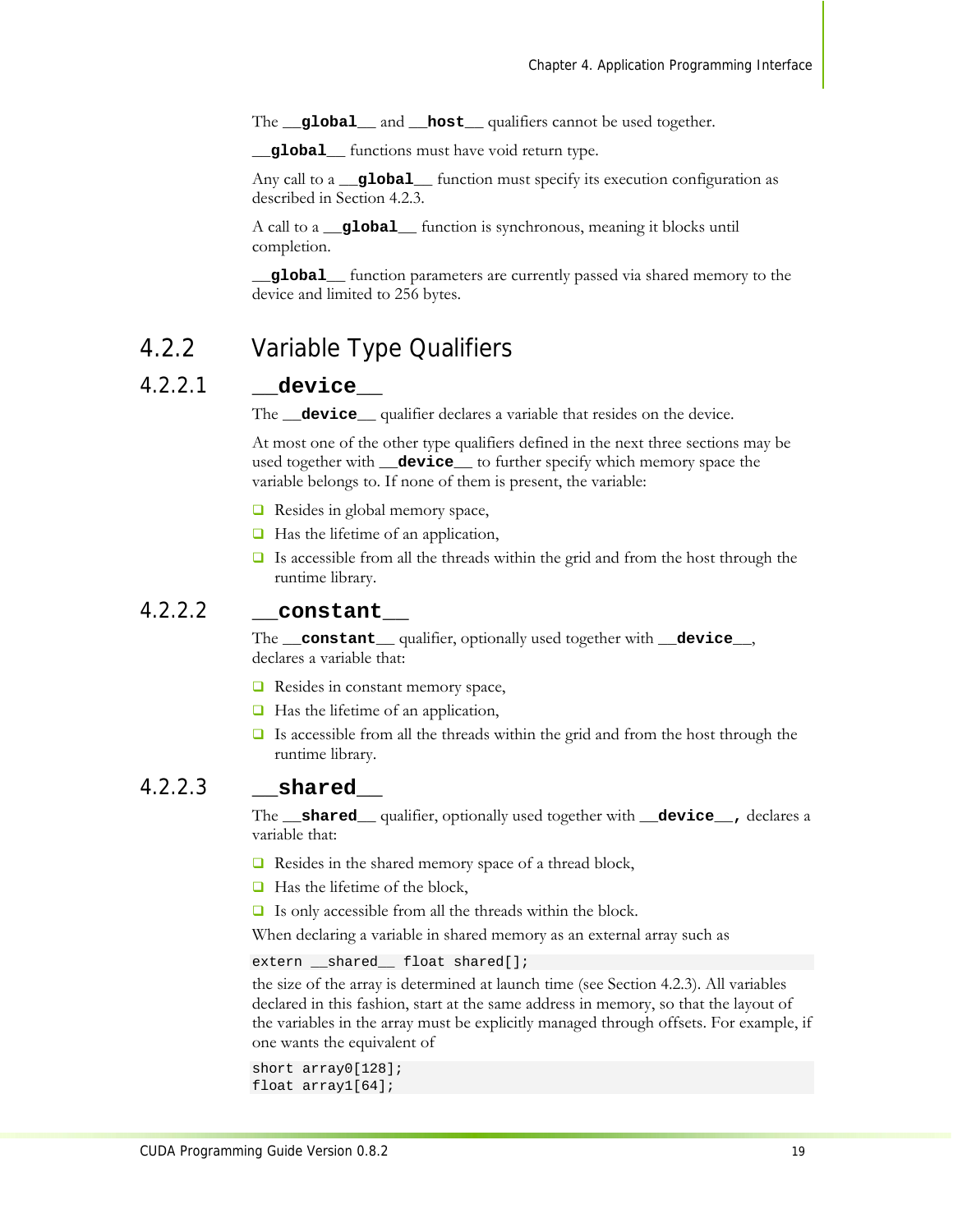<span id="page-29-0"></span>int array2[256];

in dynamically allocated shared memory, one could declare and initialize the arrays the following way:

```
extern __shared__ char array[];
__device__ void func() // __device__ or __global__ function 
{ 
     short* array0 = (short*)array; 
     float* array1 = (float*)&array0[128]; 
    int* array2 = (int*)\&array1[64];}
```
#### 4.2.2.4 **Restrictions**

These qualifiers are not allowed on **struct** and union members, on formal parameters and on local variables within a function that executes on the host.

**\_\_shared\_\_** and **\_\_constant** cannot be used in combination with each other.

**\_\_shared\_\_** and **\_\_constant\_\_** variables have implied static storage.

**\_\_constant** \_\_ variables cannot be assigned to from the device, only from the host. They are therefore only allowed at file scope.

**shared** variables cannot have an initialization as part of their declaration.

place it in local memory. This is often the case for large structures or arrays that variable has been placed in local memory during the first compilation phases as it and st.local mnemonics. If it has not, subsequent compilation phases might still An automatic variable declared in device code without any of these qualifiers generally resides in a register. However in some cases the compiler might choose to would consume too much register space, and arrays for which the compiler cannot determine that they are indexed with constant quantities. Inspection of the *ptx* assembly code (obtained by compiling with the **–ptx** or **-keep** option) will tell if a will be declared using the **.local** mnemonic and accessed using the **ld.local** decide otherwise though if they find it consumes too much register space for the targeted architecture.

Pointers in code that is executed on the device are supported as long as the compiler is able to resolve whether they point to either the shared memory space or the global memory space, otherwise they are restricted to only point to memory allocated or declared in the global memory space.

on the host or to host memory in code that is executed on the device results in an Dereferencing a pointer either to global or shared memory in code that is executed undefined behavior, most often in a segmentation fault and application termination.

### <span id="page-29-1"></span>4.2.3 Execution Configuration

Any call to a **\_\_global** \_\_ function must specify the *execution configuration* for that call.

be used to execute the function on the device. It is specified by inserting an The execution configuration defines the dimension of the grid and blocks that will expression of the form  $<<$  **Dg, Db, Ns** >>> between the function name and the parenthesized argument list, where: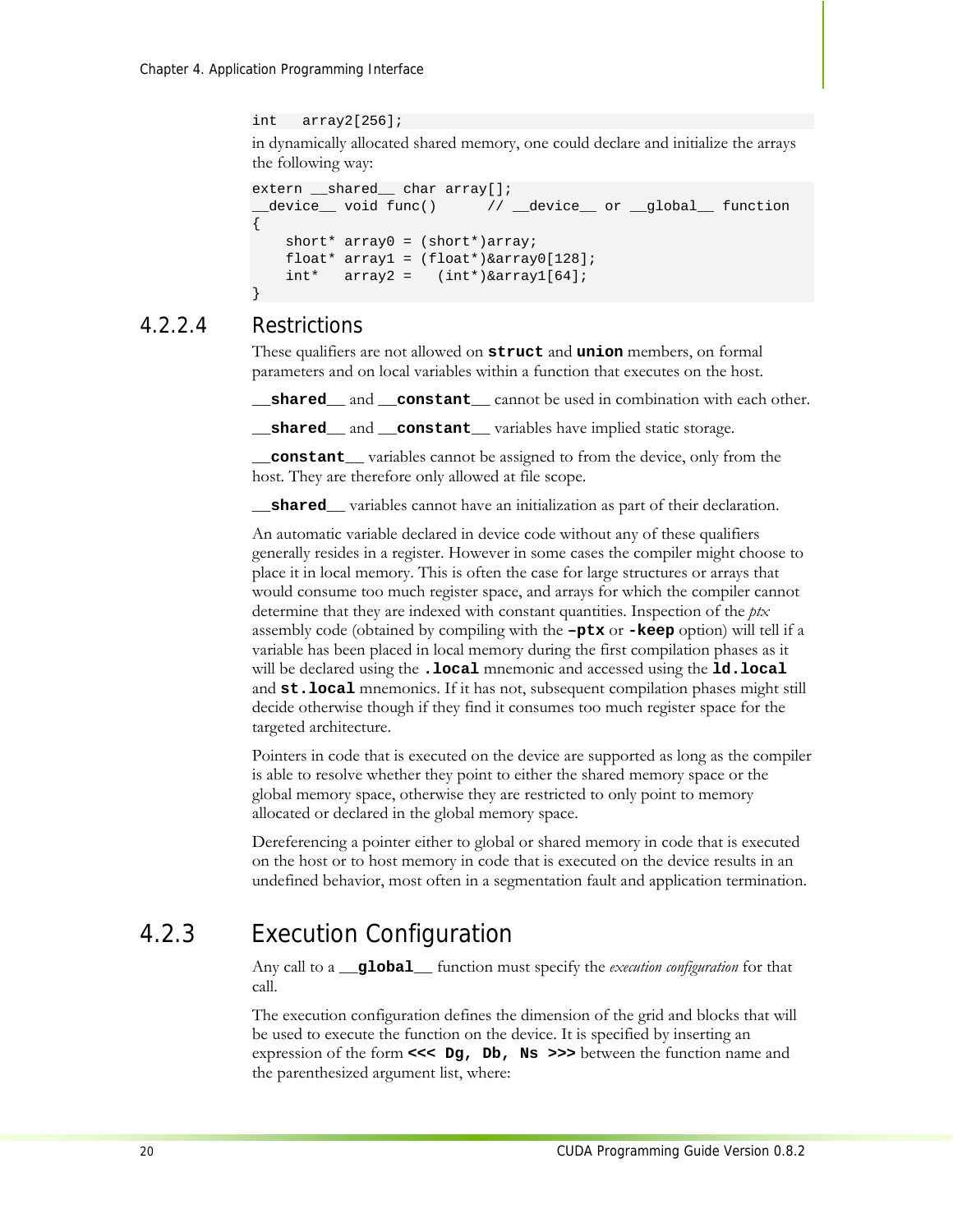- <span id="page-30-0"></span> **Dg** is of type **dim3** (see Section 4.3.1.2) and specifies the dimension and size of the grid, such that **Dg.x \* Dg.y** equals the number of blocks being launched;
- **Db** is of type **dim3** (see Section [4.3.1.2\)](#page-31-2) and specifies the dimension and size of each block, such that **Db.x** \* **Db.y** \* **Db.z** equals the number of threads per block;
- **Ns** is of type **size\_t** and specifies the number of bytes in shared memory that is dynamically allocated per block for this call in addition to the statically allocated memory; this dynamically allocated memory is used by any of the variables declared as an external array as mentioned in Section [4.2.2.3;](#page-28-2) **Ns** is an optional argument which defaults to 0.

Th e arguments to the execution configuration are evaluated before the actual function arguments.

As an example, a function declared as

```
__global__ void Func(float* parameter); 
must be called like this:
```
Func<<< Dg, Db, Ns >>>(parameter);

#### 4.2.4 Built-in Variables

### 4.2.4.1 **gridDim**

This variable is of type  $\dim 3$  (see Section 4.3.1.2) and contains the dimensions of the grid.

#### 4.2.4.2 **blockIdx**

This variable is of type **uint3** (see Section 4.3.1.1) and contains the block index within the grid.

#### 4.2.4.3 **blockDim**

This variable is of type **dim3** (see Section 4.3.1.2) and contains the dimensions of the block.

#### 4.2.4.4 **threadIdx**

This variable is of type **uint3** (see Section 4.3.1.1) and contains the thread index within the block.

#### 4.2.4.5 **Restrictions**

- $\Box$  It is not allowed to take the address of any of the built-in variables.
- $\Box$  It is not allowed to assign values to any of the built-in variables.

#### <span id="page-30-1"></span>4.2.5 Compilation with NVCC

nvcc is a compiler driver that simplifies the process of compiling CUDA code: It provides simple and familiar command line options and executes them by invoking the collection of tools that implement the different compilation stages.

compiling the device code into a binary form or *cubin* object. The generated host **nvcc**'s basic workflow consists in separating device code from host code and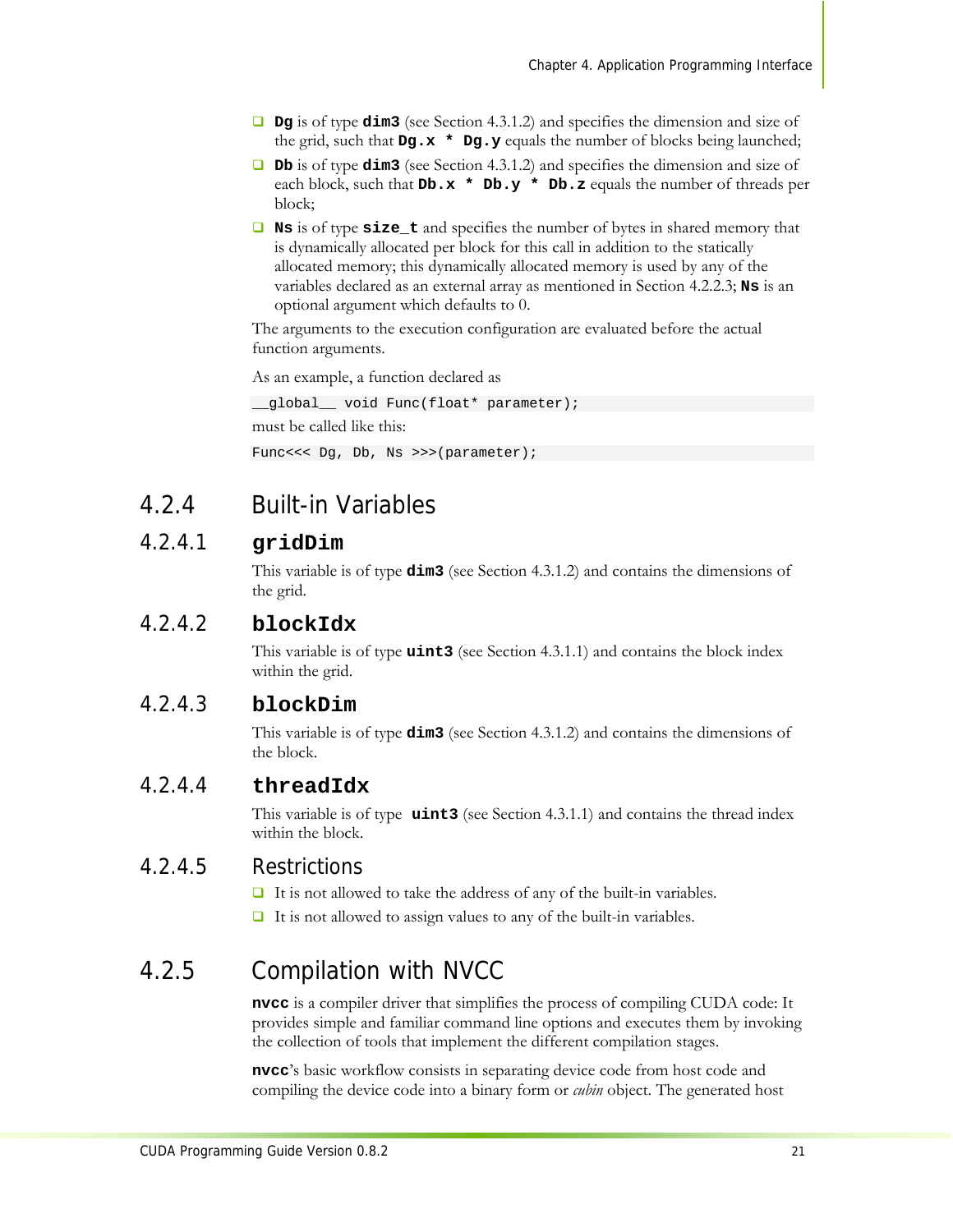<span id="page-31-0"></span>code is output either as C code that is left to be compiled using another tool or as object code directly by invoking the host compiler during the last compilation stag e.

Applications can either ignore the generated host code and load the *cubin* object onto the device and launch the device code using the CUDA driver API (see Section [4.5.3](#page-41-1)), or link to the generated host code, which includes the *cubin* object as a global initialized data array and contains a translation of the execution configuration syntax described in Section [4.2.3](#page-29-1) into the necessary CUDA runtime startup code to load and launch each compiled kernel (see Section [4.5.2\)](#page-36-1).

A detailed description of **nvcc** can be found in a separate document.

## <span id="page-31-1"></span>4.3 Common Runtime Component

The common runtime component can be used by both host and device functions.

- 4.3.1 Built-in Vector Types
- <span id="page-31-3"></span>**uchar2**, **char3**, **uchar3**, 4.3.1.1 **char1**, **uchar1**, **char2**,  $\mathbf{char4}$ , **uchar4**, **short1**, **ushort1**, **short2**, **ushort2**, **short3**, **ushort3**, **short4**, **ushort4**, **int1**, **uint1**, **int2**, **uint2**, **int3**, **uint3**, **int4**, **uint4**, **long1**, **ulong1**, **long2**, **ulong2**, **long3**, **ulong3**, **long4**, **ulong4**, **float1**, **float2**, **float3**, **float4**

These are vector types derived from the basic integer and floating-point types. They are structures and the 1st, 2nd, 3rd, and 4th components are accessible through the fields x, y, z, and w, respectively. They all come with a constructor function of the form **make\_<type name>**; for example,

int2 make\_int2(int x, int y); which creates a vector of type **int2** with value **(x, y)**.

#### <span id="page-31-2"></span>4.3.1.2 **dim3** Type

This type is an integer vector type based on **uint3** that is used to specify dimensions. When defining a variable of type dim3, any component left unspecified is initialized to 1.

#### 4.3.2 Mathematical Functions

Table A-1 in Appendix A contains a comprehensive list of the  $C/C++$  standard library mathematical functions that are currently supported, along with their respective error bounds when executed on the device.

When executed in host code, a given function uses the C runtime implementation if available.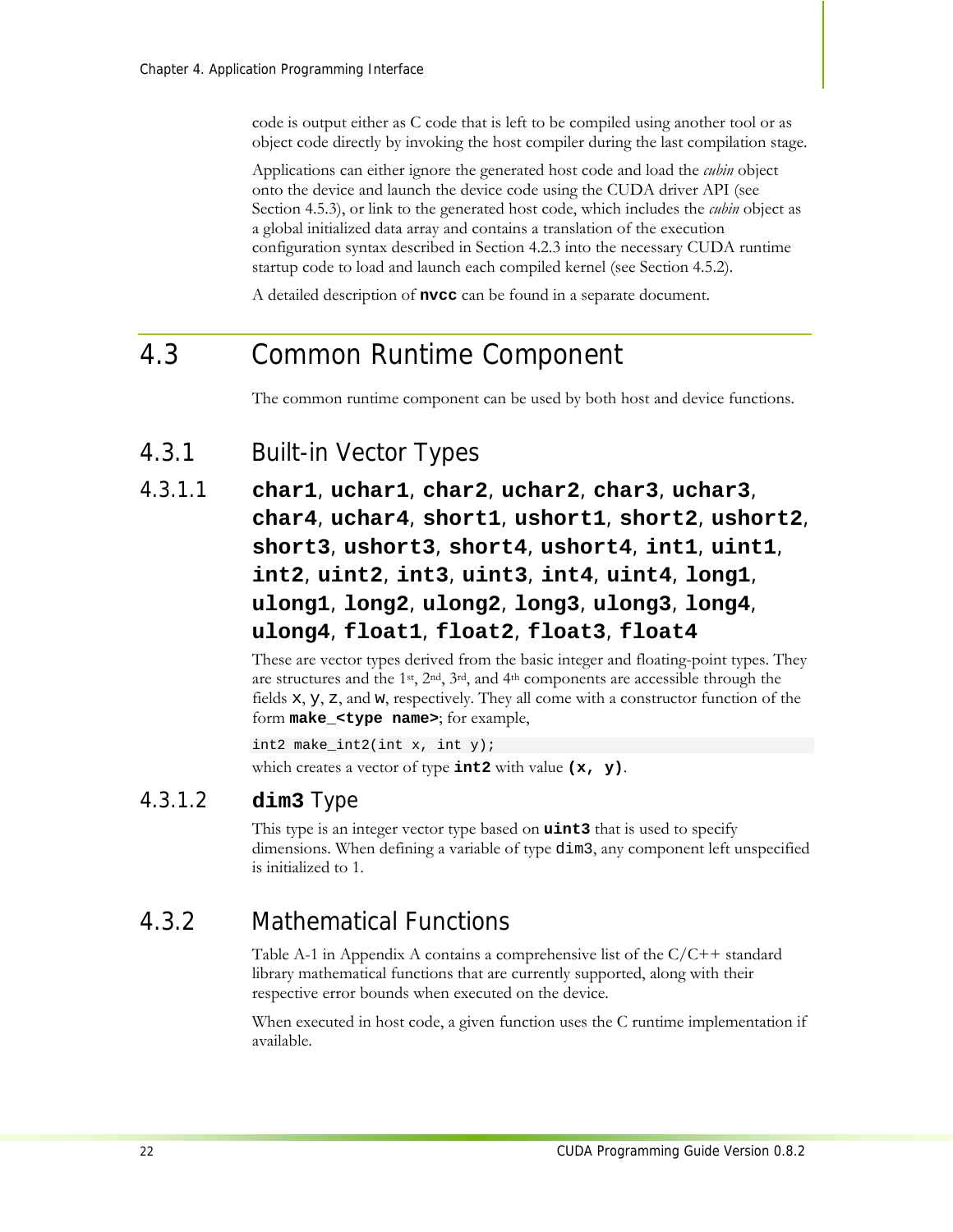### <span id="page-32-0"></span>4.3.3 Time Function

#### clock\_t clock();

returns the value of a counter that is incremented every clock cycle.

Sampling this counter at the beginning and at the end of a kernel, taking the difference of the two samples, and recording the result per thread provides a measure for each thread of the number of clock cycles taken by the device to completely execute the thread, but not of the number of clock cycles the device actually spent executing thread instructions. The former number is greater that the latter since threads are time sliced.

### <span id="page-32-1"></span>4.3.4 Texture Type

Texture memory is exclusively accessed through *texture references*. A texture reference is bound to some region of memory, called *texture*, and defines a specific access mode for this texture. In particular, a texture reference has a dimensionality that specifies whether the texture it is bound to is addressed either as a one-dimensional array using one texture coordinate, or as a two-dimensional array using two texture coordinates. Elements of the array are called *texels* and the process of reading data from a texture via a texture reference using some input texture coordinates is called *texture fetching*.

A texture reference is declared at file scope as a variable of type **texture**:

```
texture<Type, Dim, ReadMode> texRef;
```
where:

- **Type** specifies the type of data that is returned when fetching the texture; **Type** is restricted to the basic integer and floating-point types and any of the vector types defined in Section [4.3.1.1;](#page-31-3)
- **Dim** specifies the dimensionality of the texture reference and is equal to 1 or 2; **Dim** is an optional argument which defaults to 1;
- **ReadMode** is equal to **cudaReadModeNormalizedFloat** or **cudaReadModeElementType**; if it is **cudaReadModeNormalizedFloat**  and **Type** is a 16-bit or 8-bit integer type, the value is actually returned as floating-point type and the full range of the integer type is mapped to **[0, 1]**; for example, an unsigned 8-bit texture element with the value 0xff reads as 1; if it is **cudaReadModeElementType**, no conversion is performed; **ReadMode** is an optional argument which defaults to **cudaReadModeElementType**.

The **texture** type is a structure with the following fields:

 **channelDesc** which describes the format of the value that is returned when fetching the texture; **channelDesc** is of the following type:

```
struct cudaChannelFormatDesc { 
   int x, y, z, w; 
  enum cudaChannelFormatKind f;
};
```
where **x**, **y**, **z**, and **w** are equal to the number of bits of each component of the returned value and **f** is:

¾ **cudaChannelFormatKindSigned** if these components are of signed integer type,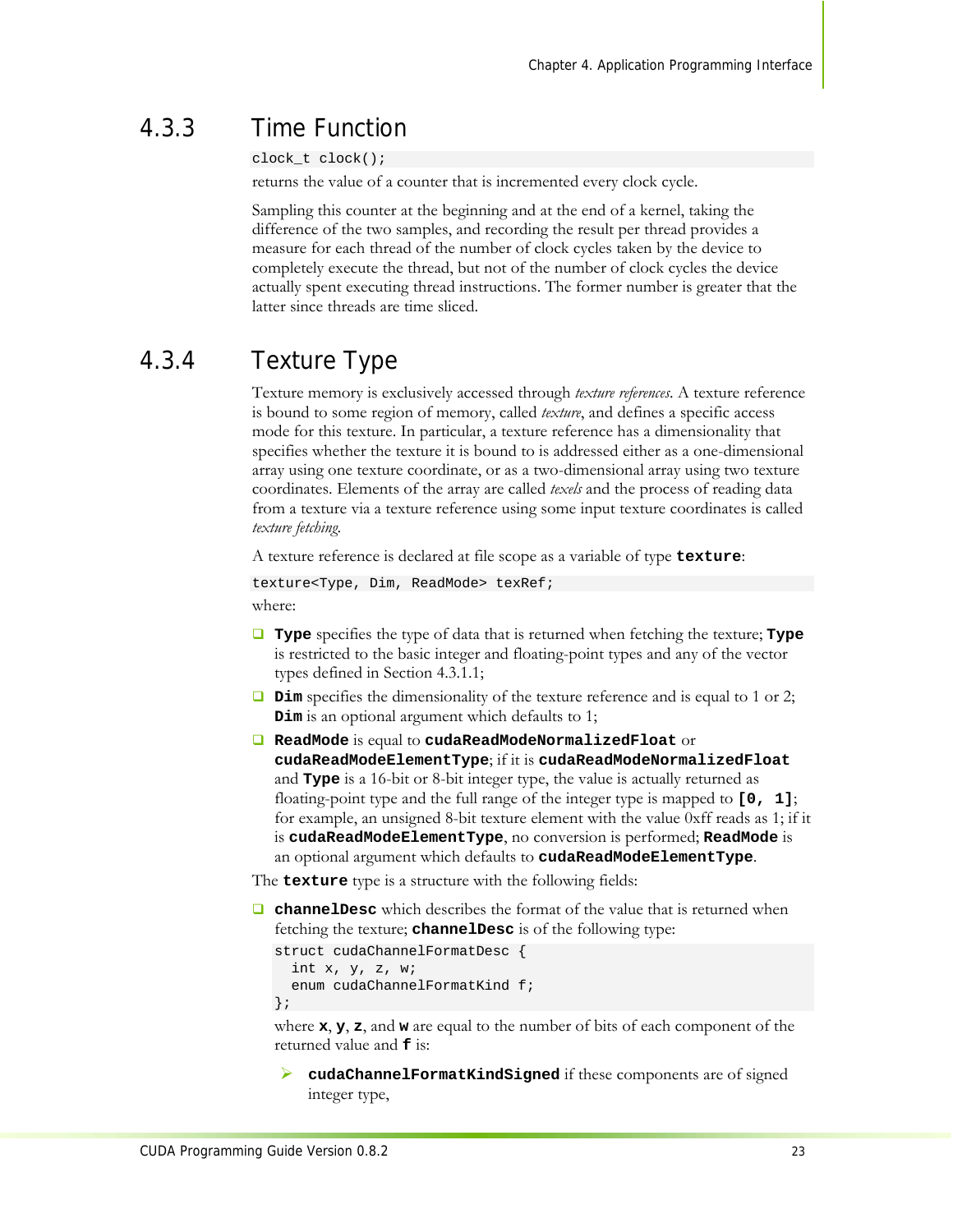- <span id="page-33-0"></span>¾ **cudaChannelFormatKindUnsigned** if they are of unsigned integer type,
- ¾ **cudaChannelFormatKindFloat** if they are of floating point type;
- **normalized** which specifies whether texture coordinates are normalized or not; if it is non-zero, all elements in the texture are addressed with texture coordinates in the range **[0, 1]** rather than in the range **[0, width-1]** or **[0, height-1]**, where **width** and **height** are the texture sizes;
- **addressMode** which specifies the *addressing mode*, that is how out-of-range texture coordinates are handled; **addressMode** is an array of size two whose first and second elements specify the addressing mode for the first and second texture coordinates, respectively; the addressing mode is equal to either **cudaAddressModeClamp**, in which case out-of-range texture coordinates are clamped to the valid range, or **cudaAddressModeWrap**, in which case out-ofrange texture coordinates are wrapped to the valid range;
	- **cudaAddressModeWrap** is only supported for normalized texture coordinates;
- **FilterMode** which specifies the *filtering mode*, that is how the value returned when fetching the texture is computed based on the input texture coordinates; **filterMode** is equal to **cudaFilterModePoint** or
	- **cudaFilterModeLinear**; if it is **cudaFilterModePoint**, the returned value is the texel whose texture coordinates are the closest to the input texture coordinates; if it is **cudaFilterModeLinear**, the returned value is the linear interpolation of the two (for a one-dimensional texture) or four (for a two-dimensional texture) texels whose texture coordinates are the closest to the input texture coordinates; **cudaFilterModeLinear** is only valid for returned values of floating-point type.

All these fields, but **channelDesc**, may be directly modified in host code.

A texture can be any region of linear memory or a CUDA array (see Section [4.5.1.2\)](#page-36-2). Textures allocated in linear memory can only be of dimensionality equal to 1 and addressed using a non-normalized integer texture coordinate; they do not support the linear filtering mode and the various addressing modes: Out-of-range texture accesses return zero.

A texture is bound to a texture reference through host runtime functions (see Sections [4.5.2.4](#page-38-0) and [4.5.3.7\)](#page-45-0). Several distinct texture references might be bound to the same texture or to textures that overlap in memory. A texture reference needs to be bound to some texture before it can be used by a kernel to read from the texture using the functions described in Section [4.4.4.](#page-34-1) Note that reading from some texture in linear memory while writing to it in the same kernel execution produces undefined results.

### <span id="page-33-1"></span>4.4 Device Runtime Component

The device runtime component can only be used in device functions.

### 4.4.1 Mathematical Functions

For some of the functions of [Table A-1](#page-72-2), a less accurate, but faster version exists in the device runtime component; it has the same name prefixed with **\_\_** (such as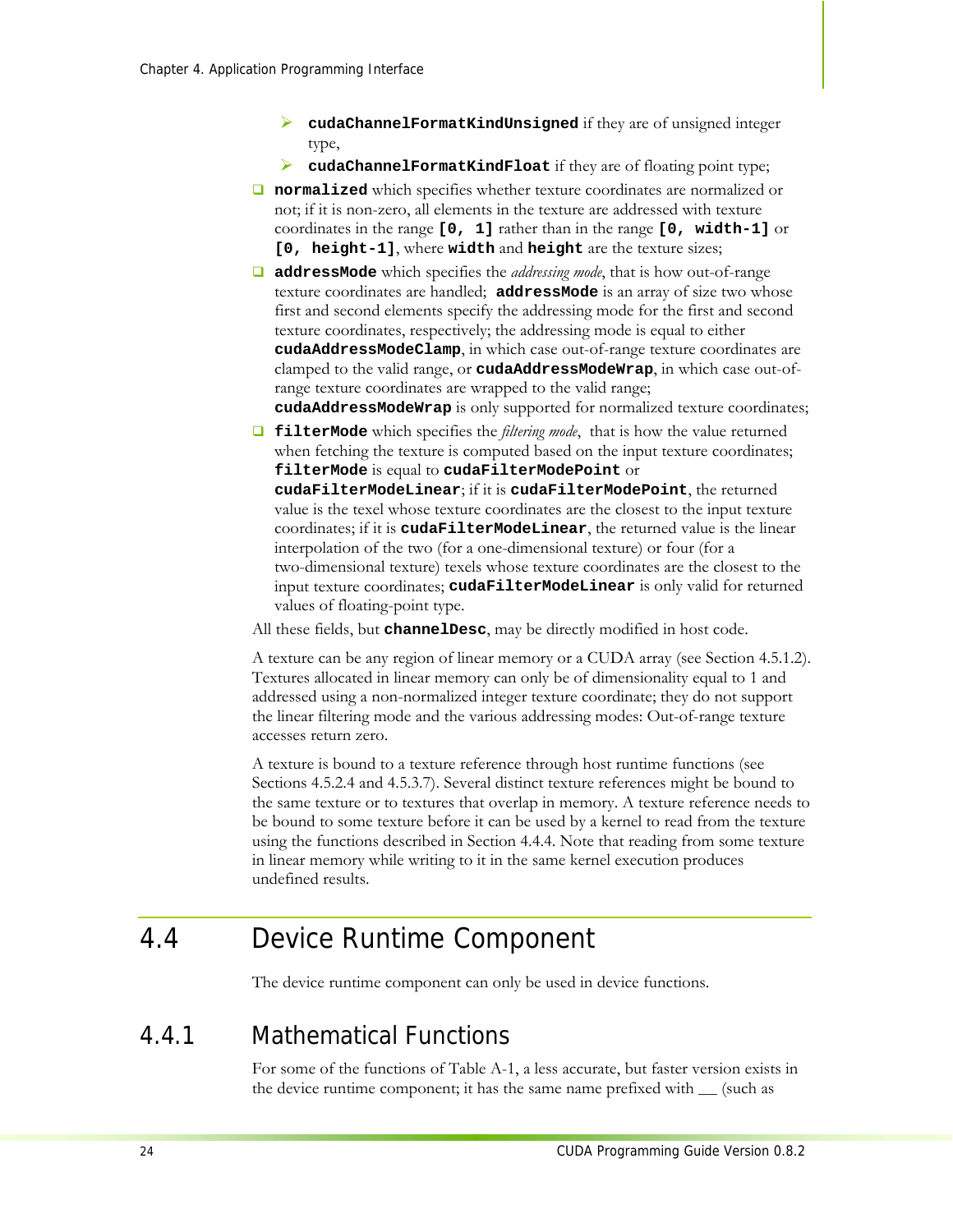**sin(x))**. These functions are listed in [Table A-2](#page-74-0), along with their respective error bounds.

The compiler has an option (**-use\_fast\_math**) to force every function to compile to its less accurate counterpart if it exists.

### <span id="page-34-0"></span>4.4.2 Synchronization Function

#### void \_\_syncthreads();

synchronizes all threads in a block. Once all threads have reached this point, execution resumes normally.

**syncthreads()** is used to coordinate communication between the threads of a same block. When some threads within a block access the same addresses in shared or global memory, there are potential read-after-write, write-after-read, or writeafter-write hazards for some of these memory accesses. These data hazards can be avoided by synchronizing threads in-between these accesses.

**\_\_syncthreads()** is allowed in conditional code but only if the conditional evaluates identically across the entire thread block, otherwise the code execution is likely to hang or produce unintended side effects.

### 4.4.3 Type Casting Functions

float \_\_int\_as\_float(int);

performs a floating-point type cast on the integer argument, leaving the value unchanged. For example, **\_\_int\_as\_float(0xC0000000)** is equal to **-2**.

int \_\_float\_as\_int(float);

performs an integer type cast on the floating-point argument, leaving the value unchanged. For example, **\_\_float\_as\_int(1.0f)** is equal to **0x3f800000**.

### <span id="page-34-1"></span>4.4.4 Texture Functions

```
template<class Type> 
Type 
texfetch(texture<Type, 1, ReadMode> texRef, float x); 
template<class Type> 
Type 
texfetch(texture<Type, 2, ReadMode> texRef, float x, float y); 
fetches the CUDA array bound to texture reference texRef using texture 
coordinates x and y. 
template<class Type> 
Type 
texfetch(texture<Type, 1, ReadMode> texRef, int x)
```
fetches the linear memory bound to texture reference **texRef** using texture coordinate **x**.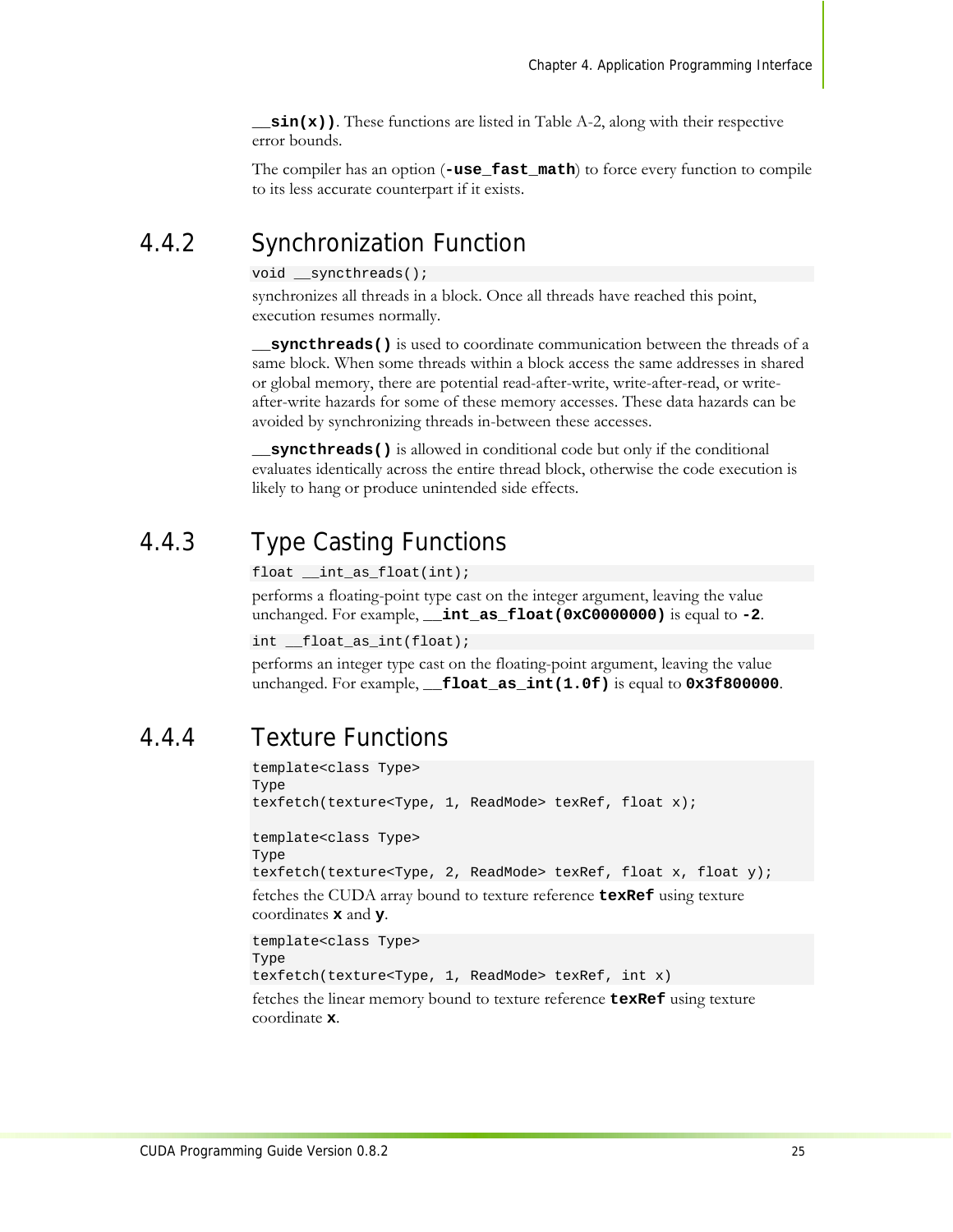## <span id="page-35-1"></span><span id="page-35-0"></span>4.5 Host Runtime Component

The host runtime component can only be used by host functions.

It provides functions to handle:

- **D** Device management,
- **Q** Context management,
- **Memory management,**
- □ Code module management,
- □ Execution control,
- □ Texture reference management,
- □ Interoperability with OpenGL and Direct3D.

It is composed of two APIs:

- A low-level API called the *CUDA driver API*,
- A higher-level API called the *CUDA runtime API* that is implemented on top of the CUDA driver API.

These APIs are mutually exclusive: An application should use either one or the other.

The CUDA runtime eases device code management by providing implicit initialization, context management, and module management. The C host code generated by **nvcc** is based on the CUDA runtime (see Section [4.2.5](#page-30-1)), so applications that link to this code must use the CUDA runtime API.

In contrast, the CUDA driver API requires more code, is harder to program and debug, but offers a better level of control and is language-independent since it only deals with *cubin* objects (see Section [4.2.5\)](#page-30-1). In particular, it is more difficult to configure and launch kernels using the CUDA driver API, since the execution configuration and kernel parameters must be specified with explicit function calls instead of the execution configuration syntax described in Section [4.2.3.](#page-29-1) Also, device emulation (see Section [4.5.2.5](#page-39-0)) does not work with the CUDA driver API.

The CUDA driver API is delivered through the **cuda** dynamic library and all its entry points are prefixed with **cu**.

The CUDA runtime API is delivered through the **cudart** dynamic library and all its entry points are prefixed with **cuda**.

### 4.5.1 Common Concepts

### 4.5.1.1 Device

Both APIs provide a way to enumerate the devices available on the system, query their properties, and select one of them for kernel executions.

One property of a device is its *compute capability* defined as a major revision number and a minor revision number. In this version of CUDA, the major revision number is 1 and the minor revision number is 0.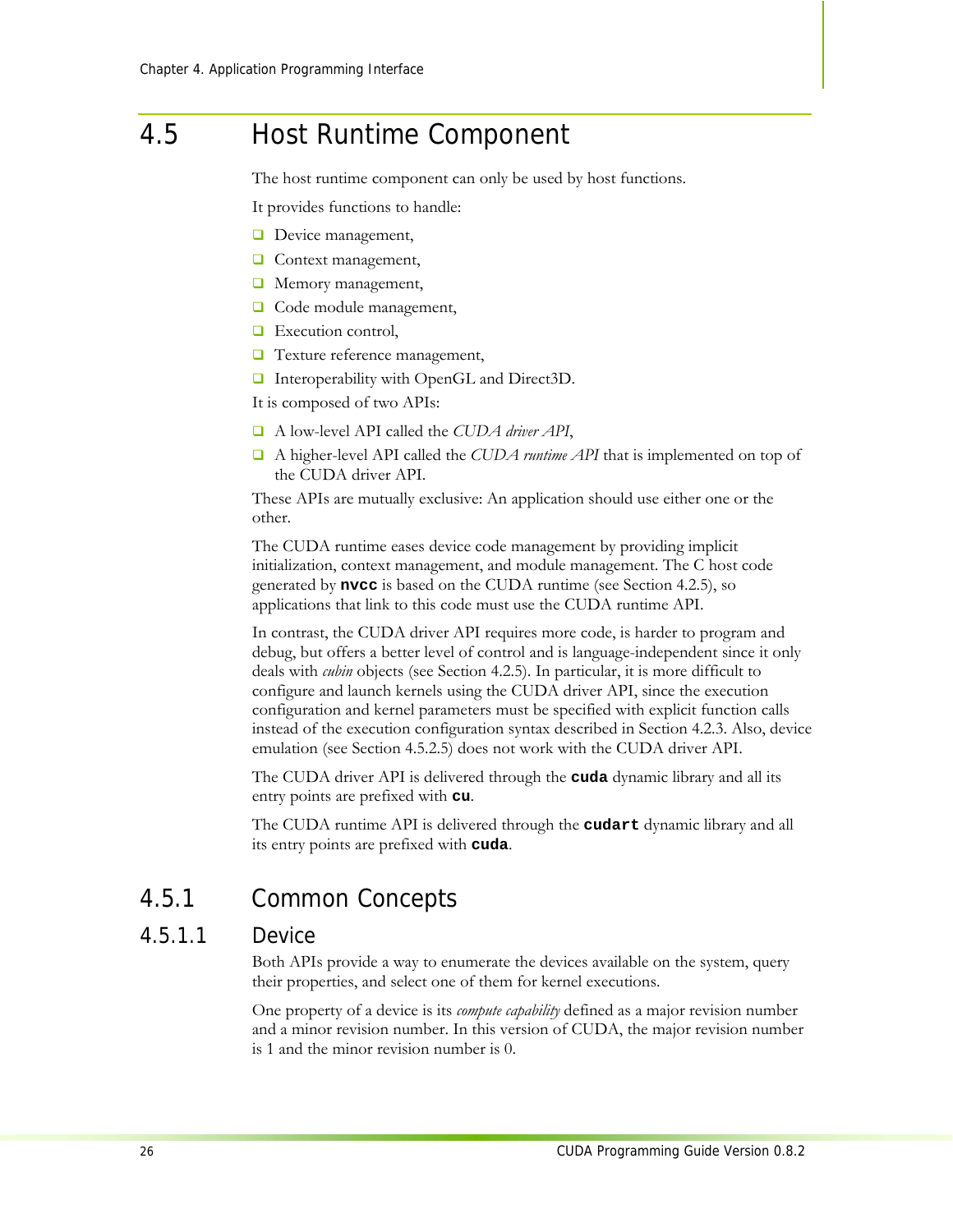By design, a host thread can execute device code on only one device. As a consequence, multiple host threads are required to execute device code on multiple devices.

## 4.5.1.2 Memory

Device memory can be allocated either as *linear memory* or as *CUDA arrays*.

Linear memory exists on the device in a 32-bit address space, so separately allocated entities can reference one another via pointers, for example, in a binary tree.

CUDA arrays are opaque memory layouts optimized for texture fetching. They are one-dimensional or two-dimensional and composed of elements, each of which has 1, 2 or 4 components that may be signed or unsigned 8-, 16- or 32-bit integers, 16-bit floats (currently only supported through the driver API), or 32-bit floats. CUDA arrays are only readable by kernels through texture fetching and may only be bound to texture references with the same number of packed components.

Both linear memory and CUDA arrays are only readable and writable by the host through the memory copy functions described in Sections [4.5.2.3](#page-37-0) and [4.5.3.6](#page-43-0).

## 4.5.1.3 OpenGL Interoperability

OpenGL buffer objects may be mapped into the address space of CUDA, either to enable CUDA to read data written by OpenGL or to enable CUDA to write data for consumption by OpenGL.

## 4.5.1.4 Direct3D Interoperability

Direct3D 9.0 vertex buffers may be mapped into the address space of CUDA, either to enable CUDA to read data written by Direct3D or to enable CUDA to write data for consumption by Direct3D.

A CUDA context may interoperate with only one Direct3D device at a time, bracketed by calls to the begin/end functions described in Sections [4.5.2.6](#page-39-0) and [4.5.3.9.](#page-45-0)

CUDA does not yet support:

- □ Versions other than Direct3D 9.0,
- $\Box$  Direct3D objects other than vertex buffers,
- $\Box$  Mapping of more than one vertex buffers simultaneously.

## 4.5.2 Runtime API

### 4.5.2.1 Initialization

There is no explicit initialization function for the runtime API; it initializes the first time a runtime function is called. One needs to keep this in mind when timing runtime function calls and when interpreting the error code from the first call into the runtime.

### 4.5.2.2 Device Management

The functions from Section [B.1](#page-76-0) are used to manage the devices present in the system.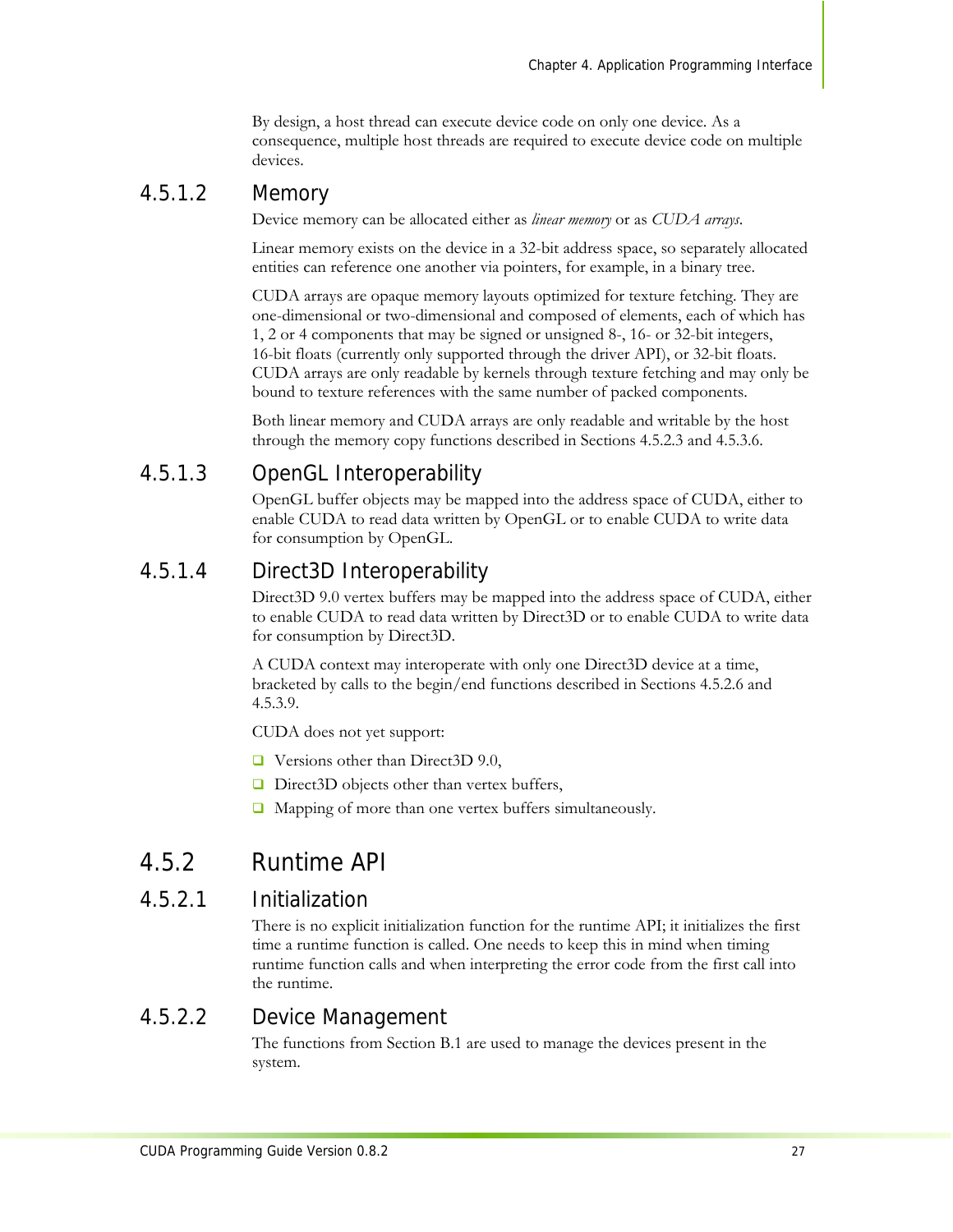**cudaGetDeviceCount()** and **cudaGetDeviceProperties()** provide a way to enumerate these devices and retrieve their properties:

```
int deviceCount; 
cudaGetDeviceCount(&deviceCount); 
int device; 
for (device = 0; device < deviceCount; ++device) {
     cudaDeviceProp deviceProp; 
     cudaGetDeviceProperties(&deviceProp, device); 
}
```
**cudaSetDevice()** is used to select the device associated to the host thread:

cudaSetDevice(device);

A device must be selected before any **\_\_global\_\_** function or any function from [Appendix B](#page-76-1) is called. If this is not done by an explicit call to **cudaSetDevice()**, device 0 is automatically selected and any subsequent explicit call to **cudaSetDevice()** will have no effect.

#### <span id="page-37-0"></span>4.5.2.3 Memory Management

The functions from Section [B.2](#page-77-0) are used to allocate and free device memory, access the memory allocated for any variable declared in global memory space, and transfer data between host and device memory.

Linear memory is allocated using **cudaMalloc()** or **cudaMalloc2D()** and freed using **cudaFree()**.

The following code sample allocates an array of 256 floating-point elements in linear memory:

```
float* devPtr; 
cudaMalloc((void**)&devPtr, 256);
```
**cudaMalloc2D()** is recommended for allocations of 2D arrays as it makes sure that the allocation is appropriately padded to meet the alignment requirements described in Section [6.1.2.1](#page-55-0), therefore ensuring best performance when accessing the row addresses or performing copies between arrays and other regions of device memory. The returned pitch (or stride) must be used to access array elements. The following code sample allocates a **width×height** 2D array of floating-point values and shows how to loop over the array elements in device code:

```
// host code 
float* devPtr; 
int pitch; 
cudaMalloc2D((void**)&devPtr, &pitch, 
               width * sizeof(float), height); 
myKernel<<<100, 192>>>(devPtr); 
// device code 
__global__ void myKernel(float* devPtr) 
{ 
    for (int r = 0; r < height; ++r) {
        float* row = (fload*)((char*)devPtr + r * pitch);for (int c = 0; c < width; ++c) {
            float element = row[c];
         } 
     } 
}
```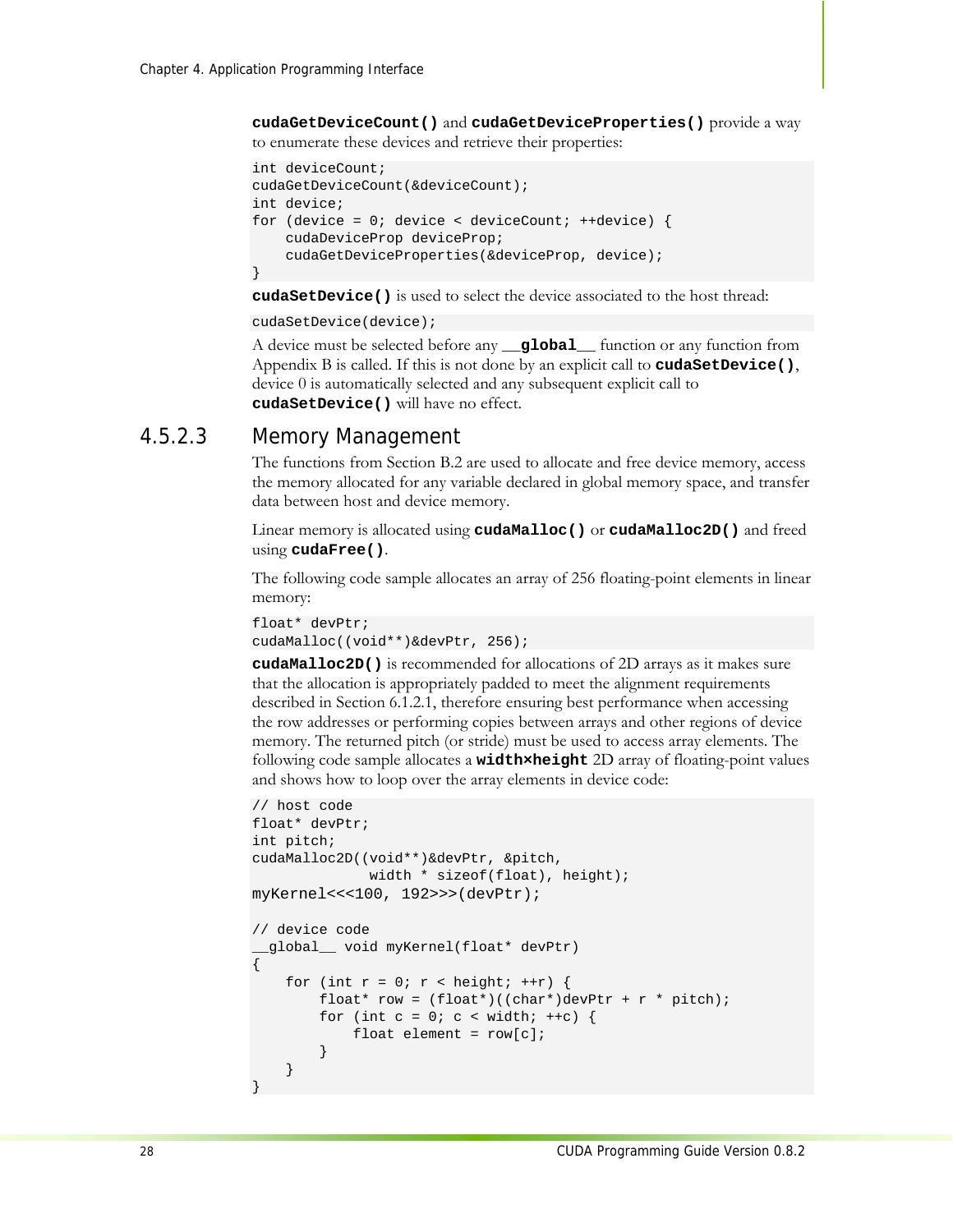CUDA arrays are allocated using **cudaMallocArray()** and freed using **cudaFreeArray()**. **cudaMallocArray()** requires a format description created using **cudaCreateChannelDesc()**.

The following code sample allocates a **width×height** CUDA array of one 32-bit floating-point component:

cudaChannelFormatDesc channelDesc = cudaCreateChannelDesc(32, 0, 0, 0, cudaChannelFormatKindFloat); cudaArray cuArray;

cudaMallocArray(&cuArray, &channelDesc, width, height);

**cudaGetSymbolAddress()** is used to retrieve the address pointing to the memory allocated for a variable declared in global memory space. The size of the allocated memory is obtained through **cudaGetSymbolSize()**.

Section [B.2](#page-77-0) lists all the various functions used to copy memory between linear memory allocated with **cudaMalloc()**, linear memory allocated with **cudaMalloc2D()**, CUDA arrays, and memory allocated for variables declared in global or constant memory space.

The following code sample copies the 2D array to the CUDA array allocated in the previous code samples:

cudaMemcpy2DToArray(&cuArray, 0, 0, devPtr, pitch, width, height, cudaMemcpyDeviceToDevice);

The following code sample copies some host memory array to device memory:

```
float data[256]; 
int size = size of(data);
float* devPtr; 
cudaMalloc((void**)&devPtr, size); 
cudaMemcpy((void**)&devPtr, data, size, cudaMemcpyHostToDevice); 
The following code sample copies some host memory array to constant memory:
```

```
__constant__ float constData[256]; 
float data[256]; 
cudaMemcpyToSymbol(constData, data, sizeof(data));
```
#### 4.5.2.4 Texture Reference Management

The functions from Section [B.3](#page-82-0) are used to manage texture references.

Before a kernel can use a texture reference to read from texture memory, the texture reference must be bound to a texture using **cudaBindTexture()** or **cudaBindTextureToArray()**.

The following code samples bind a texture reference to some linear memory pointed to by **devPtr**:

 $\Box$  Using the low-level API:

```
texture<float, 2, cudaReadModeElementType> texRef; 
textureReference* texRefPtr; 
cudaGetTextureReference(&texRefPtr, "texRef"); 
cudaChannelFormatDesc channelDesc = 
    cudaCreateChannelDesc(32, 0, 0, 0, cudaChannelFormatKindFloat); 
cudaBindTexture(texRefPtr, devPtr, &channelDesc, size, 0); 
\Box Using the high-level API:
texture<float, 2, cudaReadModeElementType> texRef;
```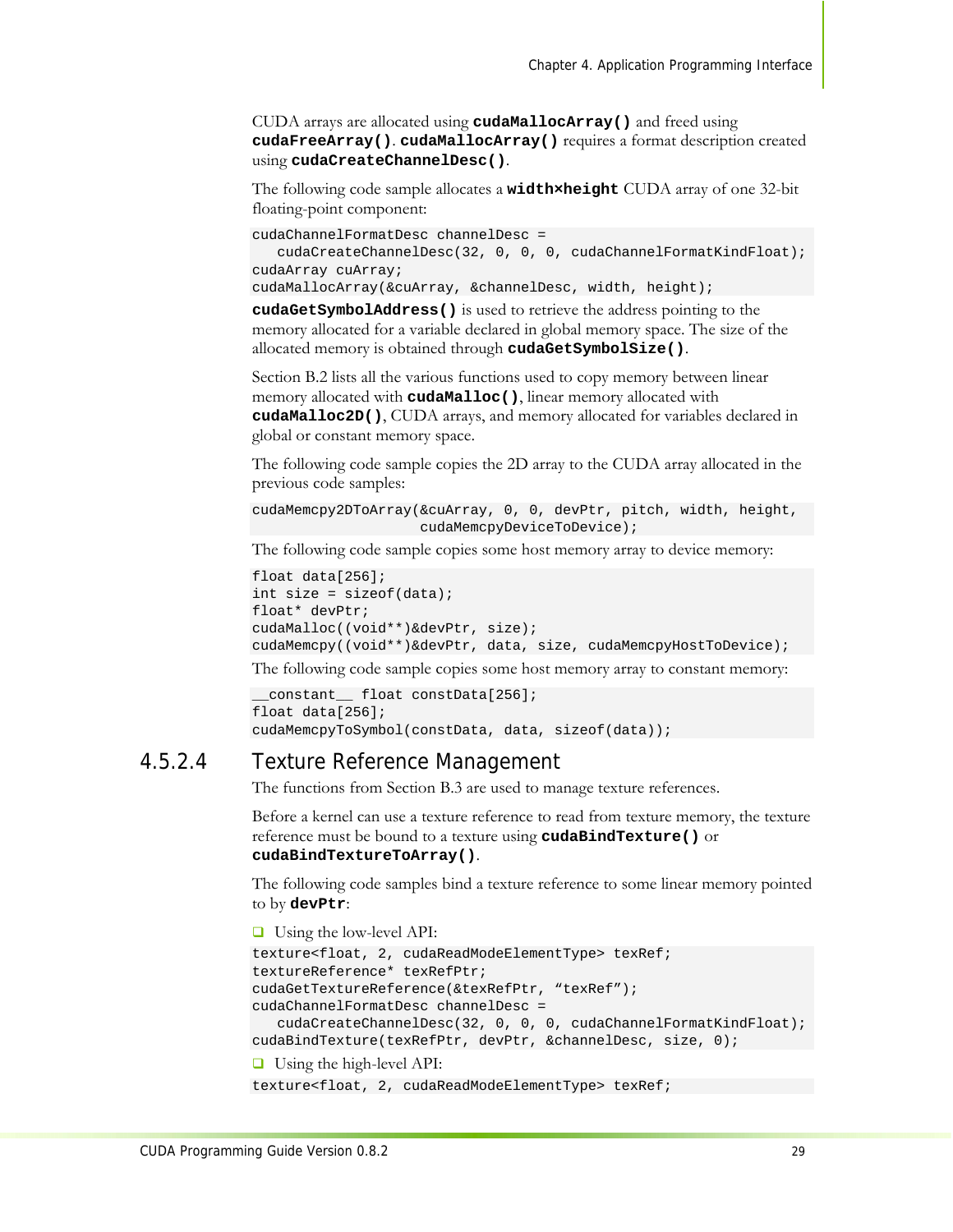cudaBindTexture(texRef, devPtr, size, 0);

The following code samples bind a texture reference to a CUDA array **cuArray**:

 $\Box$  Using the low-level API:

```
texture<float, 2, cudaReadModeElementType> texRef; 
textureReference* texRefPtr; 
cudaGetTextureReference(&texRefPtr, "texRef"); 
cudaChannelFormatDesc channelDesc; 
cudaGetChannelDesc(&channelDesc, &cuArray); 
cudaBindTextureToArray(texRef, &cuArray, &channelDesc); 
\Box Using the high-level API:
```
texture<float, 2, cudaReadModeElementType> texRef; cudaBindTexture(texRef, cuArray);

**cudaBindTexture()** is used to unbind a texture reference.

### 4.5.2.5 OpenGL Interoperability

The functions from Section [B.5](#page-84-0) are used to control interoperability with OpenGL.

A buffer object needs to be registered to CUDA before it can be mapped. This is done with **cudaGLRegisterBufferObject()**:

GLuint bufferObj; cudaGLRegisterBufferObject(bufferObj);

Once it is registered, a buffer object can be read from or written to by kernels using the device memory address returned by **cudaGLMapBufferObject()**:

```
GLuint bufferObj; 
float* devPtr; 
cudaGLMapBufferObject((void**)&devPtr, bufferObj);
```
Unmapping is done with **cudaGLUnmapBufferObject()** and unregistering with **cudaGLUnregisterBufferObject()**.

## <span id="page-39-0"></span>4.5.2.6 Direct3D Interoperability

The functions from Section [B.6](#page-85-0) are used to control interoperability with Direct3D.

Interoperability with Direct3D must be initialized using **cudaD3D9Begin()** and terminated using **cudaD3D9End()**.

In between these calls, a vertex object needs to be registered to CUDA before it can be mapped. This is done with **cudaD3D9RegisterVertexBuffer()**:

```
LPDIRECT3DVERTEXBUFFER9 vertexBuffer; 
cudaD3D9RegisterVertexBuffer(vertexBuffer);
```
Once it is registered, a vertex buffer can be read from or written to by kernels using the device memory address returned by **cudaD3D9MapVertexBuffer()**:

```
LPDIRECT3DVERTEXBUFFER9 vertexBuffer; 
float* devPtr; 
cudaD3D9MapVertexBuffer((void**)&devPtr, vertexBuffer); 
Unmapping is done with cudaD3D9UnmapVertexBuffer().
```
## 4.5.2.7 Debugging using the Device Emulation Mode

The programming environment does not include any native debug support for code that runs on the device, but comes with a device emulation mode for the purpose of debugging. When compiling an application is this mode (using the **-deviceemu**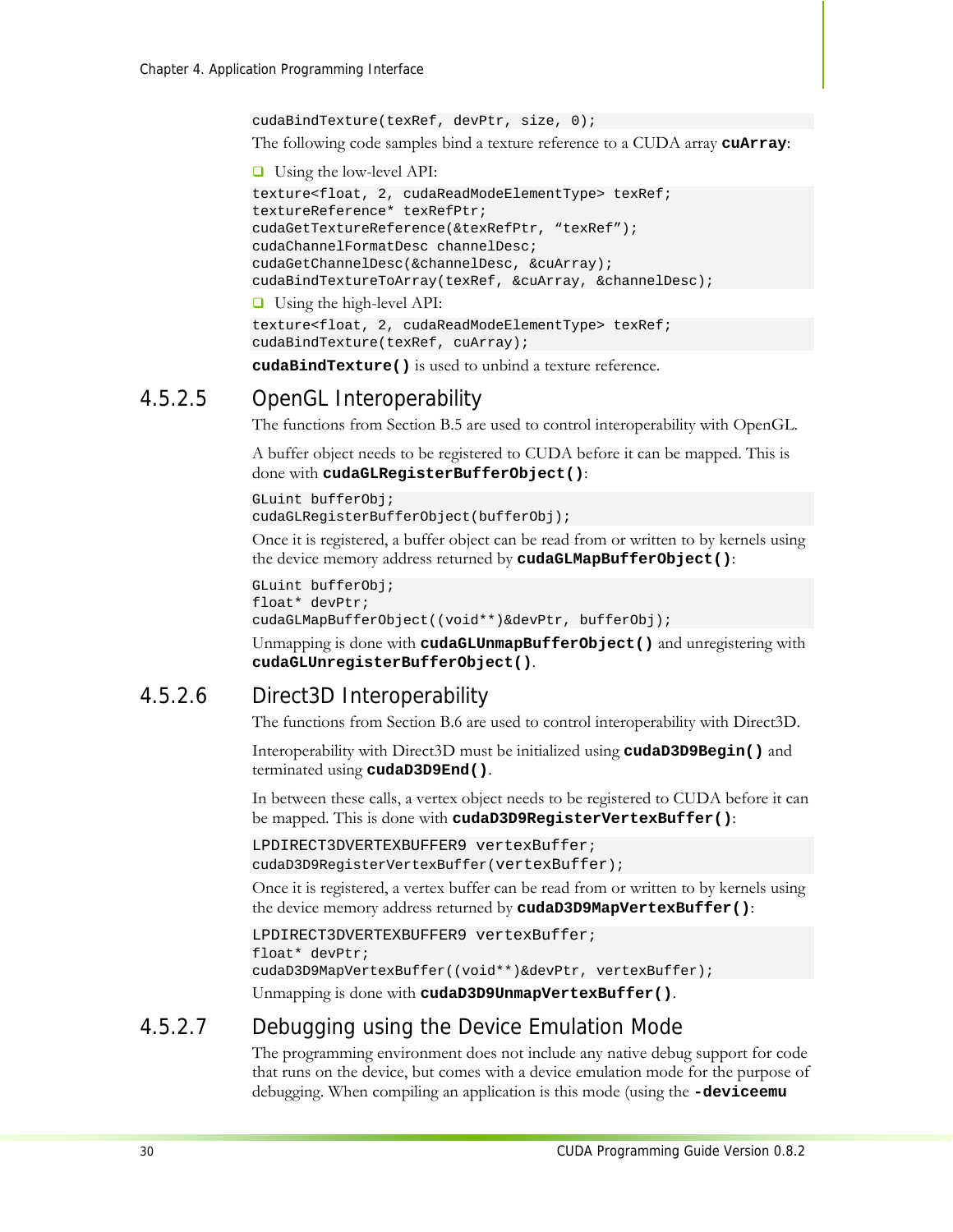option), the device code is compiled for and runs on the host, allowing the developer to use the host's native debugging support to debug the application as if it were a host application. The preprocessor macro **\_\_DEVICE\_EMULATION\_\_** is defined in this mode.

When running an application in device emulation mode, the programming model is emulated by the runtime. For each thread in a thread block, the runtime creates a thread on the host. The developer needs to make sure that:

- $\Box$  The host is able to run up to the maximum number of threads per block, plus one for the master thread.
- $\Box$  Enough memory is available to run all threads, knowing that each thread gets 256 KB of stack.

Many features provided through the device emulation mode make it a very effective debugging tool:

- $\Box$  By using the host's native debugging support developers can use all features that the debugger supports, like setting breakpoints and inspecting data.
- $\Box$  Since device code is compiled to run on the host, the code can be augmented with code that cannot run on the device, like input and output operations to files or to the screen (**printf()**, etc.).
- $\Box$  Since all data resides on the host, any device- or host-specific data can be read from either device or host code; similarly, any device or host function can be called from either device or host code.
- $\Box$  In case of incorrect usage of the synchronization intrinsic, the runtime detects dead lock situations.

Developers must keep in mind that device emulation mode is emulating the device, not simulating it. Therefore, device emulation mode is very useful in finding algorithmic errors, but certain errors are hard to find:

- $\Box$  When a memory location is accessed in multiple threads within the grid at potentially the same time, the results when running in device emulation mode potentially differ from the results when running on the device, since in emulation mode threads execute sequentially.
- $\Box$  When dereferencing a pointer to global memory on the host or a pointer to host memory on the device, device execution almost certainly fails in some undefined way, whereas device emulation can produce correct results.
- $\Box$  Most of the time the same floating-point computation will not produce exactly the same result when performed on the device as when performed on the host in device emulation mode. This is expected since in general, all you need to get different results for the same floating-point computation are slightly different compiler options, let alone different compilers, different instruction sets, or different architectures.

In particular, some host platforms store intermediate results of single-precision floating-point calculations in extended precision registers, potentially resulting in significant differences in accuracy when running in device emulation mode. When this occurs, developers can try any of the following methods, none of which is guaranteed to work:

- $\triangleright$  Declare some floating-point variables as volatile to force single-precision storage;
- ¾ Use the **–ffloat-store** compiler option of **gcc**,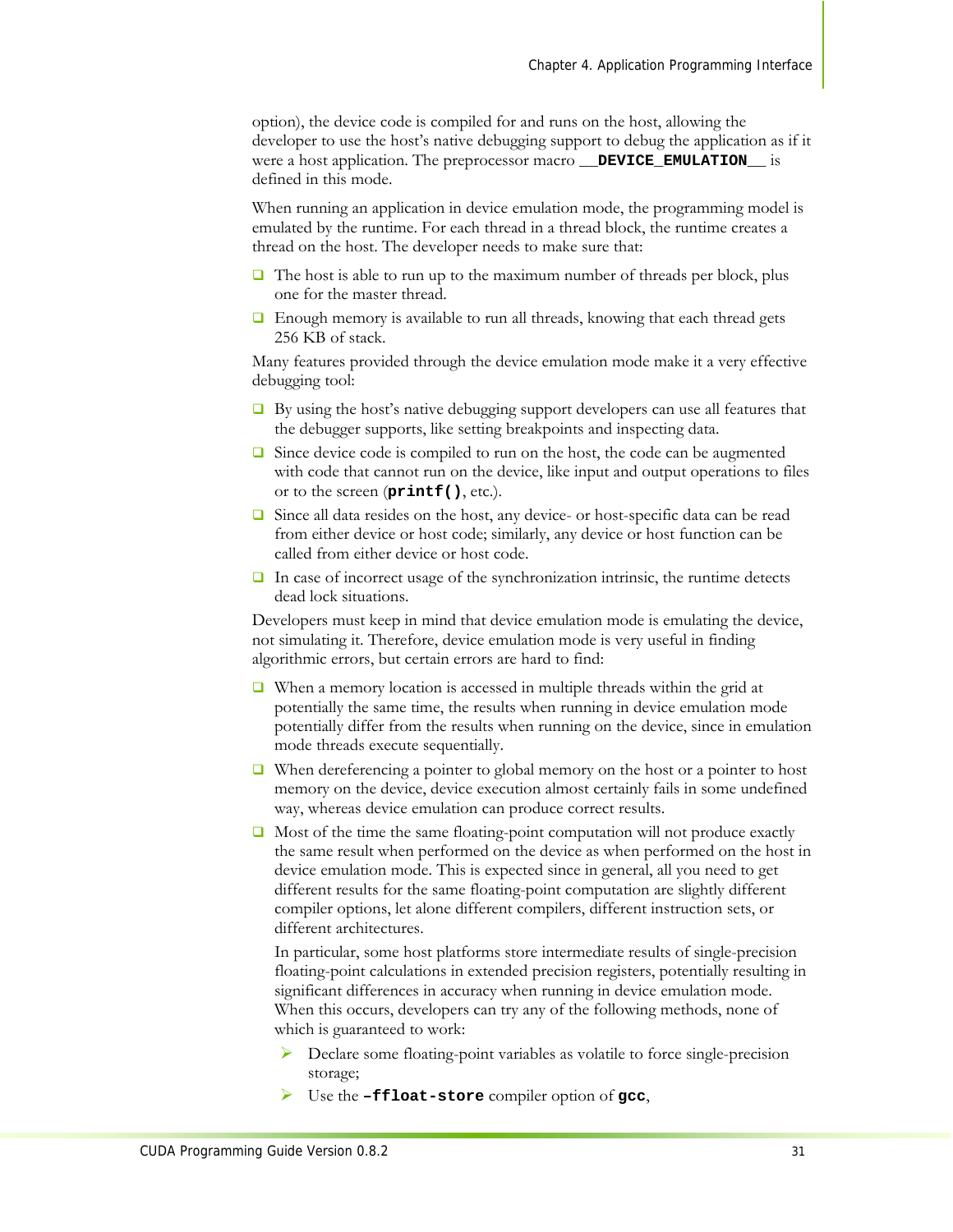¾ Use the **/Op** or **/fp** compiler options of the Visual C++ compiler,

¾ Use **\_FPU\_GETCW()** and **\_FPU\_SETCW()** on Linux or **\_controlfp()** on Windows to force single-precision floating-point computation for a portion of the code by surrounding it with unsigned int originalCW; \_FPU\_GETCW(originalCW); unsigned int  $cw = (originalCW & ~0x300)$  |  $0x000$ ; \_FPU\_SETCW(cw); or unsigned int originalCW =  $_{\text{controllp}(0, 0)}$ ;

\_controlfp(\_PC\_24, \_MCW\_PC);

at the beginning, to store the current value of the control word and change it to force the mantissa to be stored in 24 bits using, and with

\_FPU\_SETCW(originalCW);

or

\_controlfp(originalCW, 0xfffff);

at the end, to restore the original control word.

Unlike the GeForce 8800 Series and Quadro FX 5600/4600 (see Section 5.2), modes since some computation might produce a finite result in one case and an host platforms also usually support denormalized numbers. This can lead to dramatically different results between device emulation and device execution infinite result in the other.

## 4.5.3 Driver API

The driver API is a handle-based, imperative API: Most objects are referenced by opaque handles that may be specified to functions to manipulate the objects.

The objects available in CUDA are summarized in Table 4-1.

| <b>Object</b>     | <b>Handle</b> | <b>Description</b>                                                                   |  |
|-------------------|---------------|--------------------------------------------------------------------------------------|--|
| Device            | CUdevice      | CUDA-capable device                                                                  |  |
| Context           | N/A           | Roughly equivalent to a CPU process                                                  |  |
| Module            | CUmodule      | Roughly equivalent to a dynamic library                                              |  |
| Function          | CUfunction    | Kernel                                                                               |  |
| Heap memory       | CUdeviceptr   | Pointer to device memory                                                             |  |
| CUDA array        | CUarray       | Opaque container for 1D or 2D data on the device,<br>readable via texture references |  |
| Texture reference | CUtexref      | Object that describes how to interpret texture memory data                           |  |

Table 4-1. Objects Available in the CUDA Driver API

## 4.5.3.1 Initialization

Initialization with **cuInit()** is required before any function from Appendix C is called (see Section [C.1\)](#page-88-0).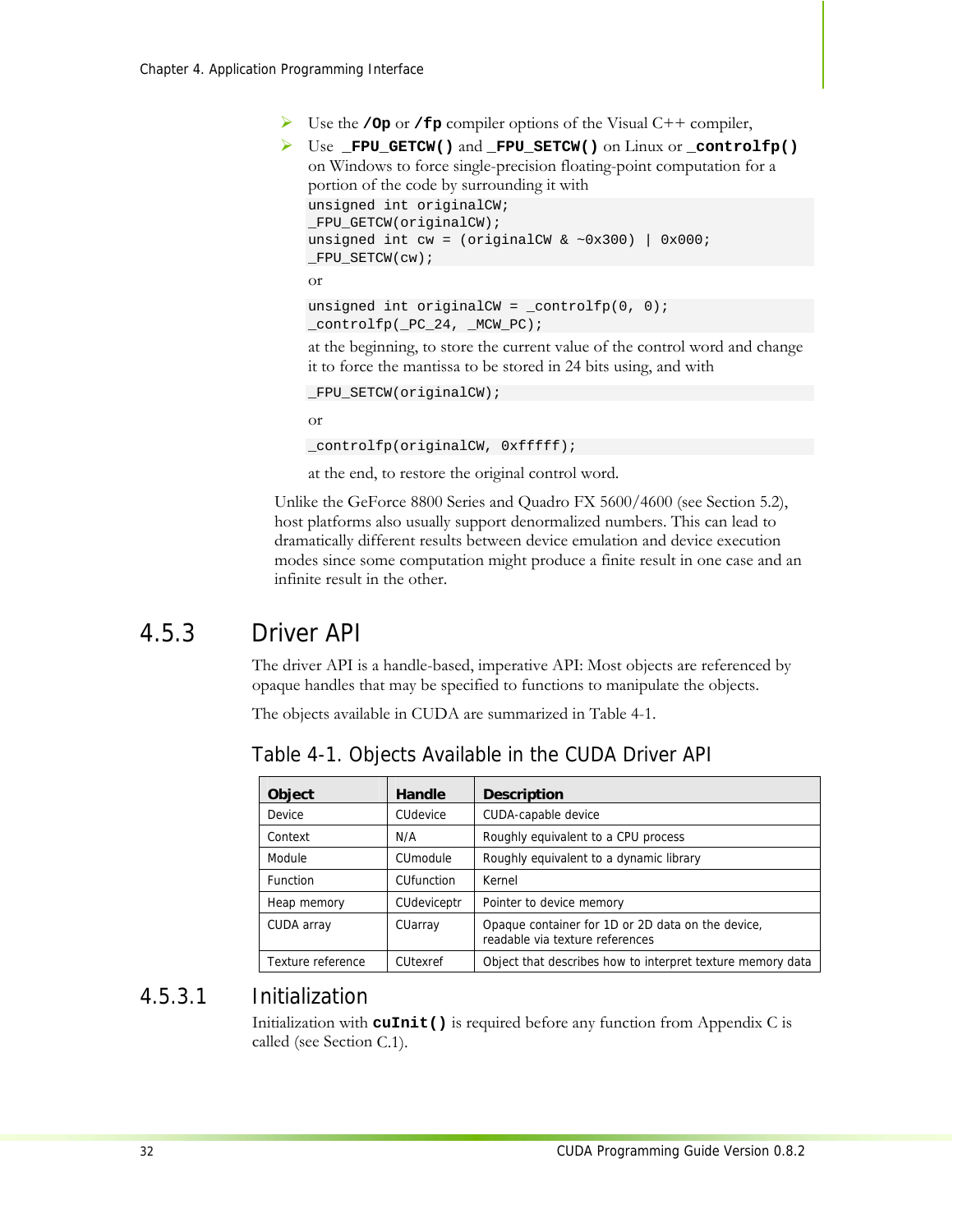## 4.5.3.2 Device Management

The functions from Section [C.2](#page-88-1) are used to manage the devices present in the system.

**cuDeviceGetCount()** and **cuDeviceGet()** provide a way to enumerate these devices and other functions from Section [C.2](#page-88-1) to retrieve their properties:

```
int deviceCount; 
cuDeviceGetCount(&deviceCount); 
int device; 
for (int device = 0; device < deviceCount; ++device) {
     CUdevice cuDevice; 
     cuDeviceGet(&cuDevice, device); 
     int major, minor; 
     cuDeviceComputeCapability(&major, &minor, cuDevice); 
}
```
## 4.5.3.3 Context Management

The functions from Section [C.3](#page-89-0) are used to create, attach, and detach CUDA contexts.

A CUDA context is analogous to a CPU process. All resources and actions performed within the compute API are encapsulated inside a CUDA context, and the system automatically cleans up these resources when the context is destroyed. Besides objects such as modules and texture references, each context has its own distinct 32-bit address space. As a result, **CUdeviceptr** values from different CUDA contexts reference different memory locations.

Contexts have a one-to-one correspondence with host threads. A host thread may have only one device context current at a time. For this reason, device contexts are not explicitly referenced by handle. When a context is created with **cuCtxCreate()**, it is made current to the calling host thread and its thread affiliation cannot be changed.

CUDA functions that operate in a context (most functions that do not involve device enumeration or context management) will return

**CUDA\_ERROR\_INVALID\_CONTEXT** if a valid context is not current to the thread.

To facilitate interoperability between third party authored code operating in the same context, the driver API maintains a usage count that is incremented by each distinct client of a given context. For example, if three libraries are loaded to use the same CUDA context, each library must call **cuCtxAttach()** to increment the usage count and **cuCtxDetach()** to decrement the usage count when the library is done using the context. The context is destroyed when the usage count goes to 0. For most libraries, it is expected that the application will have created a CUDA context before loading or initializing the library; that way, the application can create the context using its own heuristics, and the library simply operates on the context handed to it.

### 4.5.3.4 Module Management

The functions from Section [C.4](#page-89-1) are used to load and unload modules and to retrieve handles or pointers to variables or functions defined in the module.

Modules are dynamically loadable packages of device code and data, akin to DLLs in Windows, that are output by **nvcc** (see Section [4.2.5\)](#page-30-0). The names for all symbols,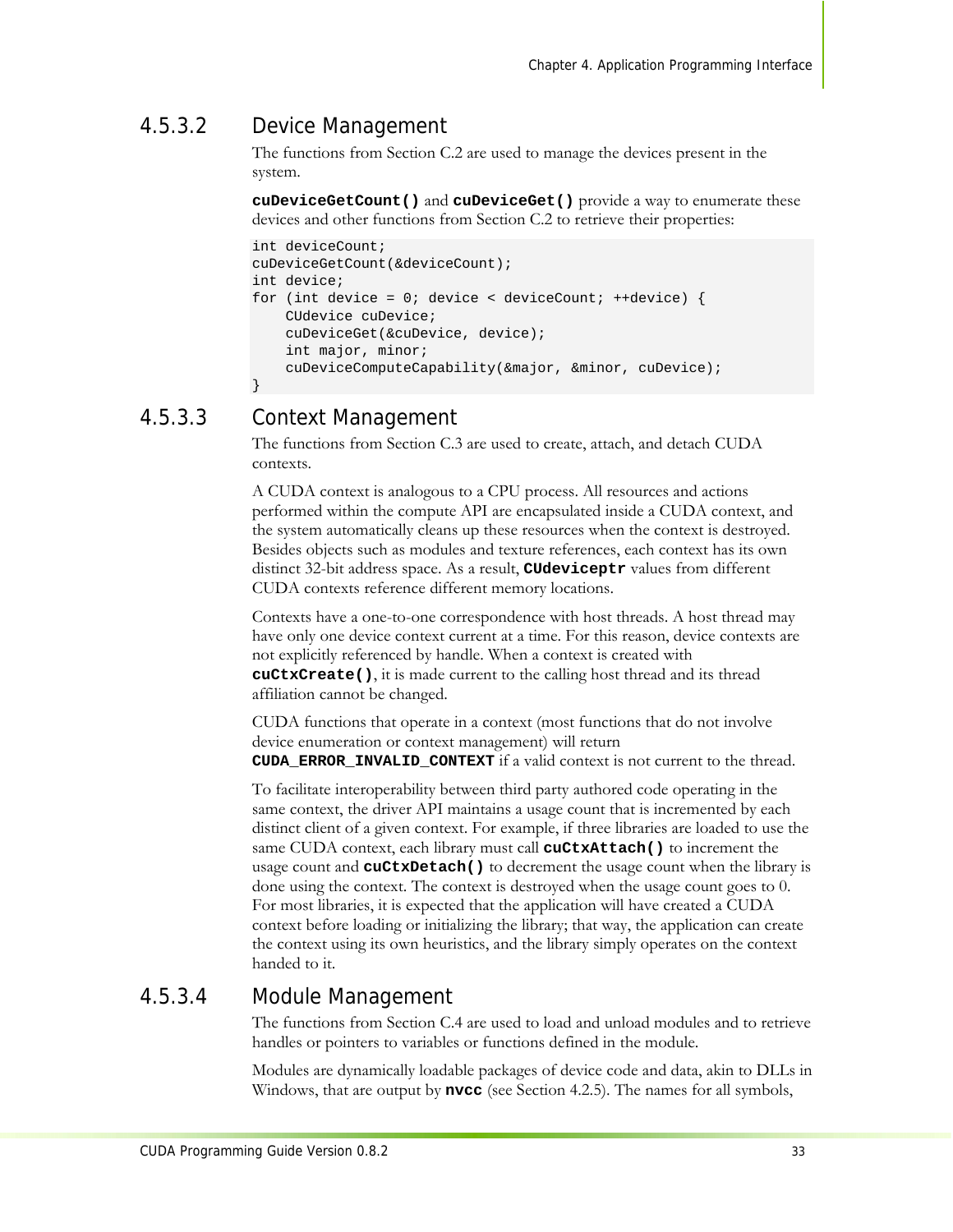including functions, global variables, and texture references, are maintained at module scope so that modules written by independent third parties may interoperate in the same CUDA context.

This code sample loads a module and retrieves a handle to some kernel:

```
CUmodule cuModule; 
cuModuleLoad(&cuModule, "myModule.cubin"); 
CUfunction cuFunction; 
cuModuleGetFunction(&cuFunction, cuModule, "myKernel");
```
#### 4.5.3.5 Execution Control

The functions described in Section [C.5](#page-91-0) manage the execution of a kernel on the device. **cuFuncSetBlockShape()** sets the number of threads per block for a given function, and how their threadIDs are assigned. **cuFuncSetSharedSize()** sets the size of shared memory for the function. The **cuParam\*()** family of functions is used specify the parameters that will be provided to the kernel the next time **cuLaunchGrid()** or **cuLaunch()** is invoked to launch the kernel:

```
cuFuncSetBlockShape(cuFunction, blockWidth, blockHeight, 1); 
int offset = 0;
int i; 
cuParamSeti(cuFunction, offset, i); 
offset += sizeof(i); 
float f; 
cuParamSetf(cuFunction, offset, f); 
offset += sizeof(f);char data[256]; 
cuParamSetv(cuFunction, offset, (void*)data, sizeof(data)); 
offset += sizeof(data); 
cuParamSetSize(cuFunction, offset); 
cuFuncSetSharedSize(cuFunction, numElements * sizeof(float)); 
cuLaunchGrid(cuFunction, gridWidth, gridHeight);
```
### <span id="page-43-0"></span>4.5.3.6 Memory Management

The functions from Section [C.6](#page-92-0) are used to allocate and free device memory and transfer data between host and device memory.

Linear memory is allocated using **cuMemAlloc()** or **cuMemAlloc2D()** and freed using **cuMemFree()**.

The following code sample allocates an array of 256 floating-point elements in linear memory:

```
CUdeviceptr devPtr; 
cuMemAlloc((void**)&devPtr, 256);
```
**cuMemAlloc2D()** is recommended for allocations of 2D arrays as it makes sure that the allocation is appropriately padded to meet the alignment requirements described in Section [6.1.2.1](#page-55-0), therefore ensuring best performance when accessing the row addresses or performing copies between arrays and other regions of device memory. The returned pitch (or stride) must be used to access array elements. The following code sample allocates a **width×height** 2D array of floating-point values and shows how to loop over the array elements in device code:

// host code CUdeviceptr devPtr; int pitch;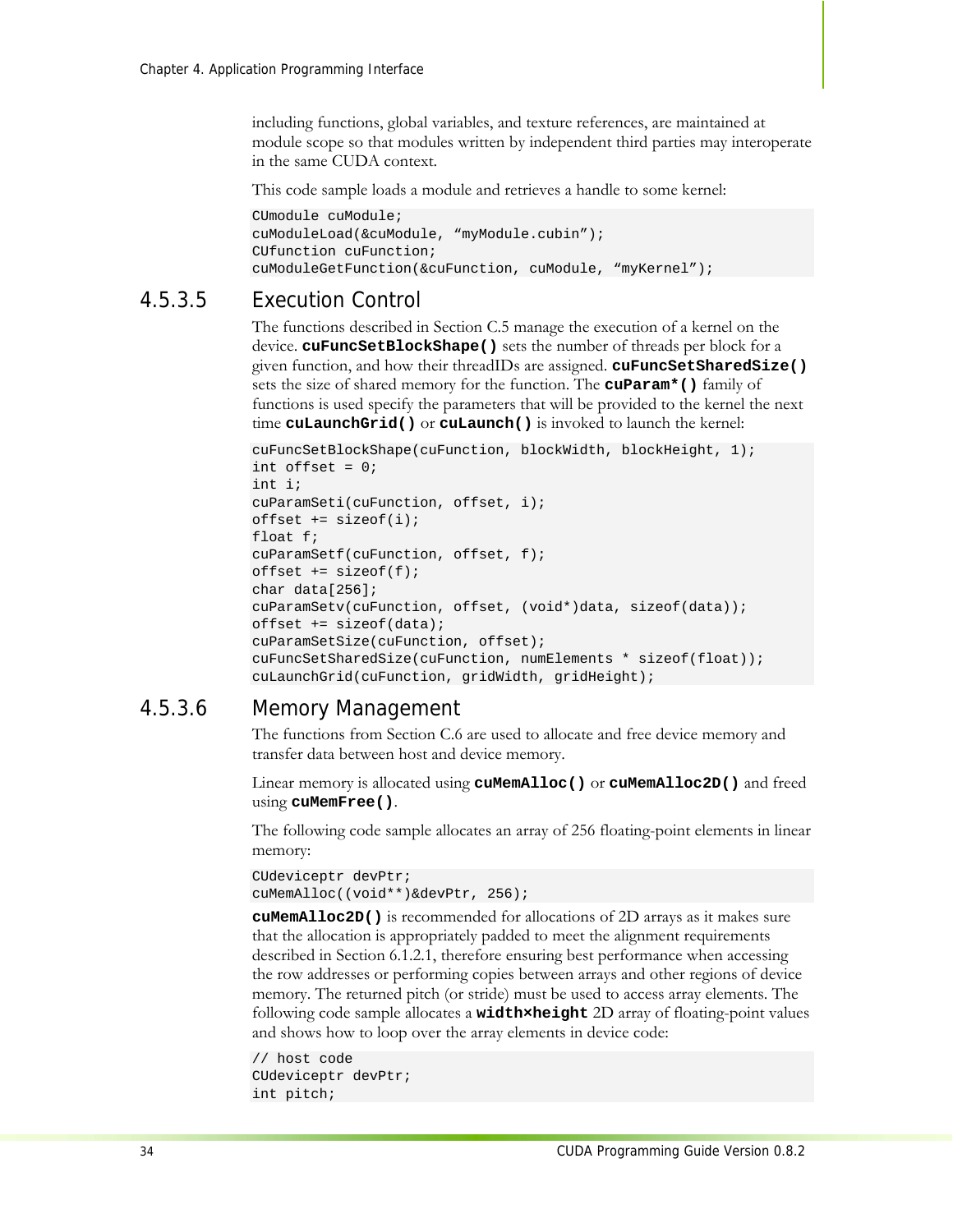```
cuMemAlloc2D(&devPtr, &pitch, 
              width * sizeof(float), height, 4); 
cuModuleGetFunction(&cuFunction, cuModule, "myKernel"); 
cuFuncSetBlockShape(cuFunction, 192, 1, 1); 
cuParamSeti(cuFunction, 0, devPtr); 
cuParamSetSize(cuFunction, sizeof(devPtr)); 
cuLaunchGrid(cuFunction, 100, 1); 
// device code 
__global__ void myKernel(float* devPtr) 
{ 
    for (int r = 0; r < height; +r) {
        float* row = (float*)((char*)devPtr + r * pitch);
        for (int c = 0; c < width; ++c) {
            float element = row[c];
 } 
     } 
}
```
CUDA arrays are created using **cuArrayCreate()** and destroyed using **cudaArrayDestroy()**.

The following code sample allocates a **width×height** CUDA array of one 32-bit floating-point component:

```
CUDA_ARRAY_DESCRIPTOR desc; 
desc.Format = CU_AD_FORMAT_FLOAT; 
desc.NumPackedComponents = 1; 
desc.Width = width; 
desc.Height = height;CUarray cuArray; 
cuArrayCreate(&cuArray, &desc);
```
Section [C.6](#page-92-0) lists all the various functions used to copy memory between linear memory allocated with **cuMemAlloc()**, linear memory allocated with **cuMemAlloc2D()**, and CUDA arrays. The following code sample copies the 2D array to the CUDA array allocated in the previous code samples:

```
CUDA_MEMCPY2D copyParam; 
memset(&copyParam, 0, sizeof(copyParam));
copyParam.dstMemoryType = CU_MEMORYTYPE_ARRAY; 
copyParam.dstArray = cuArray; 
copyParam.srcMemoryType = CU_MEMORYTYPE_DEVICE; 
copyParam.srcDevice = devPtr; 
copyParam.srcPitch = pitch; 
copyParam.WidthInBytes = width * sizeof(float); 
copyParam.Height = height; 
cuMemcpy2D(&copyParam);
```
The following code sample copies some host memory array to device memory:

```
float data[256];
int size = sizeof(data); 
CUdeviceptr devPtr; 
cudaMalloc((void**)&devPtr, size); 
cuMemcpyStoD(devPtr, data, size);
```
Finally, **cuMemAllocSystem()**from Section [C.6.4](#page-93-0) and **cuMemFreeSystem()** from Section [C.6.5](#page-93-1) can be used to allocate and free page-locked host memory. The bandwidth between host memory and device memory is higher for page-locked host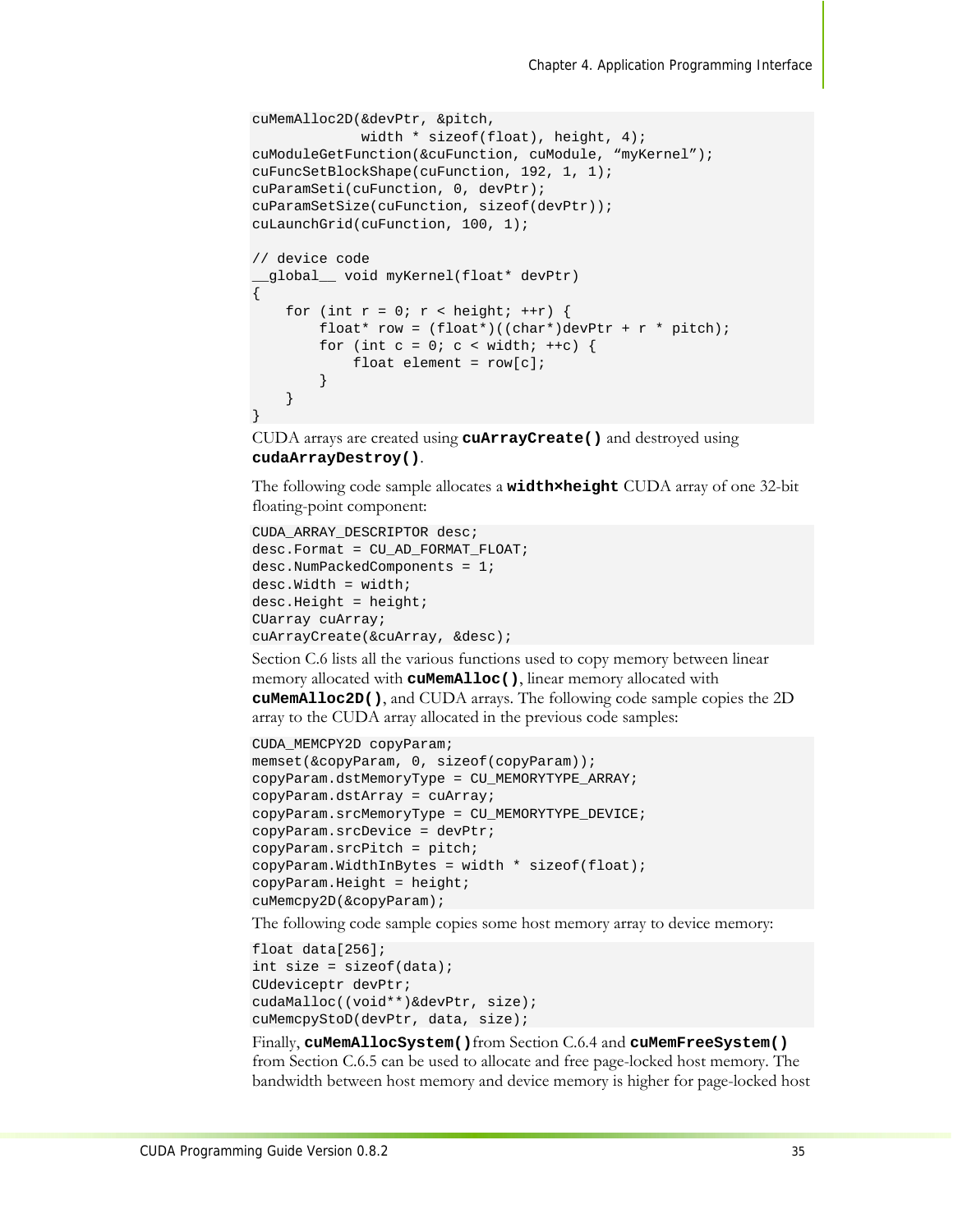memory than for regular pageable memory allocated using **malloc()**. However, page-locked memory is a scarce resource, so allocations in page-locked memory will start failing long before allocations in pageable memory. In addition, by reducing the amount of physical memory available to the operating system for paging, allocating too much page-locked memory reduces overall system performance.

**cuMemAllocSystem()**and **cuMemFreeSystem()** can be used with the runtime API.

## 4.5.3.7 Texture Reference Management

The functions from Section [C.7](#page-99-0) are used to manage texture references.

Before a kernel can use a texture reference to read from texture memory, the texture reference must be bound to a texture using **cuTexRefSetAddress()** or **cuTexRefSetArray()**.

The following code samples bind a texture reference to some linear memory pointed to by **devPtr**:

```
texture<float, 2, cudaReadModeElementType> texRef; 
CUtexref cuTexRef; 
cuModuleGetTexRef(&cuTexRef, cuModule, "texRef"); 
cuTexRefSetAddress(cuTexRef, devPtr, size);
```
The following code samples bind a texture reference to a CUDA array **cuArray**:

```
texture<float, 2, cudaReadModeElementType> texRef; 
CUtexref cuTexRef; 
cuModuleGetTexRef(&cuTexRef, cuModule, "texRef");
```

```
cuTexRefSetArray(cuTexRef, cuArray, CU_TRSA_OVERRIDE_FORMAT);
```
Section [C.7](#page-99-0) lists various functions used to set address mode, filter mode, format, and other flags for some texture reference.

## 4.5.3.8 OpenGL Interoperability

The functions from Section [C.8](#page-102-0) are used to control interoperability with OpenGL.

Interoperability with OpenGL must be initialized using **cuGLInit()**.

A buffer object needs to be registered to CUDA before it can be mapped. This is done with **cuGLRegisterBufferObject()**:

```
GLuint bufferObj; 
cuGLRegisterBufferObject(bufferObj);
```
Once it is registered, a buffer object can be read from or written to by kernels using the device memory address returned by **cuGLMapBufferObject()**:

```
GLuint bufferObj; 
CUdeviceptr devPtr; 
int size; 
cuGLMapBufferObject(&devPtr, &size, bufferObj);
```
Unmapping is done with **cuGLUnmapBufferObject()** and unregistering with **cuGLUnregisterBufferObject()**.

## <span id="page-45-0"></span>4.5.3.9 Direct3D Interoperability

The functions from Section [B.6](#page-85-0) are used to control interoperability with Direct3D.

Interoperability with Direct3D must be initialized using **cuD3D9Begin()** and terminated using **cuD3D9End()**.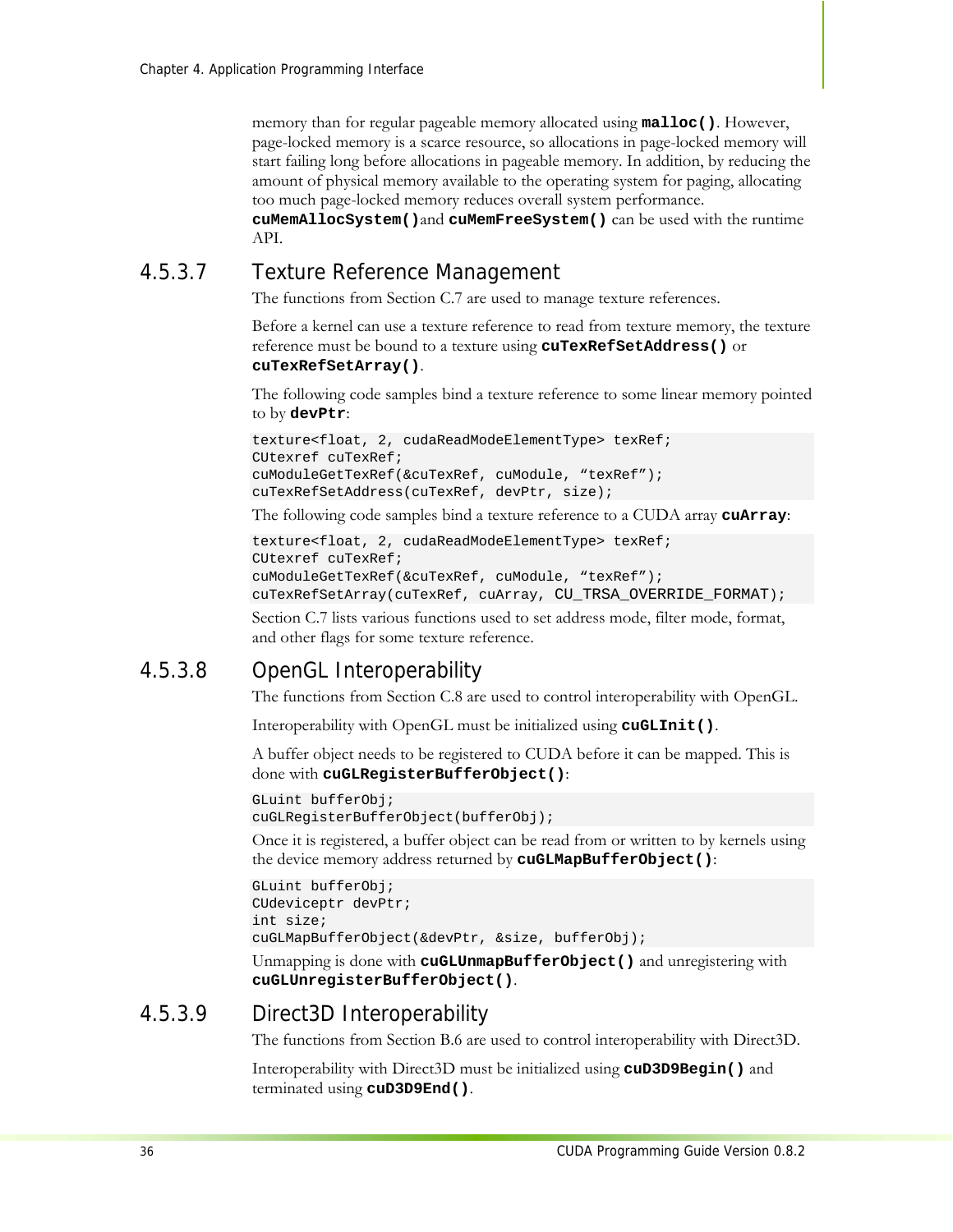In between these calls, a vertex object needs to be registered to CUDA before it can be mapped. This is done with **cuD3D9RegisterVertexBuffer()**:

LPDIRECT3DVERTEXBUFFER9 vertexBuffer; cuD3D9RegisterVertexBuffer(vertexBuffer);

Once it is registered, a vertex buffer can be read from or written to by kernels using the device memory address returned by **cuD3D9MapVertexBuffer()**:

LPDIRECT3DVERTEXBUFFER9 vertexBuffer; CUdeviceptr devPtr; int size; cuD3D9MapVertexBuffer(&devPtr, &size, vertexBuffer); Unmapping is done with **cuD3D9UnmapVertexBuffer()**.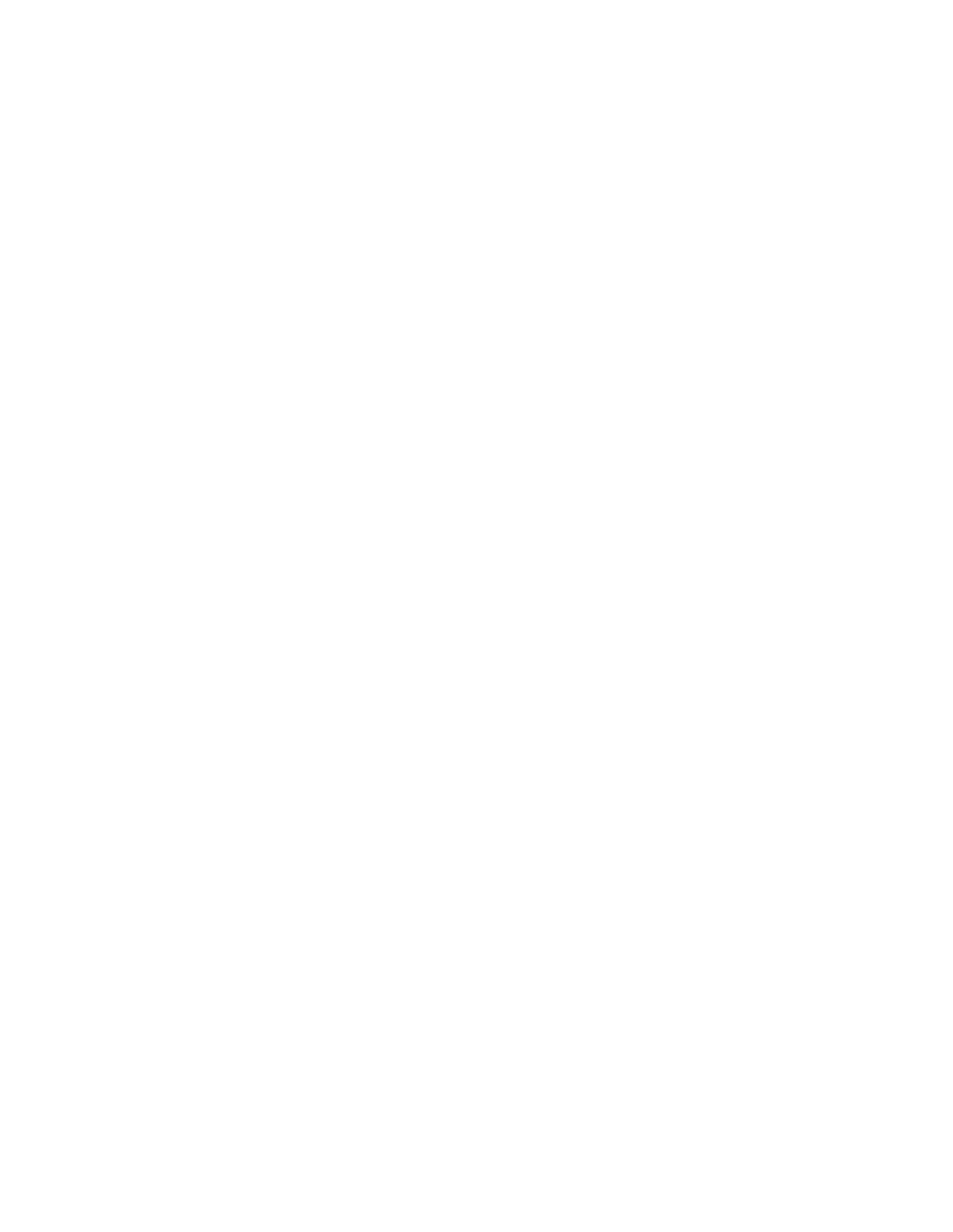# Chapter 5. GeForce 8800 Series and Quadro FX 5600/4600 Technical Specification

# <span id="page-48-0"></span>5.1 General Specification

The GeForce 8800 Series and Quadro FX 5600/4600 have the following characteristics:

|                  | Number of<br>multiprocessors | <b>Clock</b><br>frequency<br>(GHz) | Amount of<br>device memory<br>(MB) |
|------------------|------------------------------|------------------------------------|------------------------------------|
| GeForce 8800 GTX | 16                           | 1.35                               | 768                                |
| GeForce 8800 GTS | 12                           | 1.2                                | 640                                |
| Quadro FX 5600   | 16                           | 1.35                               | 1500                               |
| Quadro FX 4600   | 12                           | 1.2                                | 768                                |

- $\Box$  The maximum number of threads per block is 512;
- $\Box$  The maximum size of each dimension of a grid of thread blocks is 65535;
- $\Box$  The warp size is 32 threads;
- $\Box$  The number of registers per multiprocessor is 8192;
- □ The amount of shared memory available per multiprocessor is 16 KB divided into 16 banks (see Section [6.1.2.4\)](#page-57-0);
- $\Box$  The amount of constant memory available is 64 KB with a cache working set of 8 KB per multiprocessor;
- $\Box$  The cache working set for 1D textures is 8 KB per multiprocessor;
- $\Box$  The maximum number of blocks that can run concurrently on a multiprocessor is 8;
- The maximum number of warps that can run concurrently on a multiprocessor is 24;
- $\Box$  The maximum number of threads that can run concurrently on a multiprocessor is 768;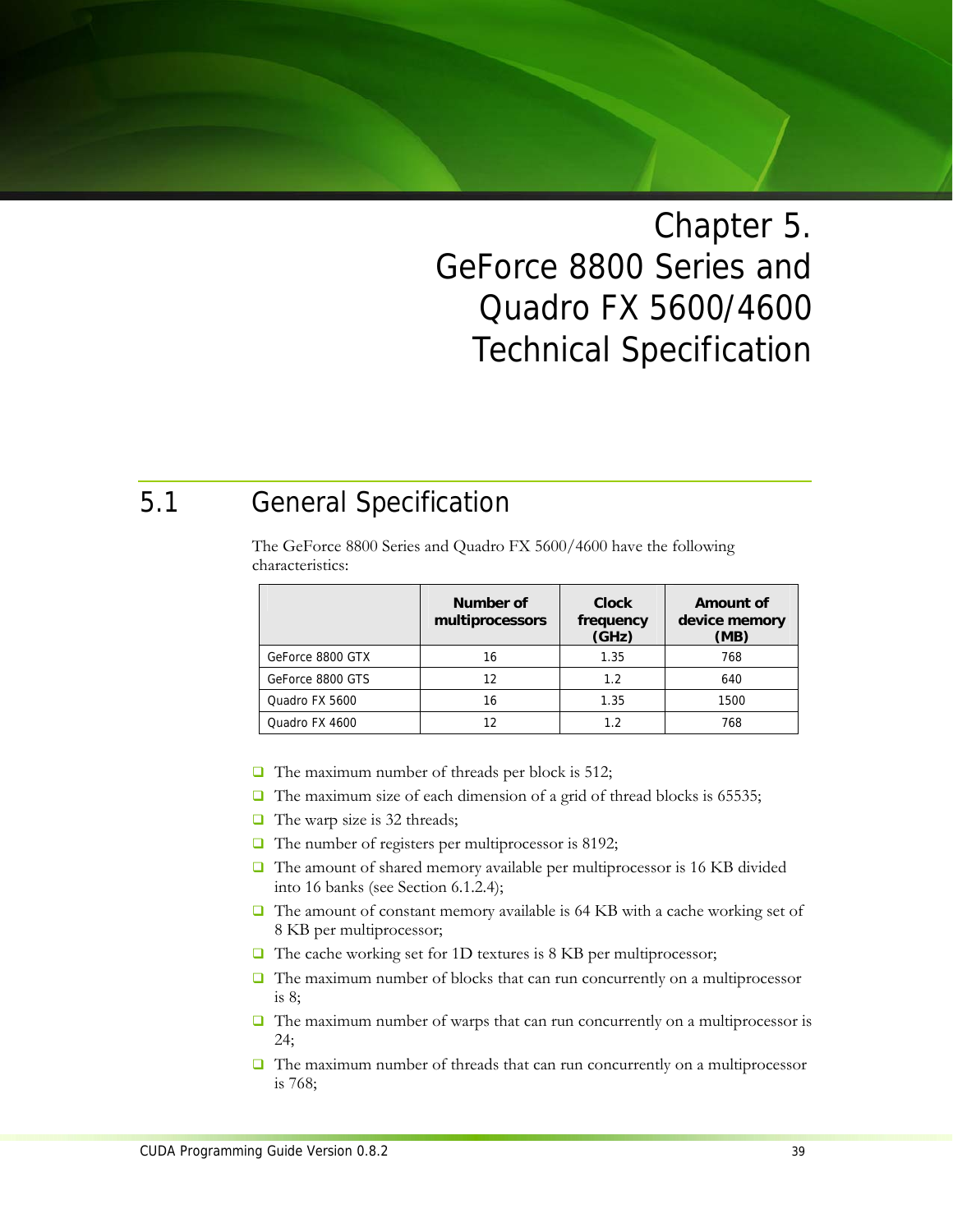- $\Box$  For a texture reference bound to a CUDA array, the maximum width is 2<sup>16</sup> and the maximum height is 215;
- $\Box$  For a texture reference bound to linear memory, the maximum width is  $2^{27}$ ;
- $\Box$  Texture filtering weights are stored in 9-bit fixed point format with 8 bits of fractional value.

Each multiprocessor is composed of eight processors, so that a multiprocessor is able to process the 32 threads of a warp in four clock cycles.

The use of multiple GPUs as CUDA devices by an application running on a multi-GPU system is only guaranteed to work if theses GPUs are of the same type. If the system is in SLI or QUAD mode however, only one GPU can be used as a CUDA device since all the GPUs are fused at the lowest levels in the driver stack. SLI or QUAD mode needs to be turned off in the control panel for CUDA to be able to see each GPU as separate devices.

## 5.2 Floating-Point Standard

The GeForce 8800 Series and Quadro FX 5600/4600 follow the IEEE-754 standard for single-precision binary floating-point arithmetic with the following deviations:

- $\Box$  Addition and multiplication are often combined into a single multiply-add instruction (FMAD);
- Division is implemented via the reciprocal in a non-standard-compliant way;
- $\Box$  Square root is implemented via the reciprocal square root in a non-standardcompliant way;
- □ For addition and multiplication, only round-to-nearest-even and round-towards-zero are supported via static rounding modes; directed rounding towards  $+/-$  infinity is not supported;
- $\Box$  There is no dynamically configurable rounding mode;
- Denormalized numbers are not supported; floating-point arithmetic and comparison instructions convert denormalized operands to zero prior to the floating-point operation;
- □ Underflowed results are flushed to zero;
- $\Box$  There is no mechanism for detecting that a floating-point exception has occurred and floating-point exceptions are always masked, but when an exception occurs the masked response is standard compliant;
- □ Signaling NaNs are not supported.
- $\Box$  The result of an operation involving one or more input NaNs is not one of the input NaNs, but a canonical NaN of bit pattern 0x7fffffff. Note that in accordance to the IEEE-754R standard, if one of the input parameters to **min()** or **max()** is NaN, but not the other, the result is the non-NaN parameter.

The conversion of a floating-point value to an integer value in the case where the floating-point value falls outside the range of the integer format is left undefined by IEEE-754. For the GeForce 8800 Series and Quadro FX 5600/4600, the behavior is to clamp to the end of the supported range. This is unlike the x86 architecture behaves.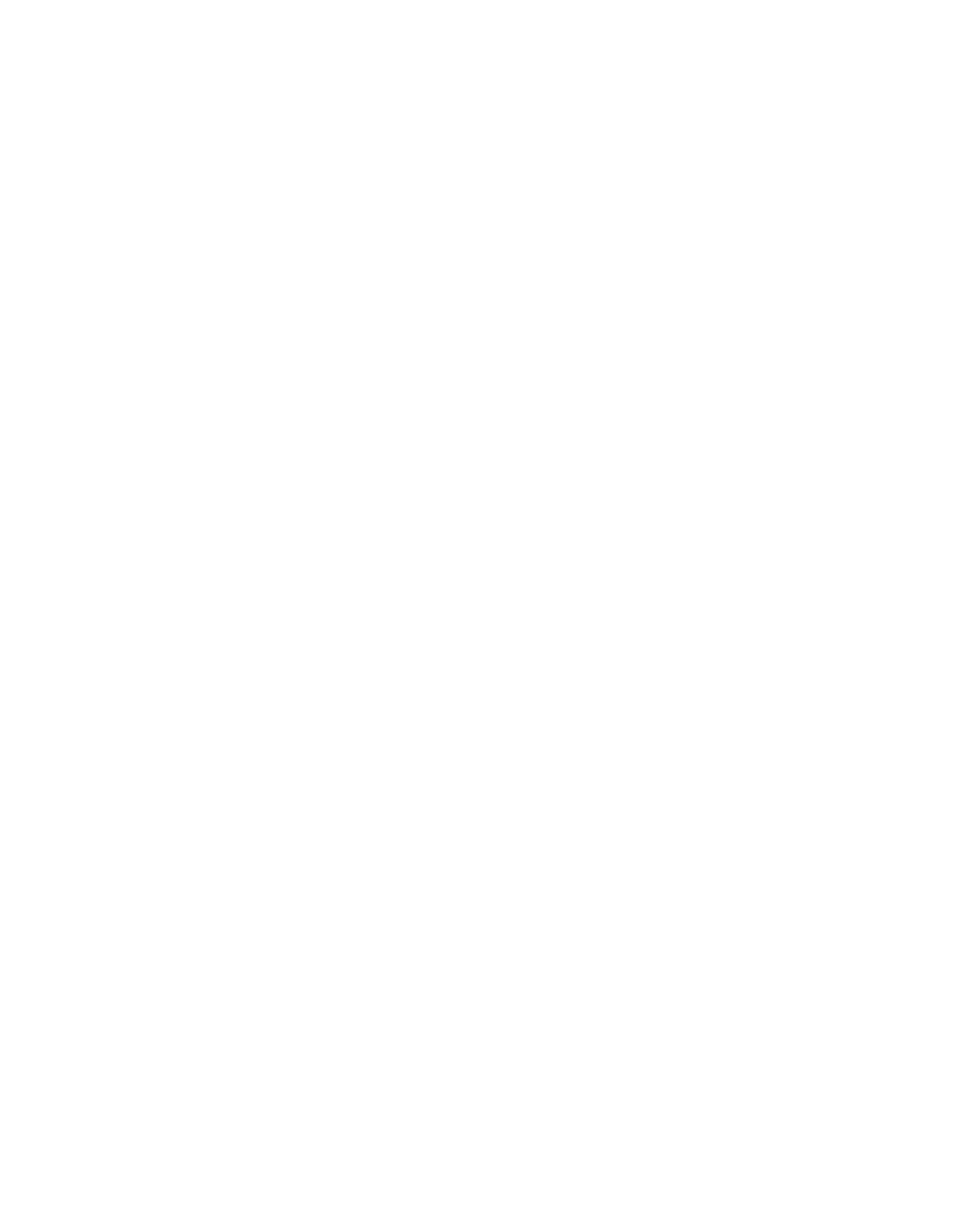# Chapter 6. Performance Guidelines

# 6.1 Instruction Performance

To process an instruction for a warp of threads, a multiprocessor must:

- $\Box$  Read the instruction operands for each thread of the warp,
- $\Box$  Execute the instruction,
- $\Box$  Write the result for each thread of the warp.

Therefore, the effective instruction throughput depends on the nominal instruction throughput as well as the memory latency and bandwidth. It is maximized by:

- $\Box$  Minimizing the use of instructions with low throughput (see Section [6.1.1](#page-52-0)),
- $\Box$  Maximizing the use of the available memory bandwidth for each category of memory (see Section [6.1.2](#page-54-0)),
- $\Box$  Allowing the thread scheduler to overlap memory transactions with mathematical computations as much as possible, which requires that:
	- $\triangleright$  The program executed by the threads is of high arithmetic intensity, that is, has a high number of arithmetic operations per memory operation;
	- ¾ There are many threads that can be run concurrently as detailed in Section [6.2.](#page-64-0)

## <span id="page-52-0"></span>6.1.1 Instruction Throughput

## 6.1.1.1 Arithmetic Instructions

To issue one instruction for a warp, a multiprocessor takes:

- □ 4 clock cycles for floating-point add, floating-point multiply, floating-point multiply-add, integer add, bitwise operations, compare, min, max, type conversion instruction;
- 16 clock cycles for reciprocal, reciprocal square root, **\_\_log(x)** (see [Table A-2](#page-74-0)).

32-bit integer multiplication takes 16 clock cycles, but **\_\_mul24** and **\_\_umul24** (see [Appendix A](#page-72-0)) provide signed and unsigned 24-bit integer multiplication in 4 clock cycles. Integer division and modulo operation are particularly costly and should be avoided if possible or replaced with bitwise operations whenever possible: If **n** is a power of 2, (**i/n**) is equivalent to (**i>>log2(n)**) and (**i%n**) is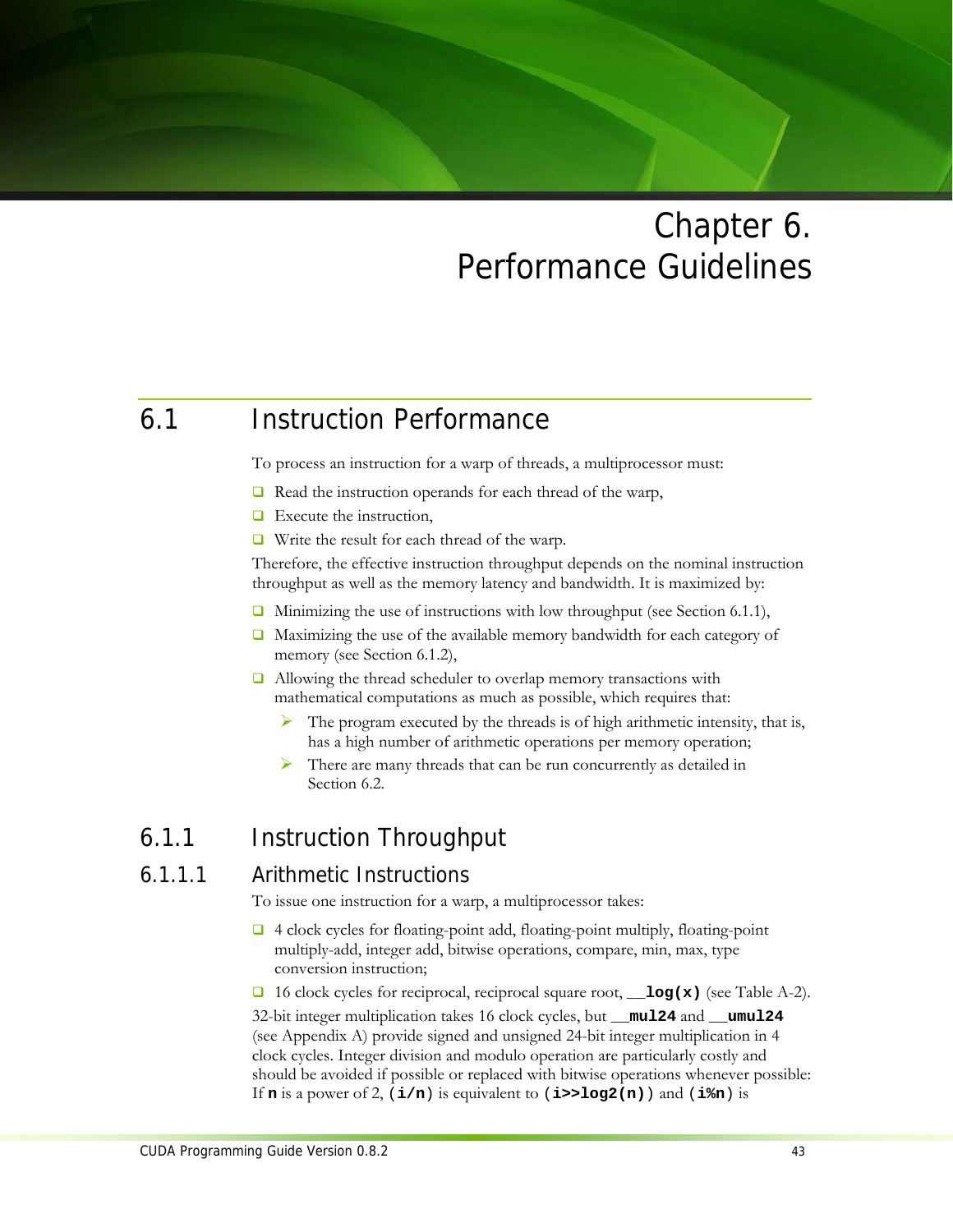equivalent to (**i&(n-1)**); the compiler will perform these conversions if **n** is literal.

Other functions take more clock cycles as they are implemented as combinations of several instructions.

Floating-point square root is implemented as a reciprocal square root followed by a reciprocal, so it takes 32 clock cycles for a warp.

Floating-point division takes 36 clock cycles, but **\_\_fdividef(x, y)** provides a faster version at 20 clock cycles (see [Appendix A\)](#page-72-0).

**\_\_sin(x)**, **\_\_cos(x)**, **\_\_exp(x)** take 32 clock cycles.

Sometimes, the compiler must insert conversion instructions, introducing additional execution cycles. This is the case for:

- Functions operating on **char** or **short** whose operands generally need to be converted to **int**,
- Double-precision floating-point constants (defined without any type suffix) used as input to single-precision floating-point computations,
- $\Box$  Single-precision floating-point variables used as input parameters to the doubleprecision version of the mathematical functions defined in [Table A-1](#page-72-1).

The two last cases can be avoided by using:

- Single-precision floating-point constants, defined with an **f** suffix such as **3.141592653589793f**, **1.0f**, **0.5f**,
- □ The single-precision version of the mathematical functions, defined with an **f** suffix as well, such as **sinf()**, **logf()**, **expf()**.

For single precision code, we highly recommend use of the single precision math functions. When compiling for devices without native double precision support, the double precision math functions are by default mapped to their single precision equivalents. However, on those future devices that will support double precision, these functions will map to double precision implementations.

## 6.1.1.2 Control Flow Instructions

Any flow control instruction (**if**, **switch**, **do**, **for**, **while**) can significantly impact the effective instruction throughput by causing threads of the same warp to diverge, that is, to follow different execution paths. If this happens, the different executions paths have to be serialized, increasing the total number of instructions executed for this warp. When all the different execution paths have completed, the threads converge back to the same execution path.

To obtain best performance in cases where the control flow depends on the thread ID, the controlling condition should be written so as to minimize the number of divergent warps. This is possible because the distribution of the warps across the block is deterministic as mentioned in Section [3.2.](#page-23-0) A trivial example is when the controlling condition only depends on (**threadIdx / WSIZE**) where **WSIZE** is the warp size. In this case, no warp diverges since the controlling condition is perfectly aligned with the warps.

Sometimes, the compiler may unroll loops or it may optimize out **if** or **switch** statements by using branch predication instead, as detailed below. In these cases, no warp can ever diverge.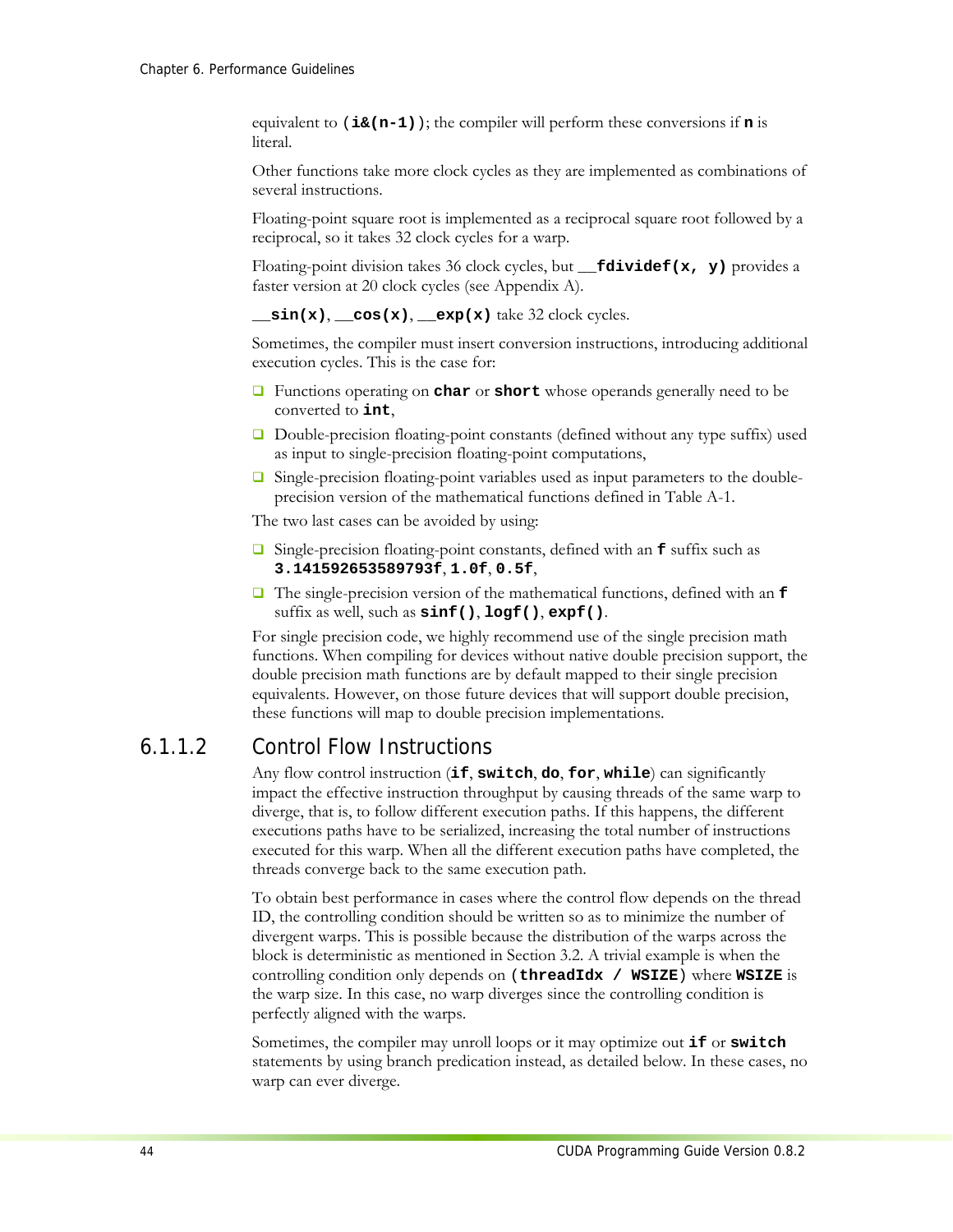When using branch predication none of the instructions whose execution depends on the controlling condition gets skipped. Instead, each of them is associated with a per-thread condition code or *predicate* that is set to true or false based on the controlling condition and although each of these instructions gets scheduled for execution, only the instructions with a true predicate are actually executed. Instructions with a false predicate do not write results, and also do not evaluate addresses or read operands.

The compiler replaces a branch instruction with predicated instructions only if the number of instructions controlled by the branch condition is less or equal to a certain threshold: If the compiler determines that the condition is likely to produce many divergent warps, this threshold is 7, otherwise it is 4.

#### 6.1.1.3 Memory Instructions

Memory instructions include any instruction that reads from or writes to shared or global memory. A multiprocessor takes 4 clock cycles to issue one memory instruction for a warp. When accessing global memory, there are, in addition, 400 to 600 clock cycles of memory latency.

As an example, the assignment operator in the following sample code:

```
__shared__ float shared[32]; 
__device__ float device[32]; 
shared[threadIdx.x] = device[threadIdx.x];
```
takes 4 clock cycles to issue a read from global memory, 4 clock cycles to issue a write to shared memory, but above all 400 to 600 clock cycles to read a float from global memory.

Much of this global memory latency can be hidden by the thread scheduler if there are sufficient independent arithmetic instructions that can be issued while waiting for the global memory access to complete.

## 6.1.1.4 Synchronization Instruction

**\_\_syncthreads** takes 4 clock cycles to issue for a warp if no thread has to wait for any other threads.

## <span id="page-54-0"></span>6.1.2 Memory Bandwidth

The effective bandwidth of each memory space depends significantly on the memory access pattern as detailed in the following sub-sections.

Since device memory is of much higher latency and lower bandwidth than on-chip memory, device memory accesses should be minimized. A typical programming pattern is to stage data coming from device memory into shared memory; in other words, to have each thread of a block:

- $\Box$  Load data from device memory to shared memory,
- $\Box$  Synchronize with all the other threads of the block so that each thread can safely read shared memory locations that were written by different threads,
- $\Box$  Process the data in shared memory,
- $\Box$  Synchronize again if necessary to make sure that shared memory has been updated with the results,
- $\Box$  Write the results back to device memory.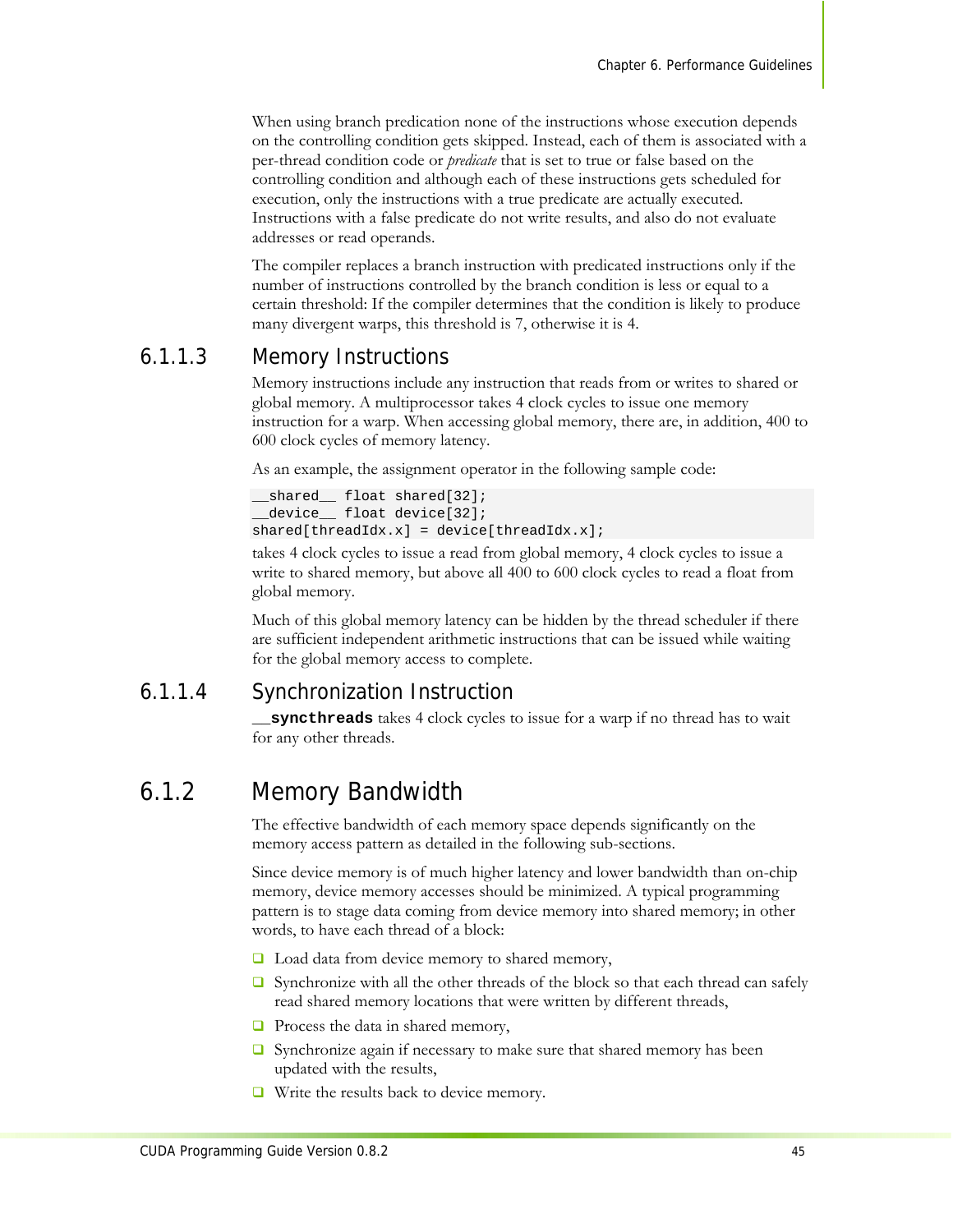## <span id="page-55-0"></span>6.1.2.1 Global Memory

The global memory space is not cached, so it is all the more important to follow the right access pattern to get maximum memory bandwidth, especially given how costly accesses to device memory are.

First, the device is capable of reading 32-bit, 64-bit, or 128-bit words from global memory into registers in a single instruction. To have assignments such as:

```
__device__ type device[32]; 
type data = device[tid];
```
compile to a single load instruction, **type** must be such that **sizeof(type)** is equal to 4, 8, or 16 and variables of type **type** must be aligned to 4, 8, or 16 bytes (that is, have the 2, 3, or 4 least significant bits of their address equal to zero).

The alignment requirement is automatically fulfilled for built-in types of Section [4.3.1.1](#page-31-0) like **float2** or **float4**.

For structures, the size and alignment requirements can be enforced by the compiler using the alignment specifiers **\_\_align\_\_(8)** or **\_\_align\_\_(16)**, such as

```
struct _align(8) {
     float a; 
     float b; 
}; 
or 
struct _align(16) {
     float a; 
     float b; 
     float c; 
     float d; 
};
```
For structures larger than 16 bytes, the compiler generates several load instructions. To ensure that it generates the minimum number of instructions, such structures should be defined with **\_\_align\_\_(16)** , such as

```
struct _align(16) {
     float a; 
     float b; 
     float c; 
     float d; 
     float e; 
};
```
which is compiled into two 128-bit load instructions instead of five 32-bit load instructions.

Second, the global memory addresses simultaneously accessed by each thread of a half-warp during the execution of a single read or write instruction should be arranged so that the memory accesses can be coalesced into a single contiguous, aligned memory access.

More precisely, in each half-warp, thread number **N** within the half-warp should access address

HalfWarpBaseAddress + N

where **HalfWarpBaseAddress** is of type **type\*** and **type** is such that it meets the size and alignment requirements discussed above. Moreover,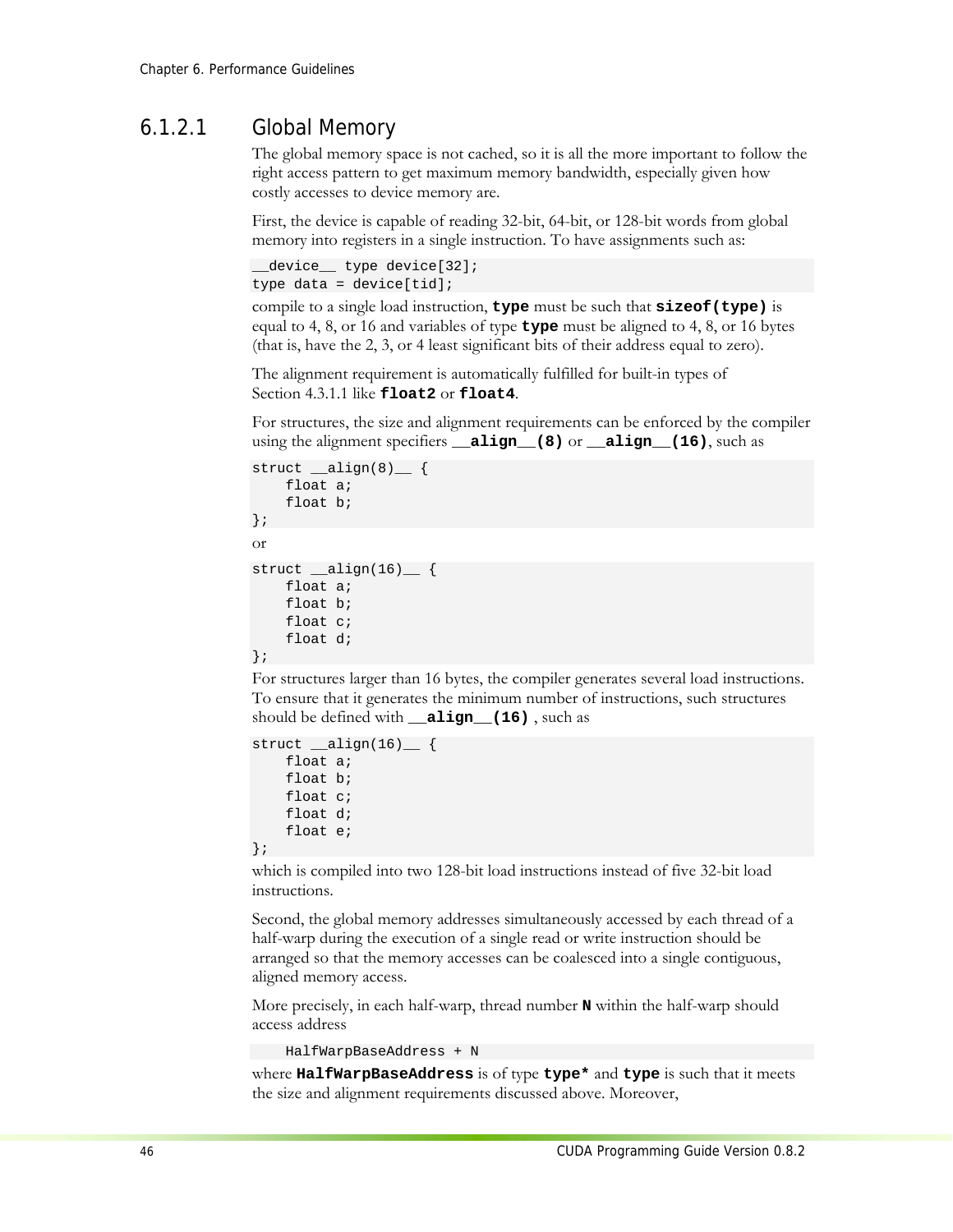**HalfWarpBaseAddress** should be aligned to **16\*sizeof(type)** bytes; in other words, it should have its **log2(16\*sizeof(type))** least significant bits equal to zero. Any address **BaseAddress** of a variable residing in global memory or returned by one of the memory allocation routines from Sections [B.2](#page-77-0) or [C.6](#page-92-0) is always aligned to at least 256 bytes, so to satisfy the memory alignment constraint, **HalfWarpBaseAddress-BaseAddress** should be a multiple of **16\*sizeof(type)**.

Note that if a half-warp fulfills all the requirements above, the per-thread memory accesses are coalesced even if some threads of the half-warp do not actually access memory.

We recommend fulfilling the coalescing requirements for the entire warp as opposed to only each of its halves separately because future devices will necessitate it for proper coalescing.

A common global memory access pattern is when each thread of index **(tx,ty)** accesses one element of a 2D array located at address **BaseAddress** of type **type\*** and of width **width** using the following address:

BaseAddress + width \* ty + tx

In such a case, one gets memory coalescing for all half-warps of the thread block only if:

 $\Box$  The width of the thread block is a multiple of half the warp size;

**width** is a multiple of 16.

In particular, this means that an array whose width is not a multiple of 16 will be accessed much more efficiently if it is actually allocated with a width rounded up to the closest multiple of 16 and its rows padded accordingly.

The **cuMemAlloc2D()** and **cudaMalloc2D()** functions and associated memory copy functions described in Sections [B.2](#page-77-0) and [C.6](#page-92-0) enable developers to write nonhardware-dependent code to allocate arrays that conform to these constraints.

## <span id="page-56-0"></span>6.1.2.2 Constant Memory

The constant memory space is cached so a read from constant memory costs one memory read from device memory only on a cache miss, otherwise it just costs one read from the constant cache.

For all threads of a half-warp, reading from the constant cache is as fast as reading from a register as long as all threads read the same address. The cost scales linearly with the number of different addresses read by all threads. We recommend having all threads of the entire warp read the same address as opposed to all threads within each of its halves only, as future devices will require it for full speed read.

### 6.1.2.3 Texture Memory

The texture memory space is cached so a texture fetch costs one memory read from device memory only on a cache miss, otherwise it just costs one read from the texture cache.

The texture cache is optimized for 2D spatial locality, so threads of the same warp that read texture addresses that are close together will achieve best performance.

Device memory reads through texture fetching present several advantages over reads from global or constant memory: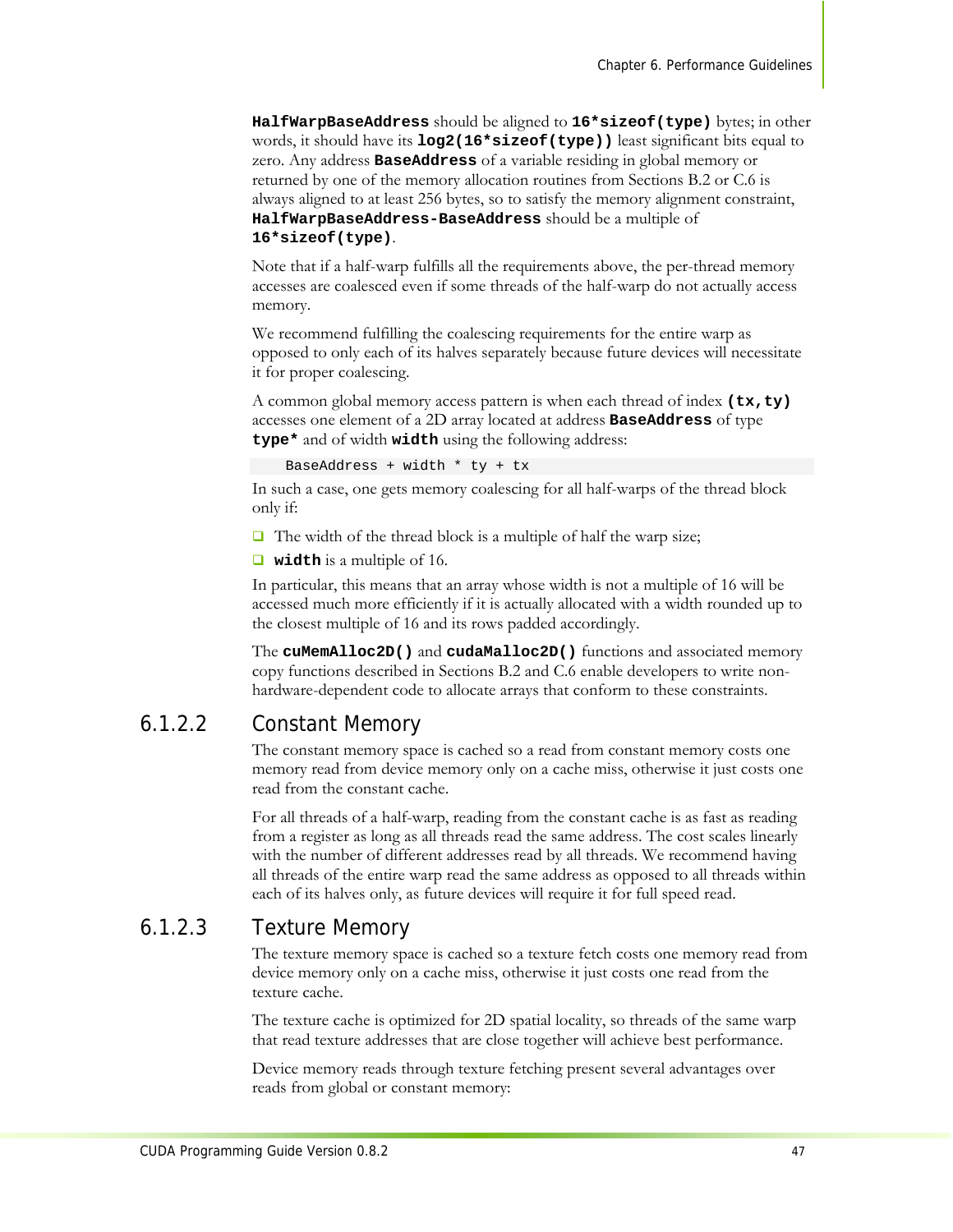- $\Box$  They are cached,
- They are not subject to the constraints on memory access patterns that global or constant memory reads must respect to get good performance (see Sections [6.1.2.1](#page-55-0) and [6.1.2.2](#page-56-0));
- $\Box$  The latency of addressing calculations is hidden better, possibly improving performance for applications that perform random accesses to the data;
- $\Box$  Packed data may be broadcast to separate variables in a single operation;
- □ 8-bit and 16-bit integer input data may be optionally converted to 32-bit floatingpoint values in the range [0, 1].

If the texture is a CUDA array (see Section [4.3.4\)](#page-32-0), there are other advantages:

- $\Box$  There are several addressing modes available for edge cases;
- $\Box$  They can be optionally filtered.

### <span id="page-57-0"></span>6.1.2.4 Shared Memory

Because it is on-chip, the shared memory space is much faster than the local and global memory spaces. In fact, for all threads of a warp, accessing the shared memory is as fast as accessing a register as long as there are no bank conflicts between the threads, as detailed below.

To achieve high memory bandwidth, shared memory is divided into equally-sized memory modules, called banks, which can be accessed simultaneously. So, any memory read or write request made of *n* addresses that fall in *n* distinct memory banks can be serviced simultaneously, yielding an effective bandwidth that is *n* times as high as the bandwidth of a single module.

However, if two addresses of a memory request fall in the same memory bank, there is a bank conflict and the access has to be serialized. The hardware splits a memory request with bank conflicts into as many separate conflict-free requests as necessary, decreasing the effective bandwidth by a factor equal to the number of separate memory requests. If the number of separate memory requests is *n*, the initial memory request is said to cause *n-*way bank conflicts.

To get maximum performance, it is therefore important to understand how memory addresses map to memory banks in order to schedule the memory requests so as to minimize bank conflicts.

In the case of the shared memory space, the banks are organized such that successive 32-bit words are assigned to successive banks and each bank has a bandwidth of 32 bits per two clock cycles.

For the GeForce 8800 Series and Quadro FX 5600/4600, the warp size is 32 and the number of banks is 16 (see Section 5.1); a shared memory request for a warp is split into one request for the first half of the warp and one request for the second half of the warp. As a consequence, there can be no bank conflict between a thread belonging to the first half of a warp and a thread belonging to the second half of the same warp.

A common case is for each thread to access a 32-bit word from an array indexed by the thread ID **tid** and with some stride s:

```
__shared__ float shared[32]; 
float data = shared[BaseIndex + s * tid];
```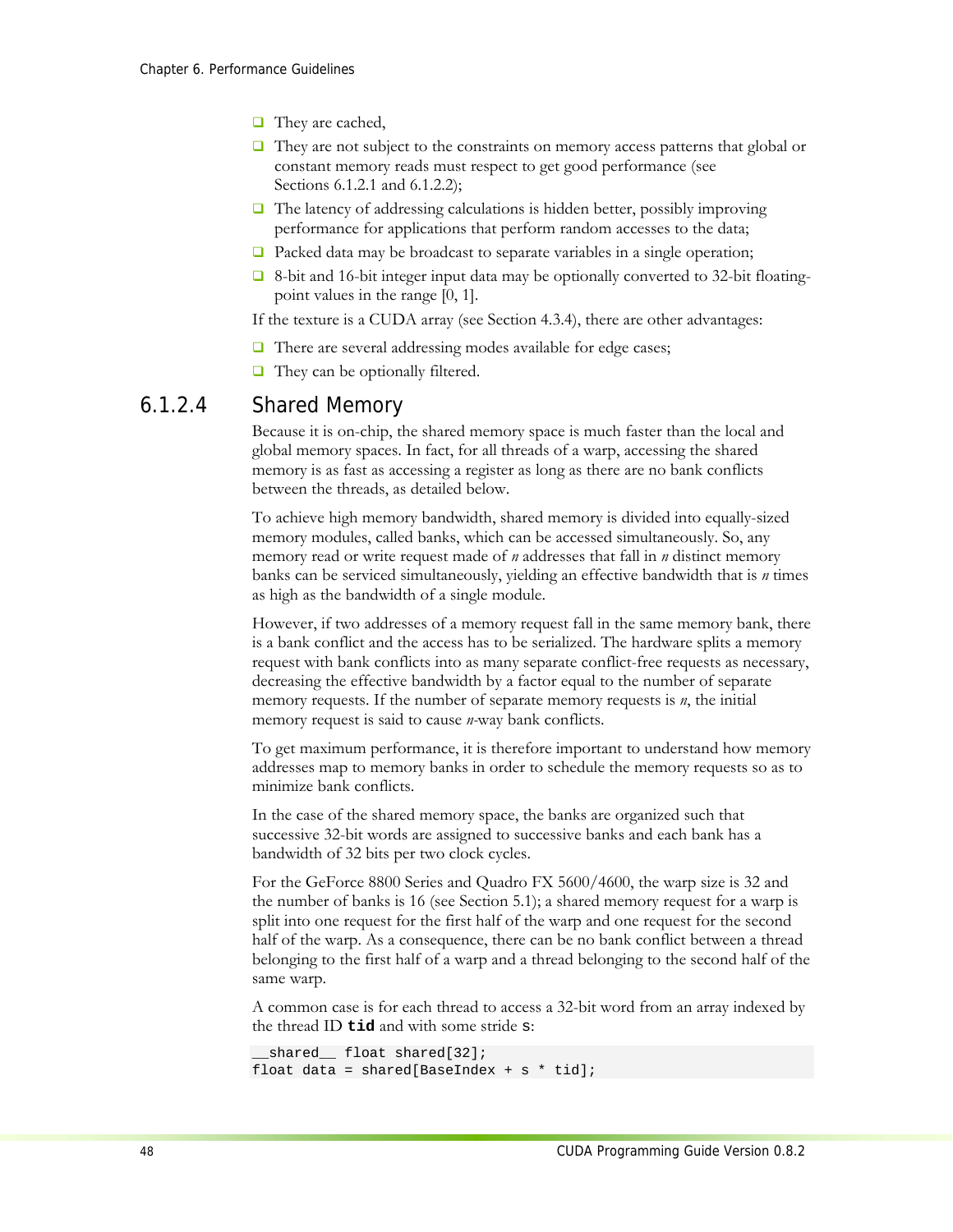In this case, the threads **tid** and **tid+n** access the same bank whenever **s\*n** is a multiple of the number of banks **m** or equivalently, whenever **n** is a multiple of **m/d** where **d** is the greatest common divisor of **m** and **s**. As a consequence, there will be no bank conflict only if half the warp size is less than or equal to **m/d**. For the GeForce 8800 Series and Quadro FX 5600/4600, this translates to no bank conflict only if **d** is equal to 1, or in other words, only if **s** is odd since **m** is a power of two.

[Figure 6-1](#page-60-0) and [Figure 6-2](#page-61-0) show some examples of conflict-free memory accesses while [Figure 6-3](#page-62-0) shows some examples of memory accesses that cause bank conflicts.

Other cases worth mentioning are when each thread accesses an element that is smaller or larger than 32 bits in size. For example, there will be bank conflicts if an array of **char** is accessed the following way:

```
shared char shared[32];
char data = shared[BaseIndex + tid];
```
because **shared[0]**, **shared[1]**, **shared[2]**, and **shared[3]**, for example, belong to the same bank. There will not be any bank conflict however, if the same array is accessed the following way:

char data = shared[BaseIndex + 4  $*$  tid];

A structure assignment is compiled into as many memory requests as there are members in the structure, so the following code, for example:

```
__shared__ struct type shared[32]; 
struct type data = shared[BaseIndex + tid]; 
results in:
```
Three separate memory reads without bank conflicts if **type** is defined as

```
struct type { 
     float x, y, z; 
};
```
since each member is accessed with a stride of three 32-bit words;

Two separate memory reads with bank conflicts if **type** is defined as

```
struct type { 
     float x, y; 
};
```
since each member is accessed with a stride of two 32-bit words;

Two separate memory reads with bank conflicts if **type** is defined as

```
struct type { 
     float f; 
     char c; 
};
```
since each member is accessed with a stride of five bytes.

Finally, shared memory also features a broadcast mechanism whereby a 32-bit word can be read and broadcast to several threads simultaneously when servicing one memory read request. This reduces the number of bank conflicts when several threads of a half-warp read from an address within the same 32-bit word. More precisely, a memory read request made of several addresses is serviced in several steps over time – one step every two clock cycles – by servicing one conflict-free subset of these addresses per step until all addresses have been serviced; at each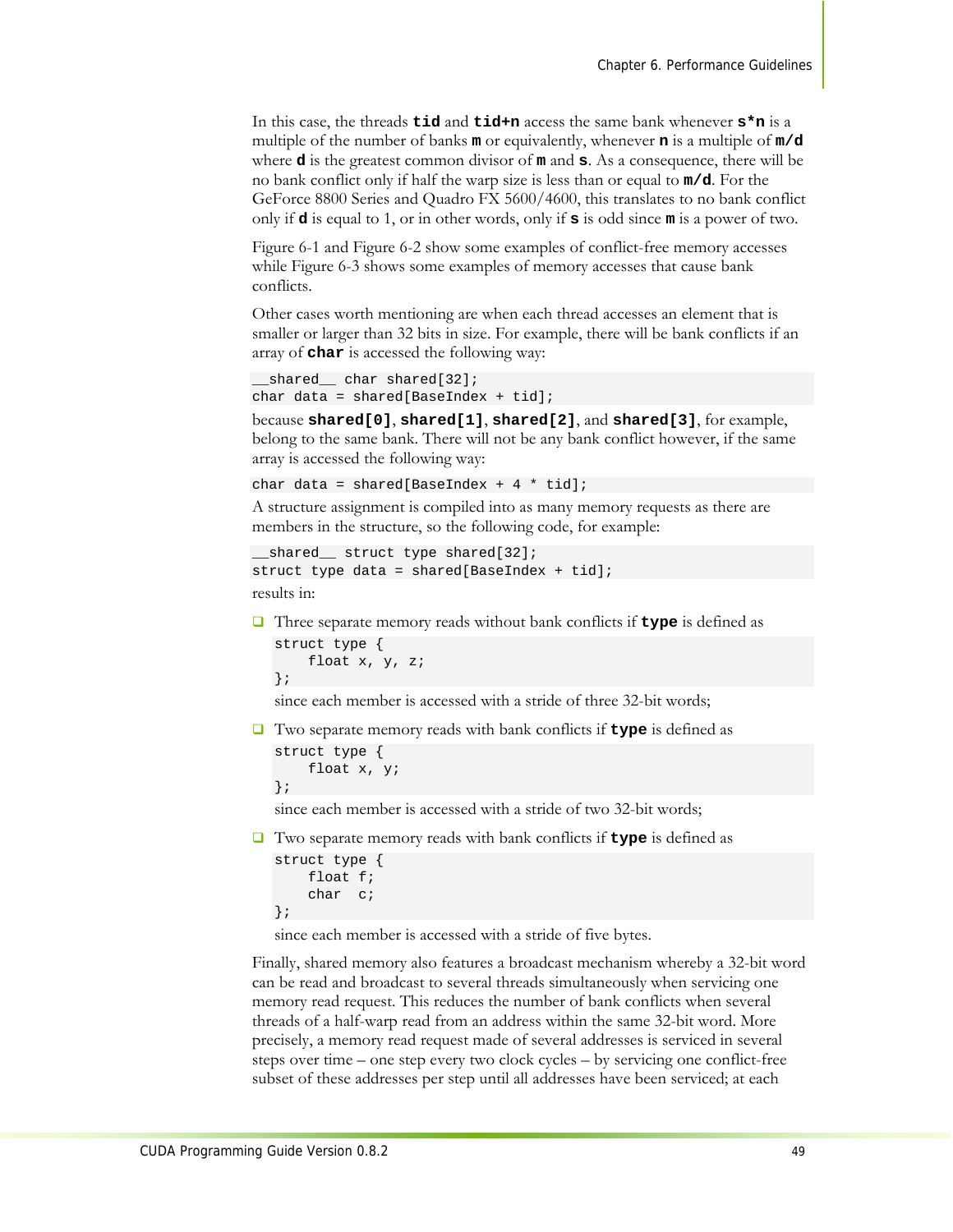step, the subset is built from the remaining addresses that have yet to be serviced using the following procedure:

- $\Box$  Select one of the words pointed to by the remaining addresses as the broadcast word,
- $\Box$  Include in the subset:
	- All addresses that are within the broadcast word,
	- □ One address for each bank pointed to by the remaining addresses.

Which word is selected as the broadcast word and which address is picked up for each bank at each cycle are unspecified.

A common conflict-free case is when all threads of a half-warp read from an address within the same 32-bit word.

[Figure 6-4](#page-63-0) shows some examples of memory read accesses that involve the broadcast mechanism.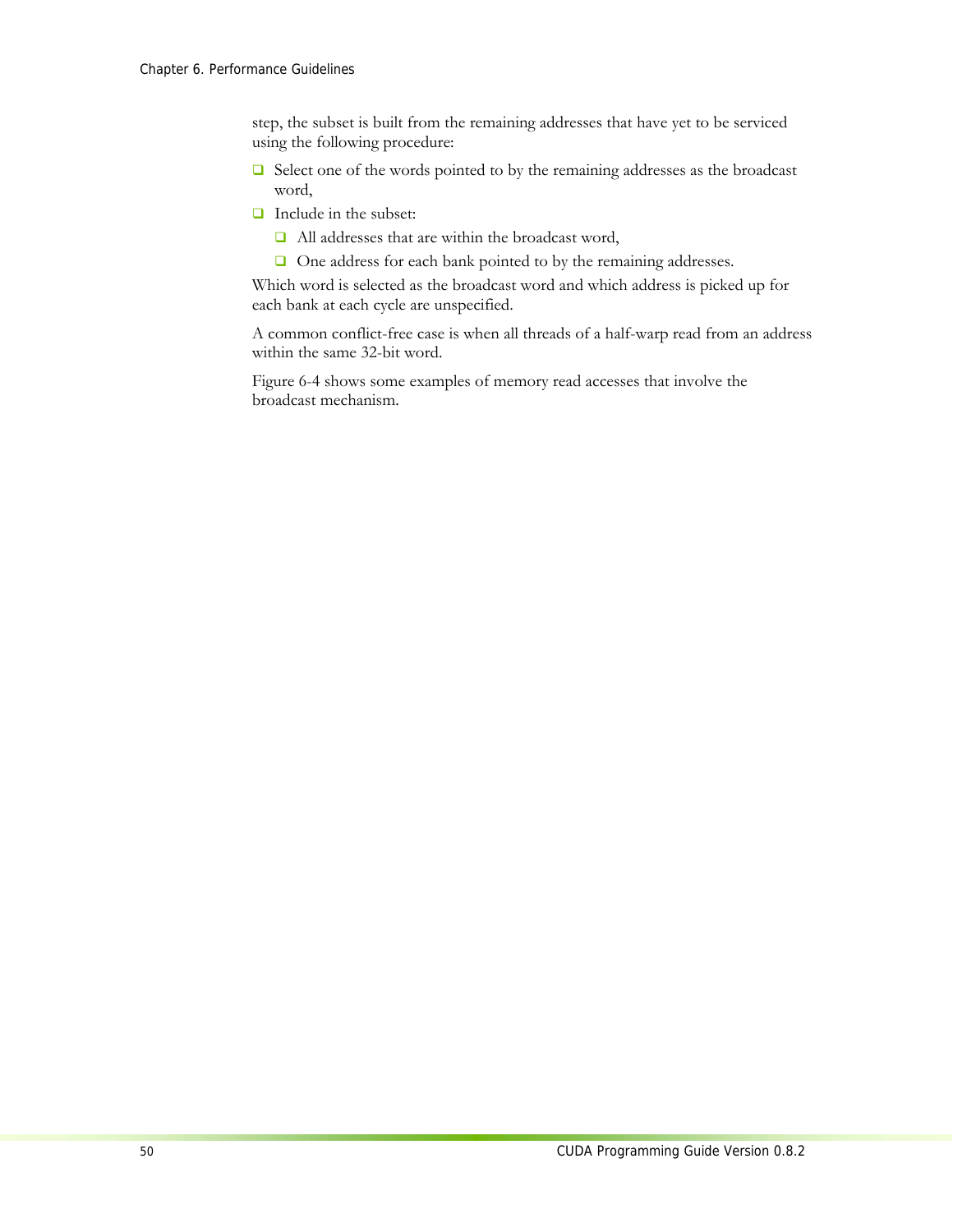

Left: linear addressing with a stride of one 32-bit word. Right: random permutation.

## <span id="page-60-0"></span>Figure 6-1. Examples of Shared Memory Access Patterns without Bank Conflicts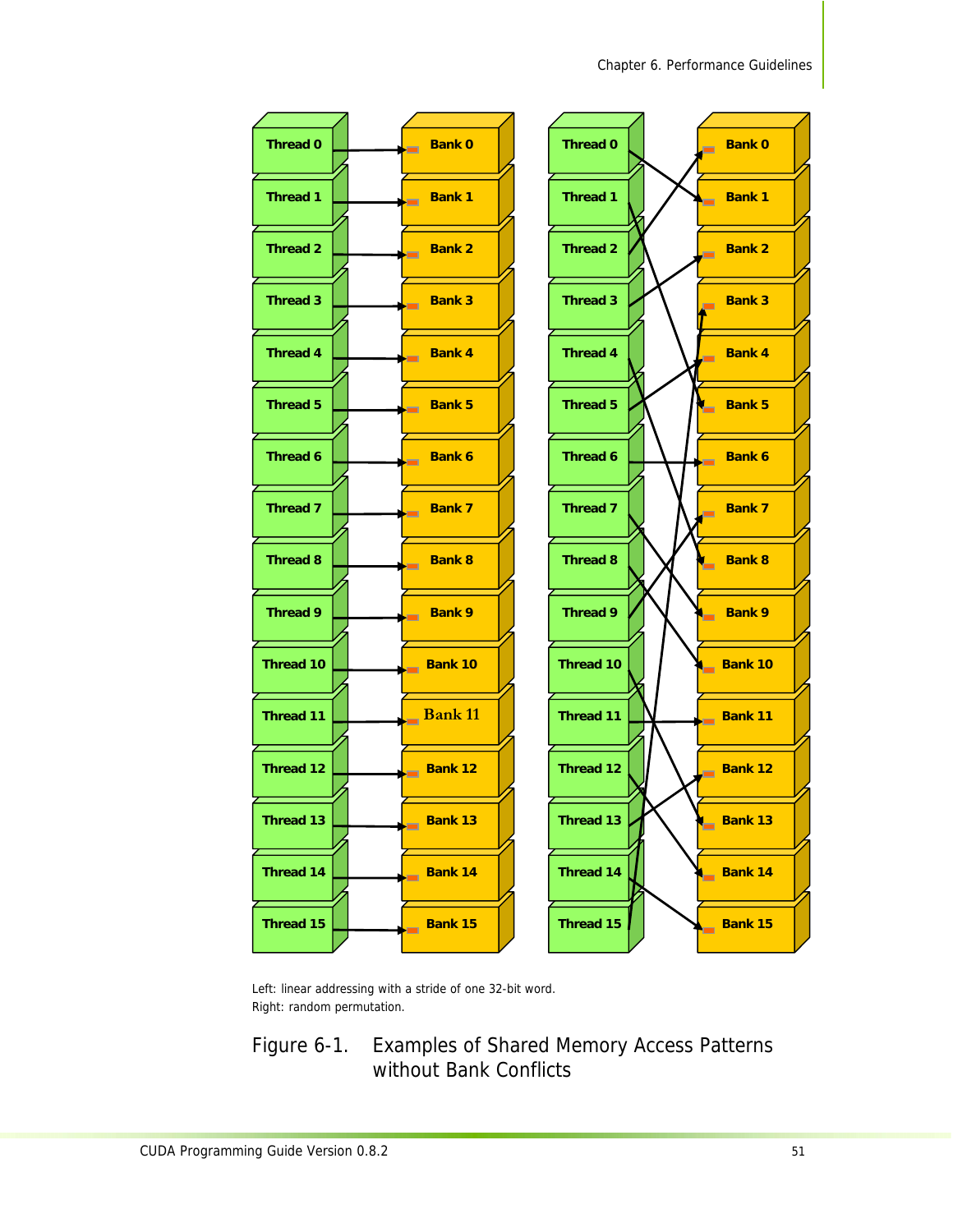

Linear addressing with a stride of three 32-bit words.

## <span id="page-61-0"></span>Figure 6-2. Example of a Shared Memory Access Pattern without Bank Conflicts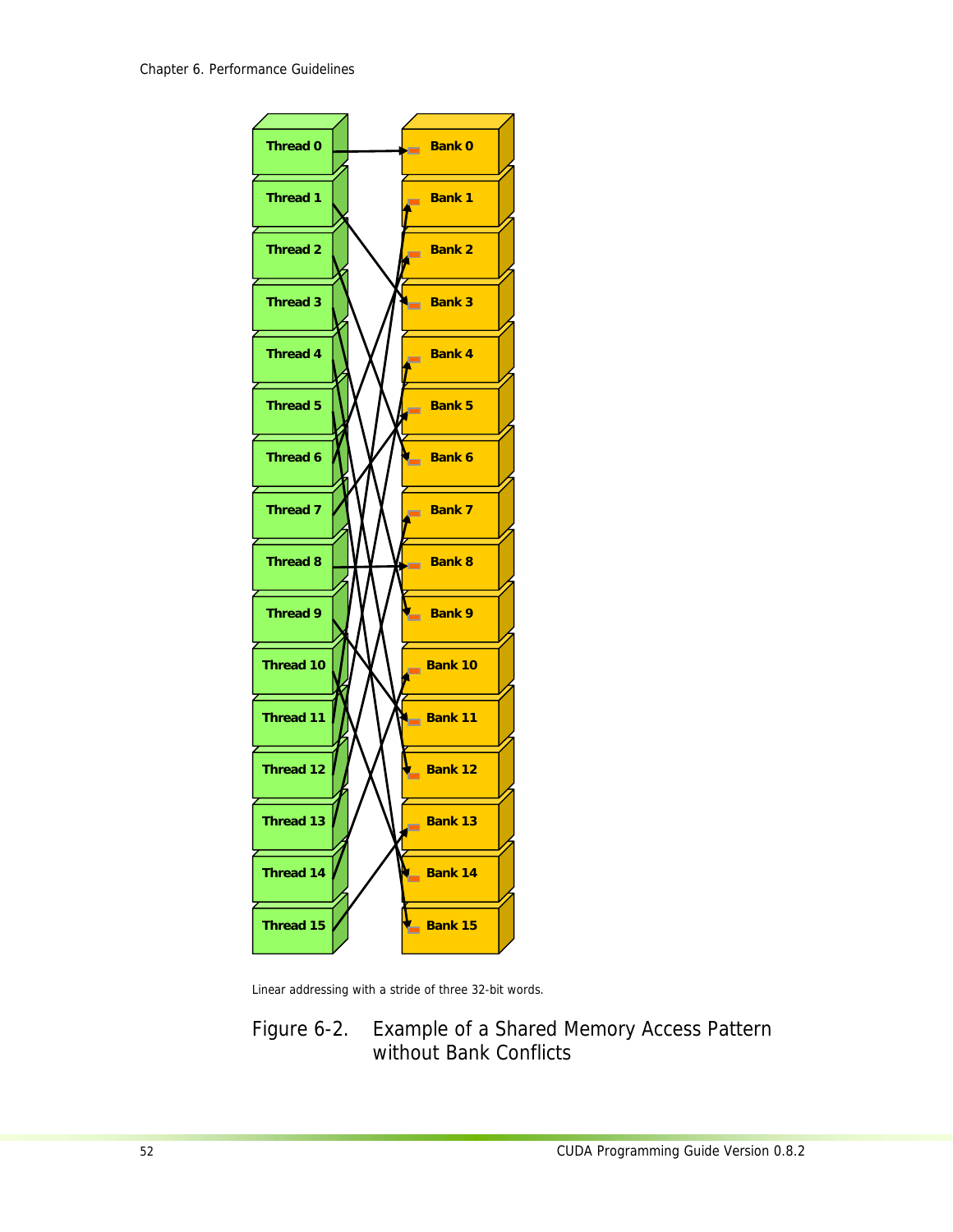

Left: Linear addressing with a stride of two 32-bit words causes 2-way bank conflicts. Right: Linear addressing with a stride of eight 32-bit words causes 8-way bank conflicts.

<span id="page-62-0"></span>Figure 6-3. Examples of Shared Memory Access Patterns with Bank Conflicts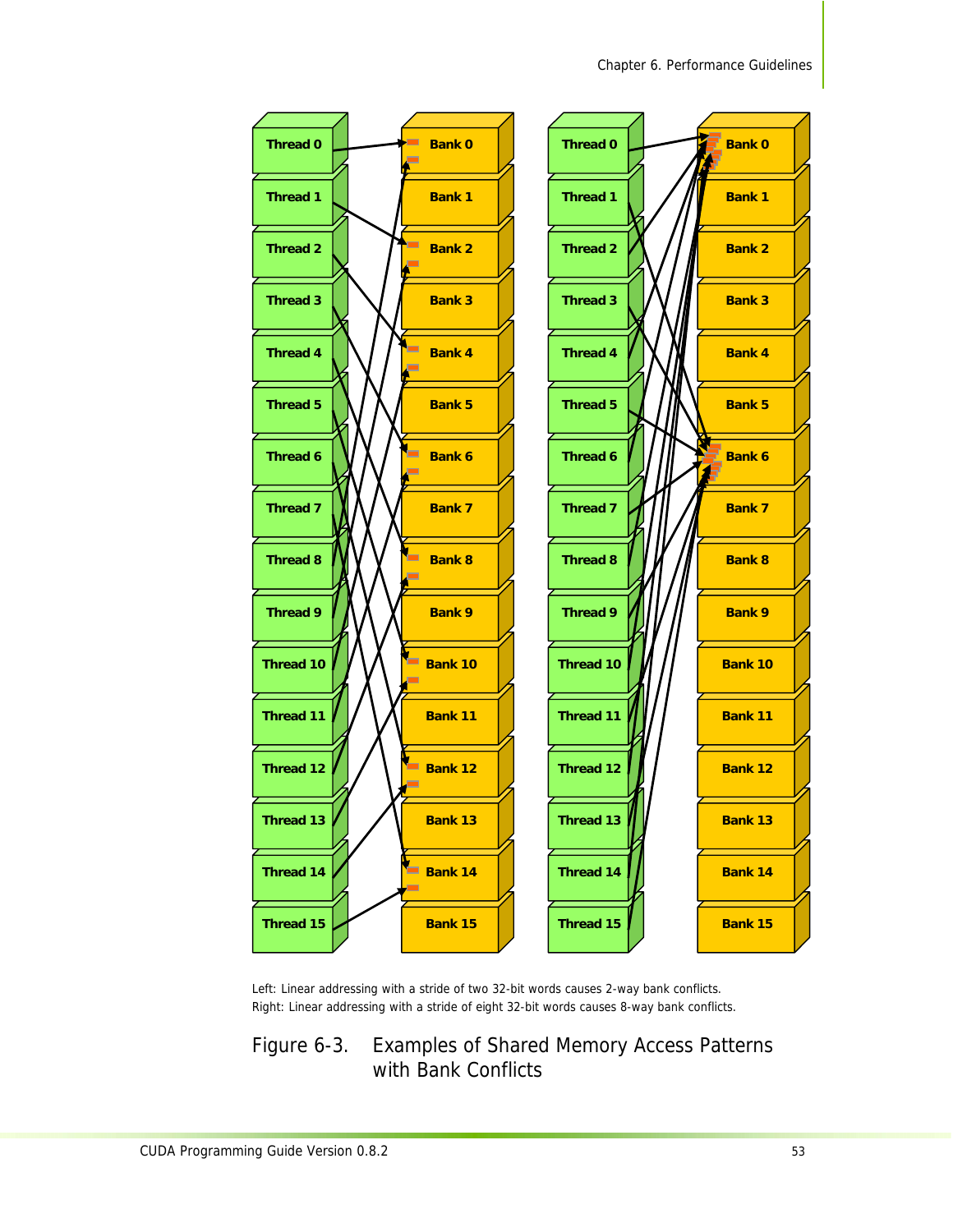

Left: This access pattern is conflict-free since all threads read from an address within the same 32-bit word.

Right: This access pattern causes either no bank conflicts if the word from bank 5 is chosen as the broadcast word during the first step or 2-way bank conflicts, otherwise.

<span id="page-63-0"></span>Figure 6-4. Example of Shared Memory Read Access Patterns with Broadcast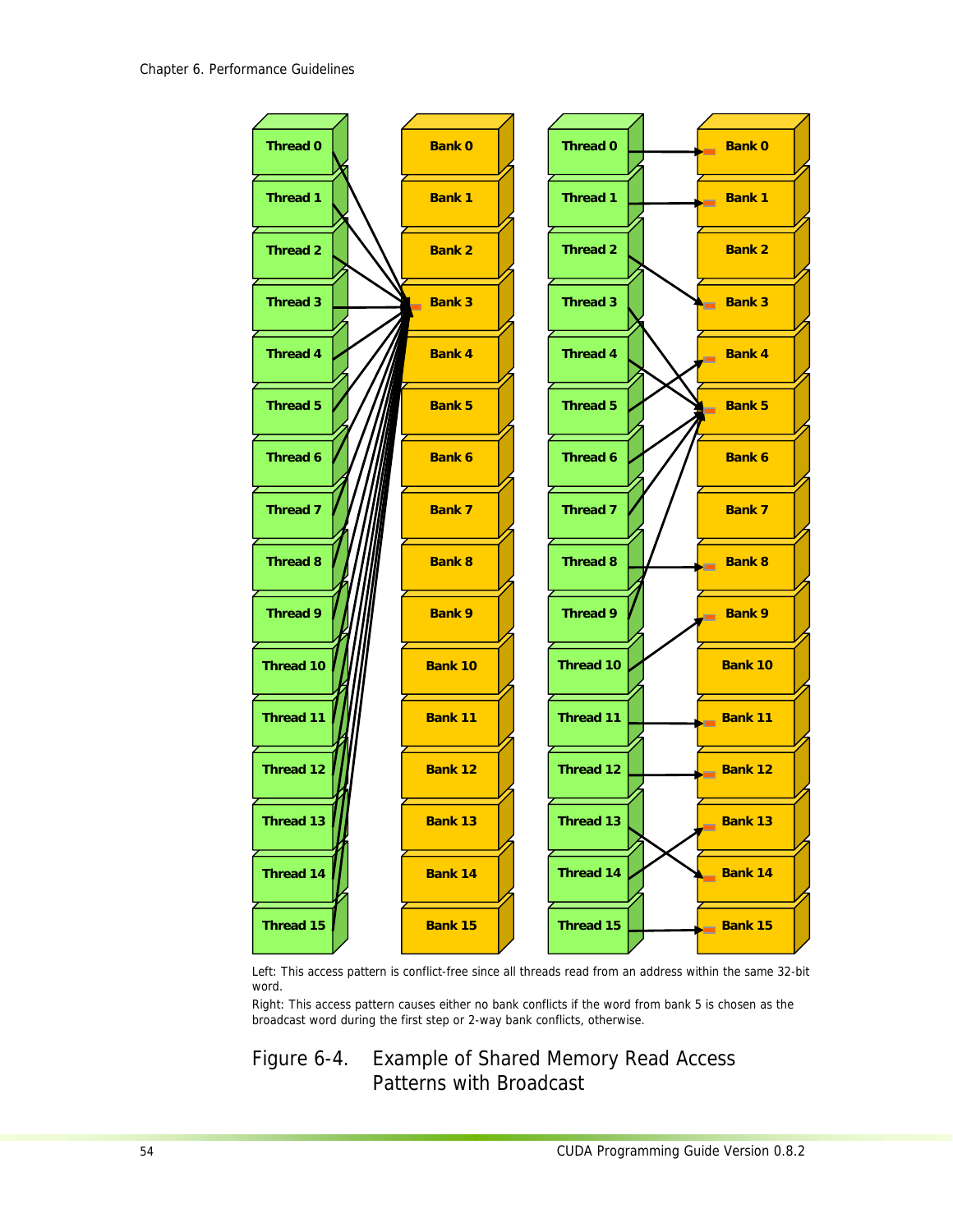#### 6.1.2.5 Registers

Generally, accessing a register is zero extra clock cycles per instruction, but delays may occur due to register read-after-write dependencies and register memory bank conflicts.

The delays introduced by read-after-write dependencies can be ignored as soon as there are at least 192 concurrent threads per multiprocessor to hide them.

The compiler and thread scheduler schedule the instructions as optimally as possible to avoid register memory bank conflicts; the application has no control over these. In particular, there is no need to pack data into **float4** or **int4** types.

# <span id="page-64-0"></span>6.2 Number of Threads per Block

Given a total number of threads per grid, the number of threads per block, or equivalently the number of blocks, should be chosen to maximize the utilization of the available computing resources. This means that there should be at least as many blocks as there are multiprocessors in the device.

Furthermore, running only one block per multiprocessor will force the multiprocessor to idle during thread synchronization and also during device memory reads if there are not enough threads per block to cover the load latency. It is therefore better to allow for two or more blocks to run concurrently on each multiprocessor to allow overlap between blocks that wait and blocks that can run. For this to happen, not only should there be at least twice as many blocks as there are multiprocessors in the device, but also the amount of allocated shared memory per block should be at most half the total amount of shared memory available per multiprocessor (see Section [3.2](#page-23-0)). More thread blocks stream in pipeline fashion through the device and amortize overhead even more.

With a high enough number of blocks, the number of threads per block should be chosen as a multiple of the warp size to avoid wasting computing resources with under-populated warps. Allocating more threads per block is better for efficient time slicing, but the more threads per block, the fewer registers are available per thread. This might prevent a kernel invocation from succeeding if the kernel compiles to more registers than are allowed by the execution configuration.

For the GeForce 8800 Series and Quadro FX 5600/4600, the number of registers available per thread is equal to:

#### $(T, 32)$ R  $B \times$ *ceil*(*T*

where R is the total number of registers per multiprocessor given in Section [5.1](#page-48-0), B is the number of concurrent blocks, T is the number of threads per block, and *ceil*(T, 32) is T rounded up to the nearest multiple of 32.

64 threads per block is minimal and makes sense only if there are multiple concurrent blocks. 192 or 256 threads per block is better and usually allows for enough registers to compile.

The number of blocks per grid should be at least 100 if one wants it to scale to future devices; 1000 blocks will scale across several generations.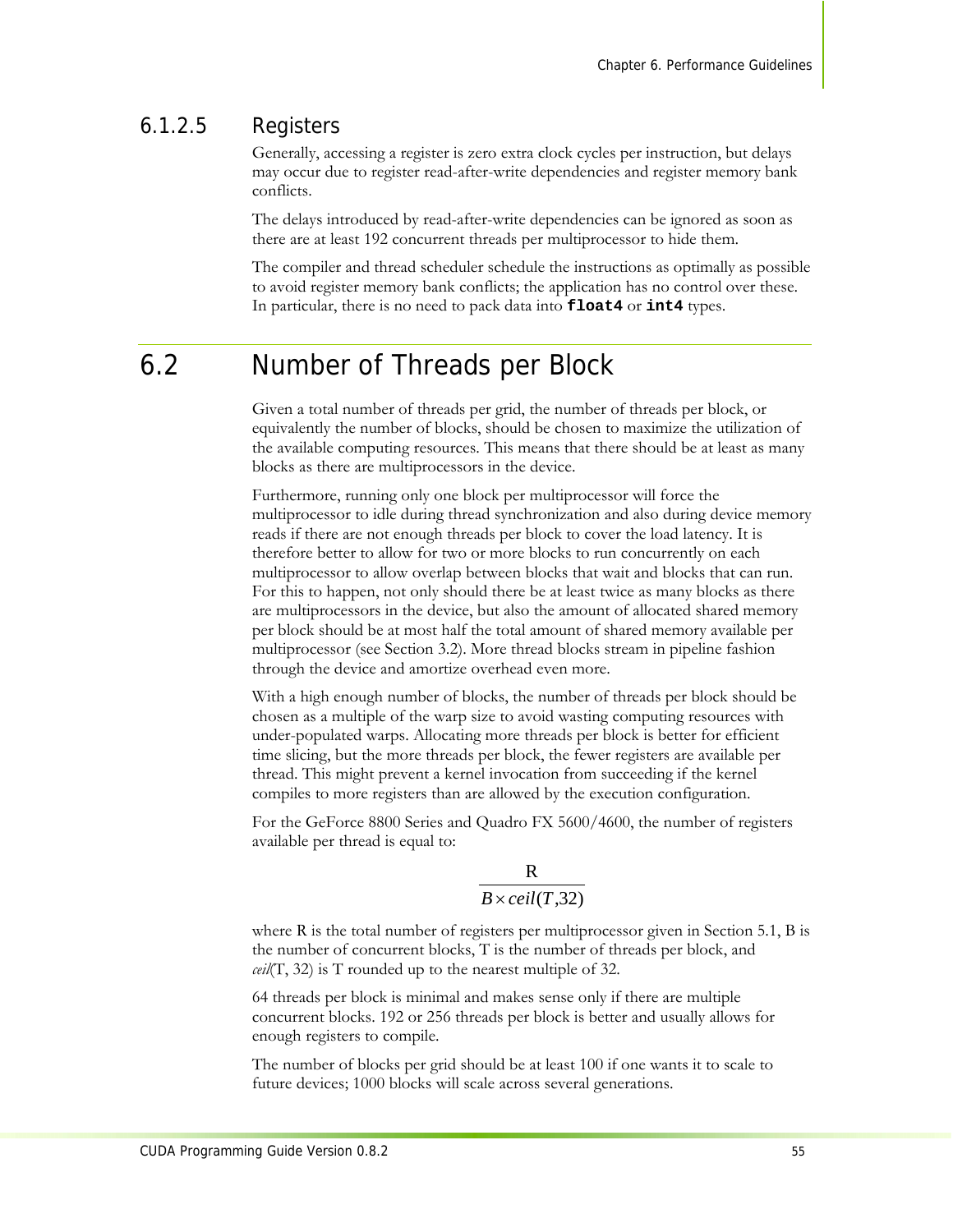The ratio of the number of warps running concurrently on a multiprocessor to the maximum number of warps that can run concurrently (given in Section [5.1](#page-48-0)) is called the multiprocessor *occupancy*. In order to maximize occupancy, the compiler attempts to minimize register usage and programmers need to choose execution configurations with care. The CUDA Software Development Kit provides a spreadsheet to assist programmers in choosing thread block size based on shared memory and register requirements.

# 6.3 Data Transfer between Host and Device

The bandwidth between the device and the device memory is much higher than the bandwidth between the device memory and the host memory. Therefore, one should strive to minimize data transfer between the host and the device. For example, intermediate data structures may be created in device memory, operated on by the device, and destroyed without ever being mapped by the host or copied to host memory.

Also, because of the overhead associated with each transfer, batching many small transfers into a big one always performs much better than making each transfer separately.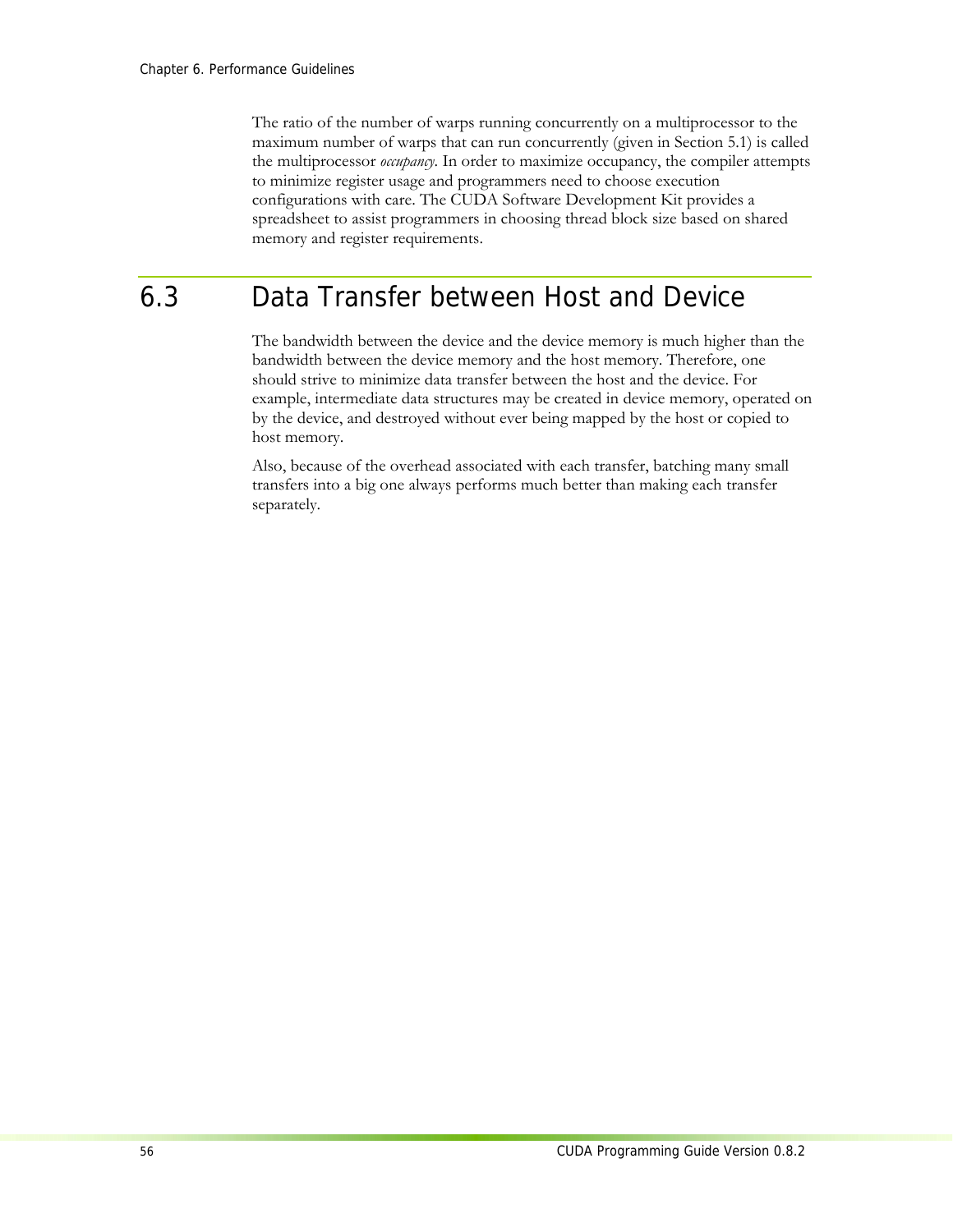# Chapter 7. Example of Matrix Multiplication

## 7.1 Overview

The task of computing the product *C* of two matrices *A* and *B* of dimensions *(wA, hA)* and *(wB, wA)* respectively, is split among several threads in the following way:

Each thread block is responsible for computing one square sub-matrix  $C_{sub}$  of  $C$ ;

**□** Each thread within the block is responsible for computing one element of  $C_{sub}$ .

The dimension *block\_size* of *Csub* is chosen equal to 16, so that the number of threads per block is a multiple of the warp size (Section [6.2](#page-64-0)) and remains below the maximum number of threads per block (Section [5.1](#page-48-0)).

As illustrated in [Figure 7-1](#page-67-0), *Csub* is equal to the product of two rectangular matrices: the sub-matrix of *A* of dimension  $(wA, block\_size)$  that has the same line indices as *Csub*, and the sub-matrix of *B* of dimension *(block\_size, wA)* that has the same column indices as *Csub*. In order to fit into the device's resources, these two rectangular matrices are divided into as many square matrices of dimension *block\_size* as necessary and *C<sub>sub</sub>* is computed as the sum of the products of these square matrices. Each of these products is performed by first loading the two corresponding square matrices from global memory to shared memory with one thread loading one element of each matrix, and then by having each thread compute one element of the product. Each thread accumulates the result of each of these products into a register and once done writes the result to global memory.

By blocking the computation this way, we take advantage of fast shared memory and save a lot of global memory bandwidth since *A* and *B* are read from global memory only *(wA / block\_size)* times.

Nonetheless, this example has been written for clarity of exposition to illustrate various CUDA programming principles, not with the goal of providing a high-performance kernel for generic matrix multiplication and should not be construed as such.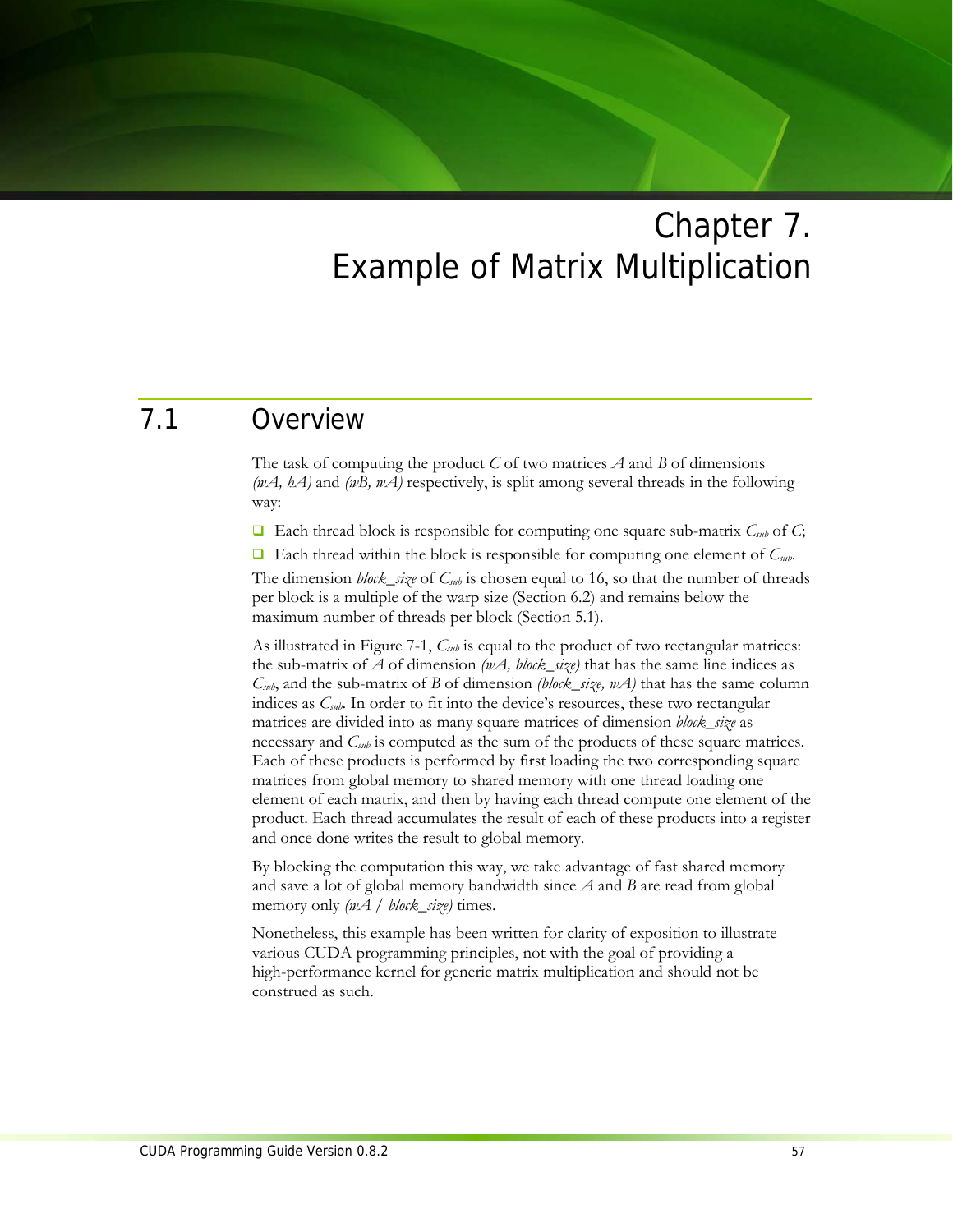

Each thread block computes one sub-matrix  $C_{sub}$  of C. Each thread within the block computes one element of C<sub>sub</sub>.

<span id="page-67-0"></span>Figure 7-1. Matrix Multiplication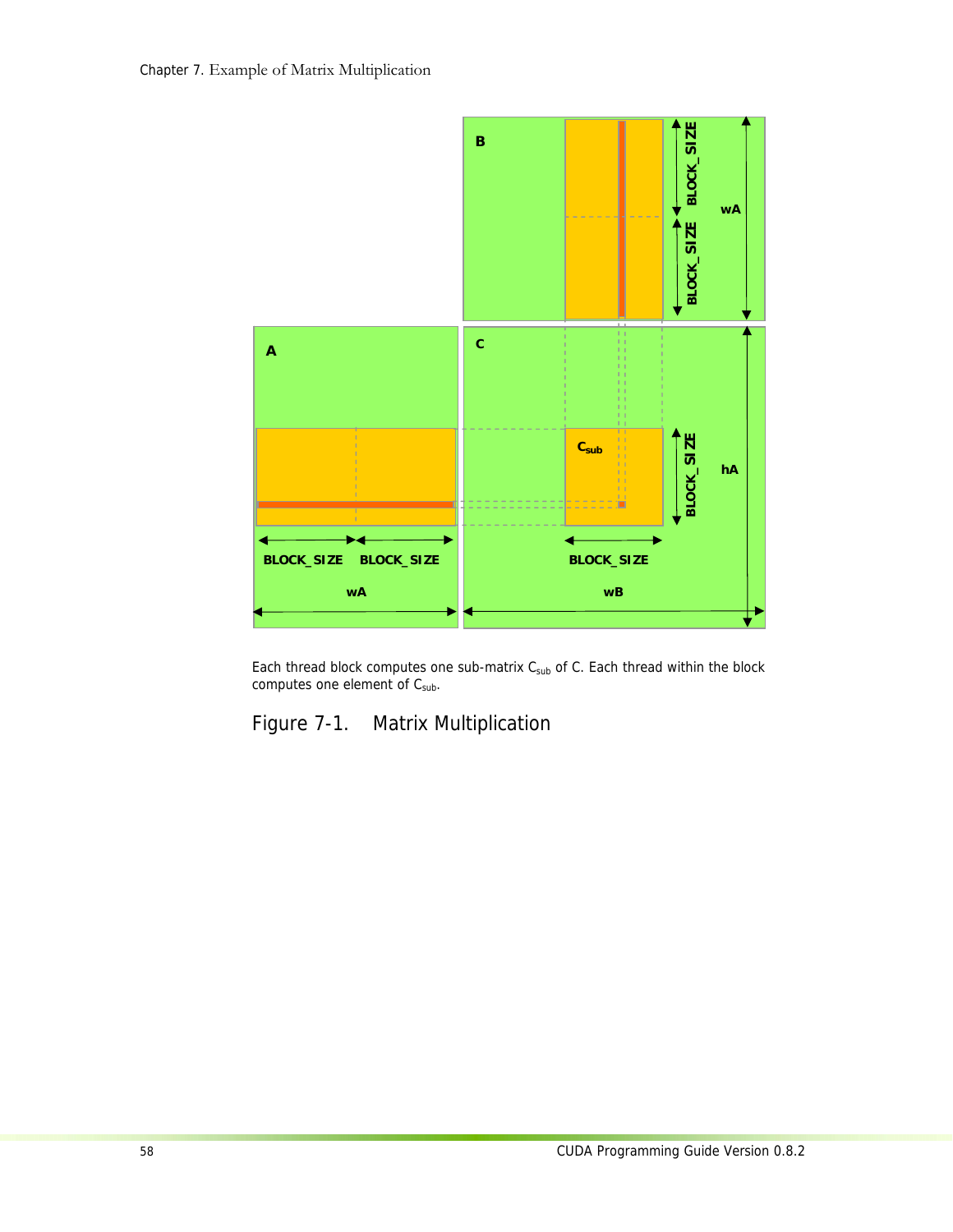## 7.2 Source Code Listing

```
// Thread block size 
#define BLOCK_SIZE 16 
// Forward declaration of the device multiplication function 
__global__ void Muld(float*, float*, int, int, float*); 
// Host multiplication function 
// Compute C = A * B// hA is the height of A 
// wA is the width of A 
// wB is the width of B 
void Mul(const float* A, const float* B, int hA, int wA, int wB, 
          float* C) 
{ 
     int size; 
     // Load A and B to the device 
     float* Ad; 
    size = hA * wA * sizeof(float); cudaMalloc((void**)&Ad, size); 
     cudaMemcpy(Ad, A, size, cudaMemcpyHostToDevice); 
     float* Bd; 
    size = wA * wB * sizeof(fload); cudaMalloc((void**)&Bd, size); 
     cudaMemcpy(Bd, B, size, cudaMemcpyHostToDevice); 
     // Allocate C on the device 
     float* Cd; 
    size = hA * wB * sizeof(float); cudaMalloc((void**)&Cd, size); 
     // Compute the execution configuration assuming 
     // the matrix dimensions are multiples of BLOCK_SIZE 
     dim3 dimBlock(BLOCK_SIZE, BLOCK_SIZE); 
     dim3 dimGrid(wB / dimBlock.x, hA / dimBlock.y); 
     // Launch the device computation 
     Muld<<<dimGrid, dimBlock>>>(Ad, Bd, wA, wB, Cd); 
     // Read C from the device 
     cudaMemcpy(C, Cd, size, cudaMemcpyDeviceToHost); 
     // Free device memory 
     cudaFree(Ad); 
     cudaFree(Bd); 
     cudaFree(Cd); 
}
```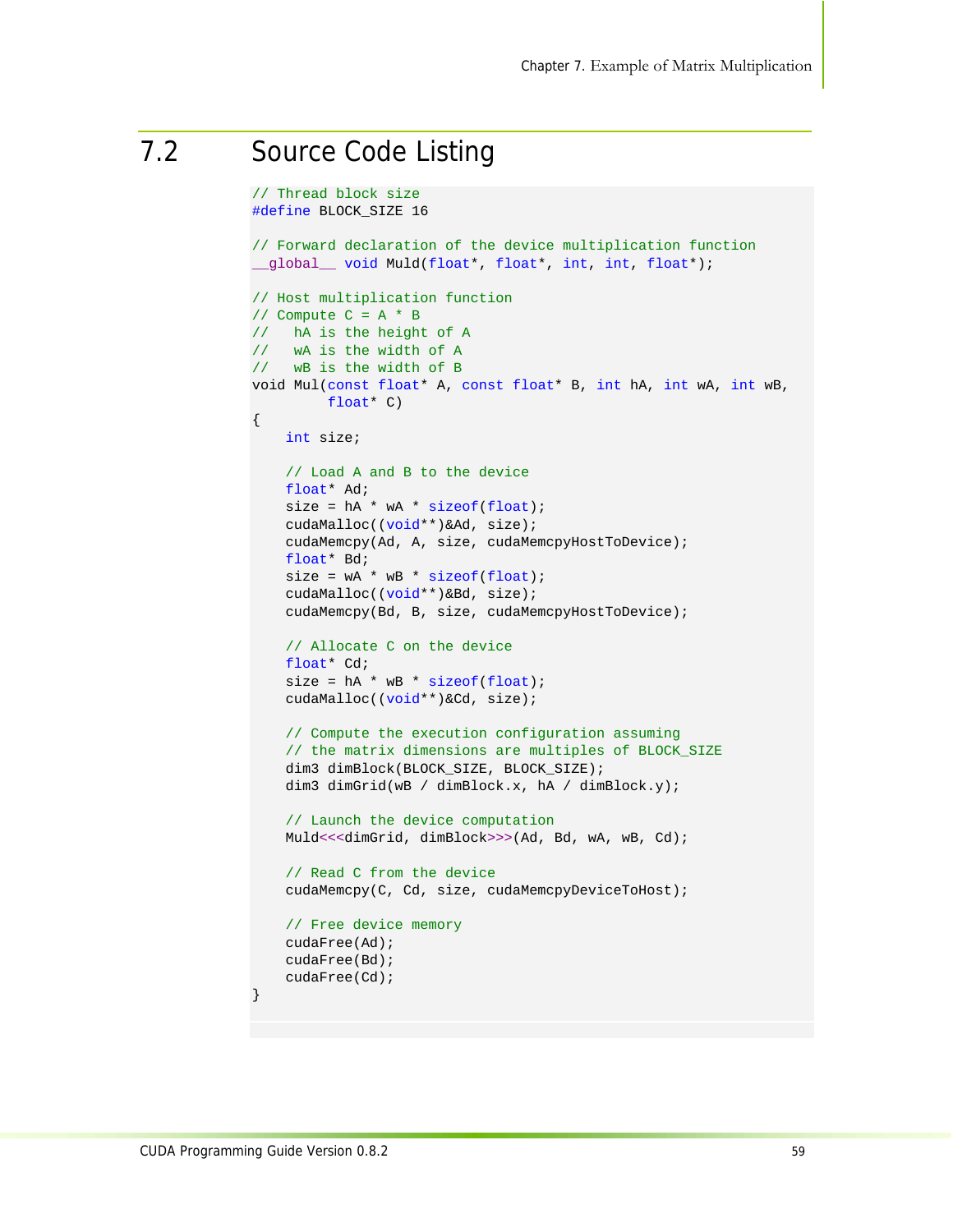```
// Device multiplication function called by Mul() 
// Compute C = A * B// wA is the width of A 
// wB is the width of B 
__global__ void Muld(float* A, float* B, int wA, int wB, float* C) 
{ 
     // Block index 
     int bx = blockIdx.x; 
     int by = blockIdx.y; 
     // Thread index 
     int tx = threadIdx.x; 
     int ty = threadIdx.y; 
     // Index of the first sub-matrix of A processed by the block 
     int aBegin = wA * BLOCK_SIZE * by; 
     // Index of the last sub-matrix of A processed by the block 
    int aEnd = aBegin + wA - 1;
     // Step size used to iterate through the sub-matrices of A 
     int aStep = BLOCK_SIZE; 
     // Index of the first sub-matrix of B processed by the block 
     int bBegin = BLOCK_SIZE * bx; 
     // Step size used to iterate through the sub-matrices of B 
     int bStep = BLOCK_SIZE * wB; 
     // The element of the block sub-matrix that is computed 
     // by the thread 
    float Csub = 0;
     // Loop over all the sub-matrices of A and B required to 
     // compute the block sub-matrix 
     for (int a = aBegin, b = bBegin; 
             a \leq aEnd;
             a == aStep, b == bStep) {
         // Shared memory for the sub-matrix of A 
         __shared__ float As[BLOCK_SIZE][BLOCK_SIZE]; 
         // Shared memory for the sub-matrix of B 
         __shared__ float Bs[BLOCK_SIZE][BLOCK_SIZE]; 
         // Load the matrices from global memory to shared memory; 
         // each thread loads one element of each matrix 
        As[ty][tx] = A[a + wA * ty + tx];Bs[ty][tx] = B[b + wB * ty + tx]; // Synchronize to make sure the matrices are loaded 
         __syncthreads(); 
         // Multiply the two matrices together; 
         // each thread computes one element 
         // of the block sub-matrix 
        for (int k = 0; k < BLOCK_SIZE; ++k)
```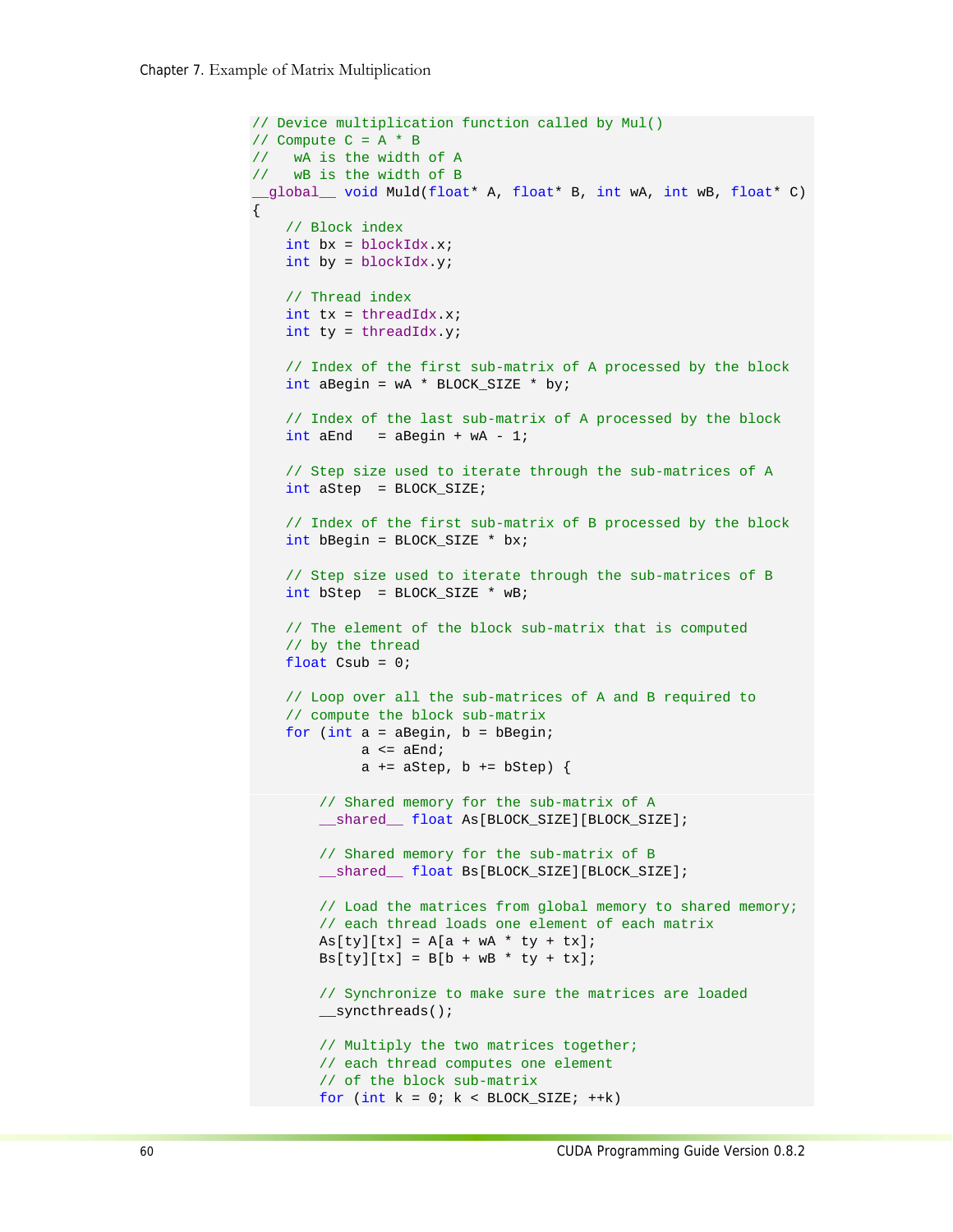```
Csub += As[ty][k] * Bs[k][tx];
     // Synchronize to make sure that the preceding 
     // computation is done before loading two new 
     // sub-matrices of A and B in the next iteration 
     __syncthreads(); 
 } 
 // Write the block sub-matrix to global memory; 
 // each thread writes one element 
int c = wB * BLOCK_SIZE * by + BLOCK_SIZE * bx;C[c + wB * ty + tx] = Csub;
```
# 7.3 Source Code Walkthrough

The source code contains two functions:

- **Mul()**, a host function serving as a wrapper to **Muld()**;
- **Muld()**, a kernel that executes the matrix multiplication on the device.

## 7.3.1 **Mul()**

}

**Mul()** takes as input:

- $\Box$  Two pointers to host memory that point to the elements of *A* and *B*,
- $\Box$  The height and width of *A* and the width of *B*,
- $\Box$  A pointer to host memory that points where *C* should be written.

**Mul()** performs the following operations:

- It allocates enough global memory to store  $A$ ,  $B$ , and  $C$  using **cudaMalloc()**;
- It copies *A* and *B* from host memory to global memory using **cudaMemcpy()**;
- $\Box$  It calls **Muld()** to compute *C* on the device;
- It copies *C* from global memory to host memory using **cudaMemcpy()**;
- It frees the global memory allocated for *A*, *B*, and *C* using **cudaFree()**.

## 7.3.2 **Muld()**

**Muld()** has the same input as **Mul()**, except that pointers point to device memory instead of host memory.

For each block, **Muld()**iterates through all the sub-matrices of *A* and *B* required to compute *Csub*. At each iteration:

- It loads one sub-matrix of  $A$  and one sub-matrix of  $B$  from global memory to shared memory;
- $\Box$  It synchronizes to make sure that both sub-matrices are fully loaded by all the threads within the block;
- $\Box$  It computes the product of the two sub-matrices and adds it to the product obtained during the previous iteration;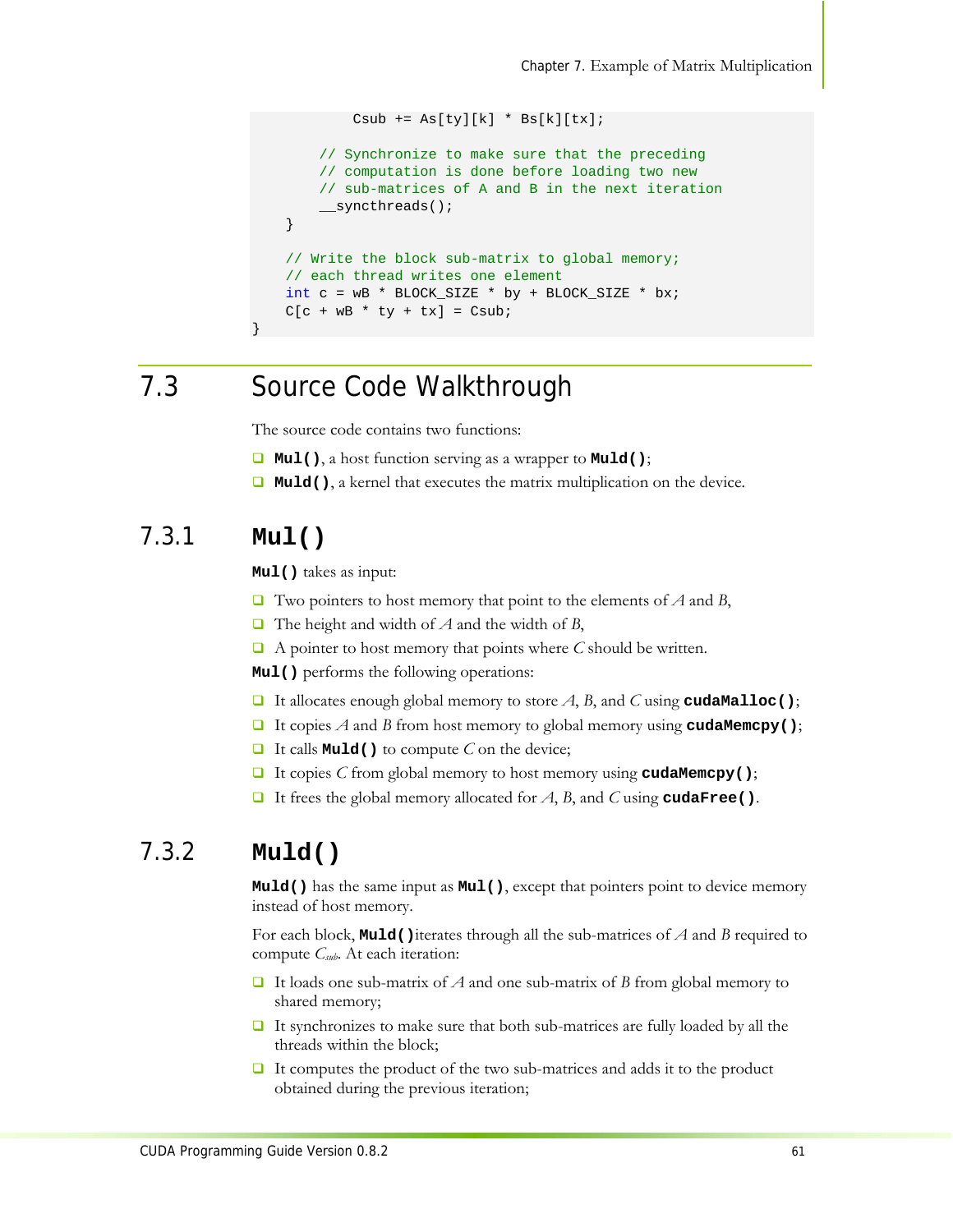$\Box$  It synchronizes again to make sure that the product of the two sub-matrices is done before starting the next iteration.

Once all sub-matrices have been handled, *Csub* is fully computed and **Muld()** writes it to global memory.

**Muld()** is written to maximize memory performance according to Section [6.1.2.1](#page-55-0) and [6.1.2.4](#page-57-0).

Indeed, assuming that **wA** and **wB** are multiples of 16 as suggested in Section [6.1.2.1](#page-55-0), global memory coalescing is ensured because **a**, **b**, and **c** are all multiples of **BLOCK\_SIZE**, which is equal to 16.

There is also no shared memory bank conflict since for each half-warp, **ty** and **k** are the same for all threads and **tx** varies from **0** to **15**, so each thread accesses a different bank for the memory accesses **As[ty][tx]**, **Bs[ty][tx]**, and **Bs[k][tx]** and the same bank for the memory access **As[ty][k]**.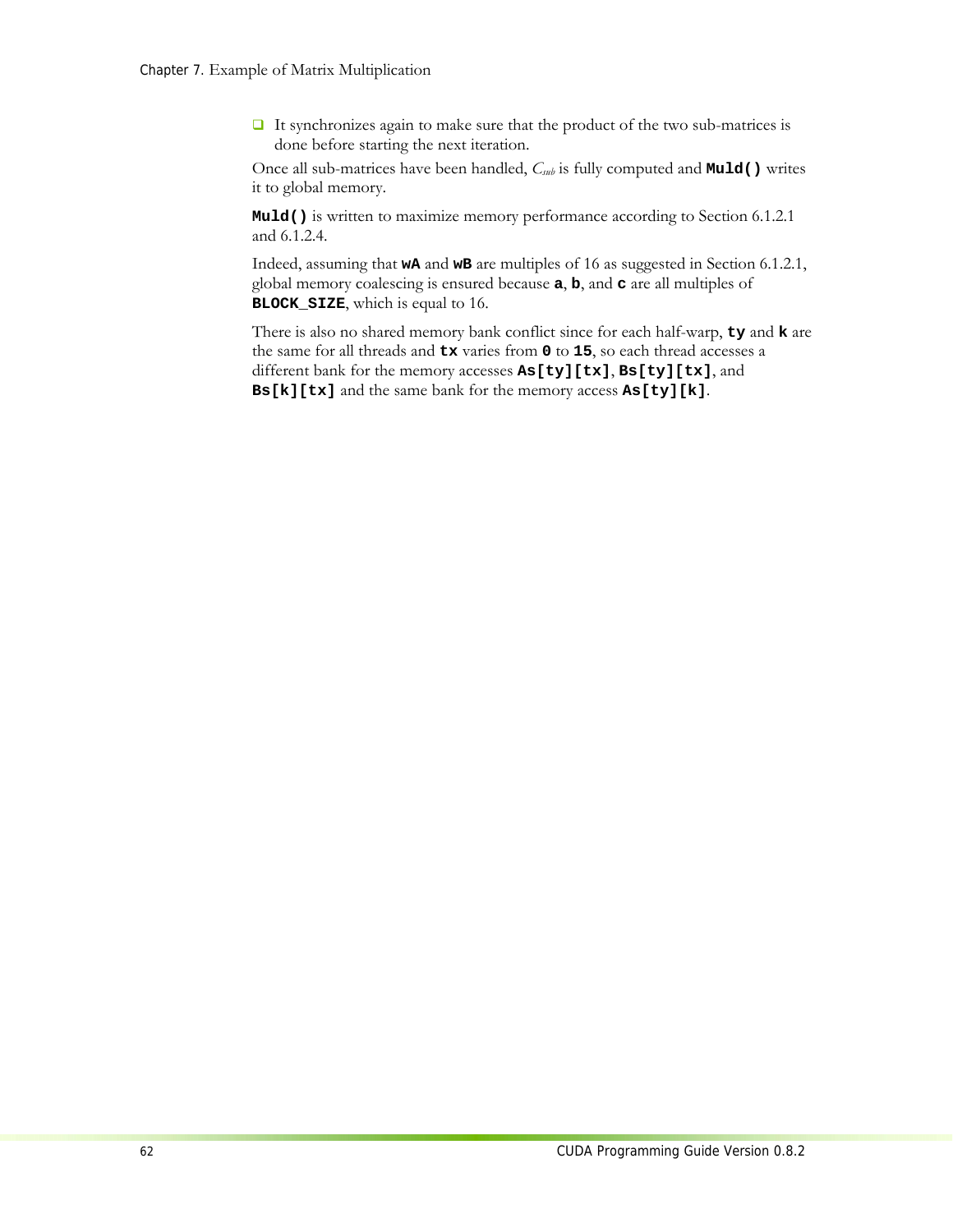# Appendix A. Mathematics Functions

[Table A-1](#page-72-0) below lists all the mathematical standard library functions supported by the CUDA runtime library. It also specifies the error bounds of each function when executed on the device and on the host, in case the host does no supply the function. These bounds are generated from extensive but not exhaustive tests, so these are not guaranteed bounds. For every function **func(),** the CUDA runtime also supports its single-precision counterpart **funcf()** when applicable, with the same error bounds.

Addition and multiplication are IEEE-compliant, so have a maximum error of 0.5 ulp. They are however often combined into a single multiply-add instruction (FMAD), which truncates the intermediate result of the multiplication.

The recommended way to round a floating-point operand to an integer, with the result being a floating-point number is **rintf()**, not **roundf()**. The reason is that **roundf()** maps to an 8-instruction sequence, whereas **rintf()** maps to a single instruction.

**truncf()**, **ceilf()**, and **floorf()** each map to a single instruction as well.

| <b>Function</b>    | Maximum ulp error |
|--------------------|-------------------|
| x/y                | 2 (full range)    |
| 1/x                | 1 (full range)    |
| $1/\sqrt{sqrt(x)}$ | 2 (full range)    |
| sqrt(x)            | 3 (full range)    |
| chrt(x)            | 1 (full range)    |
| hypot(x)           | 3 (full range)    |
| exp(x)             | 2 (full range)    |
| exp2(x)            | 2 (full range)    |
| expm1(x)           | 4 (full range)    |
| log(x)             | 3 (full range)    |
| log2(x)            | 4 (full range)    |
| log10(x)           | 4 (full range)    |

#### <span id="page-72-0"></span>Table A-1. Mathematical Standard Library Functions with Maximum ULP Error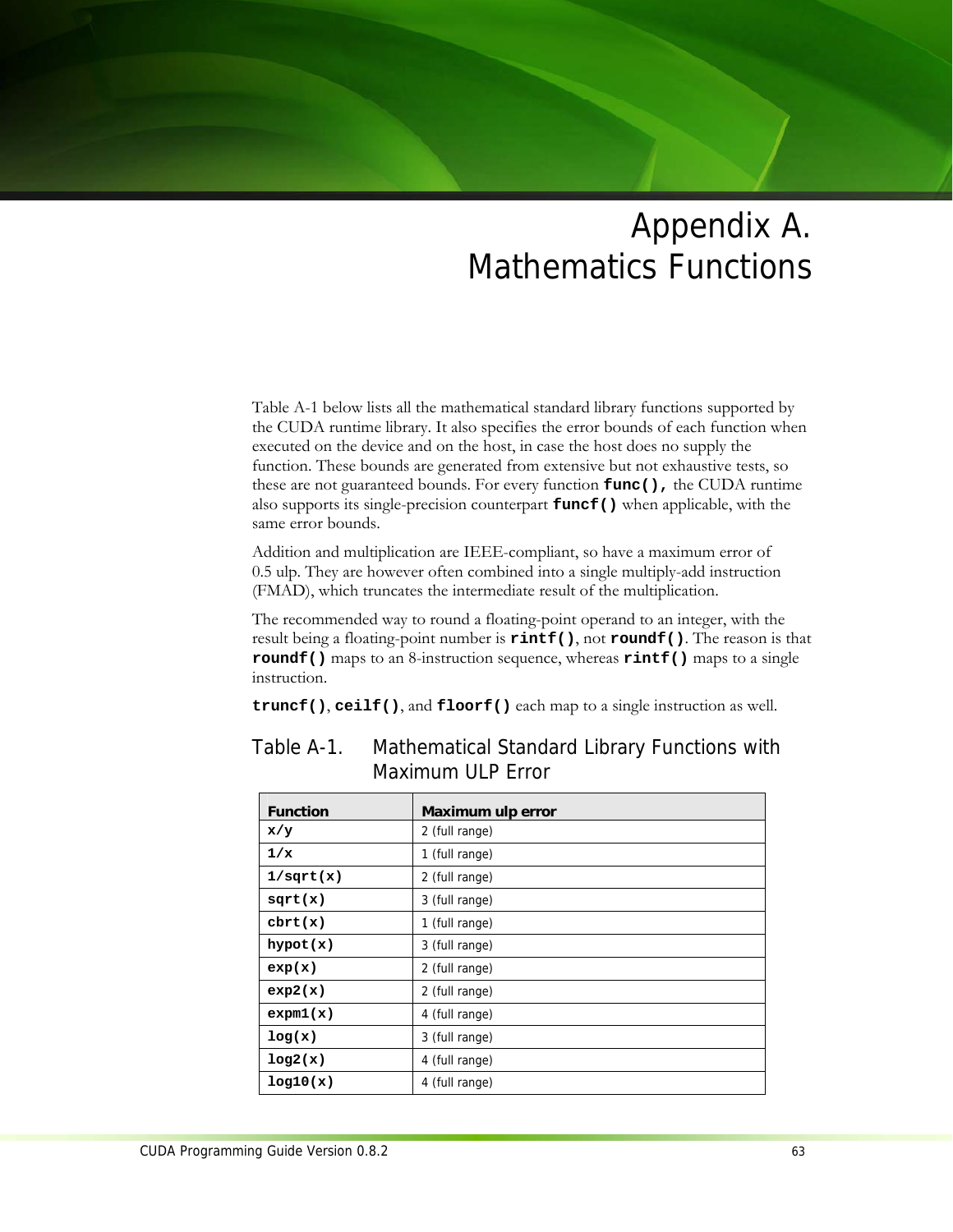| <b>Function</b>     | Maximum ulp error                                            |
|---------------------|--------------------------------------------------------------|
| log1p(x)            | 4 (full range)                                               |
| sin(x)              | 2 (inside interval -12988  +12988; larger outside)           |
| cos(x)              | 3 (inside interval -12988  +12988; larger outside)           |
| tan(x)              | 4 (inside interval -12988  +12988; larger outside)           |
| asin(x)             | 4 (full range)                                               |
| acos(x)             | 3 (full range)                                               |
| atan(x)             | 2 (full range)                                               |
| atan2(y, x)         | 3 (full range)                                               |
| sinh(x)             | 3 (full range)                                               |
| cosh(x)             | 2 (full range)                                               |
| tanh(x)             | 2 (full range)                                               |
| asinh(x)            | 3 (full range)                                               |
| acosh(x)            | 5 (full range)                                               |
| atanh(x)            | 4 (full range)                                               |
| pow(x, y)           | 16 (for x outside interval 0.75  1.195; larger for x inside) |
| erf(x)              | 4 (full range)                                               |
| erfc(x)             | 8 (full range)                                               |
| lgamma(x)           | 6 (outside interval -11  -2.166; larger inside)              |
| $f$ rex $p(x, exp)$ | 0 (full range)                                               |
| ldexp(x, exp)       | 0 (full range)                                               |
| scalbn(x, n)        | 0 (full range)                                               |
| logb(x)             | 0 (full range)                                               |
| ilogb(x)            | 0 (full range)                                               |
| fmod(x, y)          | 0 (full range)                                               |
| modf(x, iptr)       | 0 (full range)                                               |
| fdim(x, y)          | 0 (full range)                                               |
| true(x)             | 0 (full range)                                               |
| round(x)            | 0 (full range)                                               |
| rint(x)             | 0 (full range)                                               |
| nearlyint(x)        | 0 (full range)                                               |
| ceil(x)             | 0 (full range)                                               |
| floor(x)            | 0 (full range)                                               |
| simplify(t x)       | N/A                                                          |
| isinf(x)            | N/A                                                          |
| isnan(x)            | N/A                                                          |
| Isfinite(x)         | N/A                                                          |
| Copysign(x,<br>y)   | N/A                                                          |
| Min(x, y)           | N/A                                                          |
| Max(x, y)           | N/A                                                          |
| abs(x)              | N/A                                                          |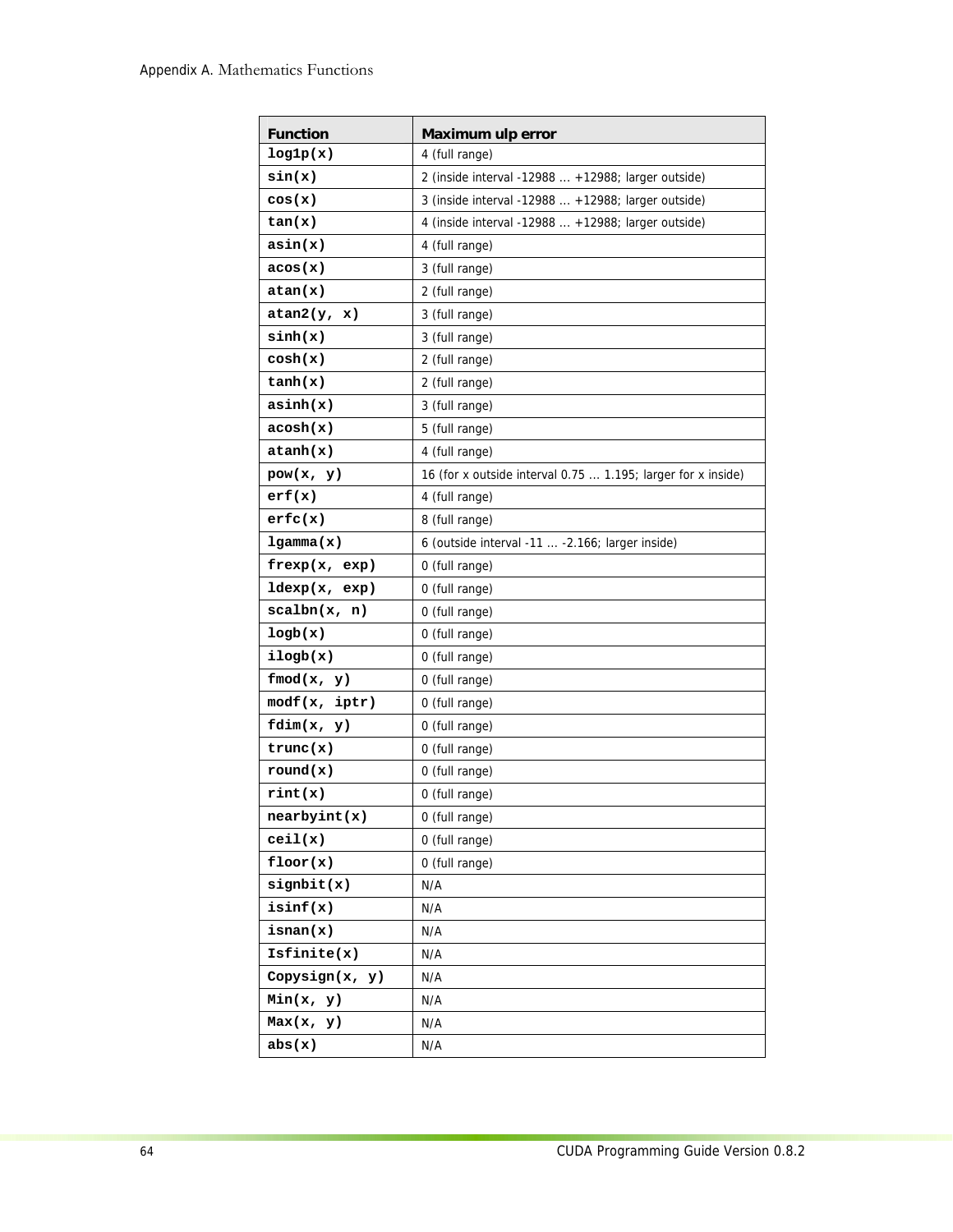For some of the functions of [Table A-1](#page-72-0), a less accurate, but faster version exists with the same name prefixed with **\_\_** (such as **\_\_sin(x)**). These functions are listed in [Table A-2.](#page-74-0) The error bounds for the functions prefixed with **\_\_** are GPU-specific.

Both the regular floating-point division and **fdividef(x, y)** have the same accuracy, but for  $2^{126} < y < 2^{128}$ , **\_\_fdividef(x, y)** delivers a result of zero, whereas the regular division delivers the correct result to within the accuracy stated in [Table A-1.](#page-72-0) Also, for  $2^{126} < y < 2^{128}$ , if **x** is infinity, **\_\_fdividef(x, y)** delivers a **NaN** (as a result of multiplying infinity by zero), while the regular division returns infinity.

**\_\_[u]mul24(x, y)** computes the product of the 24 least significant bits of the integer parameters **x** and **y** and delivers the 32 least significant bits of the result. If any of the 8 most significant bits of either **x** or **y** are set, the result is undefined.

**\_\_[u]mulhi(x, y)** computes the product of the integer parameters **x** and **y** and delivers the 32 most significant bits of the 64-bit result.

#### <span id="page-74-0"></span>Table A-2. Fast Mathematical Functions Supported by the CUDA Runtime Library with Respective Error Bounds for the GeForce 8800 Series and Quadro FX 5600/4600

| <b>Function</b>             | <b>Error bounds</b>                                                                                                 |
|-----------------------------|---------------------------------------------------------------------------------------------------------------------|
| fdivide(x, y)               | For $\mathbf y$ in $[2^{-126}, 2^{126}]$ , the maximum ulp error is 2.                                              |
| exp(x)                      | The maximum ulp error is<br>$2 + \text{floor}(\text{abs}(1.16 * x)).$                                               |
| log(x)                      | For $\mathbf x$ in [0.5, 2], the maximum absolute error is $2^{-21.41}$ ,<br>otherwise, the maximum ulp error is 3. |
| log2(x)                     | For x in [0.5, 2], the maximum absolute error is $2^{-22}$ ,<br>otherwise, the maximum ulp error is 2.              |
| log10(x)                    | For $\mathbf x$ in [0.5, 2], the maximum absolute error is $2^{-24}$ ,<br>otherwise, the maximum ulp error is 3.    |
| sin(x)                      | For x in $[-\pi, \pi]$ , the maximum absolute error is $2^{-21.41}$ , and<br>larger otherwise.                      |
| cos(x)                      | For x in $[-\pi, \pi]$ , the maximum absolute error is $2^{-21.19}$ , and<br>larger otherwise.                      |
| tan(x)                      | Derived from its implementation as<br>$sin(x) * 1 / \_\cos(x)$ .                                                    |
| pow(x, y)                   | Derived from its implementation as<br>$exp2(y * _{-}log2(x)).$                                                      |
| mul24(x, y)<br>umul24(x, y) | N/A                                                                                                                 |
| mulhi(x, y)<br>umulhi(x, y) | N/A                                                                                                                 |
| $int$ as $float(x)$         | N/A                                                                                                                 |
| float as $int(x)$           | N/A                                                                                                                 |
| saturate(x)                 | N/A                                                                                                                 |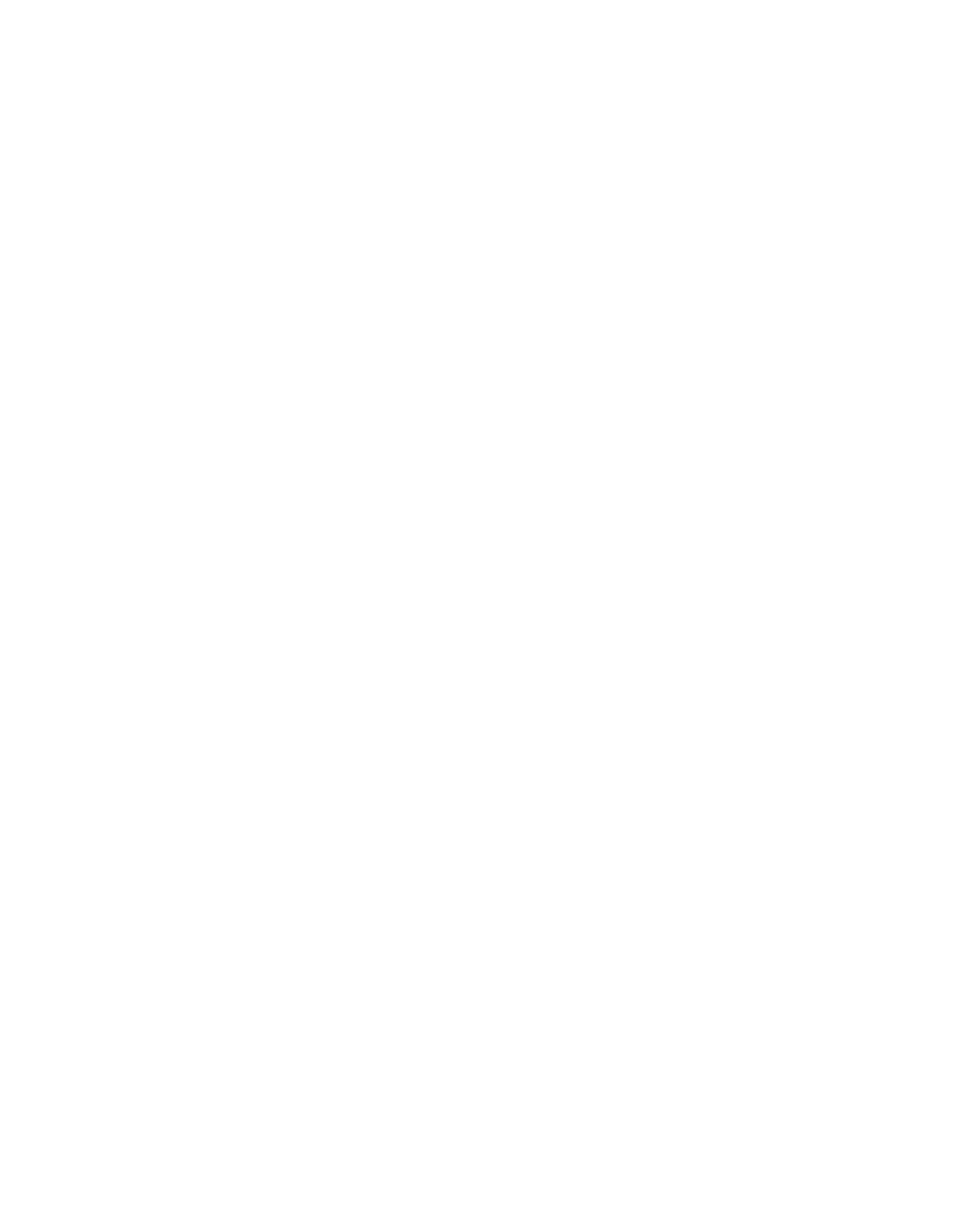# Appendix B. Runtime API Reference

There are two levels for the runtime API.

The low-level API (**cuda\_runtime\_api.h**) is a C-style interface that does not require compiling with **nvcc**.

The high-level API (**cuda\_runtime.h**) is a C++-style interface built on top of the low-level API. It wraps some of the low level API routines, using overloading, references and default arguments. These wrappers can be used from C++ code and can be compiled with any C++ compiler. The high-level API also has some CUDAspecific wrappers that wrap low-level routines that deal with symbols, textures, and device functions. These wrappers require the use of **nvcc** because they depend on code being generated by the compiler (see Section [4.2.5\)](#page-30-0). For example, the execution configuration syntax described in Section [4.2.3](#page-29-0) to invoke kernels is only available in source code compiled with **nvcc**.

# B.1 Device Management

#### B.1.1 **cudaGetDeviceCount()**

cudaError\_t cudaGetDeviceCount(int\* count); returns in **\*count** the number of devices currently available for execution.

# B.1.2 **cudaGetDeviceProperties()**

cudaError\_t cudaGetDeviceProperties(struct cudaDeviceProp\* prop, int dev);

returns in **\*prop** the properties of device **dev**. The **cudaDeviceProp** structure is defined as:

```
struct cudaDeviceProp { 
   char* name; 
   size_t bytes; 
   int major; 
   int minor; 
};
```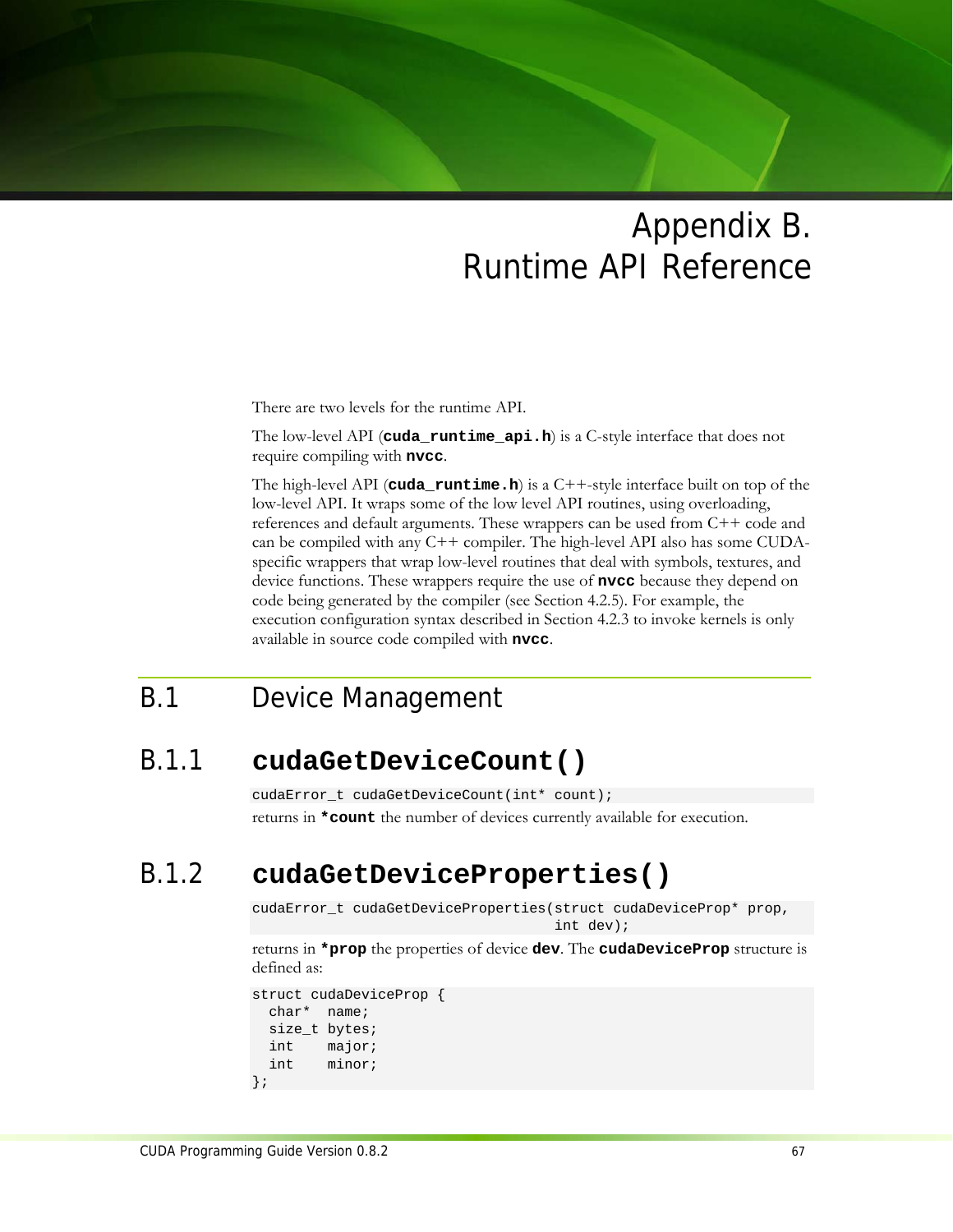where:

- **name** is an ASCII string identifying the device;
- **bytes** is the total amount of memory available on the device in bytes;
- **major** and **minor** are the major and minor revision numbers.

# B.1.3 **cudaChooseDevice()**

cudaError\_t cudaChooseDevice(int\* dev,

 const struct cudaDeviceProp& prop); returns in **\*dev** the device which properties best match **\*prop**.

# B.1.4 **cudaSetDevice()**

cudaError\_t cudaSetDevice(int dev); records **dev** as the device on which the active host thread executes the device code.

# B.1.5 **cudaGetDevice()**

cudaError\_t cudaGetDevice(int\* dev); returns in **\*dev** the device on which the active host thread executes the device code.

# B.2 Memory Management

# B.2.1 **cudaMalloc()**

cudaError\_t cudaMalloc(void\*\* devPtr, size\_t count); allocates **count** bytes of linear memory on the device and returns in **\*devPtr** a pointer to the allocated memory. The allocated memory is suitably aligned for any kind of variable. The memory is not cleared. **cudaMalloc()** returns **cudaErrorMemoryAllocation** in case of failure.

# B.2.2 **cudaMalloc2D()**

```
CUresult cudaMalloc2D(void** devPtr, 
                         unsigned int* pitch, 
                         unsigned int widthInBytes, 
                         unsigned int height);
```
allocates at least **widthInBytes\*height** bytes of linear memory on the device and returns in **\*devPtr** a pointer to the allocated memory. The function may pad the allocation to ensure that corresponding pointers in any given row will continue to meet the alignment requirements for coalescing as the address is updated from row to row (see Section [6.1.2.1](#page-55-0)). The pitch returned in **\*pitch** by **cudaMalloc2D()** is the width in bytes of the allocation. The intended usage of pitch is as a separate parameter of the allocation, used to compute addresses within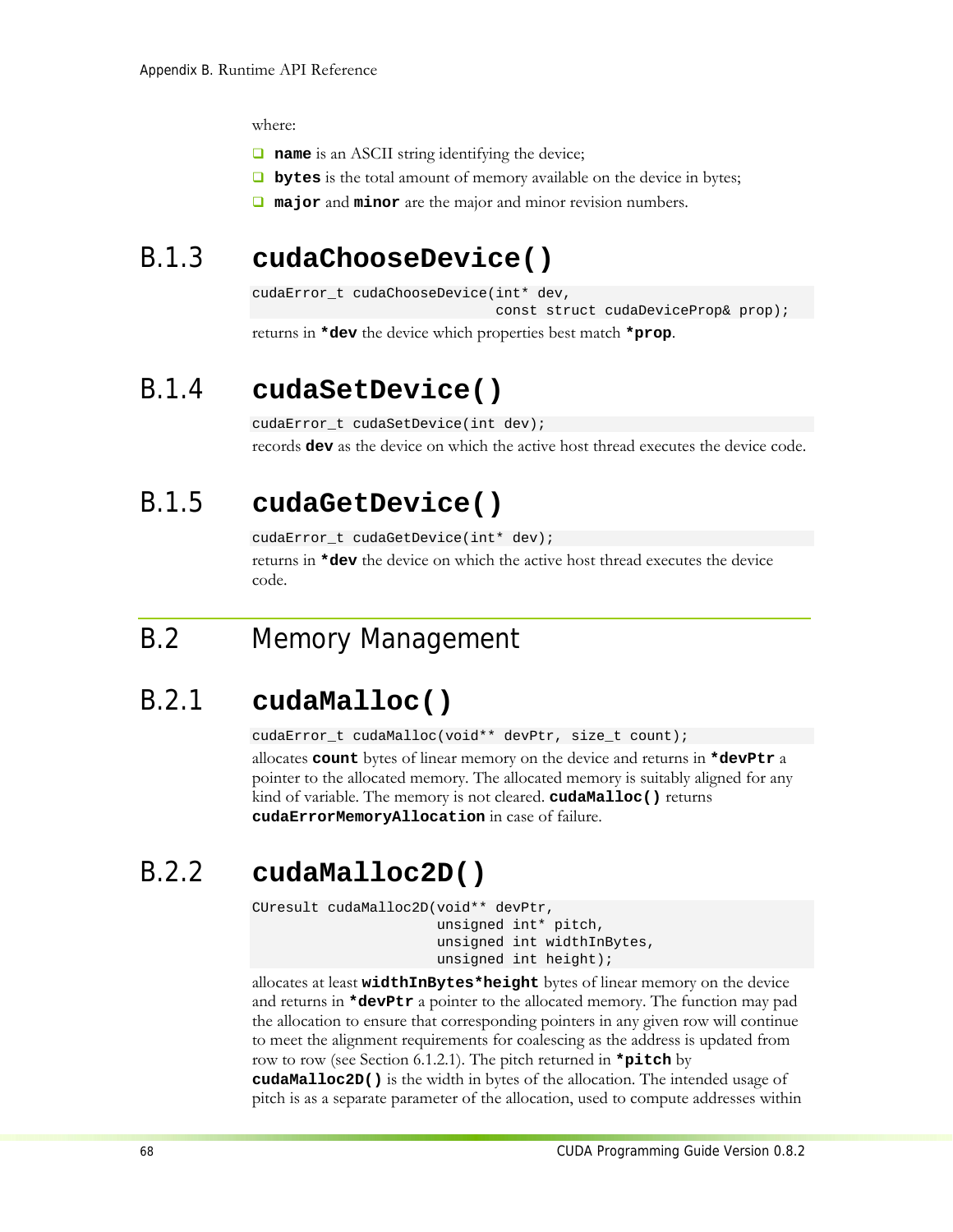the 2D array. Given the row and column of an array element of type **T**, the address is computed as

T\* pElement = (T\*)((char\*)BaseAddress + Row \* pitch) + Column;

performing pitch allocations using **cudaMalloc2D()**. Due to pitch alignment For allocations of 2D arrays, it is recommended that developers consider restrictions in the hardware, this is especially true if the application will be performing 2D memory copies between different regions of device memory (whether linear memory or CUDA arrays).

#### B.2.3 **cudaFree()**

cudaError\_t cudaFree(void\* devPtr);

frees the memory space pointed to by **devPtr**, which must have been returned by a cudaFree(devPtr) has already been called before, an error is returned. If previous call to **cudaMalloc()** or **cudaMalloc2D()**. Otherwise, or if **devPtr** is 0, no operation is performed. **cudaFree()** returns **cudaErrorInvalidDevicePointer** in case of failure.

### B.2.4 **cudaMallocArray()**

cudaError\_t cudaMallocArray(struct cudaArray\*\* array, const struct cudaChannelFormatDesc\* desc, size\_t width, size\_t height);

allocates a CUDA array according to the **cudaChannelFormatDesc** structure **desc** and returns a handle to the new CUDA array in **\*array**. **cudaChannelFormatDesc** is described in Section [4.3.4.](#page-32-0)

#### B.2.5 **cudaFreeArray()**

cudaError\_t cudaFreeArray(struct cudaArray\* array); frees the CUDA array **array**.

#### B.2.6 **cudaMemset()**

cudaError\_t cudaMemset(void\* devPtr, int value, size\_t count); fills the first **count** bytes of the memory area pointed to by **devPtr** with the constant byte value **value**.

#### B.2.7 **cudaMemset2D()**

cudaError\_t cudaMemset2D(void\* dstPtr, size\_t pitch, int value, size\_t width, size\_t height);

sets to the specified value **value** a matrix (**height** rows of **width** bytes each) pointed to by **dstPtr**. **pitch** is the pitch in the memory area pointed to by **dstPtr**.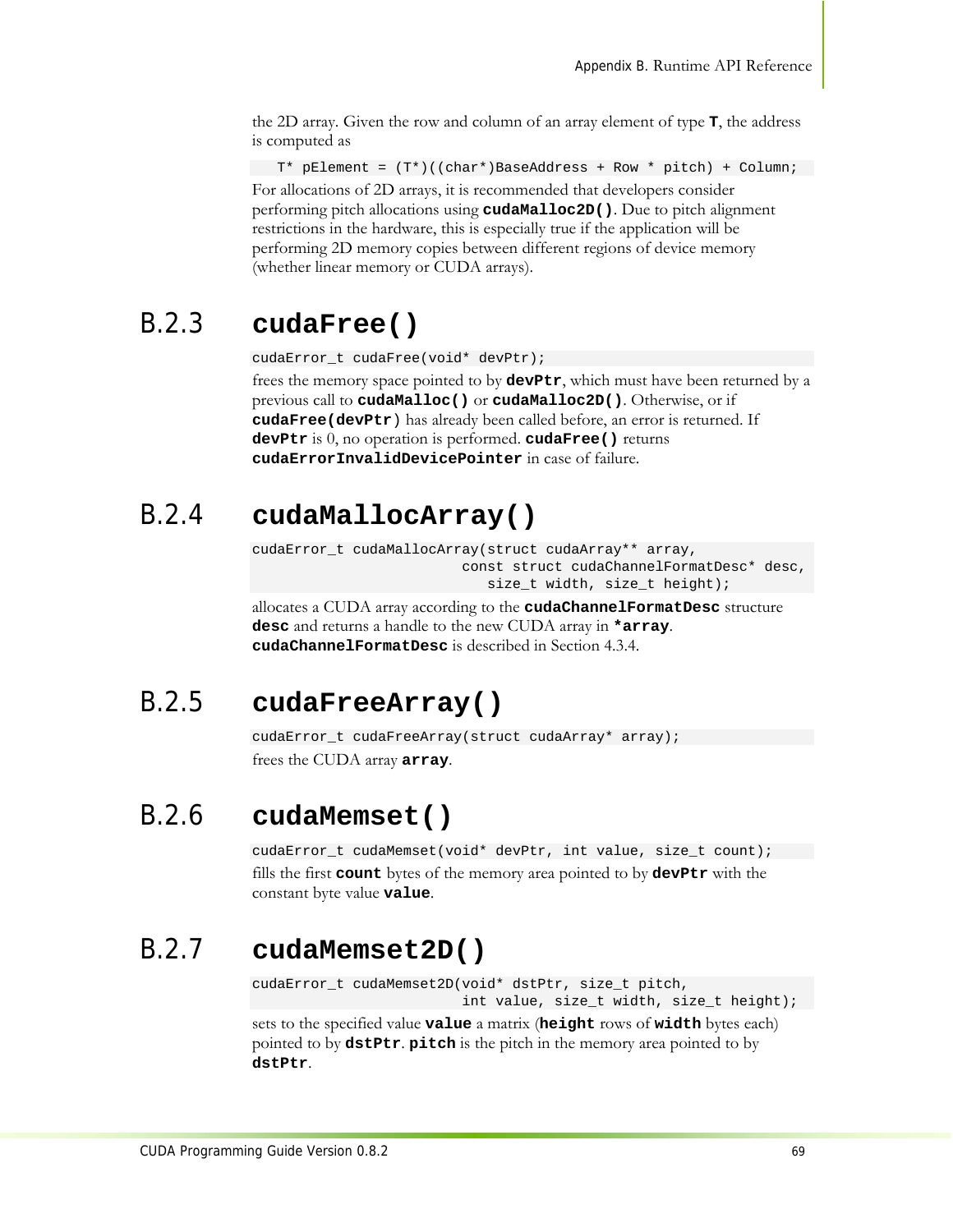# B.2.8 **cudaMemcpy()**

cudaError\_t cudaMemcpy(void\* dst, const void\* src, size\_t count,

enum cudaMemcpyKind kind);

copies **count** bytes from the memory area pointed to by **src** to the memory area pointed to by **dst**, where **kind** is one of **cudaMemcpyHostToHost**, **cudaMemcpyHostToDevice**, **cudaMemcpyDeviceToHost**, or **cudaMemcpyDeviceToDevice**, and specifies the direction of the copy. The memory areas may not overlap. Calling **cudaMemcpy()** with **dst** and **src** pointers that do not match the direction of the copy results in an undefined behavior.

### B.2.9 **cudaMemcpy2D()**

```
cudaError_t cudaMemcpy2D(void* dst, size_t dpitch, 
                           const void* src, size_t spitch, 
                           size_t width, size_t height, 
                          enum cudaMemcpyKind kind);
```
copies a matrix (**height** rows of **width** bytes each) from the memory area pointed to by **src** to the memory area pointed to by **dst**, where kind is one of **cudaMemcpyHostToHost**, **cudaMemcpyHostToDevice**,

**cudaMemcpyDeviceToHost**, or **cudaMemcpyDeviceToDevice**, and specifies the direction of the copy. **dpitch** and **spitch** are the pitch in the memory areas pointed to by **dst** and **src**. The memory areas may not overlap. Calling **cudaMemcpy2D()** with **dst** and **src** pointers that do not match the direction of the copy results in an undefined behavior.

# B.2.10 **cudaMemcpyToArray()**

cudaError\_t cudaMemcpyToArray(struct cudaArray\* dstArray, size\_t dstX, size\_t dstY, const void\* src, size\_t count, enum cudaMemcpyKind kind);

copies **count** bytes from the memory area pointed to by **src** to the CUDA array **dstArray** starting at the upper left corner (**dstX**, **dstY**), where kind is one of **cudaMemcpyHostToHost**, **cudaMemcpyHostToDevice**, **cudaMemcpyDeviceToHost**, or **cudaMemcpyDeviceToDevice**, and specifies the direction of the copy.

# B.2.11 **cudaMemcpy2DToArray()**

cudaError\_t cudaMemcpy2DToArray(struct cudaArray\* dstArray, size\_t dstX, size\_t dstY, const void\* src, size\_t spitch, size\_t width, size\_t height, enum cudaMemcpyKind kind);

copies a matrix (**height** rows of **width** bytes each) from the memory area pointed to by **src** to the CUDA array **dstArray** starting at the upper left corner (**dstX**, **dstY**), where kind is one of **cudaMemcpyHostToHost**,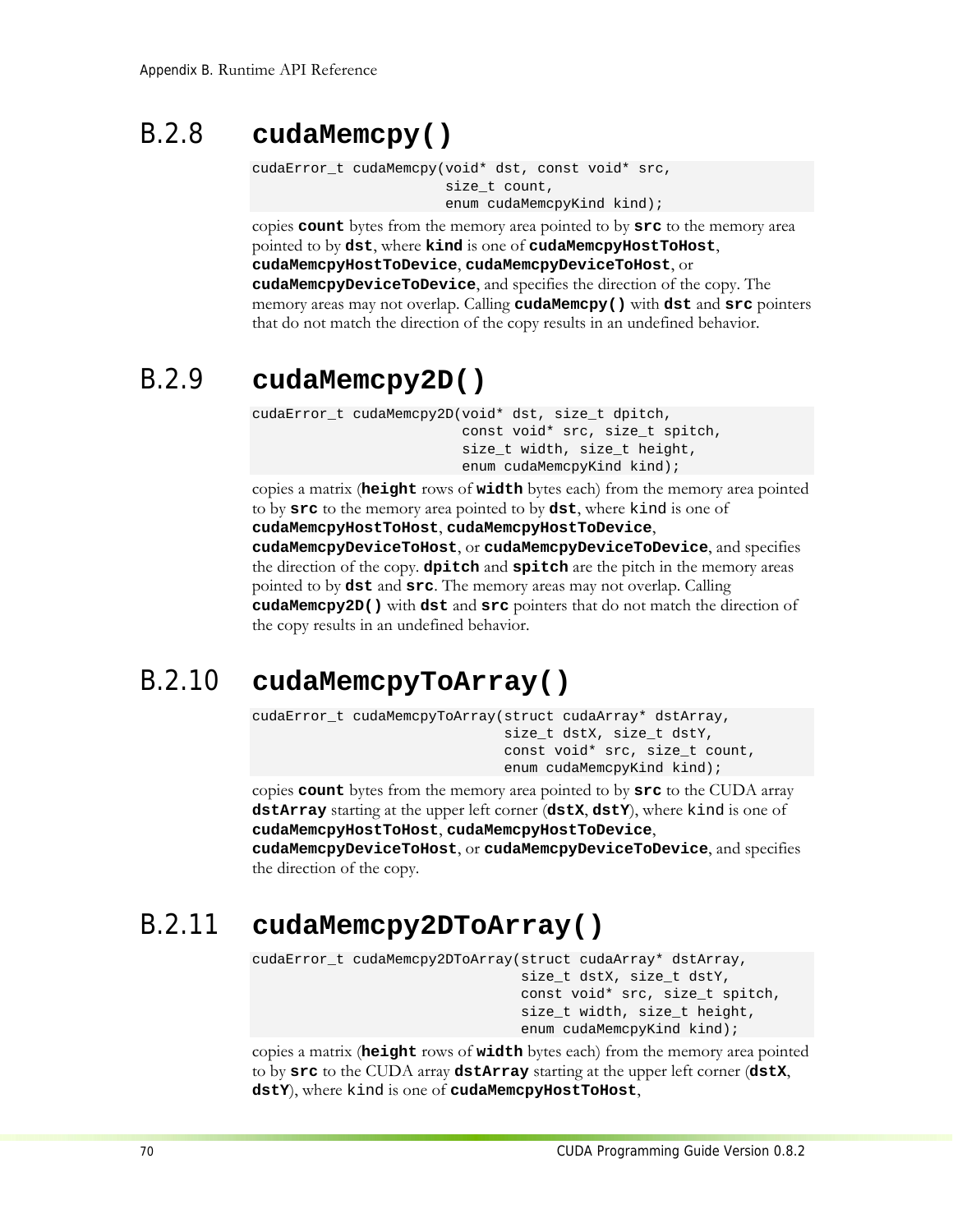**cudaMemcpyHostToDevice**, **cudaMemcpyDeviceToHost**, or **cudaMemcpyDeviceToDevice**, and specifies the direction of the copy. **spitch** is the pitch in the memory area pointed to by **src**.

# B.2.12 **cudaMemcpyFromArray()**

cudaError t cudaMemcpyFromArray(void\* dst, const struct cudaArray\* srcArray, size t srcX, size t srcY, size\_t count, enum cudaMemcpyKind kind);

copies **count** bytes from the CUDA array **srcArray** starting at the upper left corner (**srcX**, **srcY**) to the memory area pointed to by **dst**, where kind is one of **cudaMemcpyHostToHost**, **cudaMemcpyHostToDevice**,

**cudaMemcpyDeviceToHost**, or **cudaMemcpyDeviceToDevice**, and specifies the direction of the copy.

# B.2.13 **cudaMemcpy2DFromArray()**

cudaError\_t cudaMemcpy2DFromArray(void\* dst, size\_t dpitch, const struct cudaArray\* srcArray, size\_t srcX, size\_t srcY, size\_t width, size\_t height, enum cudaMemcpyKind kind);

copies a matrix (**height** rows of **width** bytes each) from the CUDA array **srcArray** starting at the upper left corner (**srcX**, **srcY**) to the memory area pointed to by **dst**, where kind is one of **cudaMemcpyHostToHost**, **cudaMemcpyHostToDevice**, **cudaMemcpyDeviceToHost**, or **cudaMemcpyDeviceToDevice**, and specifies the direction of the copy. **dpitch** is the pitch in the memory area pointed to by **dst**.

# B.2.14 **cudaMemcpyArrayToArray()**

cudaError\_t cudaMemcpyArrayToArray(struct cudaArray\* dstArray, size t dstX, size t dstY, const struct cudaArray\* srcArray, size\_t srcX, size\_t srcY, size\_t count, enum cudaMemcpyKind kind);

copies **count** bytes from the CUDA array **srcArray** starting at the upper left corner (**srcX**, **srcY**) to the CUDA array **dstArray** starting at the upper left corner (**dstX**, **dstY**), where kind is one of **cudaMemcpyHostToHost**, **cudaMemcpyHostToDevice**, **cudaMemcpyDeviceToHost**, or **cudaMemcpyDeviceToDevice**, and specifies the direction of the copy.

### B.2.15 **cudaMemcpy2DArrayToArray()**

cudaError\_t cudaMemcpy2DArrayToArray(struct cudaArray\* dstArray, size\_t dstX, size\_t dstY,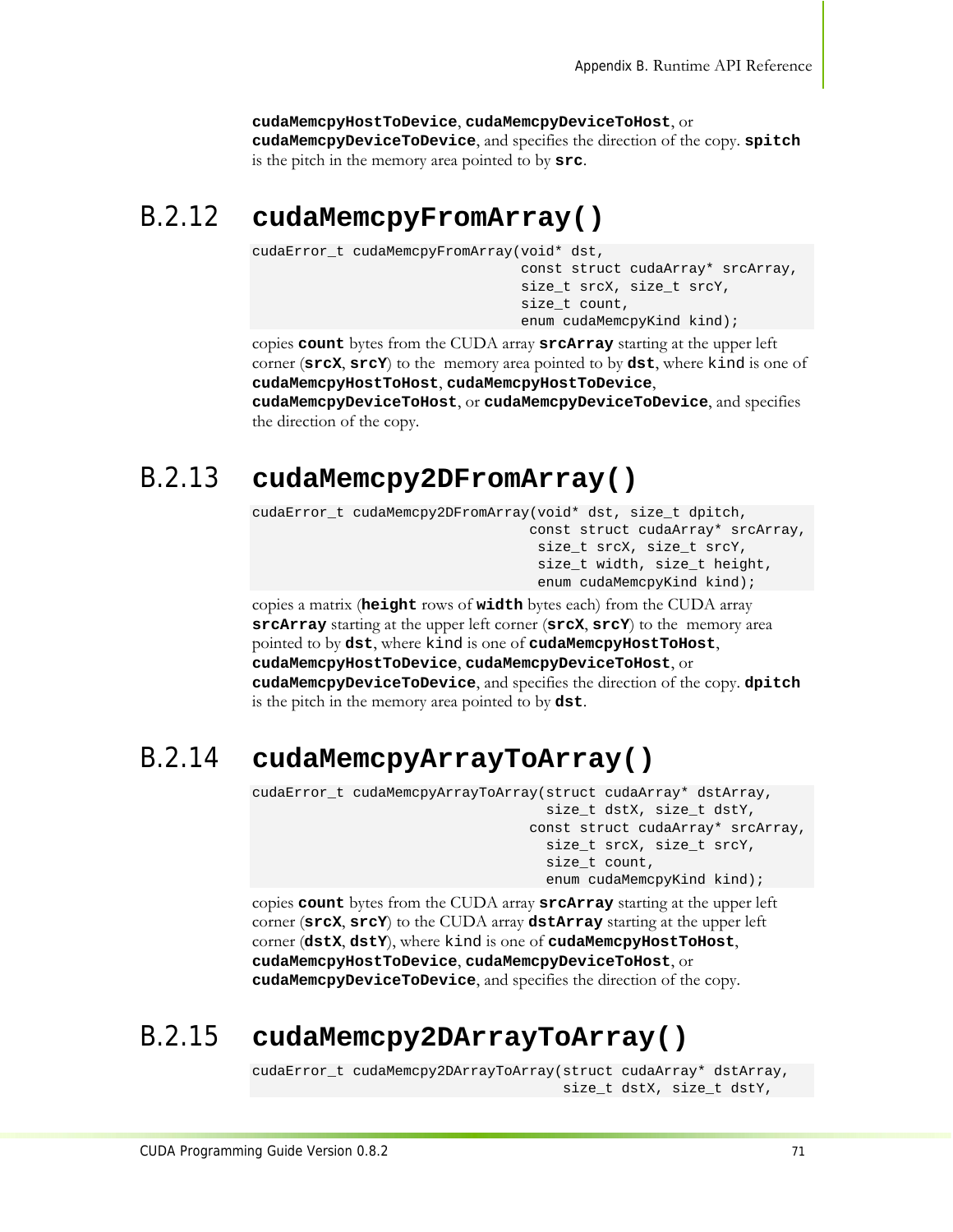const struct cudaArray\* srcArray, size\_t srcX, size\_t srcY, size\_t width, size\_t height, enum cudaMemcpyKind kind);

copies a matrix (**height** rows of **width** bytes each) from the CUDA array **srcArray** starting at the upper left corner (**srcX**, **srcY**) to the CUDA array **dstArray** starting at the upper left corner (**dstX**, **dstY**), where kind is one of **cudaMemcpyHostToHost**, **cudaMemcpyHostToDevice**,

**cudaMemcpyDeviceToHost**, or **cudaMemcpyDeviceToDevice**, and specifies the direction of the copy.

### B.2.16 **cudaMemcpyToSymbol()**

```
template<class T>
```
cudaError\_t cudaMemcpyToSymbol(const T& symbol, const void\* src, size\_t count, size\_t offset =  $0$ );

copies **count** bytes from the memory area pointed to by **src** to the memory area pointed to by **offset** bytes from the start of symbol **symbol**. The memory areas may not overlap. **symbol** can either be a variable that resides in global memory space, or it can be a character string, naming a variable that resides in global memory space. **cudaMemcpyToSymbol()** always copies data from the host to the device.

# B.2.17 **cudaMemcpyFromSymbol()**

template<class T>

cudaError\_t cudaMemcpyFromSymbol(void \*dst, const T& symbol, size\_t count, size\_t offset = 0);

copies **count** bytes from the memory area pointed to by **offset** bytes from the start of symbol **symbol** to the memory area pointed to by **dst**. The memory areas may not overlap. **symbol** can either be a variable that resides in global memory space, or it can be a character string, naming a variable that resides in global memory space. **cudaMemcpyFromSymbol()** always copies data from the device to the host.

#### B.2.18 **cudaGetSymbolAddress()**

#### template<class T>

cudaError\_t cudaGetSymbolAddress(void\*\* devPtr, const T& symbol); returns in **\*devPtr** the address of symbol **symbol** on the device. **symbol** can either be a variable that resides in device, or it can be a character string, naming a variable that resides in global memory space. If **symbol** cannot be found, or if **symbol** is not declared in global memory space, **\*devPtr** is unchanged and an error is returned. **cudaGetSymbolAddress()** returns **cudaErrorInvalidSymbol** in case of failure.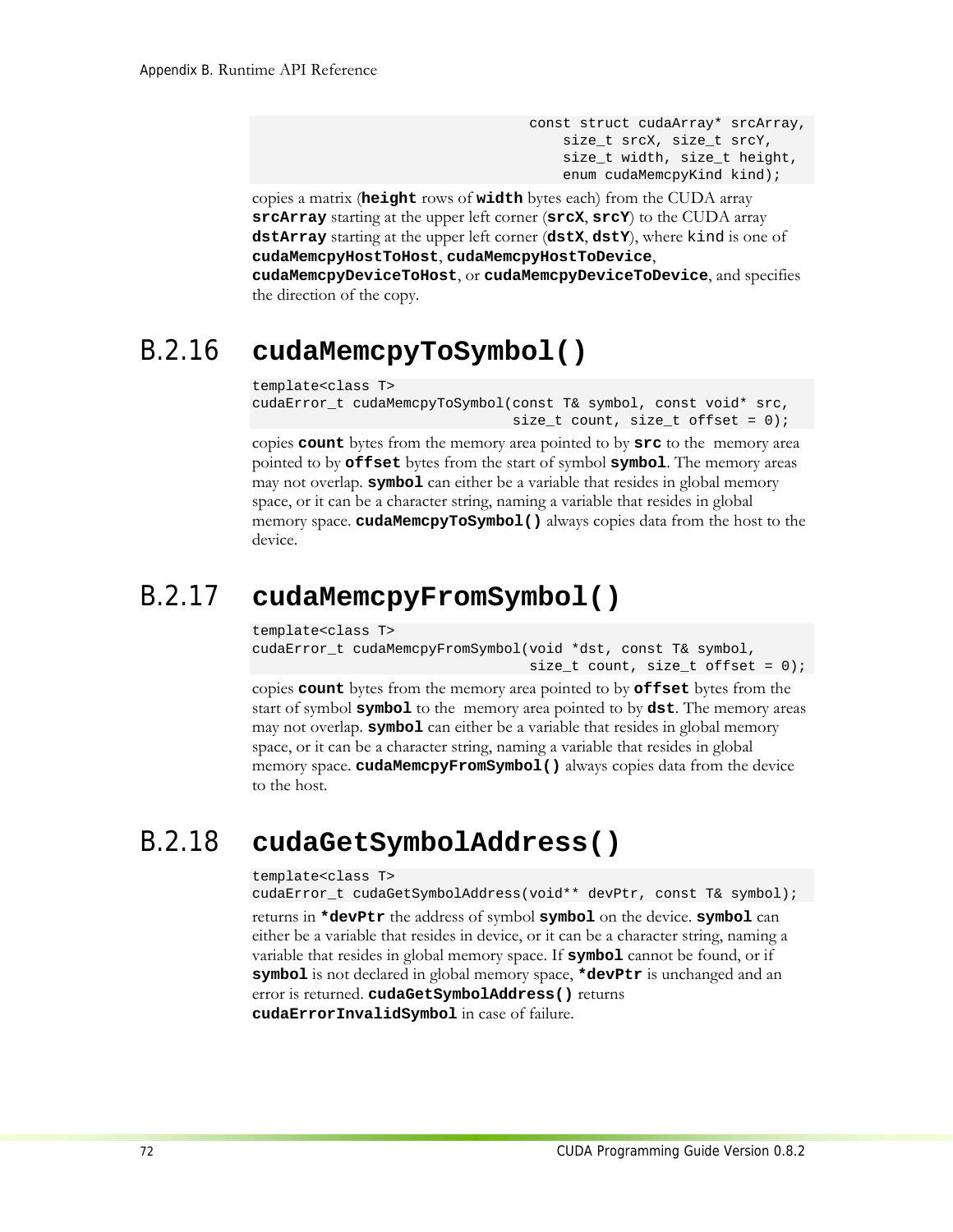# B.2.19 **cudaGetSymbolSize()**

template<class T>

cudaError\_t cudaGetSymbolSize(void\*\* devPtr, const T& symbol);

returns in **\*devPtr** the size of symbol **symbol**. **symbol** can either be a variable that resides in device, or it can be a character string, naming a variable that resides in global memory space. If **symbol** cannot be found, or if **symbol** is not declared in global memory space, **\*devPtr** is unchanged and an error is returned. **cudaGetSymbolSize()** returns **cudaErrorInvalidSymbol** in case of failure.

# B.3 Texture Reference Management

# B.3.1 Low-Level API

#### B.3.1.1 **cudaCreateChannelDesc()**

struct cudaChannelFormatDesc cudaCreateChannelDesc(int x, int y, int z, int w, enum cudaChannelFormatKind f);

returns a channel descriptor with format **f** and number of bits of each component **x**, **y**, **z**, and **w**. **cudaChannelFormatDesc** is described in Section [4.3.4.](#page-32-0)

#### B.3.1.2 **cudaGetChannelDesc()**

cudaError\_t cudaGetChannelDesc(struct cudaChannelFormatDesc\* desc, const struct cudaArray\* array);

returns in **\*desc** the channel descriptor of the CUDA array **array**.

#### B.3.1.3 **cudaGetTextureReference()**

cudaError\_t cudaGetTextureReference(

 struct textureReference\*\* texRef, const char\* symbol);

returns in **\*texRef** the structure associated to the texture reference defined by symbol **symbol**.

#### B.3.1.4 **cudaBindTexture()**

cudaError\_t cudaBindTexture(const struct textureReference\* texRef, const void\* devPtr,

> const struct cudaChannelFormatDesc\* desc, size\_t size, size\_t offset);

binds **size** bytes of the memory area pointed to by **(devPTr + offset)** to the texture reference **texRef**. **desc** describes how the memory is interpreted when fetching values from the texture.

cudaError\_t cudaBindTextureToArray( const struct textureReference\* texRef, const struct cudaArray\* array, const struct cudaChannelFormatDesc\* desc);

binds the CUDA array **array** to the texture reference **texRef**. **desc** describes how the memory is interpreted when fetching values from the texture.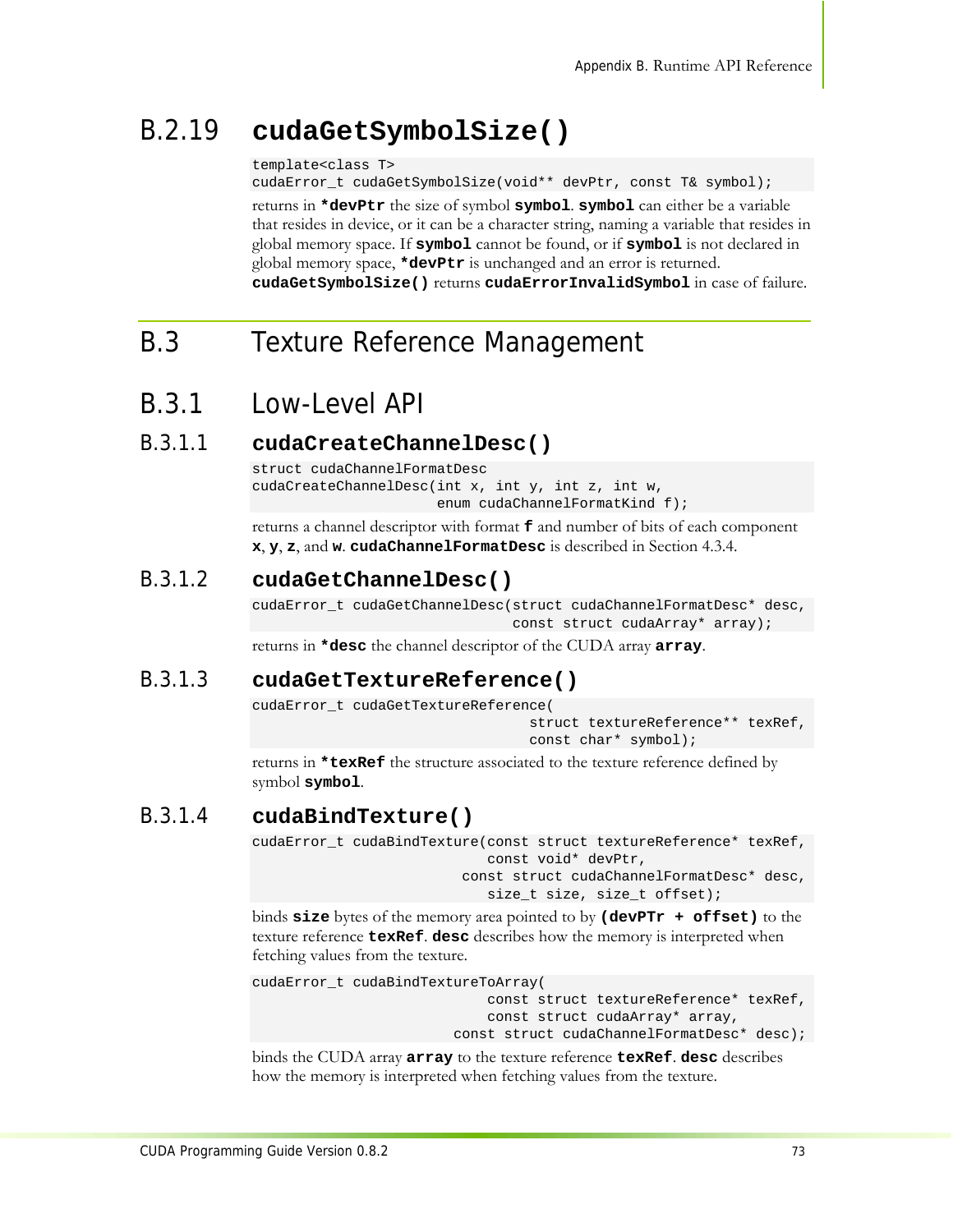#### B.3.1.5 **cudaUnbindTexture()**

cudaError\_t cudaUnbindTexture(

const struct textureReference\* texRef);

unbinds the texture bound to texture reference **texRef**.

# B.3.2 High-Level API

#### B.3.2.1 **cudaBindTexture()**

```
template<class T, int dim, enum cudaTextureReadMode readMode> 
static __inline__ __host__ cudaError_t 
cudaBindTexture(const struct texture<T, dim, readMode>& texRef, 
                 const void* devPtr, 
                 const struct cudaChannelFormatDesc& desc, 
                 size_t size = UINT_MAX, 
                size_t offset = 0);
```
binds **size** bytes of the memory area pointed to by **(devPTr + offset)** to texture reference **texRef**. **desc** describes how the memory is interpreted when fetching values from the texture.

```
template<class T, int dim, enum cudaTextureReadMode readMode> 
static __inline__ __host__ cudaError_t 
cudaBindTexture(const struct texture<T, dim, readMode>& texRef, 
                 const void* devPtr, 
                 size_t size = UINT_MAX, 
                size_t offset = 0);
```
binds **size** bytes of the memory area pointed to by **(devPTr + offset)** to texture reference **texRef**. The channel descriptor is inherited from the texture reference type.

```
template<class T, int dim, enum cudaTextureReadMode readMode> 
static __inline__ __host__ cudaError_t 
cudaBindTexture(const struct texture<T, dim, readMode>& texRef, 
                 const struct cudaArray* cuArray, 
                 const struct cudaChannelFormatDesc& desc);
```
binds the CUDA array **array** to texture reference **texRef**. **desc** describes how the memory is interpreted when fetching values from the texture.

```
template<class T, int dim, enum cudaTextureReadMode readMode> 
static __inline__ __host__ cudaError_t 
cudaBindTexture(const struct texture<T, dim, readMode>& texRef, 
                 const struct cudaArray* cuArray);
```
binds the CUDA array **array** to texture reference **texRef**. The channel descriptor is inherited from the CUDA array.

#### B.3.2.2 **cudaUnbindTexture()**

template<class T, int dim, enum cudaTextureReadMode readMode> static \_\_inline\_\_ \_\_host\_\_ cudaError\_t cudaUnbindTexture(const struct texture<T, dim, readMode>& texRef); unbinds the texture bound to texture reference **texRef**.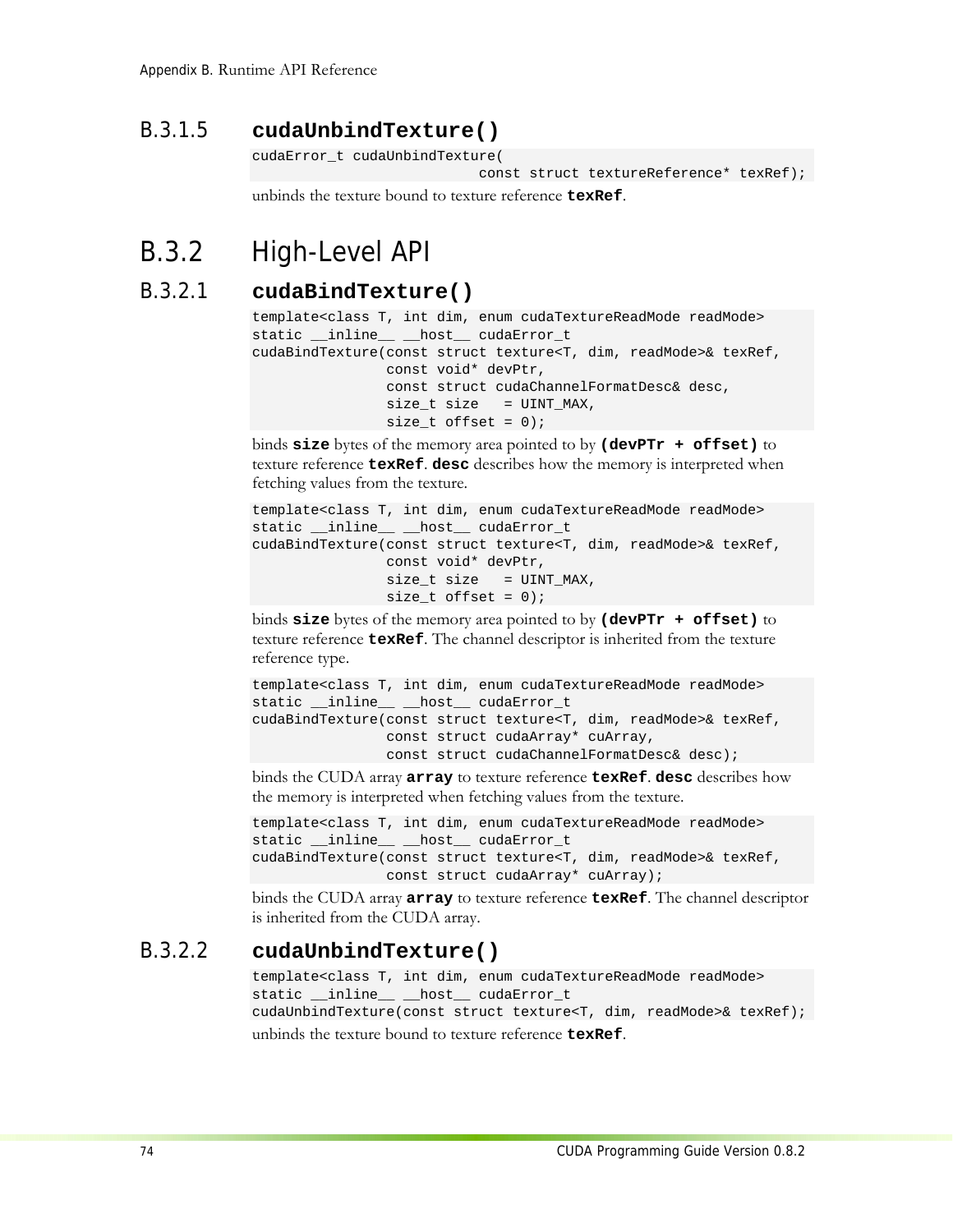# B.4 Execution Control

#### B.4.1 **cudaConfigureCall()**

cudaError\_t cudaConfigureCall(dim3 gridDim, dim3 blockDim, size\_t sharedMem = 0, int tokens = 0);

specifies the grid and block dimensions for the device call to be executed similar to the execution configuration syntax described in Section [4.2.3](#page-29-0). **cudaConfigureCall()** is stack based. Each call pushes data on top of an execution stack. This data contains the dimension for the grid and thread blocks, together with any arguments for the call.

#### B.4.2 **cudaLaunch()**

template<class T> cudaError\_t cudaLaunch(T entry);

launches the function **entry** on the device. **entry** can either be a function that executes on the device, or it can be a character string, naming a function that executes on the device. **entry** must be declared as a **\_\_global\_\_** function. **cudaLaunch()** must be preceded by a call to **cudaConfigureCall()** since it pops the data that was pushed by **cudaConfigureCall()** from the execution stack.

#### B.4.3 **cudaSetupArgument()**

```
cudaError_t cudaSetupArgument(void* arg, 
                                 size_t count, size_t offset); 
template<class T> cudaError_t cudaSetupArgument(T arg, 
                                                   size_t offset);
```
pushes **count** bytes of the argument pointed to by **arg** at **offset** bytes from the start of the parameter passing area, which starts at offset 0. The arguments are stored in the top of the execution stack. **cudaSetupArgument()** must be preceded by a call to **cudaConfigureCall()**.

# B.5 OpenGL Interoperability

### B.5.1 **cudaGLRegisterBufferObject()**

cudaError\_t cudaGLRegisterBufferObject(GLuint bufferObj); registers the buffer object of ID **bufferObj** for access by CUDA. This function must be called before CUDA can map the buffer object. While it is registered, the buffer object cannot be used by any OpenGL commands except as a data source for OpenGL drawing commands.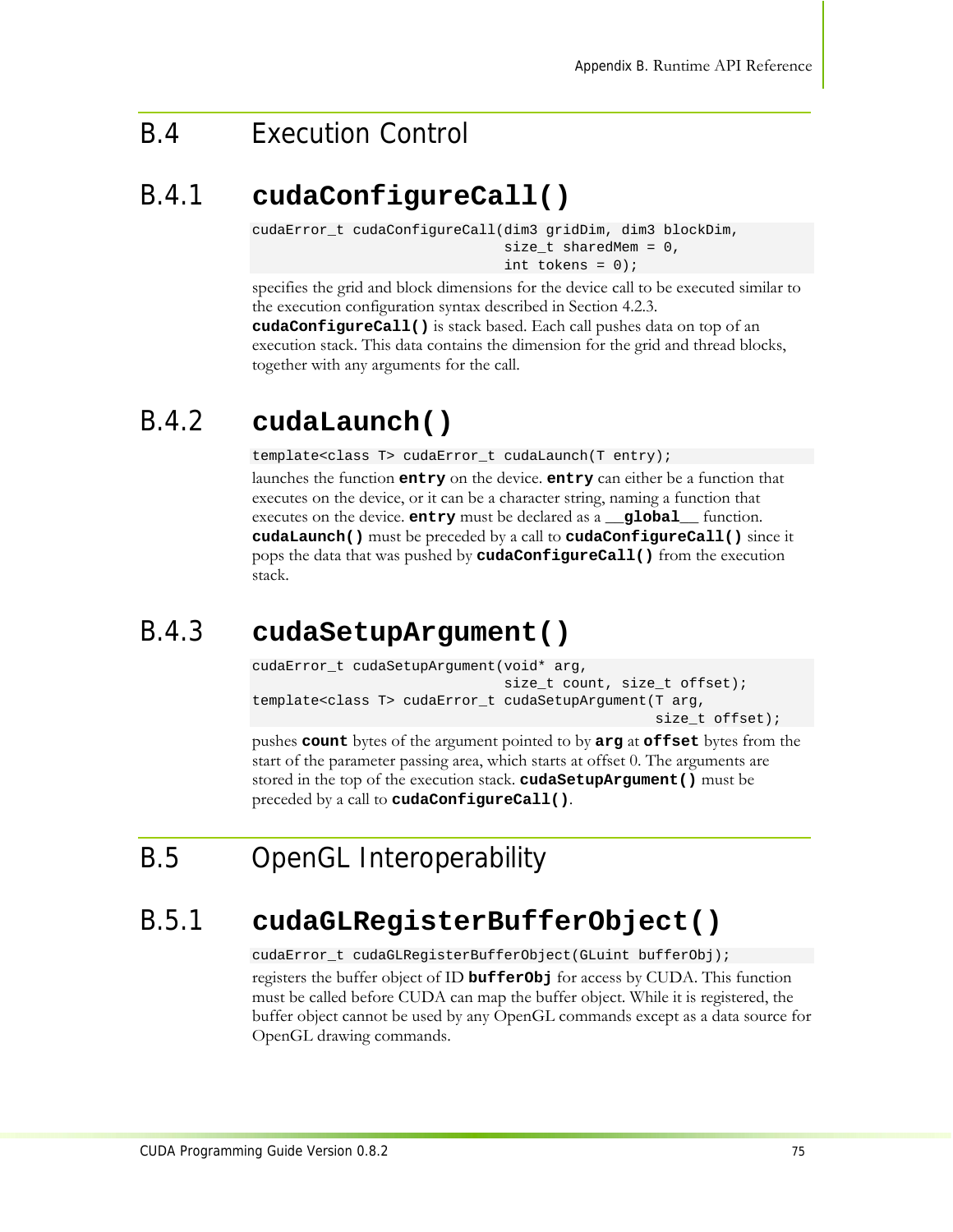# B.5.2 **cudaGLMapBufferObject()**

```
cudaError_t cudaGLMapBufferObject(void** devPtr, 
                                     GLuint bufferObj);
```
maps the buffer object of ID **bufferObj** into the address space of CUDA and returns in **\*devPtr** the base pointer of the resulting mapping.

# B.5.3 **cudaGLUnmapBufferObject()**

cudaError\_t cudaGLUnmapBufferObject(GLuint bufferObj); unmaps the buffer object of ID **bufferObj** for access by CUDA.

### B.5.4 **cudaGLUnregisterBufferObject()**

cudaError\_t cudaGLUnregisterBufferObject(GLuint bufferObj); unregisters the buffer object of ID **bufferObj** for access by CUDA.

# B.6 Direct3D Interoperability

### B.6.1 **cudaD3D9Begin()**

cudaError\_t cudaD3D9Begin(IDirect3DDevice9\* device);

initializes interoperability with the Direct3D device **device**. This function must be called before CUDA can map any objects from **device**. The application can then map vertex buffers owned by the Direct3D device until **cuD3D9End()** is called.

# B.6.2 **cudaD3D9End()**

cudaError\_t cudaD3D9End();

concludes interoperability with the Direct3D device previously specified to **cuD3D9Begin()**.

# B.6.3 **cudaD3D9RegisterVertexBuffer()**

cudaError\_t

cudaD3D9RegisterVertexBuffer(IDirect3DVertexBuffer9\* VB); registers the Direct3D vertex buffer **VB** for access by CUDA.

# B.6.4 **cudaD3D9MapVertexBuffer()**

cudaError\_t cudaD3D9MapVertexBuffer(void\*\* devPtr, unsigned int\* size, IDirect3DVertexBuffer9\* VB);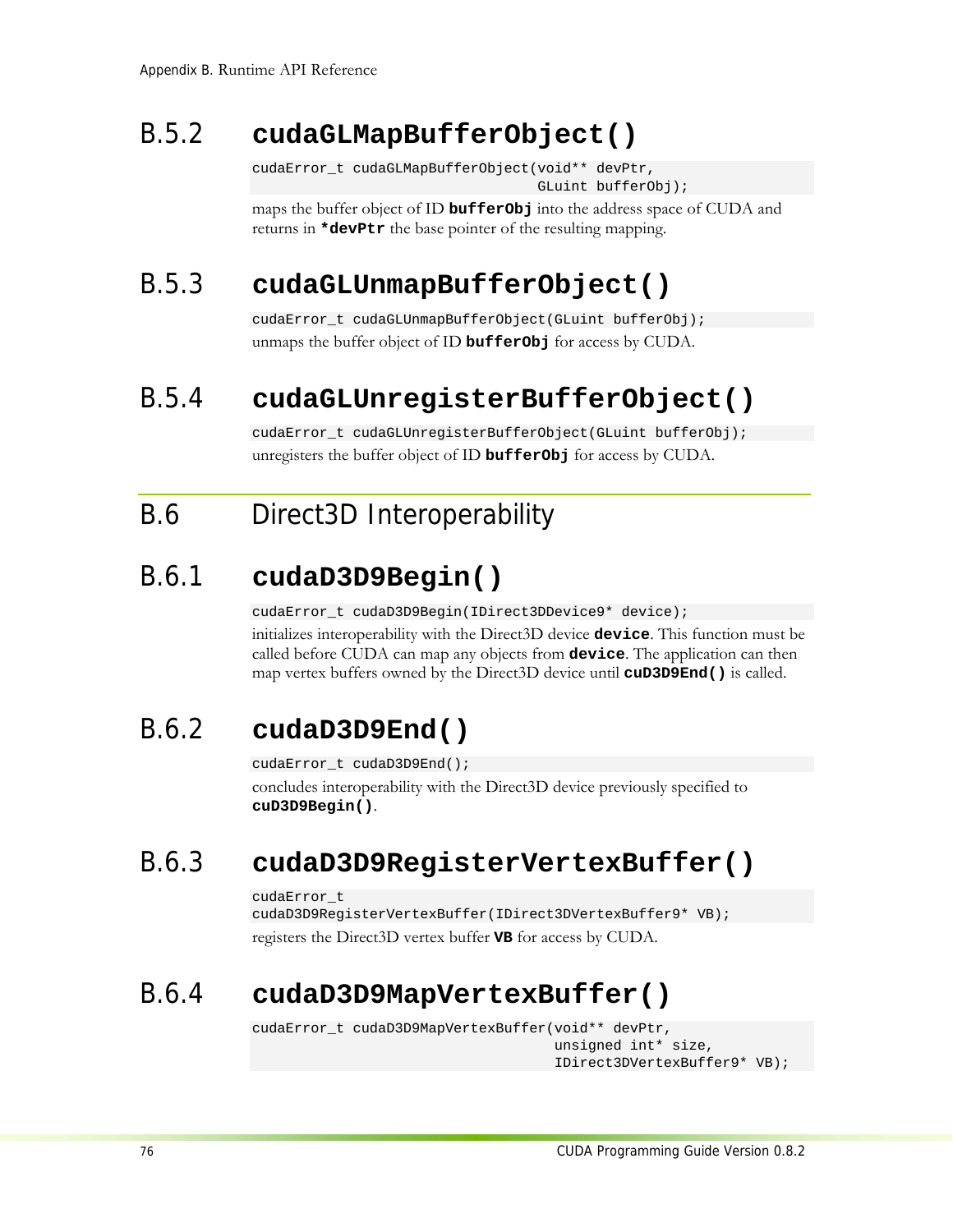maps the Direct3D vertex buffer **VB** into the address space of the current CUDA context and returns in **\*devPtr** and **\*size** the base pointer and size of the resulting mapping.

#### B.6.5 **cudaD3D9UnmapVertexBuffer()**

cudaError\_t cudaD3D9UnmapVertexBuffer(IDirect3DVertexBuffer9\* VB); unmaps the vertex buffer **VB** for access by CUDA.

# B.7 Error Handling

#### B.7.1 **cudaGetLastError()**

cudaError\_t cudaGetLastError(void); returns the last error that was returned from any of the runtime calls in the same host thread and resets it to **cudaSuccess**.

# B.7.2 **cudaGetErrorString()**

const char\* cudaGetErrorString(cudaError\_t error); returns a message string from an error code.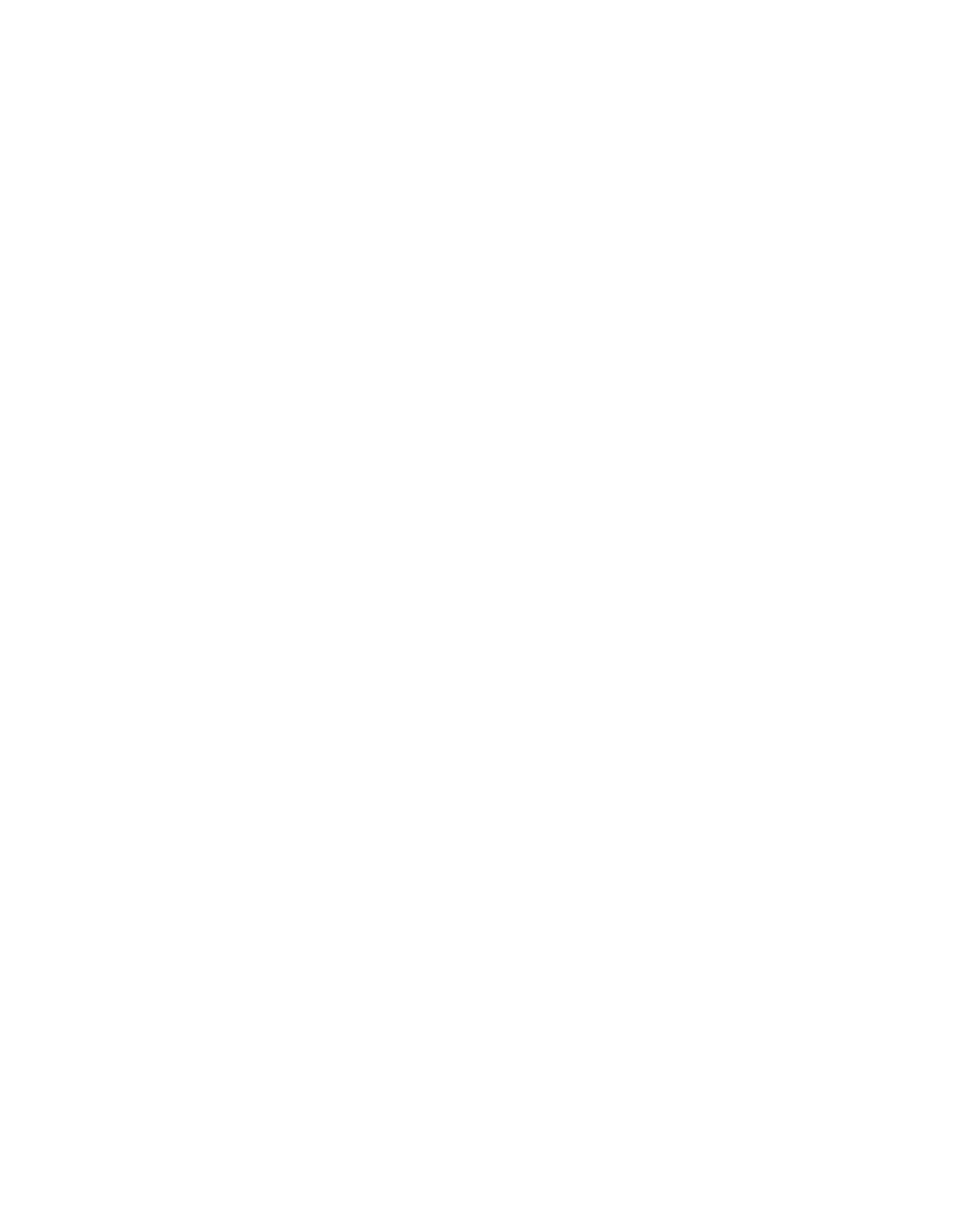# Appendix C. Driver API Reference

# C.1 Initialization

# C.1.1 **cuInit()**

CUresult cuInit(void);

initializes the driver API and must be called before any other function from the driver API. If **cuInit()** has not been called, any function from the driver API will return **CUDA\_ERROR\_NOT\_INITIALIZED**.

# C.2 Device Management

# C.2.1 **cuDeviceGetCount()**

CUresult cuDeviceGetCount(int\* count); returns in **\*count** the number of devices currently available for execution.

# C.2.2 **cuDeviceGet()**

CUresult cuDeviceGet(CUdevice\* dev, int ordinal); returns in **\*dev** a device handle given an ordinal in the range **[0, cuDeviceGetCount()-1]**.

# C.2.3 **cuDeviceGetName()**

CUresult cuDeviceGetName(char\* name, int len, CUdevice dev); returns an ASCII string identifying the device **dev** in the NULL-terminated string pointed to by **name**. **len** specifies the maximum length of the string that may be returned.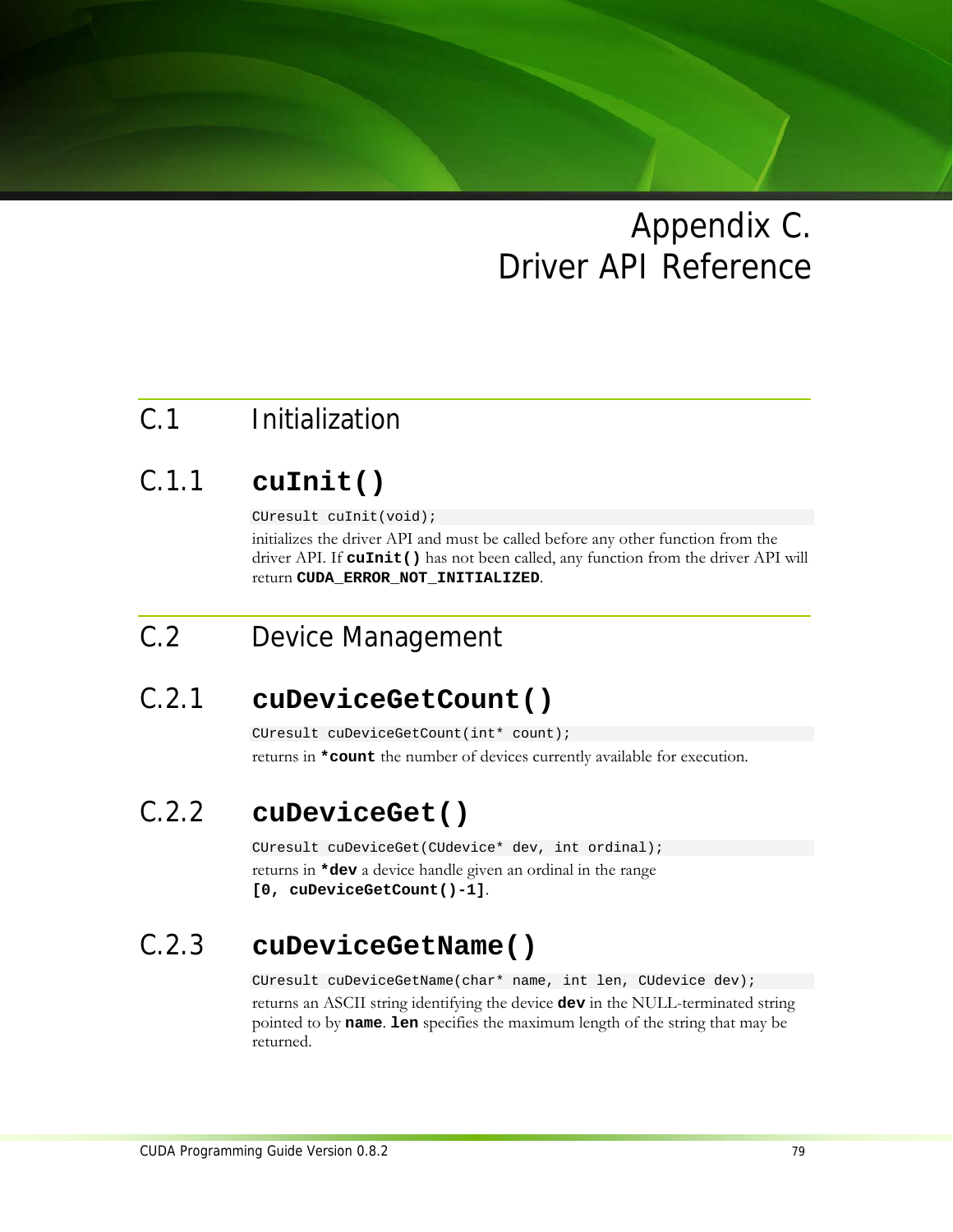# C.2.4 **cuDeviceTotalMem()**

CUresult cuDeviceTotalMem(unsigned int\* bytes, CUdevice dev); returns in **\*bytes** the total amount of memory available on the device **dev** in bytes.

# C.2.5 **cuDeviceComputeCapability()**

CUresult cuDeviceComputeCapability(int\* major, int\* minor, CUdevice dev);

returns in **\*major** and **\*minor** the the major and minor revision numbers of device **dev**.

# C.3 Context Management

# C.3.1 **cuCtxCreate()**

CUresult cuCtxCreate(CUdevice dev);

creates a new context for a device and associates it with the calling thread. The context is created with a usage count of 1 and the caller of **cuCtxCreate()** must call **cuCtxDetach()** when done using the context. This function fails if a context is already current to the thread.

# C.3.2 **cuCtxAttach()**

CUresult cuCtxAttach(void);

increments the usage count of the context. This function fails if there is no context current to the thread.

# C.3.3 **cuCtxDetach()**

#### CUresult cuCtxDetach(void);

decrements the usage count of the context, and destroys the context if the usage count goes to 0.

# C.4 Module Management

# C.4.1 **cuModuleLoad()**

CUresult cuModuleLoad(CUmodule\* mod, const char\* filename); takes a file name **filename** and loads the corresponding module **mod** into the current context. The CUDA driver API does not attempt to lazily allocate the resources needed by a module; if the memory for functions and data (constant and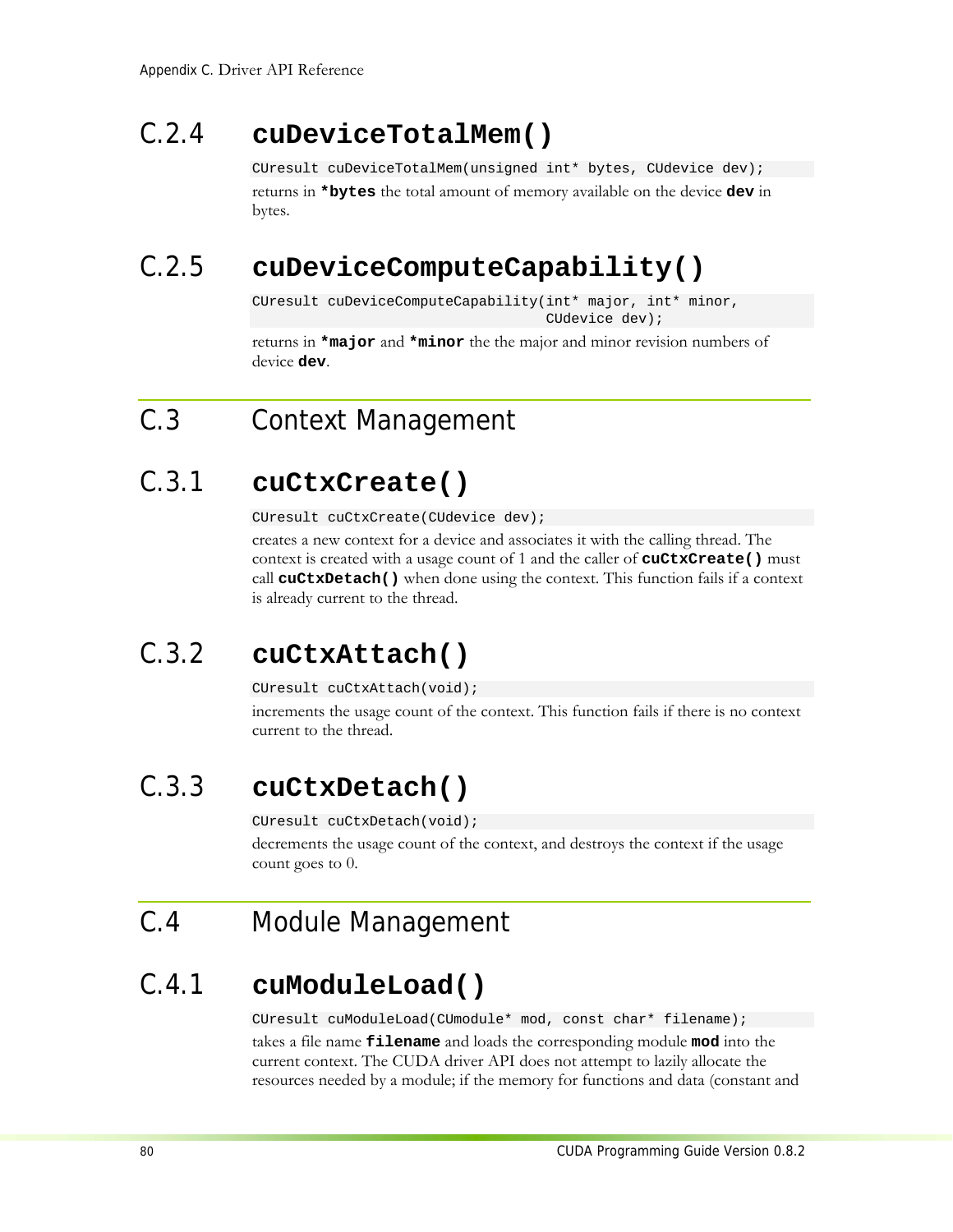global) needed by the module cannot be allocated, **cuModuleLoad()** fails. The file should be a *cubin* file as output by **nvcc** (see Section [4.2.5](#page-30-0)).

### C.4.2 **cuModuleLoadData()**

CUresult cuModuleLoadData(CUmodule\* mod, const void\* image); takes a pointer **image** and loads the corresponding module **mod** into the current context. The pointer may be obtained by mapping a *cubin* file, passing a *cubin* file as a text string, or incorporating a *cubin* object into the executable resources and using operation system calls such as Windows' **FindResource()** to obtain the pointer.

### C.4.3 **cuModuleUnload()**

CUresult cuModuleUnload(CUmodule mod); unloads a module **mod** from the current context.

# C.4.4 **cuModuleGetFunction()**

CUresult cuModuleGetFunction(CUfunction\* func, CUmodule mod, const char\* funcname);

returns in **\*func** the handle of the function of name **funcname** located in module

**mod**. If no function of that name exists, **cuModuleGetFunction()** returns **CUDA\_ERROR\_NOT\_FOUND**.

#### C.4.5 **cuModuleGetGlobal()**

CUresult cuModuleGetGlobal(CUdeviceptr\* devPtr, unsigned int\* bytes, CUmodule mod, const char\* globalname);

returns in **\*devPtr** and **\*bytes** the base pointer and size of the global of name **globalname** located in module **mod**. If no variable of that name exists, **cuModuleGetGlobal()** returns **CUDA\_ERROR\_NOT\_FOUND**. Both parameters **ptr** and **bytes** are optional. If one of them is null, it is ignored.

### C.4.6 **cuModuleGetTexRef()**

CUresult cuModuleGetTexRef(CUtexref\* texRef,

CUmodule hmod, const char\* texrefname);

returns in **\*texref** the handle of the texture reference of name **texrefname** in the module **mod**. If no texture reference of that name exists, **cuModuleGetTexRef()** returns **CUDA\_ERROR\_NOT\_FOUND**.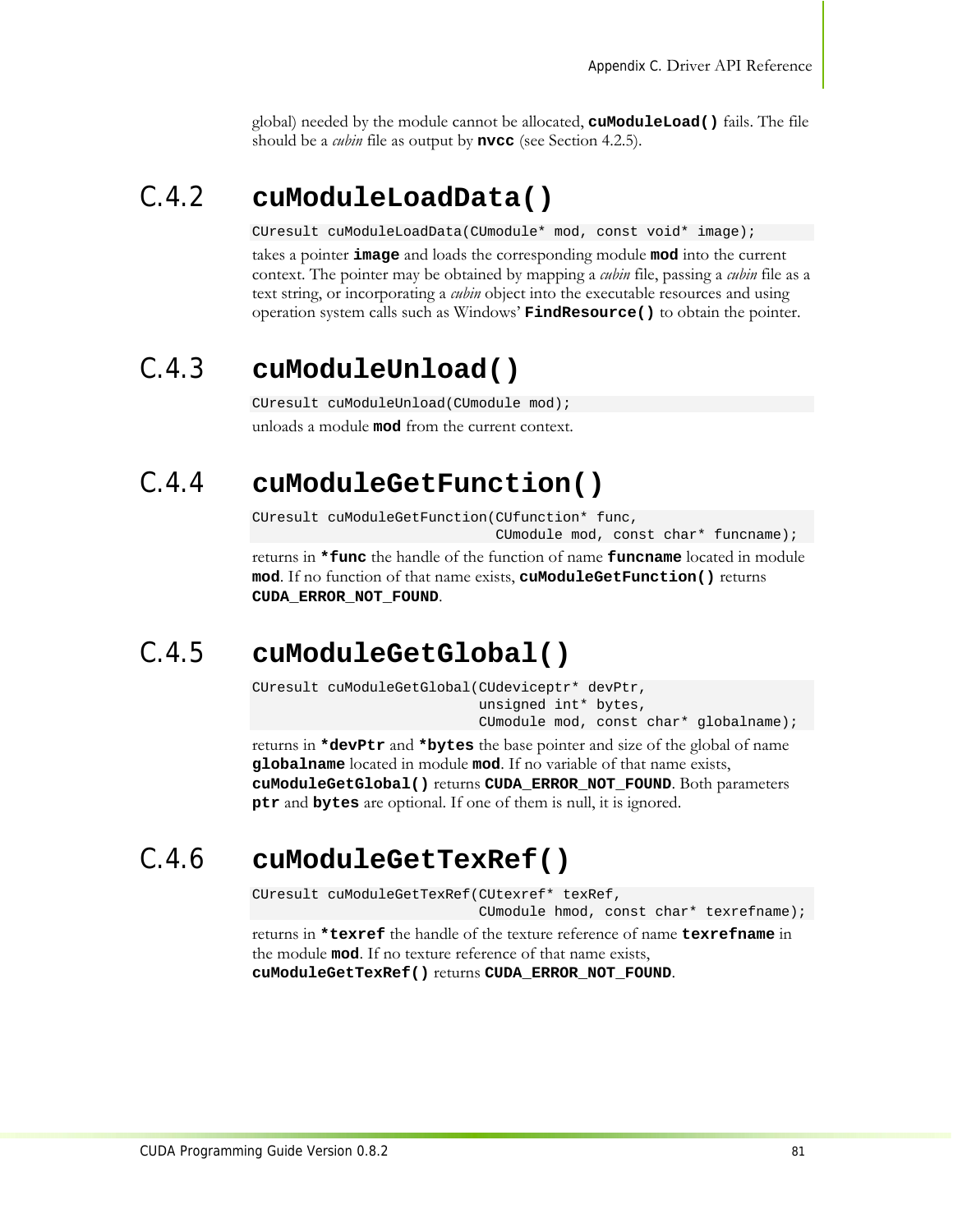# C.5 Execution Control

# C.5.1 **cuFuncSetBlockShape()**

CUresult cuFuncSetBlockShape(CUfunction func,

```
 unsigned int x, 
 unsigned int y, 
 unsigned int z);
```
specifies the X, Y and Z dimensions of the thread blocks that are created when the

kernel given by **func** is launched.

# C.5.2 **cuFuncSetSharedSize()**

CUresult cuFuncSetSharedSize(CUfunction func, unsigned int bytes); sets through **bytes** the amount of shared memory that will be available to each thread block when the kernel given by **func** is launched.

# C.5.3 **cuParamSetSize()**

CUresult cuParamSetSize(CUfunction func, unsigned int numbytes); sets through **numbytes** the total size in bytes needed by the function parameters of function **func**.

# C.5.4 **cuParamSeti()**

CUresult cuParamSeti(CUfunction func, unsigned int offset, unsigned int value);

sets an integer parameter that will be specified the next time the kernel corresponding to **func** will be invoked. **offset** is a byte offset.

# C.5.5 **cuParamSetf()**

CUresult cuParamSetf(CUfunction func, unsigned int offset, float value);

sets a floating point parameter that will be specified the next time the kernel corresponding to **func** will be invoked. **offset** is a byte offset.

# C.5.6 **cuParamSetv()**

CUresult cuParamSetv(CUfunction func, unsigned int offset, void\* ptr, unsigned int numbytes);

copies an arbitrary amount of data into the parameter space of the kernel corresponding to **func**. **offset** is a byte offset.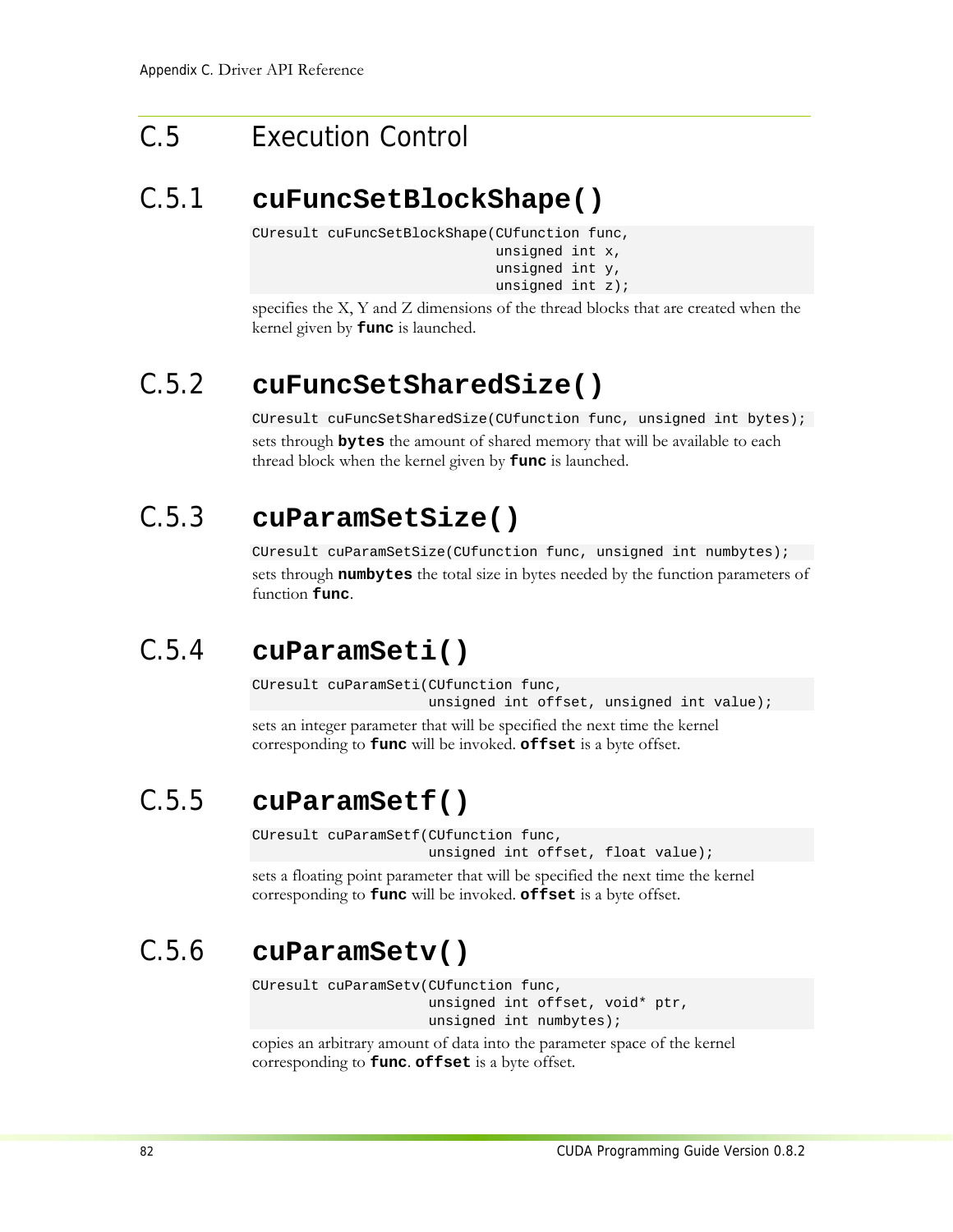#### C.5.7 **cuParamSetArray()**

CUresult cuParamSetArray(CUfunction func,

unsigned int texunit, CUarray array);

makes the CUDA array **array** available to a device program as a texture. **offset** gives the offset of the sampler that the CUDA array is to be bound to. For texture references whose handles were passed back by **cuModuleGetTexRef()**, the special value **CU\_PARAM\_TR\_DEFAULT** directs the driver to infer this value from the module.

# C.5.8 **cuLaunch()**

CUresult cuLaunch(CUfunction func);

invokes the kernel **func** on a 1×1 grid of blocks. The block contains the number of threads specified by a previous call to **cuFuncSetBlockShape()**.

# C.5.9 **cuLaunchGrid()**

CUresult cuLaunchGrid(CUfunction func, unsigned int grid\_width, unsigned int grid\_height);

invokes the kernel on a **grid\_width** × **grid\_height** grid of blocks. Each block contains the number of threads specified by a previous call to **cuFuncSetBlockShape()**.

# C.6 Memory Management

### C.6.1 **cuMemAlloc()**

CUresult cuMemAlloc(CUdeviceptr\* devPtr, unsigned int count);

allocates **count** bytes of linear memory on the device and returns in **\*devPtr** a pointer to the allocated memory. The allocated memory is suitably aligned for any kind of variable. The memory is not cleared. If **count** is 0, **cuMemAlloc()** returns **CUDA\_ERROR\_INVALID\_VALUE**.

### C.6.2 **cuMemAlloc2D()**

CUresult cuMemAlloc2D(CUdeviceptr\* devPtr, unsigned int\* pitch, unsigned int widthInBytes, unsigned int height, unsigned int elementSizeBytes);

allocates at least **widthInBytes\*height** bytes of linear memory on the device and returns in **\*devPtr** a pointer to the allocated memory. The function may pad the allocation to ensure that corresponding pointers in any given row will continue to meet the alignment requirements for coalescing as the address is updated from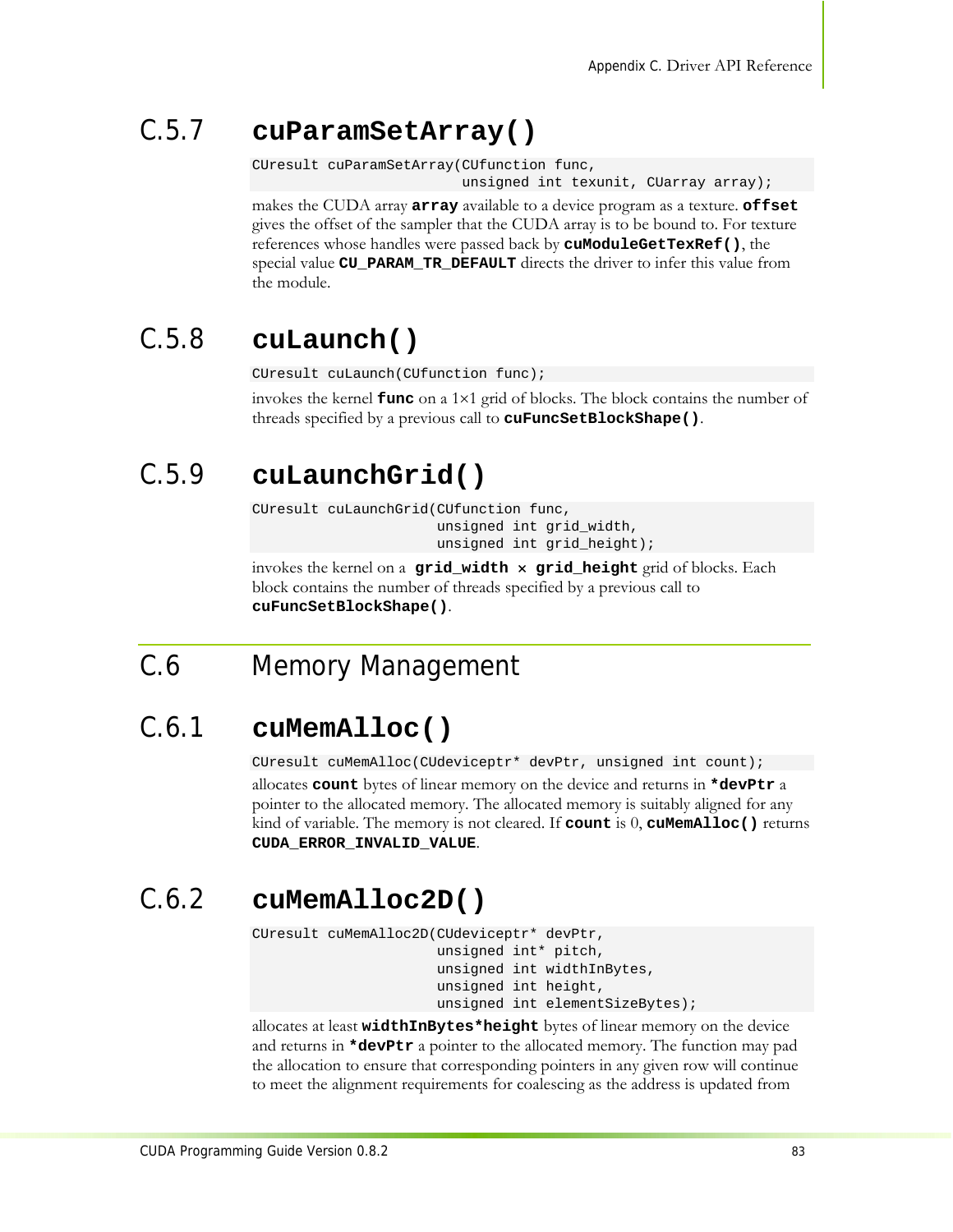row to row (see Section [6.1.2.1](#page-55-0)). **elementSizeBytes** specifies the size of the largest reads and writes that will be performed on the memory range. **elementSizeBytes** may be 4, 8 or 16 (since coalesced memory transactions are not possible on other data sizes). If **elementSizeBytes** is smaller than the actual read/write size of a kernel, the kernel will run correctly, but possibly at reduced speed. The pitch returned in **\*pitch** by **cuMemAlloc2D()** is the width in bytes of the allocation. The intended usage of pitch is as a separate parameter of the allocation, used to compute addresses within the 2D array. Given the row and column of an array element of type **T**, the address is computed as

 T\* pElement = (T\*)((char\*)BaseAddress + Row \* Pitch) + Column; The pitch returned by **cuMemAlloc2D()** is guaranteed to work with **cuMemcpy2D()** under all circumstances. For allocations of 2D arrays, it is recommended that developers consider performing pitch allocations using **cuMemAlloc2D()**. Due to pitch alignment restrictions in the hardware, this is especially true if the application will be performing 2D memory copies between different regions of device memory (whether linear memory or CUDA arrays).

# C.6.3 **cuMemFree()**

CUresult cuMemFree(CUdeviceptr devPtr);

frees the memory space pointed to by **devPtr**, which must have been returned by a previous call to **cudaMalloc()** or **cudaMalloc2D()**.

# C.6.4 **cuMemAllocSystem()**

CUresult cuMemAllocSystem(void\*\* sysPtr, unsigned int count);

allocates **count** bytes of system memory that is page-locked and accessible to the device. The driver tracks the virtual memory ranges allocated with this function and automatically accelerates calls to functions such as **cuMemcpy()**. Since the memory can be accessed directly by the device, it can be read or written with much higher bandwidth than pageable system memory obtained with functions such as **malloc()**. Allocating excessive amounts of memory with

**cuMemAllocSystem()** may degrade system performance, since it reduces the amount of memory available to the system for paging. As a result, this function is best used sparingly to allocate staging areas for data exchange between host and device.

### C.6.5 **cuMemFreeSystem()**

CUresult cuMemFreeSystem(void\* sysPtr);

frees the memory space pointed to by **sysPtr**, which must have been returned by a previous call to **cuMemAllocSystem()**.

# C.6.6 **cuMemGetAddressRange()**

CUresult cuMemGetAddressRange(CUdeviceptr\* basePtr, unsigned int\* size,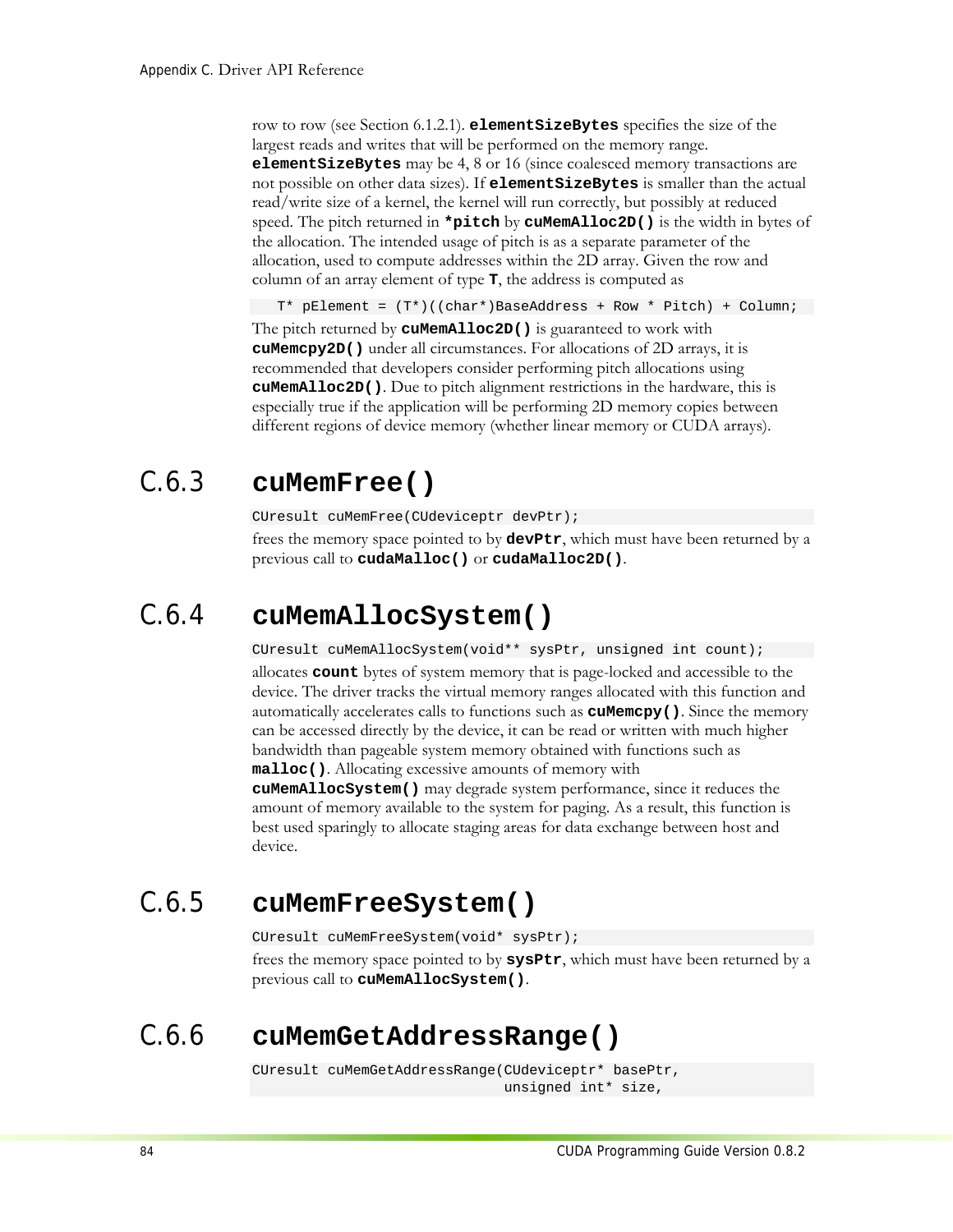CUdeviceptr devPtr);

returns the base address in **\*basePtr** and size and **\*size** of the allocation by **cuMemAlloc()** or **cuMemAlloc2D()** that contains the input pointer **devPtr**. Both parameters **basePtr** and **size** are optional. If one of them is null, it is ignored.

# C.6.7 **cuArrayCreate()**

CUresult cuArrayCreate(CUarray\* array,

const CUDA ARRAY DESCRIPTOR\* desc);

creates a CUDA array according to the **CUDA\_ARRAY\_DESCRIPTOR** structure **desc** and returns a handle to the new CUDA array in **\*array**. The **CUDA\_ARRAY\_DESCRIPTOR** structure is defined as such:

```
typedef struct { 
     unsigned int Width; 
     unsigned int Height; 
     CUarray_format Format; 
     unsigned int NumPackedComponents; 
} CUDA_ARRAY_DESCRIPTOR;
```
where:

- **Width** and **Height** are the width and height of the CUDA array (in elements);
- **NumPackedComponents** specifies the number of packed components per CUDA array element.; it may be 1, 2 or 4;
- **Format** specifies the format of the elements; **CUarray\_format** is defined as such:

```
typedef enum CUarray_format_enum { 
     CU_AD_FORMAT_UNSIGNED_INT8 = 0x01, 
   CU AD FORMAT UNSIGNED INT16 = 0x02,
    CU_AD_FORMAT_UNSIGNED_INT32 = 0x03, 
   CU<sub>AD</sub>_FORMAT_SIGNED_INT8 = 0x08,
    CU\_AD\_FORMAT\_SIGNED\_INT16 = 0x09,
     CU_AD_FORMAT_SIGNED_INT32 = 0x0a, 
    CU_AD_FORMAT_HALF = 0x10,
    CU AD_FORMAT_FLOAT = 0x20} CUarray_format;
```
Here are examples of CUDA array descriptions:

□ Description for a CUDA array of 2048 floats:

```
CUDA_ARRAY_DESCRIPTOR desc; 
desc.Format = CU_AD_FORMAT_FLOAT; 
desc.NumPackedComponents = 1; 
desc.Width = 2048;desc.Height = 1;
```
□ Description for a 64×64 CUDA array of floats:

```
CUDA_ARRAY_DESCRIPTOR desc; 
desc.Format = CU_AD_FORMAT_FLOAT; 
desc.NumPackedComponents = 1; 
desc.Width = 64;desc. Height = 64;
```
■ Description for a **width×height** CUDA array of 64-bit, 4x16-bit float16's: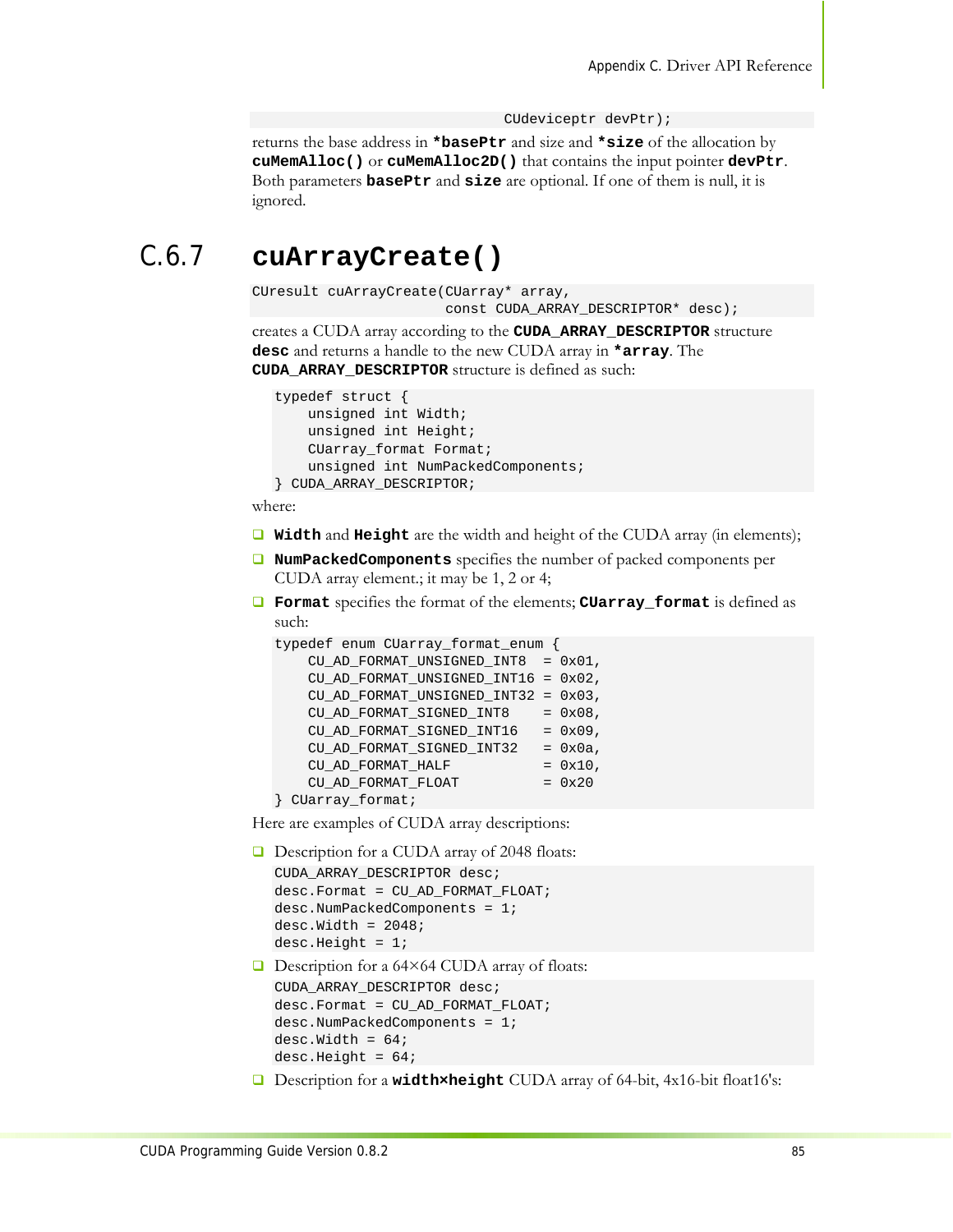```
CUDA_ARRAY_DESCRIPTOR desc; 
desc.FormatFlags = CU_AD_FORMAT_HALF; 
desc.NumPackedComponents = 4; 
desc.Width = width; 
desc.Height = height;
```
 Description for a **width×height** CUDA array of 16-bit elements, each of which is two 8-bit unsigned chars:

```
CUDA_ARRAY_DESCRIPTOR arrayDesc; 
desc.FormatFlags = CU_AD_FORMAT_UNSIGNED_INT8; 
desc.NumPackedComponents = 2; 
desc.Width = width; 
desc.Height = height;
```
# C.6.8 **cuArrayGetDescriptor()**

```
CUresult cuArrayGetDescriptor(CUDA_ARRAY_DESCRIPTOR* arrayDesc, 
                                CUarray array);
```
returns in **\*arrayDesc** the descriptor that was used to create the CUDA array **array**. It is useful for subroutines that have been passed a CUDA array, but need to know the CUDA array parameters for validation or other purposes.

### C.6.9 **cuArrayDestroy()**

CUresult cuArrayDestroy(CUarray array); destroys the CUDA array **array**.

# C.6.10 **cuMemset()**

CUresult cuMemsetD8(CUdeviceptr dstDevice, unsigned char value, unsigned int count); CUresult cuMemsetD16(CUdeviceptr dstDevice, unsigned short value, unsigned int count); CUresult cuMemsetD32(CUdeviceptr dstDevice, unsigned int value, unsigned int count); sets the memory range of **count** 8-, 16-, or 32-bit values to the specified value

**value**.

# C.6.11 **cuMemcpyStoD()**

CUresult cuMemcpyStoD(CUdeviceptr dstDevPtr, const void \*srcHostPtr, unsigned int count);

copies from host memory to device memory. **dstDevPtr** and **srcHostPtr** specify the base addresses of the destination and source, respectively. **count** specifies the number of bytes to copy.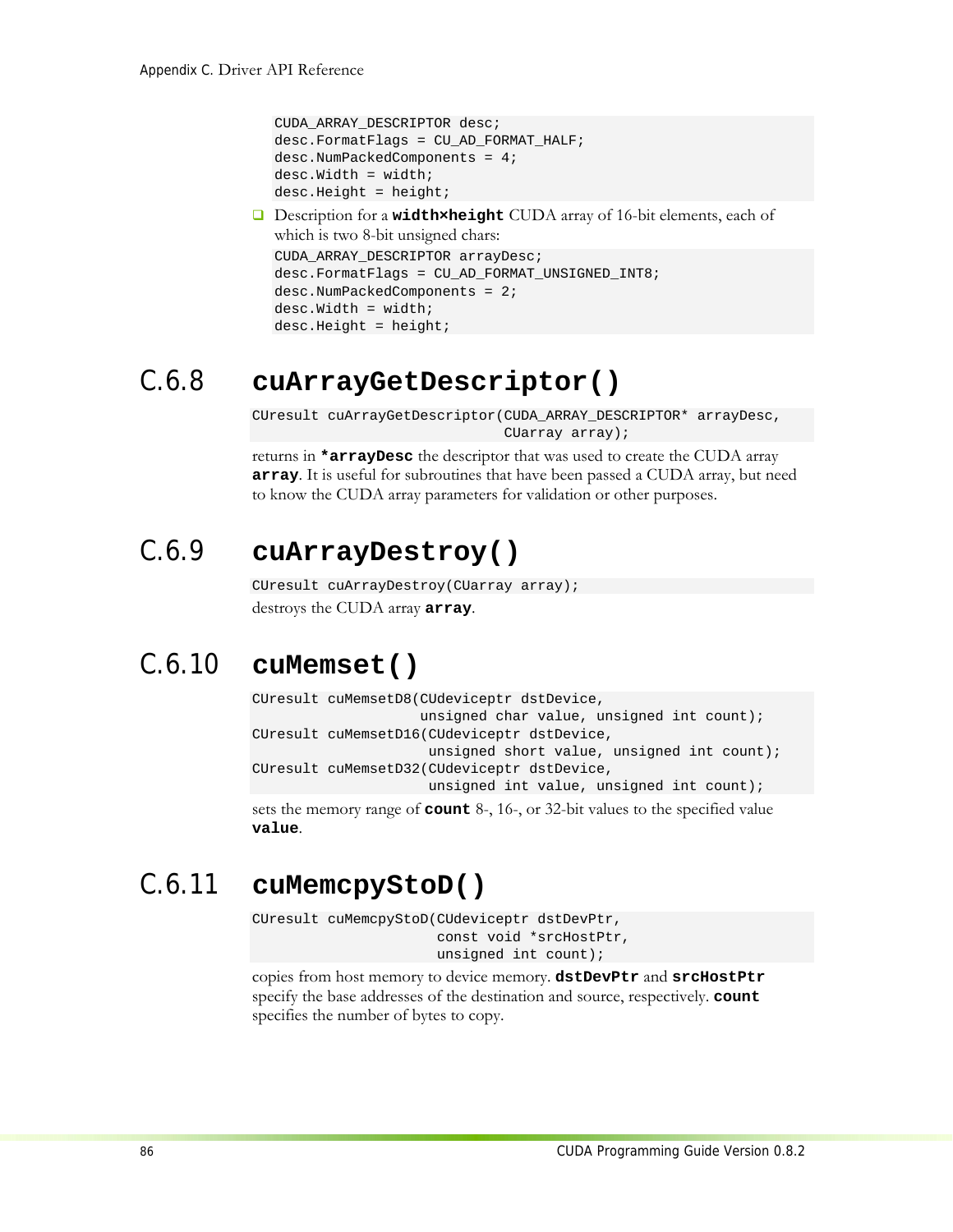# C.6.12 **cuMemcpyDtoS()**

CUresult cuMemcpyDtoS(void\* dstHostPtr, CUdeviceptr srcDevPtr, unsigned int count);

copies from device to host memory. **dstHostPtr** and **srcDevPtr** specify the base addresses of the source and destination, respectively. **count** specifies the number of bytes to copy.

### C.6.13 **cuMemcpyDtoD()**

CUresult cuMemcpyDtoD(CUdeviceptr dstDevPtr, CUdeviceptr srcDevPtr, unsigned int count);

copies from device memory to device memory. **dstDevice** and **srcDevPtr** are the base pointers of the destination and source, respectively. **count** specifies the number of bytes to copy.

# C.6.14 **cuMemcpyDtoA()**

CUresult cuMemcpyDtoA(CUarray dstArray, unsigned int dstIndex, CUdeviceptr srcDevPtr, unsigned int count);

copies from device memory to a 1D CUDA array. **dstArray** and **dstIndex** specify the CUDA array handle and starting index of the destination data. **srcDevPtr** specifies the base pointer of the source. **count** specifies the number of bytes to copy.

### C.6.15 **cuMemcpyAtoD()**

CUresult cuMemcpyAtoD(CUdeviceptr dstDevPtr, CUarray srcArray, unsigned int srcIndex, unsigned int count);

copies from a 1D CUDA array to device memory. **dstDevPtr** specifies the base pointer of the destination and must be naturally aligned with the CUDA array elements. **srcArray** and **srcIndex** specify the CUDA array handle and the index (in array elements) of the array element where the copy is to begin. **count** specifies the number of bytes to copy and must be evenly divisible by the array element size.

# C.6.16 **cuMemcpyAtoS()**

CUresult cuMemcpyAtoS(void\* dstHostPtr, CUarray srcArray, unsigned int srcIndex, unsigned int count);

copies from a 1D CUDA array to host memory. **dstHostPtr** specifies the base pointer of the destination. **srcArray** and **srcIndex** specify the CUDA array handle and starting index of the source data. **count** specifies the number of bytes to copy.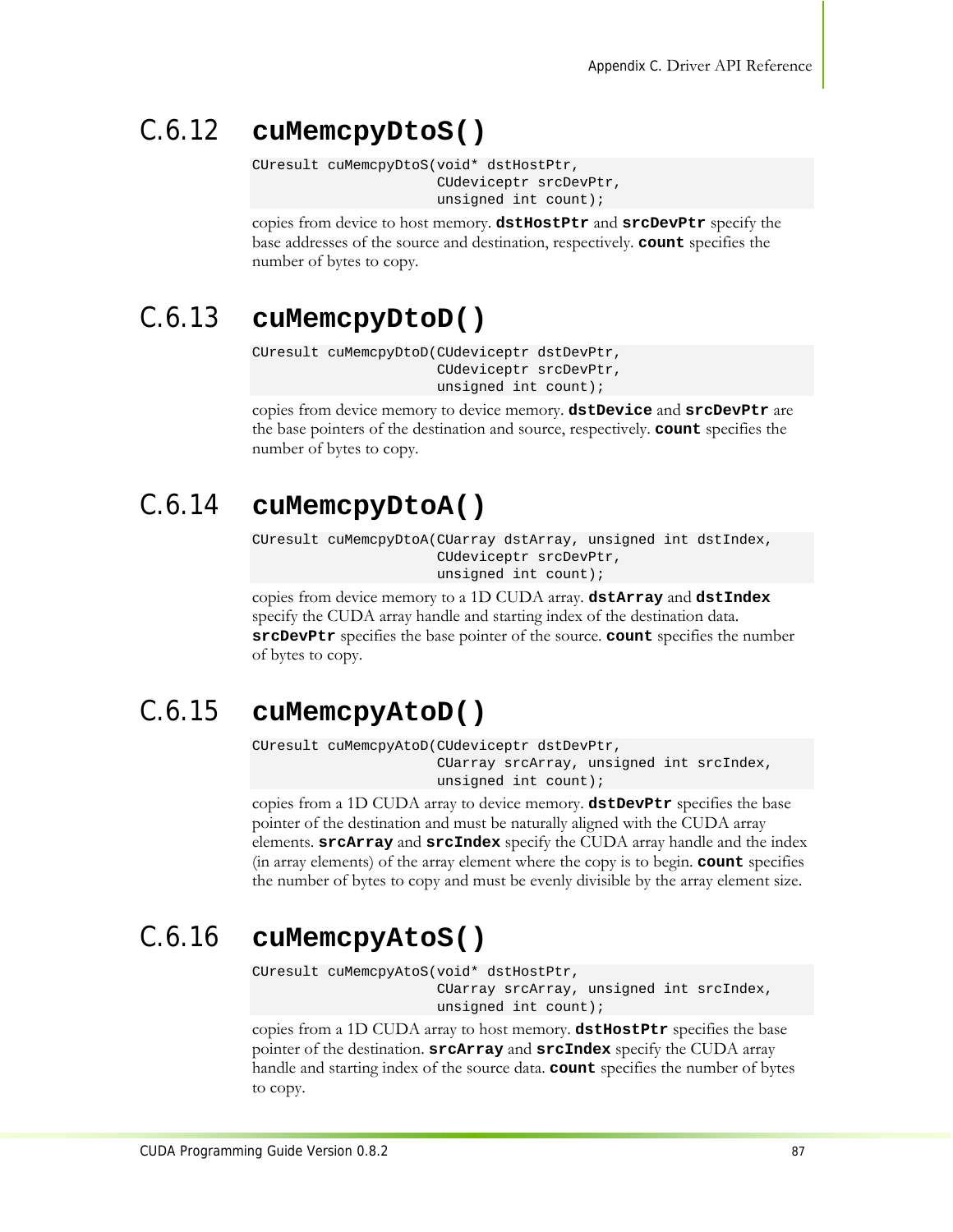# C.6.17 **cuMemcpyStoA()**

CUresult cuMemcpyStoA(CUarray dstArray, unsigned int dstIndex, const void \*srcHostPtr, unsigned int count);

copies from host memory to a 1D CUDA array. **dstArray** and **dstIndex** specify the CUDA array handle and starting index of the destination data. **srcHostPtr** specify the base addresse of the source. **count** specifies the number of bytes to copy.

# C.6.18 **cuMemcpyAtoA()**

CUresult cuMemcpyAtoA(CUarray dstArray, unsigned int dstIndex, CUarray srcArray, unsigned int srcIndex, unsigned int count);

copies from one 1D CUDA array to another. **dstArray** and **srcArray** specify the handles of the destination and source CUDA arrays for the copy, respectively. **dstIndex** and **srcIndex** specify the destination and source indices into the CUDA array. These values are in the range **[0, Width-1]** for the CUDA array; they are not byte offsets. **count** is the number of bytes to be copied. The size of the elements in the CUDA arrays need not be the same format, but the elements must be the same size; and count must be evenly divisible by that size.

# C.6.19 **cuMemcpy2D()**

CUresult cuMemcpy2D(const CUDA\_MEMCPY2D\* copyParam); CUresult cuMemcpy2DUnaligned(const CUDA\_MEMCPY2D\* copyParam); perform a 2D memory copy according to the parameters specified in copyParam. The **CUDA\_MEMCPY2D** structure is defined as such:

typedef struct CUDA\_MEMCPY2D\_st {

```
 unsigned int srcXInBytes, srcY; 
     CUmemorytype srcMemoryType; 
         const void *srcSystem; 
         CUdeviceptr srcDevice; 
         CUarray srcArray; 
         unsigned int srcPitch; 
     unsigned int dstXInBytes, dstY; 
     CUmemorytype dstMemoryType; 
         void *dstSystem; 
         CUdeviceptr dstDevice; 
         CUarray dstArray; 
         unsigned int dstPitch; 
     unsigned int WidthInBytes; 
     unsigned int Height; 
} CUDA_MEMCPY2D;
```
where: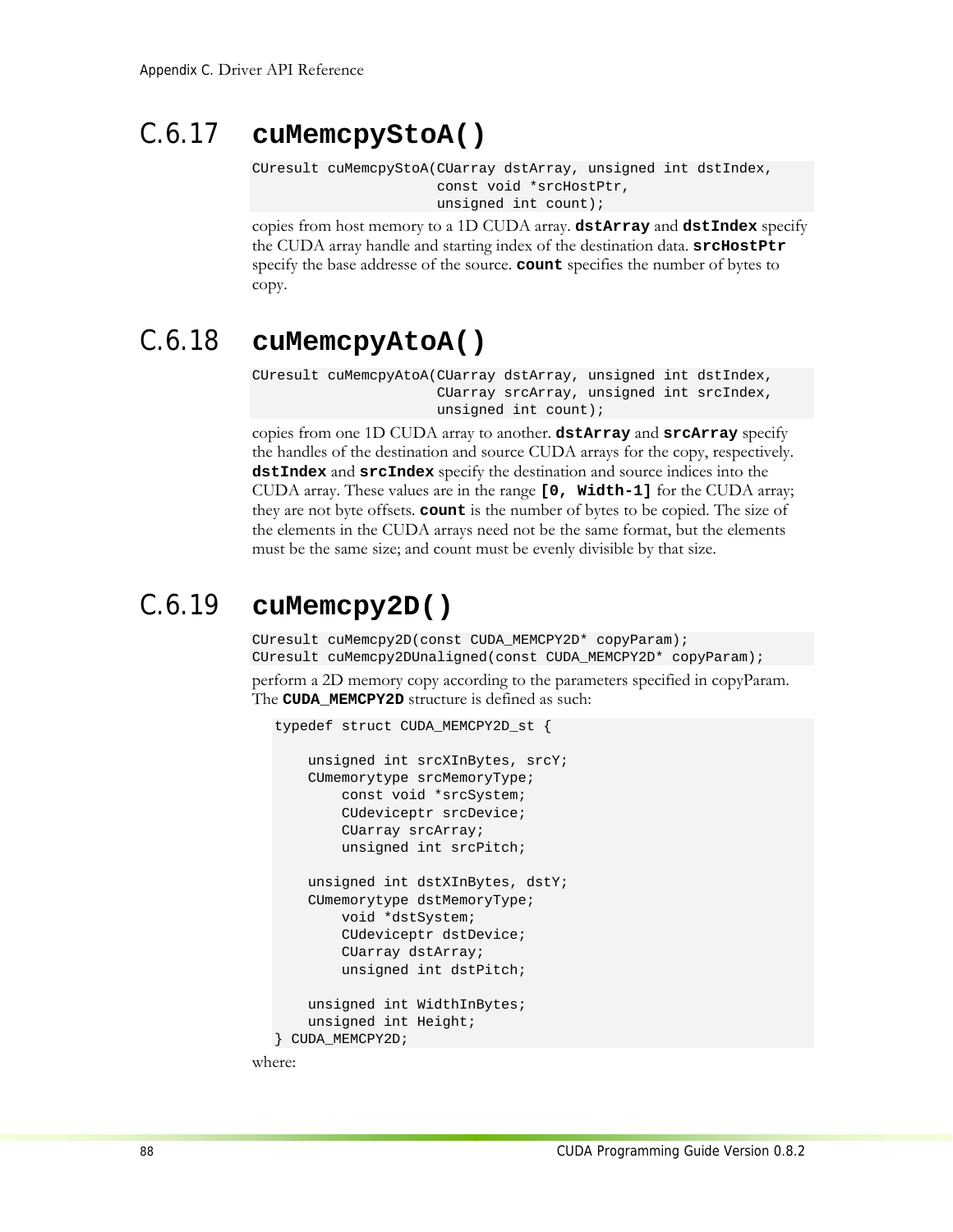**srcMemoryType** and **dstMemoryType** specify the type of memory of the source and destination, respectively; **Cumemorytype\_enum** is defined as such:

```
typedef enum CUmemorytype_enum { 
     CU_MEMORYTYPE_SYSTEM = 0x01, 
    CU MEMORYTYPE DEVICE = 0x02,
     CU_MEMORYTYPE_ARRAY = 0x03
```
} CUmemorytype;

If **srcMemoryType** is **CU\_MEMORYTYPE\_SYSTEM**, **srcSystem** and **srcPitch** specify the (system) base address of the source data and the bytes per row to apply. **srcArray** is ignored.

If **srcMemoryType** is **CU\_MEMORYTYPE\_DEVICE**, **srcDevice** and **srcPitch** specify the (device) base address of the source data and the bytes per row to apply. **srcArray** is ignored.

If **srcMemoryType** is **CU\_MEMORYTYPE\_ARRAY**, **srcArray** specifies the handle of the source data. **srcSystem**, **srcDevice** and **srcPitch** are ignored.

If **dstMemoryType** is **CU\_MEMORYTYPE\_SYSTEM**, **dstSystem** and **dstPitch** specify the (system) base address of the destination data and the bytes per row to apply. **dstArray** is ignored.

If **dstMemoryType** is **CU\_MEMORYTYPE\_DEVICE**, **dstDevice** and **dstPitch** specify the (device) base address of the destination data and the bytes per row to apply. **dstArray** is ignored.

If **dstMemoryType** is **CU\_MEMORYTYPE\_ARRAY**, **dstArray** specifies the handle of the destination data. **dstSystem**, **dstDevice** and **dstPitch** are ignored.

 **srcXInBytes** and **srcY** specify the base address of the source data for the copy.

For system pointers, the starting address is

```
void* StartSystem =
```
(void\*)((char\*)srcSystem+srcY\*srcPitch + srcXInBytes);

For device pointers, the starting address is

CUdeviceptr StartSystem = srcDevice+srcY\*srcPitch+srcXInBytes; For CUDA arrays, **srcXInBytes** must be evenly divisible by the array element size.

**d** dstXInBytes and dstY specify the base address of the destination data for the copy.

For system pointers, the base address is

```
void* dstStart =
```
 (void\*)((char\*)dstSystem+dstY\*dstPitch + dstXInBytes); For device pointers, the starting address is

CUdeviceptr dstStart = dstDevice+dstY\*dstPitch+dstXInBytes; For CUDA arrays, **dstXInBytes** must be evenly divisible by the array element size.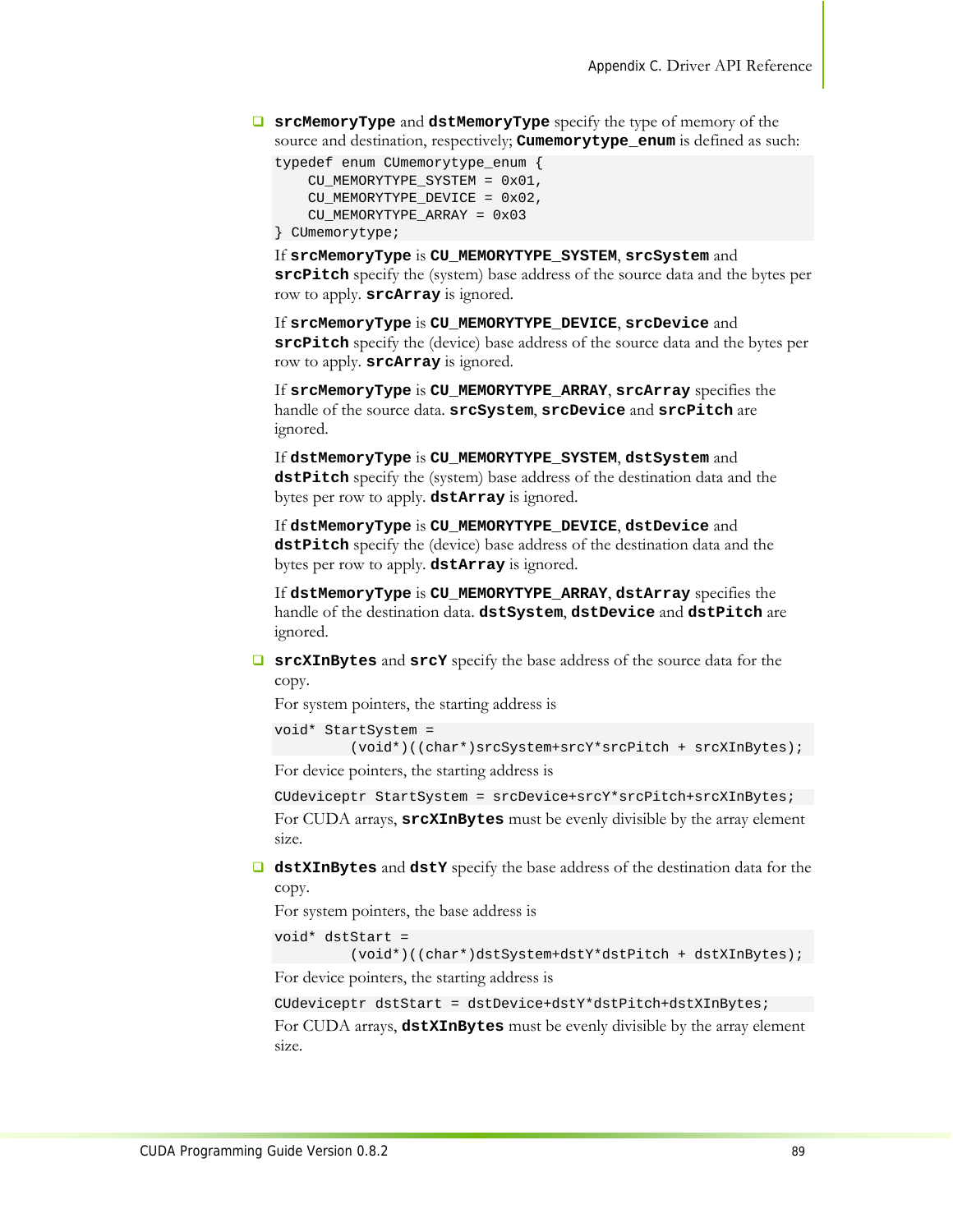**WidthInBytes** and **Height** specify the width (in bytes) and height of the 2D copy being performed. Any pitches must be greater than or equal to **WidthInBytes**.

**cuMemAlloc2D()** passes back pitches that always work with **cuMemcpy2D()**. On intra-device memory copies (device↔device, CUDA array↔device, CUDA array↔ CUDA array), **cuMemcpy2D()** may fail for pitches not computed by **cuMemAlloc2D()**. **cuMemcpy2DUnaligned()** does not have this restriction, but may run significantly slower in the cases where **cuMemcpy2D()** would have returned an error code.

# C.7 Texture Reference Management

# C.7.1 **cuModuleGetTexRef()**

CUresult cuModuleGetTexRef(CUtexref\* texRef,

CUmodule mod, const char\* texrefname);

returns in **\*texRef** the handle of the texture reference of name **texrefname** that was created when the module **mod** was loaded. This texture reference handle should not be destroyed, since it will be destroyed when the module is unloaded.

# C.7.2 **cuTexRefCreate()**

CUresult cuTexRefCreate(CUtexref\* texRef);

creates a texture reference and returns its handle in **\*texRef**. Once created, the application must call **cuTexRefSetArray()** or **cuTexRefSetAddress()** to associate the reference with allocated memory. Other texture reference functions are used to specify the format and interpretation (addressing, filtering, etc.) to be used when the memory is read through this texture reference. To associate the texture reference with a texture ordinal for a given function, the application should call **cuParamSetTexRef()**.

# C.7.3 **cuTexRefDestroy()**

CUresult cuTexRefDestroy(CUtexref texRef); destroys the texture reference.

# C.7.4 **cuTexRefSetArray()**

CUresult cuTexRefSetArray(CUtexref texRef, CUarray array, unsigned int flags);

binds the CUDA array **array** to the texture reference **texRef**. Any previous address or CUDA array state associated with the texture reference is superseded by this function. **flags** must be set to **CU\_TRSA\_OVERRIDE\_FORMAT**.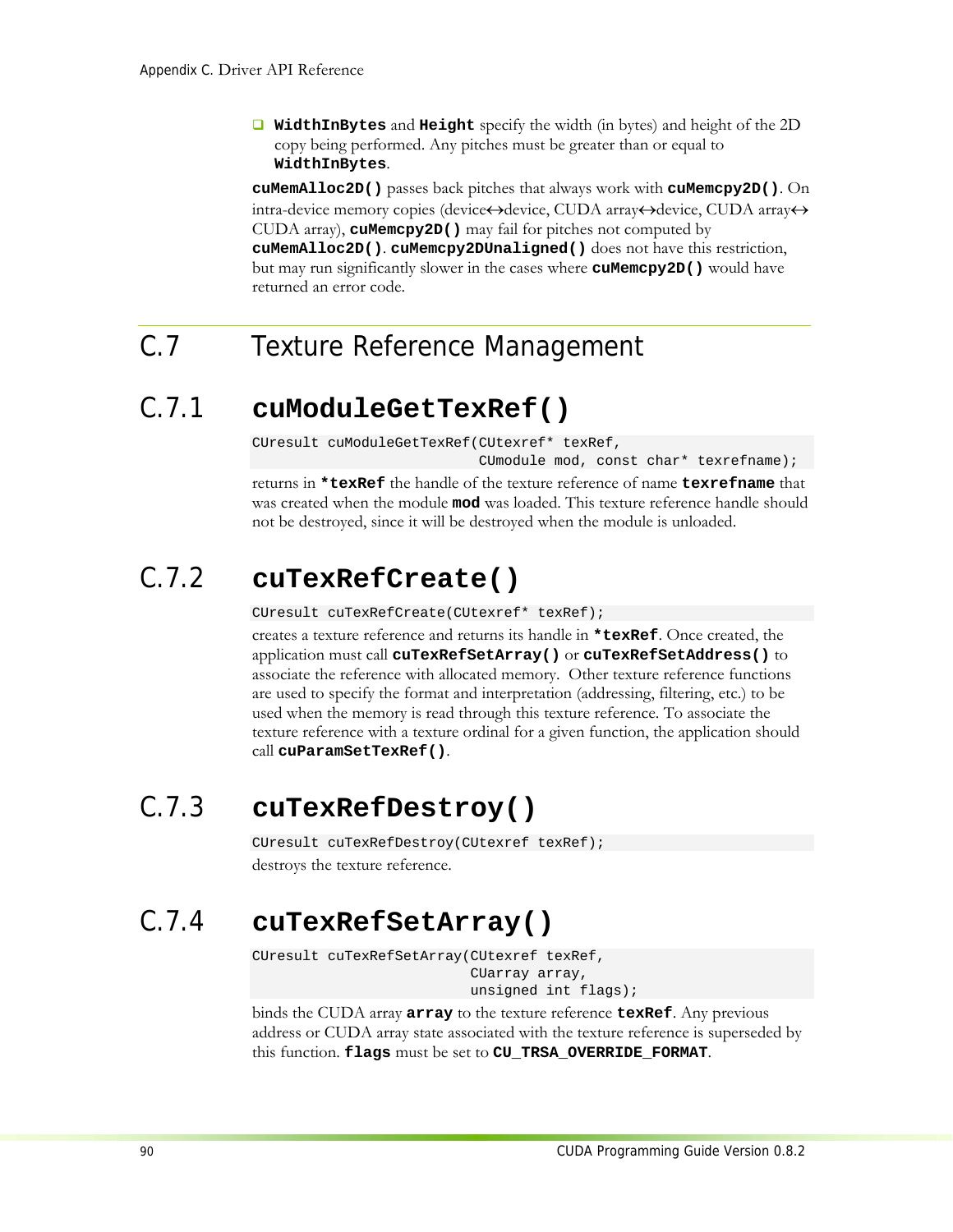#### C.7.5 **cuTexRefSetAddress()**

CUresult cuTexRefSetAddress(CUtexref texRef, CUdeviceptr base, CUdeviceptr devPtr,

unsigned int bytes);

binds a linear address range to the texture reference **texRef**. Any previous address or CUDA array state associated with the texture reference is superseded by this function.

### C.7.6 **cuTexRefSetFormat()**

CUresult cuTexRefSetFormat(CUtexref texRef, CUarray\_format format,

unsigned int numPackedComponents);

specifies the format of the data to be read by the texture reference **texRef**. **format** and **numPackedComponents** are exactly analogous to the **Format** and **NumPackedComponents** members of the **CUDA\_ARRAY\_DESCRIPTOR** structure: They specify the format of each component and the number of components per array element.

# C.7.7 **cuTexRefSetAddressMode()**

CUresult cuTexRefSetAddressMode(CUtexref texRef, unsigned int dim, CUaddress\_mode mode);

specifies the addressing mode **mode** for the given dimension of the texture reference **texRef**. If **dim** is zero, the addressing mode is applied to the first parameter of the **texfetch()**function used to fetch from the texture; if **dim** is 1, the second, and so on. **CUaddress\_mode** is defined as such:

```
typedef enum CUaddress_mode_enum { 
     CU TR ADDRESS MODE WRAP = 0,
      CU_TR_ADDRESS_MODE_CLAMP = 1, 
      CU_TR_ADDRESS_MODE_MIRROR = 2, 
} CUaddress_mode;
```
Note that this call has no effect if **texRef** is bound to linear memory.

# C.7.8 **cuTexRefSetFilterMode()**

```
CUresult cuTexRefSetFilterMode(CUtexref texRef, 
                                  CUfilter_mode mode);
```
specifies the filtering mode **mode** to be used when reading memory through the texture reference **texRef**. **CUfilter\_mode\_enum** is defined as such:

```
typedef enum CUfilter mode enum {
     CU_TR_FILTER_MODE_POINT = 0, 
     CU_TR_FILTER_MODE_LINEAR = 1 
} CUfilter_mode;
```
Note that this call has no effect if **texRef** is bound to linear memory.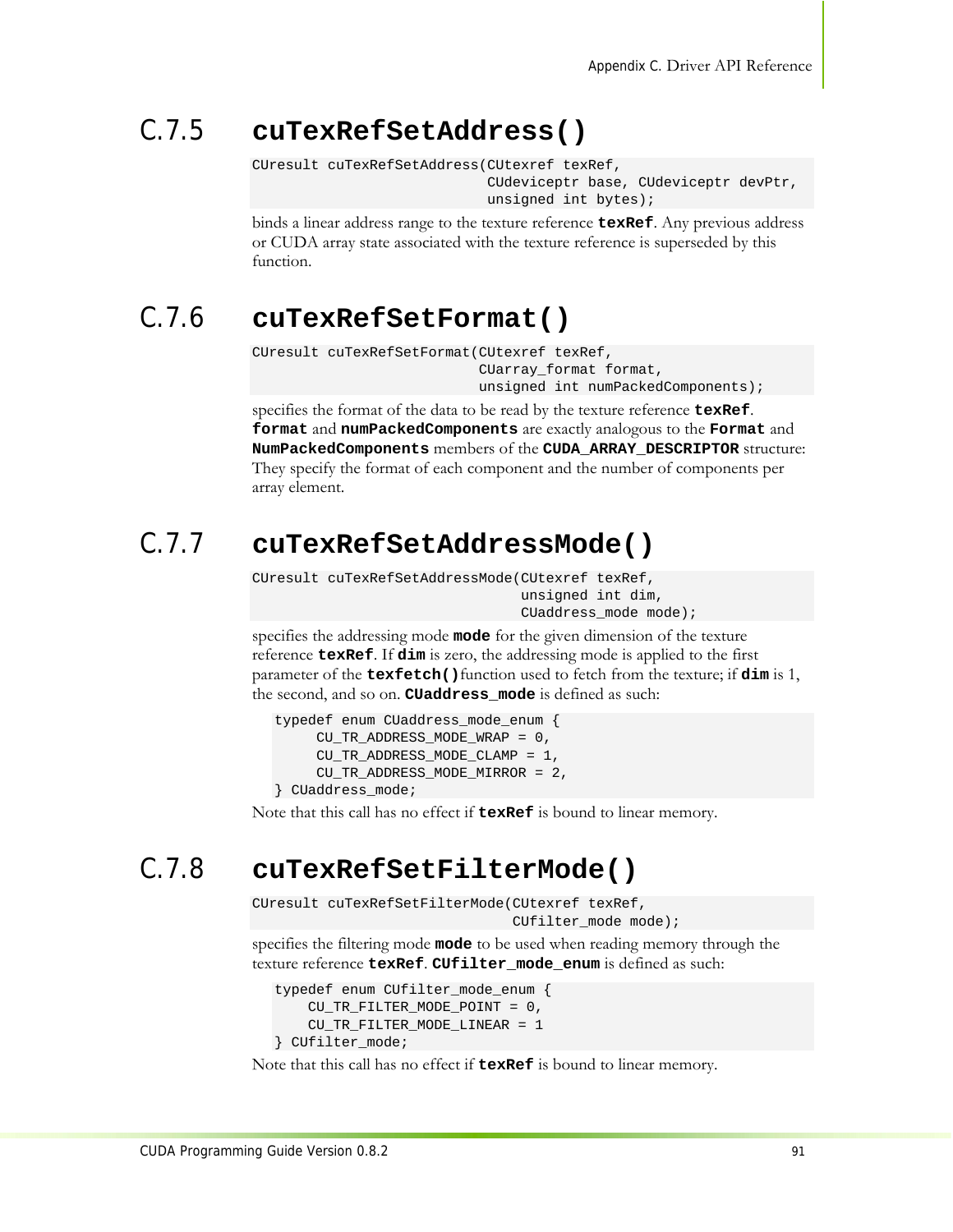# C.7.9 **cuTexRefSetFlags()**

CUresult cuTexRefSetFlags(CUtexref texRef, unsigned int Flags); specifies optional flags to control the behavior of data returned through the texture reference. The valid flags are:

- **CU\_TRSF\_READ\_AS\_INTEGER**, which suppresses the default behavior of having the texture promote integer data to floating point data in the range [0, 1];
- **CU\_TRSF\_NORMALIZED\_COORDINATES**, which suppresses the default behavior of having the texture coordinates range from [0, Dim) where Dim is the width or height of the CUDA array. Instead, the texture coordinates [0, 1.0) reference the entire breadth of the array dimension.

### C.7.10 **cuTexRefGetAddress()**

bound to any device memory range.

CUresult cuTexRefGetAddress(CUdeviceptr\* baseAddress, CUdeviceptr\* pdptr, CUtexref texRef); returns in **\*baseAddress** the base address bound to the texture reference **texRef**, or returns **CUDA\_ERROR\_INVALID\_VALUE** if the texture reference is not

# C.7.11 **cuTexRefGetArray()**

CUresult cuTexRefGetArray(CUarray\* array, CUtexref texRef); returns in **\*array** the CUDA array bound by the texture reference **texRef**, or returns **CUDA\_ERROR\_INVALID\_VALUE** if the texture reference is not bound to any CUDA array.

# C.7.12 **cuTexRefGetAddressMode()**

CUresult cuTexRefGetAddressMode(CUaddress\_mode\* mode, CUtexref texRef, unsigned int dim);

returns in **\*mode** the addressing mode corresponding to the dimension **dim** of the texture reference **texRef**. Currently the only valid values for **dim** are 0 and 1.

# C.7.13 **cuTexRefGetFilterMode()**

CUresult cuTexRefGetFilterMode(CUfilter\_mode\* mode, CUtexref texRef); returns in **\*mode** the filtering mode of the texture reference **texRef**.

### C.7.14 **cuTexRefGetFormat()**

CUresult cuTexRefGetFormat(CUarray\_format\* format, unsigned int\* numPackedComponents, CUtexref texRef);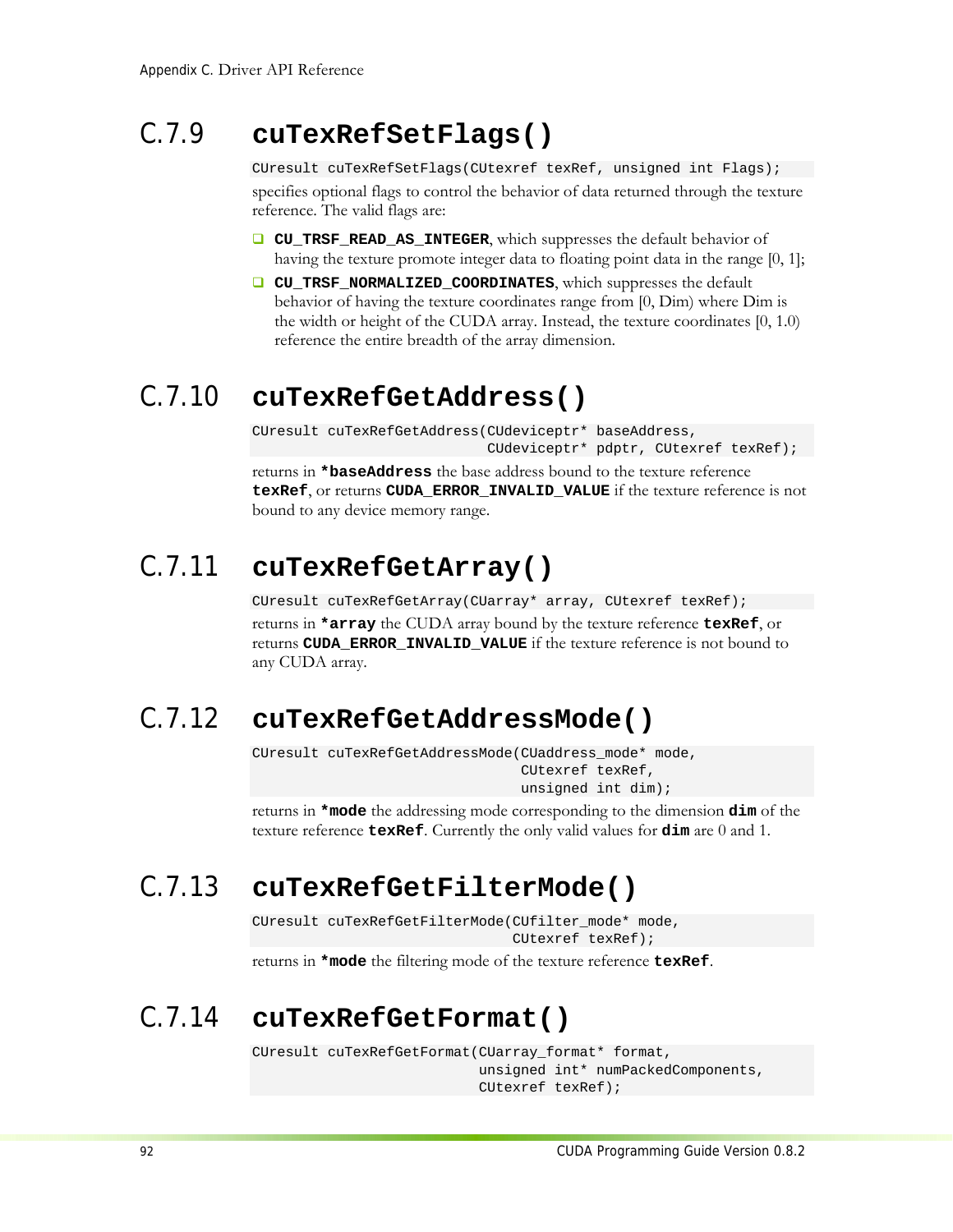returns in **\*format** and **\*numPackedComponents** the format and number of components of the CUDA array bound to the texture reference **texRef**. If **format** or **numPackedComponents** is null, it will be ignored.

# C.7.15 **cuTexRefGetFlags()**

CUresult cuTexRefGetFlags(unsigned int\* flags, CUtexref texRef); returns in **\*flags** the flags of the texture reference **texRef**.

# C.8 OpenGL Interoperability

# C.8.1 **cuGLInit()**

CUresult cuGLInit(void);

initializes OpenGL interoperability. It must be called before performing any other OpenGL interoperability operations. It may fail if the needed OpenGL driver facilities are not available.

# C.8.2 **cuGLRegisterBufferObject()**

CUresult cuGLRegisterBufferObject(GLuint bufferObj);

registers the buffer object of ID **bufferObj** for access by CUDA. This function must be called before CUDA can map the buffer object. While it is registered, the buffer object cannot be used by any OpenGL commands except as a data source for OpenGL drawing commands.

# C.8.3 **cuGLMapBufferObject()**

CUresult cuGLMapBufferObject(CUdeviceptr\* devPtr, unsigned int\* size, GLuint bufferObj);

maps the buffer object of ID **bufferObj** into the address space of the current CUDA context and returns in **\*devPtr** and **\*size** the base pointer and size of the resulting mapping.

# C.8.4 **cuGLUnmapBufferObject()**

CUresult cuGLUnmapBufferObject(GLuint bufferObj); unmaps the buffer object of ID **bufferObj** for access by CUDA.

# C.8.5 **cuGLUnregisterBufferObject()**

CUresult cuGLUnregisterBufferObject(GLuint bufferObj); unregisters the buffer object of ID **bufferObj** for access by CUDA.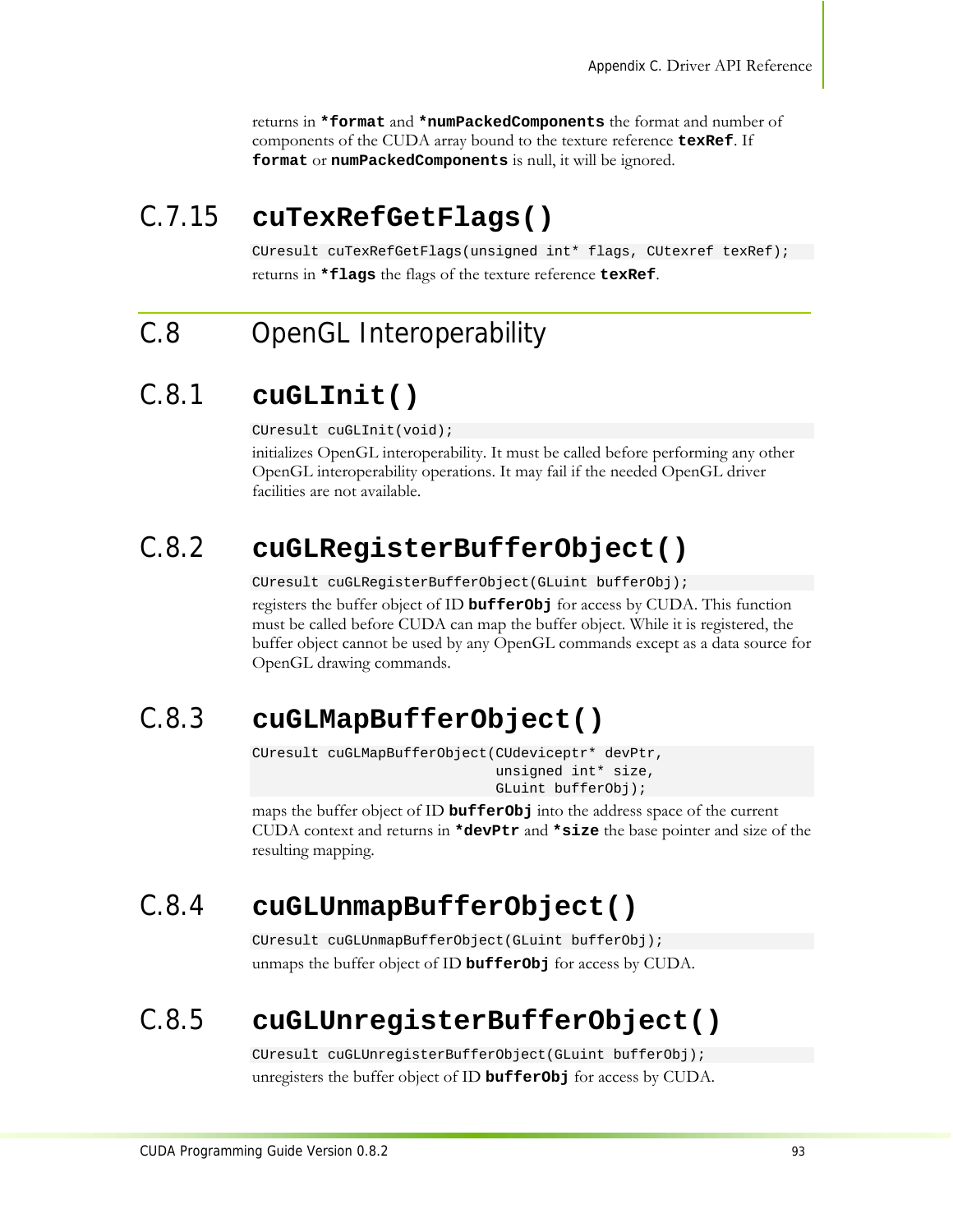# C.9 Direct3D Interoperability

# C.9.1 **cuD3D9Begin()**

CUresult cuD3D9Begin(IDirect3DDevice9\* device); initializes interoperability with the Direct3D device **device**. This function must be called before CUDA can map any objects from **device**. The application can then map vertex buffers owned by the Direct3D device until **cuD3D9End()** is called.

# C.9.2 **cuD3D9End()**

CUresult cuD3D9End();

concludes interoperability with the Direct3D device previously specified to **cuD3D9Begin()**.

# C.9.3 **cuD3D9RegisterVertexBuffer()**

CUresult cuD3D9RegisterVertexBuffer(IDirect3DVertexBuffer9\* VB); registers the Direct3D vertex buffer **VB** for access by CUDA.

# C.9.4 **cuD3D9MapVertexBuffer()**

CUresult cuD3D9MapVertexBuffer(CUdeviceptr\* devPtr, unsigned int\* size, IDirect3DVertexBuffer9\* VB);

maps the Direct3D vertex buffer **VB** into the address space of the current CUDA context and returns in **\*devPtr** and **\*size** the base pointer and size of the resulting mapping.

# C.9.5 **cuD3D9UnmapVertexBuffer()**

CUresult cuD3D9UnmapVertexBuffer(IDirect3DVertexBuffer9\* VB); unmaps the vertex buffer **VB** for access by CUDA.